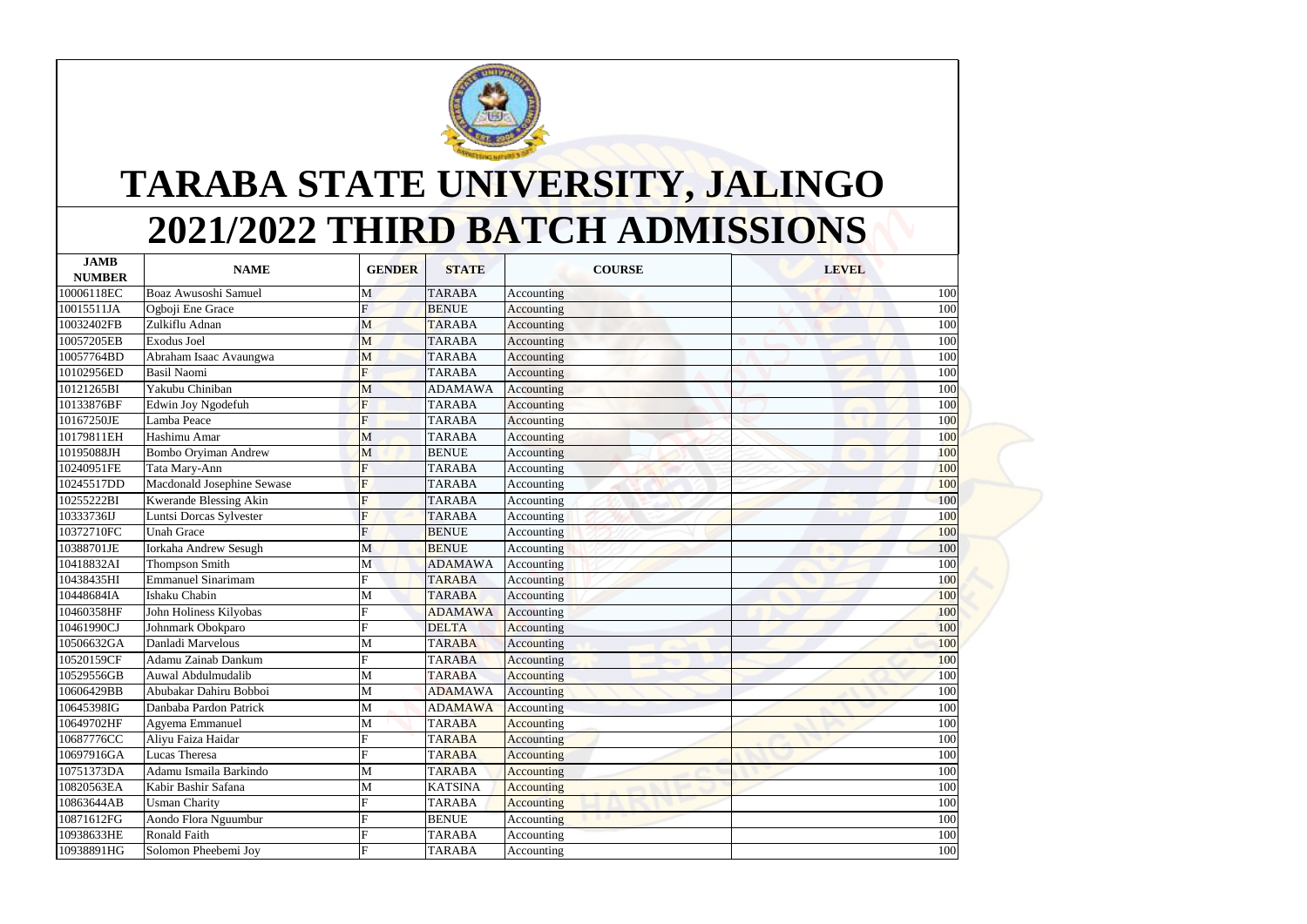| 10940421EF  | Jough Mnguungwan Euphemia     | $\boldsymbol{\mathrm{F}}$ | <b>BENUE</b>   | Accounting                        | 100 |
|-------------|-------------------------------|---------------------------|----------------|-----------------------------------|-----|
| 11013237EB  | Tsokwa Monday Ali             | M                         | <b>TARABA</b>  | Accounting                        | 100 |
| 11068401DB  | Danasabe Shepuya              |                           | <b>TARABA</b>  | Accounting                        | 100 |
| 11080540IG  | Ibrahim Idris Liman           | M                         | <b>TARABA</b>  | Accounting                        | 100 |
| 11094755CE  | Tafida Jethro James           | M                         | <b>TARABA</b>  | Accounting                        | 100 |
| 11284205JE  | <b>Usman Yusuf</b>            | M                         | <b>TARABA</b>  | Accounting                        | 100 |
| 11324263AG  | <b>Edward Anthonia Festus</b> | F                         | <b>ADAMAWA</b> | <b>Accounting</b>                 | 100 |
| 11333100HD  | Musa Yakubu                   | M                         | <b>TARABA</b>  | <b>Accounting</b>                 | 100 |
| 11349935AI  | Garba Salamatu                | F                         | <b>TARABA</b>  | Accounting                        | 100 |
|             |                               |                           |                |                                   |     |
| 10330660AFU | Ismail Nafisa                 |                           | <b>TARABA</b>  | Accounting                        | 100 |
| 19750959FI  | <b>JERRY KUBUMA</b>           | M                         | <b>TARABA</b>  | Accounting                        | 100 |
| 10662309IE  | Shonbovowaya Mathew Maxwell   | M                         | <b>TARABA</b>  | Advertising                       | 100 |
| 10667508AH  | Ishaya Amanung Ikpe           | M                         | <b>TARABA</b>  | Advertising                       | 100 |
| 10849567DH  | Muhammad Nihat Yelwa          | F                         | <b>TARABA</b>  | Advertising                       | 100 |
| 10854390CB  | Josiah Godwin                 | M                         | <b>TARABA</b>  | Advertising                       | 100 |
| 10915200EI  | <b>Abati Renhard Samuel</b>   | M                         | <b>TARABA</b>  | <b>Advertising</b>                | 100 |
| 11026776GH  | Nenshi Mlumun Stella          | F                         | <b>BENUE</b>   | Advertising                       | 100 |
|             |                               |                           |                |                                   |     |
| 11034293CAU | John Fxentso                  | $\mathbf F$               | <b>TARABA</b>  | Advertising                       | 100 |
| 11110025JF  | Dalhatu Hafsat                | F                         | <b>TARABA</b>  | Advertising                       | 100 |
| 11140437DJ  | Msugh Naomi Teryese           | F                         | <b>TARABA</b>  | Advertising                       | 100 |
| 11165763BC  | Mamude Jessica                | $\overline{F}$            | <b>TARABA</b>  | Advertising                       | 100 |
| 10194423FF  | Yina Frank Aondona            | M                         | <b>BENUE</b>   | Agric-Economics & Extension       | 100 |
| 11287520ED  | David Penuel                  | M                         | <b>TARABA</b>  | Agric-Economics & Extension       | 100 |
|             |                               |                           |                | <b>AGRICULTURAL SCIENCE &amp;</b> |     |
| 10039219GH  | Idris Ibrahim                 | $\mathbf{M}$              | <b>TARABA</b>  | <b>EDUCATION</b>                  | 100 |
| 10025234CB  | Abubakar Abdulsalam           | M                         | <b>TARABA</b>  | Agriculture                       | 100 |
| 10031486ID  | Faira Irenyang Joseph         | M                         | <b>TARABA</b>  | Agriculture                       | 100 |
| 10047118DI  | Shekarau Martha Masa-Ibi      | $\overline{F}$            | <b>TARABA</b>  | Agriculture                       | 100 |
| 10152452GC  | Dauda Alhamdu                 |                           | <b>ADAMAWA</b> | Agriculture                       | 100 |
|             |                               | M                         |                |                                   |     |
| 10186613BB  | Tende Iranumba                | M                         | <b>TARABA</b>  | Agriculture                       | 100 |
| 10432168GB  | Agenga Orkaaga Gabriel        | M                         | <b>BENUE</b>   | Agriculture                       | 100 |
| 10555621EI  | Kenas Dunamur                 | M<br>F                    | <b>ADAMAWA</b> | Agriculture                       | 100 |
| 10659414DJ  | Christopher Azumi             |                           | <b>TARABA</b>  | Agriculture                       | 100 |
| 10724875IB  | Naphtali Amajiken             | M                         | <b>TARABA</b>  | Agriculture                       | 100 |
| 10778126IH  | Daniel Victor                 | M                         | <b>TARABA</b>  | Agriculture                       | 100 |
| 10787381GE  | Abdulmalik Fatihu             | M                         | <b>TARABA</b>  | Agriculture                       | 100 |
| 10928626CF  | <b>Obasanjo Blessing</b>      |                           | <b>TARABA</b>  | Agriculture                       | 100 |
| 11071309DH  | Joel Justice                  | M                         | <b>TARABA</b>  | <b>Agriculture</b>                | 100 |
| 11135990JB  | Tsojon Atando Bako            | M                         | <b>TARABA</b>  | Agriculture                       | 100 |
| 11195244DD  | Iangba Wilfred Torkuma        | M                         | <b>BENUE</b>   | Agriculture                       | 100 |
| 11237882GC  | Salisu Suleiman Sai'Du        | M                         | <b>ADAMAWA</b> | <b>Agriculture</b>                | 100 |
| 19715343BC  | <b>SOLOMON KURUKU</b>         | M                         | <b>TARABA</b>  | <b>Agriculture</b>                | 100 |
| 10446897AJ  | Abubakar Suleiman             | M                         | <b>TARABA</b>  | <b>Agronomy</b>                   | 100 |
| 10801977CD  | Sirajo Fatima                 | F                         | <b>TARABA</b>  | Agronomy                          | 100 |
| 19767210JG  | ABUBAKAR ALIYU BELLO          | M                         | <b>TARABA</b>  | Agronomy                          | 100 |
| 10491590IB  | Ervihi Joseph Aondohemba      | M                         | <b>TARABA</b>  | <b>Animal Science</b>             | 100 |
| 10945726DI  | Yohanna Victor                | M                         | <b>TARABA</b>  | <b>Animal Science</b>             | 100 |
| 11066619EC  | Yahaya Mohammed Auwal         | M                         | <b>TARABA</b>  | Animal Science                    | 100 |
|             |                               |                           |                |                                   |     |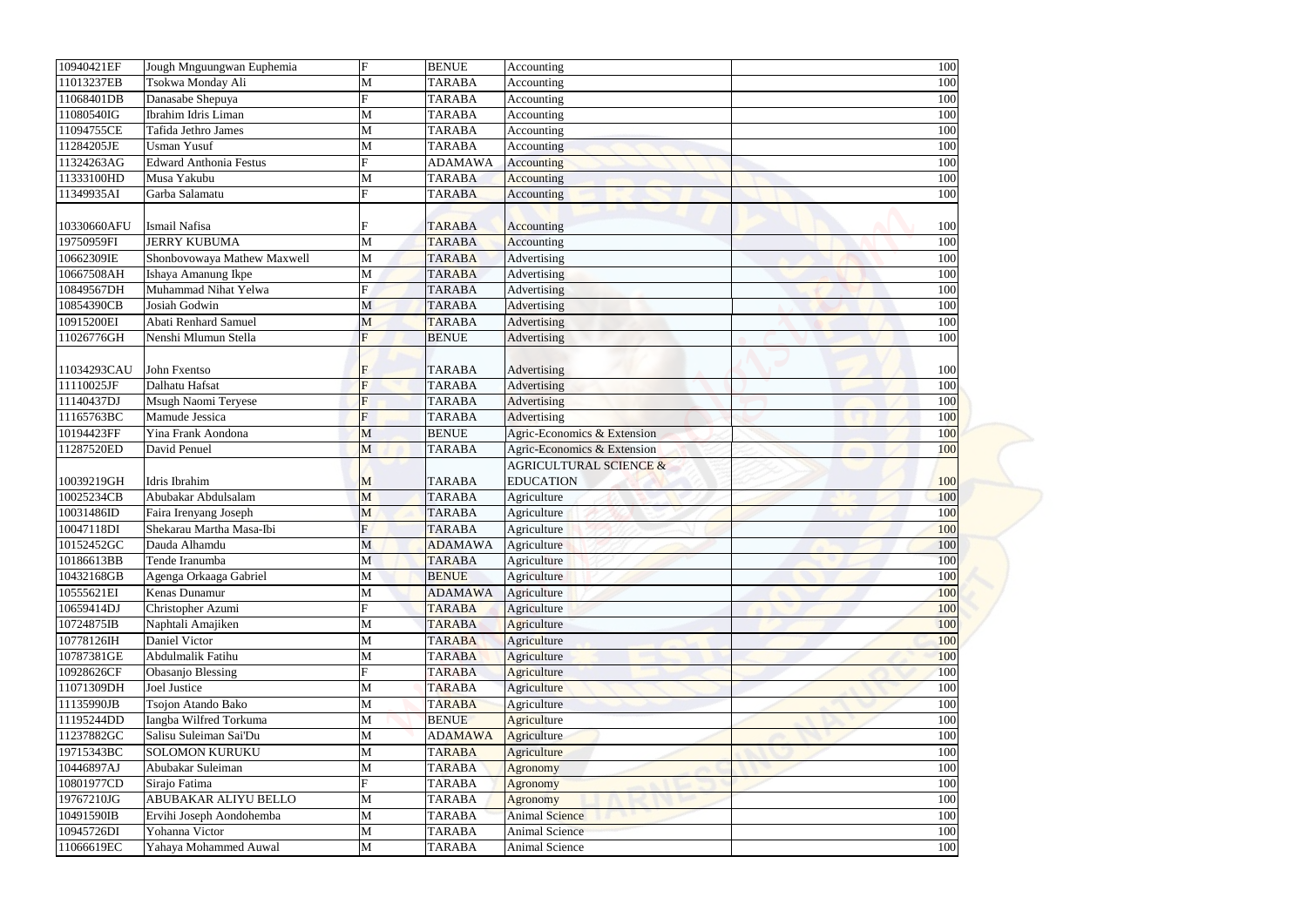| 11224086DB | Abubakar Yahuza                 | M              | <b>TARABA</b>  | <b>Animal Science</b> | 100 |
|------------|---------------------------------|----------------|----------------|-----------------------|-----|
| 10457960JB | <b>Umar Mohammed Dahiru</b>     | M              | <b>ADAMAWA</b> | <b>ARABIC</b>         | 100 |
| 10045383AF | Sani Amatswen Alhassan          | M              | <b>TARABA</b>  | <b>BIOCHEMISTRY</b>   | 100 |
| 10051679DC | Zakari Zaraddeen Aliyu          | M              | <b>TARABA</b>  | <b>BIOCHEMISTRY</b>   | 100 |
| 10052692JH | Dubi Dupasom Dyem               | $\mathbf F$    | <b>ADAMAWA</b> | <b>BIOCHEMISTRY</b>   | 100 |
| 10059222AE | James Jesse Biyams              | M              | <b>TARABA</b>  | <b>BIOCHEMISTRY</b>   | 100 |
| 10063694HB | Abdullahi Zainu                 | M              | <b>TARABA</b>  | <b>BIOCHEMISTRY</b>   | 100 |
| 10073121BH | Danladi Fanyima Shishi          |                | <b>TARABA</b>  | <b>BIOCHEMISTRY</b>   | 100 |
| 10081208AG | <b>Tizhe Ruth Istifanus</b>     |                | <b>ADAMAWA</b> | <b>BIOCHEMISTRY</b>   | 100 |
| 10081538ID | Mahmud Fatima Dabo              |                | <b>TARABA</b>  | <b>BIOCHEMISTRY</b>   | 100 |
| 10082439JG | Pheelalo Eloheeka Dimas         |                | <b>TARABA</b>  | <b>BIOCHEMISTRY</b>   | 100 |
| 10087012FE | Aliyu Maryam Tafida             |                | <b>TARABA</b>  | <b>BIOCHEMISTRY</b>   | 100 |
| 10094109AG | Micheal Israel Nojiri           | M              | <b>TARABA</b>  | <b>BIOCHEMISTRY</b>   | 100 |
| 10104893FC | Musa Favour                     | F              | <b>ADAMAWA</b> | <b>BIOCHEMISTRY</b>   | 100 |
| 10113202FE | Ahmad Sa'Adatu Goje             | F              | <b>TARABA</b>  | <b>BIOCHEMISTRY</b>   | 100 |
| 10127991BG | Akpen Sonter Sunday             | M              | <b>BENUE</b>   | <b>BIOCHEMISTRY</b>   | 100 |
| 10159421BA | Luka Maryamu                    | F              | <b>ADAMAWA</b> | <b>BIOCHEMISTRY</b>   | 100 |
| 10177360CI | Masho Liatu                     | F              | <b>TARABA</b>  | <b>BIOCHEMISTRY</b>   | 100 |
| 10181317II | <b>Edward Lampo</b>             | M              | <b>TARABA</b>  | <b>BIOCHEMISTRY</b>   | 100 |
| 10181876GA | Benjamin Boseriya               | $\overline{F}$ | <b>TARABA</b>  | <b>BIOCHEMISTRY</b>   | 100 |
| 10182448JA | <b>Bulus Grace</b>              | F              | <b>TARABA</b>  | <b>BIOCHEMISTRY</b>   | 100 |
| 10191403JE | Abubakar Yusuful-Islam Bello    | M              | <b>TARABA</b>  | <b>BIOCHEMISTRY</b>   | 100 |
| 10200220CH | Lawan Yusuf Bashir              | M              | <b>TARABA</b>  | <b>BIOCHEMISTRY</b>   | 100 |
| 10200742BD | Ahmad Bilal Musa                | M              | <b>TARABA</b>  | <b>BIOCHEMISTRY</b>   | 100 |
| 10201353CD | Muhammad Hauwa Lawan            |                | <b>TARABA</b>  | <b>BIOCHEMISTRY</b>   | 100 |
| 10212916GA | Eric Rejoice                    | F              | <b>ADAMAWA</b> | <b>BIOCHEMISTRY</b>   | 100 |
| 10219363CC | Abdullahi Fatima Ahmad          | F              | <b>YOBE</b>    | <b>BIOCHEMISTRY</b>   | 100 |
| 10234101EA | Idonukpo Idoh Tidwa             | M              | <b>TARABA</b>  | <b>BIOCHEMISTRY</b>   | 100 |
| 10234225FG | Aondo Orlunan Moses             | M              | <b>BENUE</b>   | <b>BIOCHEMISTRY</b>   | 100 |
| 10236971GD | Hairu Marvelous Abednego        | M              | <b>ADAMAWA</b> | <b>BIOCHEMISTRY</b>   | 100 |
| 10290972FA | <b>Balarabe Unaizat Umar</b>    | $\mathbf{F}$   | <b>TARABA</b>  | <b>BIOCHEMISTRY</b>   | 100 |
| 10303012BE | Joshua Seconder                 |                | <b>TARABA</b>  | <b>BIOCHEMISTRY</b>   | 100 |
| 10328406HE | Ayuba Agatha Daniel             |                | <b>ADAMAWA</b> | <b>BIOCHEMISTRY</b>   | 100 |
| 10332524DJ | Yusuf Farida Saleh              |                | <b>TARABA</b>  | <b>BIOCHEMISTRY</b>   | 100 |
| 10348581HH | Sahabi Zahraddeen Ahmad         | M              | <b>TARABA</b>  | <b>BIOCHEMISTRY</b>   | 100 |
| 10353109HD | Karashem Patience Ibrahim       |                | <b>TARABA</b>  | <b>BIOCHEMISTRY</b>   | 100 |
| 10353823GF | Yohanna Miracle                 |                | <b>TARABA</b>  | <b>BIOCHEMISTRY</b>   | 100 |
| 10354161CB | Ogbonna Ebube Christian         | M              | <b>ENUGU</b>   | <b>BIOCHEMISTRY</b>   | 100 |
| 10358306AC | Bello Abdulmalik Ahmad          | M              | <b>TARABA</b>  | <b>BIOCHEMISTRY</b>   | 100 |
| 10369498IF | Danladi Dinatu                  | F              | <b>TARABA</b>  | <b>BIOCHEMISTRY</b>   | 100 |
| 10370600HH | Yusuf Usman Danbaki             |                | <b>TARABA</b>  | <b>BIOCHEMISTRY</b>   | 100 |
|            |                                 | M<br>F         |                |                       |     |
| 10370988HH | Garba Nkasire Taado             |                | <b>TARABA</b>  | <b>BIOCHEMISTRY</b>   | 100 |
|            |                                 |                |                |                       |     |
| 10372713ED | Samson Abednego Gbado           | M              |                | NASARAWA BIOCHEMISTRY | 100 |
| 10375336DB | David Echwano Auta              | $\mathbf{E}$   | <b>TARABA</b>  | <b>BIOCHEMISTRY</b>   | 100 |
| 10391491GG | Otokpa Peace Okochi             |                | <b>BENUE</b>   | <b>BIOCHEMISTRY</b>   | 100 |
|            |                                 |                | <b>CROSS</b>   |                       |     |
| 10395169JA | <b>Anthony Blessing Anthony</b> | M              | <b>RIVER</b>   | <b>BIOCHEMISTRY</b>   | 100 |
| 10409639DJ | Danladi Christy                 | F              | <b>TARABA</b>  | <b>BIOCHEMISTRY</b>   | 100 |
| 10423807CB | Suleiman Salisu                 | M              | <b>TARABA</b>  | <b>BIOCHEMISTRY</b>   | 100 |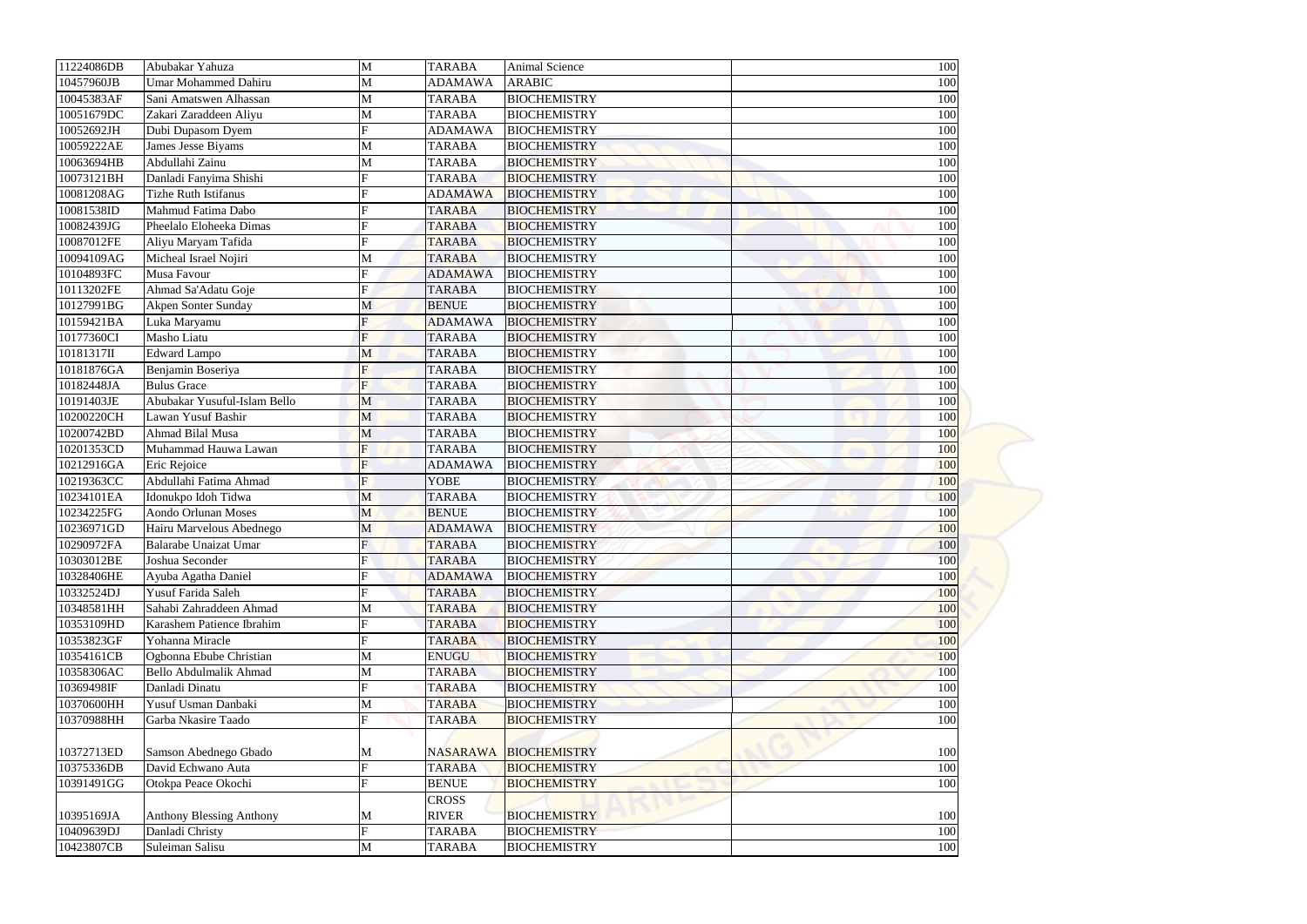| 10432285AB | Bulanga Suzana Emmanuel          | F | <b>ADAMAWA</b> | <b>BIOCHEMISTRY</b>  | 100 |
|------------|----------------------------------|---|----------------|----------------------|-----|
| 10500492FA | Dan-Chinda Saratu                |   | <b>TARABA</b>  | <b>BIOCHEMISTRY</b>  | 100 |
| 10503128JG | <b>Waziri Martins Markus</b>     |   | <b>TARABA</b>  | <b>BIOCHEMISTRY</b>  | 100 |
| 10527221IC | Ibrahim Saadatu Tukur            |   | <b>TARABA</b>  | <b>BIOCHEMISTRY</b>  | 100 |
| 10533252DB | Rufai Fatima Muhammad            |   | <b>TARABA</b>  | <b>BIOCHEMISTRY</b>  | 100 |
| 10873619EJ | Audu Yiriyonga                   | M | <b>TARABA</b>  | <b>BIOCHEMISTRY</b>  | 100 |
| 10890540BH | Halilu Sadiya                    | Ħ | <b>TARABA</b>  | <b>BIOCHEMISTRY</b>  | 100 |
| 10918745ID | Nuhu Jolly                       | M | <b>TARABA</b>  | <b>BIOCHEMISTRY</b>  | 100 |
| 10936283ED | Luka Marcellinus                 | М | <b>TARABA</b>  | <b>BIOCHEMISTRY</b>  | 100 |
| 10939019IA | Saidu Nyangwa                    |   | <b>TARABA</b>  | <b>BIOCHEMISTRY</b>  | 100 |
| 10942314IJ | Noku David                       | M | <b>TARABA</b>  | <b>BIOCHEMISTRY</b>  | 100 |
| 10964371HC | Genesis Danjuma                  |   | <b>TARABA</b>  | <b>BIOCHEMISTRY</b>  | 100 |
| 11327679EA | Japhet Janet Audu                |   | <b>TARABA</b>  | <b>BIOCHEMISTRY</b>  | 100 |
| 11341148IC | Hassan Umar                      | М | <b>TARABA</b>  | <b>BIOCHEMISTRY</b>  | 100 |
| 10000119JE | Daniel Lerabi                    | M | <b>TARABA</b>  | <b>BIOTECHNOLOGY</b> | 100 |
| 10007248EH | Saleh Munirat Aliyu              | F | <b>TARABA</b>  | <b>BIOTECHNOLOGY</b> | 100 |
| 10012644FI | Anthony Aloysius Chukwuebuka     | M | <b>ENUGU</b>   | <b>BIOTECHNOLOGY</b> | 100 |
| 10025216HF | Denis Jato                       | M | <b>TARABA</b>  | <b>BIOTECHNOLOGY</b> | 100 |
| 10025556CF | Daniel Finchi                    | M | <b>TARABA</b>  | <b>BIOTECHNOLOGY</b> | 100 |
| 10045667CG | John Sunday                      | M | <b>TARABA</b>  | <b>BIOTECHNOLOGY</b> | 100 |
| 10051977BB | <b>Ibrahim Gift</b>              | F | <b>TARABA</b>  | <b>BIOTECHNOLOGY</b> | 100 |
| 10052153GF | Joseph Tsoare Annafa             |   | <b>TARABA</b>  | <b>BIOTECHNOLOGY</b> | 100 |
| 10055574IE | <b>Godwin Goodness Alexander</b> | F | <b>TARABA</b>  | <b>BIOTECHNOLOGY</b> | 100 |
| 10069415HH | Yohanna Emmanuel Tizhe           | M | <b>ADAMAWA</b> | <b>BIOTECHNOLOGY</b> | 100 |
| 10071716GB | Yohanna Riyinrimam Danlami       | M | <b>TARABA</b>  | <b>BIOTECHNOLOGY</b> | 100 |
|            | David Anni                       | F |                | <b>BIOTECHNOLOGY</b> |     |
| 10076674CI |                                  |   | <b>TARABA</b>  |                      | 100 |
| 10098909FJ | Julius Bright                    | M | <b>TARABA</b>  | <b>BIOTECHNOLOGY</b> | 100 |
| 10099890CG | Philip Godiya                    | F | <b>TARABA</b>  | <b>BIOTECHNOLOGY</b> | 100 |
| 10104565GG | Iliya Al-Amin Mohammed           | M | <b>TARABA</b>  | <b>BIOTECHNOLOGY</b> | 100 |
| 10134251FE | Ugee Solomon Aondonengen         | M | <b>TARABA</b>  | <b>BIOTECHNOLOGY</b> | 100 |
| 10134323DC | Mahmuda Ibrahim                  | M | <b>TARABA</b>  | <b>BIOTECHNOLOGY</b> | 100 |
| 10136847CG | Musa Esther Hamza                | Ħ | <b>TARABA</b>  | <b>BIOTECHNOLOGY</b> | 100 |
| 10137896IA | Samuel Joseph Dan-Azumi          | М | <b>TARABA</b>  | <b>BIOTECHNOLOGY</b> | 100 |
| 10212929CB | Thomas Tracy                     | E | <b>TARABA</b>  | <b>BIOTECHNOLOGY</b> | 100 |
| 10241832DA | Ishaya Chindo                    | М | <b>TARABA</b>  | <b>BIOTECHNOLOGY</b> | 100 |
| 10246256EH | Usman Ibrahim                    | М | <b>TARABA</b>  | <b>BIOTECHNOLOGY</b> | 100 |
| 10257099BD | Misa Abdulmajid Muhammad         | М | <b>TARABA</b>  | <b>BIOTECHNOLOGY</b> | 100 |
| 10288048JC | Shehu Shareefatu Toli            |   | <b>TARABA</b>  | <b>BIOTECHNOLOGY</b> | 100 |
| 10964947JA | Samaila Fwani Bello              | М | <b>TARABA</b>  | <b>BIOTECHNOLOGY</b> | 100 |
| 10999827BG | Victor Faith Audu                |   | <b>TARABA</b>  | <b>BIOTECHNOLOGY</b> | 100 |
| 11000443BB | Philip Serah                     |   | <b>TARABA</b>  | <b>BIOTECHNOLOGY</b> | 100 |
| 11003259AC | Pius Promise                     |   | <b>TARABA</b>  | <b>BIOTECHNOLOGY</b> | 100 |
| 11032495HJ | Ahmad Fauziya Kateri             |   | <b>TARABA</b>  | <b>BIOTECHNOLOGY</b> | 100 |
| 11280939JF | Maduas Jared Timothy-Henny       | М | <b>TARABA</b>  | <b>BIOTECHNOLOGY</b> | 100 |
| 11304799AE | Yanckiss Gloria                  | E | <b>TARABA</b>  | <b>BIOTECHNOLOGY</b> | 100 |
| 11313584DD | Ishaya Lilian Jafiada            | Ħ | <b>BORNO</b>   | <b>BIOTECHNOLOGY</b> | 100 |
| 11324658IC | Jika Useni                       | М | <b>TARABA</b>  | <b>BIOTECHNOLOGY</b> | 100 |
| 10001647GJ | Dimka Kwenje Irakwe              | Ħ | <b>TARABA</b>  | <b>Botany</b>        | 100 |
| 10003674AC | Atama Victor Aduniya             | М | <b>TARABA</b>  | <b>Botany</b>        | 100 |
| 10004377CH | Sunday Usiju Silas               | M | <b>ADAMAWA</b> | Botany               | 100 |
|            |                                  |   |                |                      |     |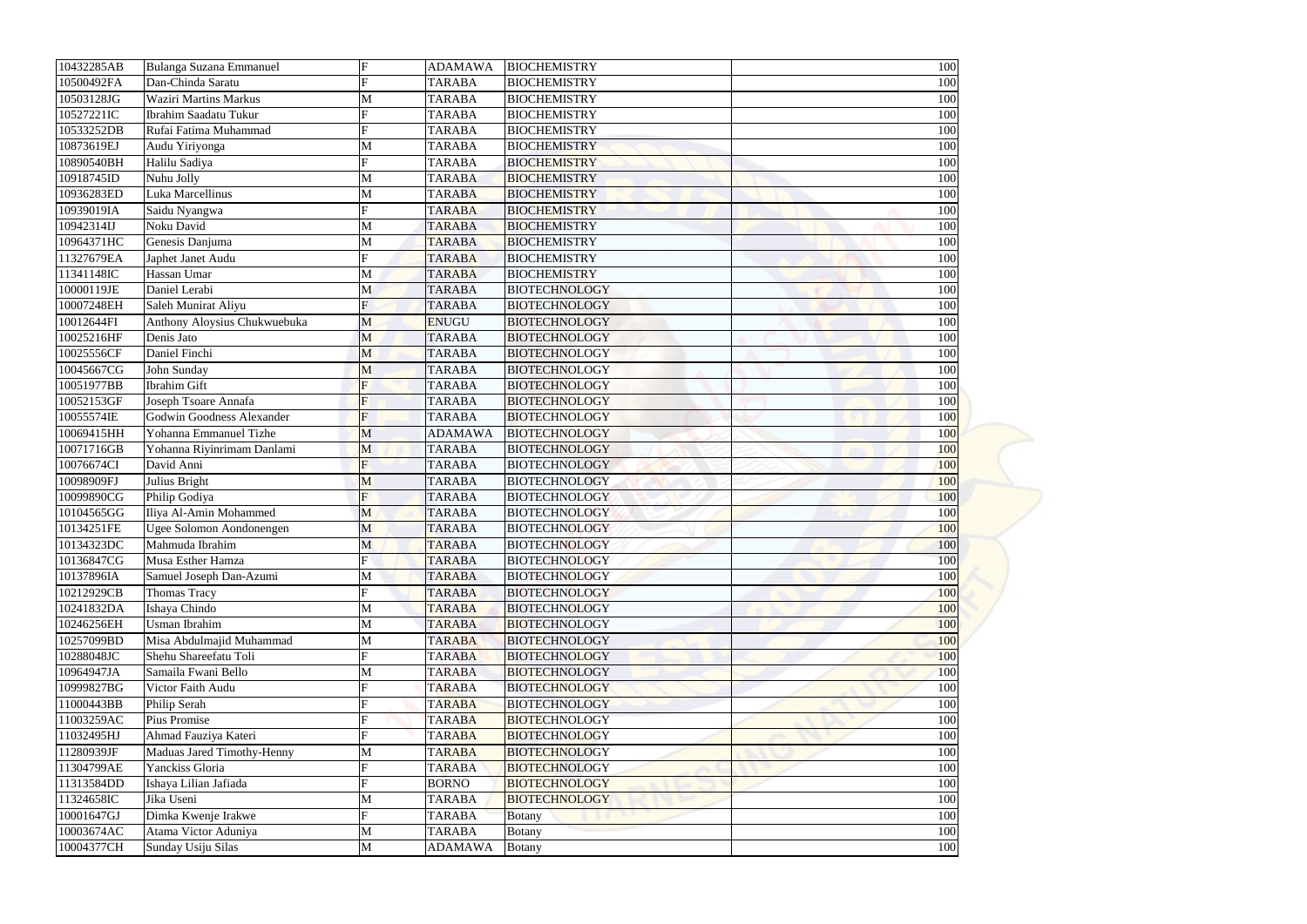| $\mathbf F$<br><b>TARABA</b><br>Benjamin Mercy Karbon<br><b>Botany</b><br><b>Adamu Faith</b><br><b>TARABA</b><br><b>Botany</b><br><b>Anthony Tina</b><br><b>TARABA</b><br><b>Botany</b><br>Sabo Charity Amatsazonke<br><b>TARABA</b><br><b>Botany</b><br>Abubakar Yusuf<br><b>TARABA</b><br>M<br><b>Botany</b><br><b>Emmanuel Goodness</b><br><b>ADAMAWA</b><br><b>Botany</b><br>Sunday Peace Obidah<br><b>TARABA</b><br><b>Botany</b><br>Asemave Mimidoo Sylvia<br><b>TARABA</b><br><b>Botany</b><br><b>Waluh Annie Silas</b><br><b>TARABA</b><br><b>Botany</b><br>Haruna Yakubu<br><b>TARABA</b><br>M<br><b>Botany</b><br>Paul Emmanuel<br><b>TARABA</b><br>M<br><b>Botany</b><br>Ajiya Abdulhadi Yusuf<br><b>TARABA</b><br>M<br><b>Botany</b><br>Dauda Grace Natema<br>$\mathbf{F}$<br><b>TARABA</b><br><b>Botany</b><br>Gwanpua Juliet Luma<br>$\mathbf{E}$<br><b>TARABA</b><br><b>Botany</b><br>Mpi John Mbambe<br>M<br><b>TARABA</b><br><b>Botany</b><br><b>CROSS</b><br><b>RIVER</b><br>Abang Precious Mpeh<br><b>Botany</b><br>Ismail Zainab Shuaibu<br><b>TARABA</b><br><b>Botany</b><br>Usman Farida Shekara<br>$\mathbf F$<br><b>TARABA</b><br><b>Botany</b><br>10507975AI<br>F<br><b>KADUNA</b><br>Abdulganeey Hauwau<br><b>Botany</b><br>Musa Yahanasu Ibrahim<br>10531921EH<br>$\mathbf F$<br><b>TARABA</b><br><b>Botany</b><br>10622357EI<br><b>Abdul-Ganeey Fatima</b><br><b>KADUNA</b><br><b>Botany</b><br>Nwachukwu Chioma Vivvan<br>F<br>10636686DC<br><b>ANAMBRA</b><br><b>Botany</b><br>10639641JB<br>Shitta Daniel Boyi<br><b>TARABA</b><br>M<br><b>Botany</b><br>F<br>10658616AI<br><b>Enoch Pwalesado</b><br><b>ADAMAWA</b><br><b>Botany</b><br>10666812FI<br>Teryange Terlanyi Benjamin<br><b>BENUE</b><br>M<br><b>Botany</b><br>10667010EG<br>$\mathbf{F}$<br>Uche Florence Chidimma<br><b>EBONYI</b><br><b>Botany</b><br>$\overline{F}$<br>10668503CJ<br><b>Biko Blessing</b><br><b>TARABA</b><br><b>Botany</b><br>10724465FA<br>Peter Issachar Adams<br><b>TARABA</b><br>M<br><b>Botany</b><br>10725807AB<br>Nzuwe Mfena<br><b>TARABA</b><br><b>Botany</b><br>11037605HF<br>Suleiman Maryam Labaran<br><b>ADAMAWA</b><br><b>Botany</b><br>11045434GC<br>Ibrahim Masauda<br><b>ADAMAWA</b><br><b>Botany</b><br>11143737DD<br>Solomon Catherine<br><b>ADAMAWA</b><br><b>Botany</b><br>11164914DH<br>Dennis Hyacenth<br><b>TARABA</b><br>M<br><b>Botany</b><br>11183950GC<br>Sulaiman Idris Adamu<br><b>TARABA</b><br>M<br><b>Botany</b><br>11224456IF<br>Musa Ubaida<br><b>TARABA</b><br><b>Botany</b><br>10004390IF<br>Saidu Amrat Usman<br><b>TARABA</b><br><b>Business Administration</b><br>Abubakar Safiya Tutare<br><b>Business Administration</b><br><b>TARABA</b><br>Aminu Mohammad Gidado<br>M<br><b>TARABA</b><br><b>Business Administration</b><br>Ibrahim Sulaiman Jalo<br><b>TARABA</b><br><b>Business Administration</b><br>M<br>Atooshi Chianenter John<br><b>BENUE</b><br>M<br><b>Business Administration</b><br>Niwunaye Nihama Batna<br><b>ADAMAWA</b><br><b>Business Administration</b><br>M<br>$\mathbf F$<br><b>TARABA</b><br><b>Business Administration</b><br>Only Fuhto Lana<br>Francis Kwetishe<br><b>TARABA</b><br>M<br><b>Business Administration</b><br>Atsniaef Agatha<br><b>BENUE</b><br><b>Business Administration</b><br>$\mathbf{F}$<br>Paul Serah Yohanna<br><b>TARABA</b><br><b>Business Administration</b><br><b>BENUE</b><br>Tsavaa Aondoaver<br><b>Business Administration</b><br>M |            |  |  |     |
|-----------------------------------------------------------------------------------------------------------------------------------------------------------------------------------------------------------------------------------------------------------------------------------------------------------------------------------------------------------------------------------------------------------------------------------------------------------------------------------------------------------------------------------------------------------------------------------------------------------------------------------------------------------------------------------------------------------------------------------------------------------------------------------------------------------------------------------------------------------------------------------------------------------------------------------------------------------------------------------------------------------------------------------------------------------------------------------------------------------------------------------------------------------------------------------------------------------------------------------------------------------------------------------------------------------------------------------------------------------------------------------------------------------------------------------------------------------------------------------------------------------------------------------------------------------------------------------------------------------------------------------------------------------------------------------------------------------------------------------------------------------------------------------------------------------------------------------------------------------------------------------------------------------------------------------------------------------------------------------------------------------------------------------------------------------------------------------------------------------------------------------------------------------------------------------------------------------------------------------------------------------------------------------------------------------------------------------------------------------------------------------------------------------------------------------------------------------------------------------------------------------------------------------------------------------------------------------------------------------------------------------------------------------------------------------------------------------------------------------------------------------------------------------------------------------------------------------------------------------------------------------------------------------------------------------------------------------------------------------------------------------------------------------------------------------------------------------------------------------------------------------------------------------------------------------------------------------------------------------------------------------------------------------------------------------------------------------------------------------------------------------------------------------------------------------------------------|------------|--|--|-----|
|                                                                                                                                                                                                                                                                                                                                                                                                                                                                                                                                                                                                                                                                                                                                                                                                                                                                                                                                                                                                                                                                                                                                                                                                                                                                                                                                                                                                                                                                                                                                                                                                                                                                                                                                                                                                                                                                                                                                                                                                                                                                                                                                                                                                                                                                                                                                                                                                                                                                                                                                                                                                                                                                                                                                                                                                                                                                                                                                                                                                                                                                                                                                                                                                                                                                                                                                                                                                                                                     |            |  |  |     |
|                                                                                                                                                                                                                                                                                                                                                                                                                                                                                                                                                                                                                                                                                                                                                                                                                                                                                                                                                                                                                                                                                                                                                                                                                                                                                                                                                                                                                                                                                                                                                                                                                                                                                                                                                                                                                                                                                                                                                                                                                                                                                                                                                                                                                                                                                                                                                                                                                                                                                                                                                                                                                                                                                                                                                                                                                                                                                                                                                                                                                                                                                                                                                                                                                                                                                                                                                                                                                                                     |            |  |  |     |
|                                                                                                                                                                                                                                                                                                                                                                                                                                                                                                                                                                                                                                                                                                                                                                                                                                                                                                                                                                                                                                                                                                                                                                                                                                                                                                                                                                                                                                                                                                                                                                                                                                                                                                                                                                                                                                                                                                                                                                                                                                                                                                                                                                                                                                                                                                                                                                                                                                                                                                                                                                                                                                                                                                                                                                                                                                                                                                                                                                                                                                                                                                                                                                                                                                                                                                                                                                                                                                                     | 10133607EG |  |  | 100 |
|                                                                                                                                                                                                                                                                                                                                                                                                                                                                                                                                                                                                                                                                                                                                                                                                                                                                                                                                                                                                                                                                                                                                                                                                                                                                                                                                                                                                                                                                                                                                                                                                                                                                                                                                                                                                                                                                                                                                                                                                                                                                                                                                                                                                                                                                                                                                                                                                                                                                                                                                                                                                                                                                                                                                                                                                                                                                                                                                                                                                                                                                                                                                                                                                                                                                                                                                                                                                                                                     | 10135295CG |  |  | 100 |
|                                                                                                                                                                                                                                                                                                                                                                                                                                                                                                                                                                                                                                                                                                                                                                                                                                                                                                                                                                                                                                                                                                                                                                                                                                                                                                                                                                                                                                                                                                                                                                                                                                                                                                                                                                                                                                                                                                                                                                                                                                                                                                                                                                                                                                                                                                                                                                                                                                                                                                                                                                                                                                                                                                                                                                                                                                                                                                                                                                                                                                                                                                                                                                                                                                                                                                                                                                                                                                                     | 10168652FJ |  |  | 100 |
|                                                                                                                                                                                                                                                                                                                                                                                                                                                                                                                                                                                                                                                                                                                                                                                                                                                                                                                                                                                                                                                                                                                                                                                                                                                                                                                                                                                                                                                                                                                                                                                                                                                                                                                                                                                                                                                                                                                                                                                                                                                                                                                                                                                                                                                                                                                                                                                                                                                                                                                                                                                                                                                                                                                                                                                                                                                                                                                                                                                                                                                                                                                                                                                                                                                                                                                                                                                                                                                     | 10179915CG |  |  | 100 |
|                                                                                                                                                                                                                                                                                                                                                                                                                                                                                                                                                                                                                                                                                                                                                                                                                                                                                                                                                                                                                                                                                                                                                                                                                                                                                                                                                                                                                                                                                                                                                                                                                                                                                                                                                                                                                                                                                                                                                                                                                                                                                                                                                                                                                                                                                                                                                                                                                                                                                                                                                                                                                                                                                                                                                                                                                                                                                                                                                                                                                                                                                                                                                                                                                                                                                                                                                                                                                                                     | 10180390FG |  |  | 100 |
|                                                                                                                                                                                                                                                                                                                                                                                                                                                                                                                                                                                                                                                                                                                                                                                                                                                                                                                                                                                                                                                                                                                                                                                                                                                                                                                                                                                                                                                                                                                                                                                                                                                                                                                                                                                                                                                                                                                                                                                                                                                                                                                                                                                                                                                                                                                                                                                                                                                                                                                                                                                                                                                                                                                                                                                                                                                                                                                                                                                                                                                                                                                                                                                                                                                                                                                                                                                                                                                     | 10190527AG |  |  | 100 |
|                                                                                                                                                                                                                                                                                                                                                                                                                                                                                                                                                                                                                                                                                                                                                                                                                                                                                                                                                                                                                                                                                                                                                                                                                                                                                                                                                                                                                                                                                                                                                                                                                                                                                                                                                                                                                                                                                                                                                                                                                                                                                                                                                                                                                                                                                                                                                                                                                                                                                                                                                                                                                                                                                                                                                                                                                                                                                                                                                                                                                                                                                                                                                                                                                                                                                                                                                                                                                                                     | 10217462AC |  |  | 100 |
|                                                                                                                                                                                                                                                                                                                                                                                                                                                                                                                                                                                                                                                                                                                                                                                                                                                                                                                                                                                                                                                                                                                                                                                                                                                                                                                                                                                                                                                                                                                                                                                                                                                                                                                                                                                                                                                                                                                                                                                                                                                                                                                                                                                                                                                                                                                                                                                                                                                                                                                                                                                                                                                                                                                                                                                                                                                                                                                                                                                                                                                                                                                                                                                                                                                                                                                                                                                                                                                     | 10253299GE |  |  | 100 |
|                                                                                                                                                                                                                                                                                                                                                                                                                                                                                                                                                                                                                                                                                                                                                                                                                                                                                                                                                                                                                                                                                                                                                                                                                                                                                                                                                                                                                                                                                                                                                                                                                                                                                                                                                                                                                                                                                                                                                                                                                                                                                                                                                                                                                                                                                                                                                                                                                                                                                                                                                                                                                                                                                                                                                                                                                                                                                                                                                                                                                                                                                                                                                                                                                                                                                                                                                                                                                                                     | 10295479BC |  |  | 100 |
|                                                                                                                                                                                                                                                                                                                                                                                                                                                                                                                                                                                                                                                                                                                                                                                                                                                                                                                                                                                                                                                                                                                                                                                                                                                                                                                                                                                                                                                                                                                                                                                                                                                                                                                                                                                                                                                                                                                                                                                                                                                                                                                                                                                                                                                                                                                                                                                                                                                                                                                                                                                                                                                                                                                                                                                                                                                                                                                                                                                                                                                                                                                                                                                                                                                                                                                                                                                                                                                     | 10357943CE |  |  | 100 |
|                                                                                                                                                                                                                                                                                                                                                                                                                                                                                                                                                                                                                                                                                                                                                                                                                                                                                                                                                                                                                                                                                                                                                                                                                                                                                                                                                                                                                                                                                                                                                                                                                                                                                                                                                                                                                                                                                                                                                                                                                                                                                                                                                                                                                                                                                                                                                                                                                                                                                                                                                                                                                                                                                                                                                                                                                                                                                                                                                                                                                                                                                                                                                                                                                                                                                                                                                                                                                                                     | 10370120GC |  |  | 100 |
|                                                                                                                                                                                                                                                                                                                                                                                                                                                                                                                                                                                                                                                                                                                                                                                                                                                                                                                                                                                                                                                                                                                                                                                                                                                                                                                                                                                                                                                                                                                                                                                                                                                                                                                                                                                                                                                                                                                                                                                                                                                                                                                                                                                                                                                                                                                                                                                                                                                                                                                                                                                                                                                                                                                                                                                                                                                                                                                                                                                                                                                                                                                                                                                                                                                                                                                                                                                                                                                     | 10395601FF |  |  | 100 |
|                                                                                                                                                                                                                                                                                                                                                                                                                                                                                                                                                                                                                                                                                                                                                                                                                                                                                                                                                                                                                                                                                                                                                                                                                                                                                                                                                                                                                                                                                                                                                                                                                                                                                                                                                                                                                                                                                                                                                                                                                                                                                                                                                                                                                                                                                                                                                                                                                                                                                                                                                                                                                                                                                                                                                                                                                                                                                                                                                                                                                                                                                                                                                                                                                                                                                                                                                                                                                                                     | 10398791II |  |  | 100 |
|                                                                                                                                                                                                                                                                                                                                                                                                                                                                                                                                                                                                                                                                                                                                                                                                                                                                                                                                                                                                                                                                                                                                                                                                                                                                                                                                                                                                                                                                                                                                                                                                                                                                                                                                                                                                                                                                                                                                                                                                                                                                                                                                                                                                                                                                                                                                                                                                                                                                                                                                                                                                                                                                                                                                                                                                                                                                                                                                                                                                                                                                                                                                                                                                                                                                                                                                                                                                                                                     | 10418984DH |  |  | 100 |
|                                                                                                                                                                                                                                                                                                                                                                                                                                                                                                                                                                                                                                                                                                                                                                                                                                                                                                                                                                                                                                                                                                                                                                                                                                                                                                                                                                                                                                                                                                                                                                                                                                                                                                                                                                                                                                                                                                                                                                                                                                                                                                                                                                                                                                                                                                                                                                                                                                                                                                                                                                                                                                                                                                                                                                                                                                                                                                                                                                                                                                                                                                                                                                                                                                                                                                                                                                                                                                                     | 10450295JH |  |  | 100 |
|                                                                                                                                                                                                                                                                                                                                                                                                                                                                                                                                                                                                                                                                                                                                                                                                                                                                                                                                                                                                                                                                                                                                                                                                                                                                                                                                                                                                                                                                                                                                                                                                                                                                                                                                                                                                                                                                                                                                                                                                                                                                                                                                                                                                                                                                                                                                                                                                                                                                                                                                                                                                                                                                                                                                                                                                                                                                                                                                                                                                                                                                                                                                                                                                                                                                                                                                                                                                                                                     |            |  |  |     |
|                                                                                                                                                                                                                                                                                                                                                                                                                                                                                                                                                                                                                                                                                                                                                                                                                                                                                                                                                                                                                                                                                                                                                                                                                                                                                                                                                                                                                                                                                                                                                                                                                                                                                                                                                                                                                                                                                                                                                                                                                                                                                                                                                                                                                                                                                                                                                                                                                                                                                                                                                                                                                                                                                                                                                                                                                                                                                                                                                                                                                                                                                                                                                                                                                                                                                                                                                                                                                                                     | 10468460BJ |  |  | 100 |
|                                                                                                                                                                                                                                                                                                                                                                                                                                                                                                                                                                                                                                                                                                                                                                                                                                                                                                                                                                                                                                                                                                                                                                                                                                                                                                                                                                                                                                                                                                                                                                                                                                                                                                                                                                                                                                                                                                                                                                                                                                                                                                                                                                                                                                                                                                                                                                                                                                                                                                                                                                                                                                                                                                                                                                                                                                                                                                                                                                                                                                                                                                                                                                                                                                                                                                                                                                                                                                                     | 10493576EA |  |  | 100 |
|                                                                                                                                                                                                                                                                                                                                                                                                                                                                                                                                                                                                                                                                                                                                                                                                                                                                                                                                                                                                                                                                                                                                                                                                                                                                                                                                                                                                                                                                                                                                                                                                                                                                                                                                                                                                                                                                                                                                                                                                                                                                                                                                                                                                                                                                                                                                                                                                                                                                                                                                                                                                                                                                                                                                                                                                                                                                                                                                                                                                                                                                                                                                                                                                                                                                                                                                                                                                                                                     | 10497921AD |  |  | 100 |
|                                                                                                                                                                                                                                                                                                                                                                                                                                                                                                                                                                                                                                                                                                                                                                                                                                                                                                                                                                                                                                                                                                                                                                                                                                                                                                                                                                                                                                                                                                                                                                                                                                                                                                                                                                                                                                                                                                                                                                                                                                                                                                                                                                                                                                                                                                                                                                                                                                                                                                                                                                                                                                                                                                                                                                                                                                                                                                                                                                                                                                                                                                                                                                                                                                                                                                                                                                                                                                                     |            |  |  | 100 |
|                                                                                                                                                                                                                                                                                                                                                                                                                                                                                                                                                                                                                                                                                                                                                                                                                                                                                                                                                                                                                                                                                                                                                                                                                                                                                                                                                                                                                                                                                                                                                                                                                                                                                                                                                                                                                                                                                                                                                                                                                                                                                                                                                                                                                                                                                                                                                                                                                                                                                                                                                                                                                                                                                                                                                                                                                                                                                                                                                                                                                                                                                                                                                                                                                                                                                                                                                                                                                                                     |            |  |  | 100 |
|                                                                                                                                                                                                                                                                                                                                                                                                                                                                                                                                                                                                                                                                                                                                                                                                                                                                                                                                                                                                                                                                                                                                                                                                                                                                                                                                                                                                                                                                                                                                                                                                                                                                                                                                                                                                                                                                                                                                                                                                                                                                                                                                                                                                                                                                                                                                                                                                                                                                                                                                                                                                                                                                                                                                                                                                                                                                                                                                                                                                                                                                                                                                                                                                                                                                                                                                                                                                                                                     |            |  |  | 100 |
|                                                                                                                                                                                                                                                                                                                                                                                                                                                                                                                                                                                                                                                                                                                                                                                                                                                                                                                                                                                                                                                                                                                                                                                                                                                                                                                                                                                                                                                                                                                                                                                                                                                                                                                                                                                                                                                                                                                                                                                                                                                                                                                                                                                                                                                                                                                                                                                                                                                                                                                                                                                                                                                                                                                                                                                                                                                                                                                                                                                                                                                                                                                                                                                                                                                                                                                                                                                                                                                     |            |  |  | 100 |
|                                                                                                                                                                                                                                                                                                                                                                                                                                                                                                                                                                                                                                                                                                                                                                                                                                                                                                                                                                                                                                                                                                                                                                                                                                                                                                                                                                                                                                                                                                                                                                                                                                                                                                                                                                                                                                                                                                                                                                                                                                                                                                                                                                                                                                                                                                                                                                                                                                                                                                                                                                                                                                                                                                                                                                                                                                                                                                                                                                                                                                                                                                                                                                                                                                                                                                                                                                                                                                                     |            |  |  | 100 |
|                                                                                                                                                                                                                                                                                                                                                                                                                                                                                                                                                                                                                                                                                                                                                                                                                                                                                                                                                                                                                                                                                                                                                                                                                                                                                                                                                                                                                                                                                                                                                                                                                                                                                                                                                                                                                                                                                                                                                                                                                                                                                                                                                                                                                                                                                                                                                                                                                                                                                                                                                                                                                                                                                                                                                                                                                                                                                                                                                                                                                                                                                                                                                                                                                                                                                                                                                                                                                                                     |            |  |  | 100 |
|                                                                                                                                                                                                                                                                                                                                                                                                                                                                                                                                                                                                                                                                                                                                                                                                                                                                                                                                                                                                                                                                                                                                                                                                                                                                                                                                                                                                                                                                                                                                                                                                                                                                                                                                                                                                                                                                                                                                                                                                                                                                                                                                                                                                                                                                                                                                                                                                                                                                                                                                                                                                                                                                                                                                                                                                                                                                                                                                                                                                                                                                                                                                                                                                                                                                                                                                                                                                                                                     |            |  |  | 100 |
|                                                                                                                                                                                                                                                                                                                                                                                                                                                                                                                                                                                                                                                                                                                                                                                                                                                                                                                                                                                                                                                                                                                                                                                                                                                                                                                                                                                                                                                                                                                                                                                                                                                                                                                                                                                                                                                                                                                                                                                                                                                                                                                                                                                                                                                                                                                                                                                                                                                                                                                                                                                                                                                                                                                                                                                                                                                                                                                                                                                                                                                                                                                                                                                                                                                                                                                                                                                                                                                     |            |  |  | 100 |
|                                                                                                                                                                                                                                                                                                                                                                                                                                                                                                                                                                                                                                                                                                                                                                                                                                                                                                                                                                                                                                                                                                                                                                                                                                                                                                                                                                                                                                                                                                                                                                                                                                                                                                                                                                                                                                                                                                                                                                                                                                                                                                                                                                                                                                                                                                                                                                                                                                                                                                                                                                                                                                                                                                                                                                                                                                                                                                                                                                                                                                                                                                                                                                                                                                                                                                                                                                                                                                                     |            |  |  | 100 |
|                                                                                                                                                                                                                                                                                                                                                                                                                                                                                                                                                                                                                                                                                                                                                                                                                                                                                                                                                                                                                                                                                                                                                                                                                                                                                                                                                                                                                                                                                                                                                                                                                                                                                                                                                                                                                                                                                                                                                                                                                                                                                                                                                                                                                                                                                                                                                                                                                                                                                                                                                                                                                                                                                                                                                                                                                                                                                                                                                                                                                                                                                                                                                                                                                                                                                                                                                                                                                                                     |            |  |  |     |
|                                                                                                                                                                                                                                                                                                                                                                                                                                                                                                                                                                                                                                                                                                                                                                                                                                                                                                                                                                                                                                                                                                                                                                                                                                                                                                                                                                                                                                                                                                                                                                                                                                                                                                                                                                                                                                                                                                                                                                                                                                                                                                                                                                                                                                                                                                                                                                                                                                                                                                                                                                                                                                                                                                                                                                                                                                                                                                                                                                                                                                                                                                                                                                                                                                                                                                                                                                                                                                                     |            |  |  | 100 |
|                                                                                                                                                                                                                                                                                                                                                                                                                                                                                                                                                                                                                                                                                                                                                                                                                                                                                                                                                                                                                                                                                                                                                                                                                                                                                                                                                                                                                                                                                                                                                                                                                                                                                                                                                                                                                                                                                                                                                                                                                                                                                                                                                                                                                                                                                                                                                                                                                                                                                                                                                                                                                                                                                                                                                                                                                                                                                                                                                                                                                                                                                                                                                                                                                                                                                                                                                                                                                                                     |            |  |  | 100 |
|                                                                                                                                                                                                                                                                                                                                                                                                                                                                                                                                                                                                                                                                                                                                                                                                                                                                                                                                                                                                                                                                                                                                                                                                                                                                                                                                                                                                                                                                                                                                                                                                                                                                                                                                                                                                                                                                                                                                                                                                                                                                                                                                                                                                                                                                                                                                                                                                                                                                                                                                                                                                                                                                                                                                                                                                                                                                                                                                                                                                                                                                                                                                                                                                                                                                                                                                                                                                                                                     |            |  |  | 100 |
|                                                                                                                                                                                                                                                                                                                                                                                                                                                                                                                                                                                                                                                                                                                                                                                                                                                                                                                                                                                                                                                                                                                                                                                                                                                                                                                                                                                                                                                                                                                                                                                                                                                                                                                                                                                                                                                                                                                                                                                                                                                                                                                                                                                                                                                                                                                                                                                                                                                                                                                                                                                                                                                                                                                                                                                                                                                                                                                                                                                                                                                                                                                                                                                                                                                                                                                                                                                                                                                     |            |  |  | 100 |
|                                                                                                                                                                                                                                                                                                                                                                                                                                                                                                                                                                                                                                                                                                                                                                                                                                                                                                                                                                                                                                                                                                                                                                                                                                                                                                                                                                                                                                                                                                                                                                                                                                                                                                                                                                                                                                                                                                                                                                                                                                                                                                                                                                                                                                                                                                                                                                                                                                                                                                                                                                                                                                                                                                                                                                                                                                                                                                                                                                                                                                                                                                                                                                                                                                                                                                                                                                                                                                                     |            |  |  | 100 |
|                                                                                                                                                                                                                                                                                                                                                                                                                                                                                                                                                                                                                                                                                                                                                                                                                                                                                                                                                                                                                                                                                                                                                                                                                                                                                                                                                                                                                                                                                                                                                                                                                                                                                                                                                                                                                                                                                                                                                                                                                                                                                                                                                                                                                                                                                                                                                                                                                                                                                                                                                                                                                                                                                                                                                                                                                                                                                                                                                                                                                                                                                                                                                                                                                                                                                                                                                                                                                                                     |            |  |  | 100 |
|                                                                                                                                                                                                                                                                                                                                                                                                                                                                                                                                                                                                                                                                                                                                                                                                                                                                                                                                                                                                                                                                                                                                                                                                                                                                                                                                                                                                                                                                                                                                                                                                                                                                                                                                                                                                                                                                                                                                                                                                                                                                                                                                                                                                                                                                                                                                                                                                                                                                                                                                                                                                                                                                                                                                                                                                                                                                                                                                                                                                                                                                                                                                                                                                                                                                                                                                                                                                                                                     |            |  |  | 100 |
|                                                                                                                                                                                                                                                                                                                                                                                                                                                                                                                                                                                                                                                                                                                                                                                                                                                                                                                                                                                                                                                                                                                                                                                                                                                                                                                                                                                                                                                                                                                                                                                                                                                                                                                                                                                                                                                                                                                                                                                                                                                                                                                                                                                                                                                                                                                                                                                                                                                                                                                                                                                                                                                                                                                                                                                                                                                                                                                                                                                                                                                                                                                                                                                                                                                                                                                                                                                                                                                     |            |  |  | 100 |
|                                                                                                                                                                                                                                                                                                                                                                                                                                                                                                                                                                                                                                                                                                                                                                                                                                                                                                                                                                                                                                                                                                                                                                                                                                                                                                                                                                                                                                                                                                                                                                                                                                                                                                                                                                                                                                                                                                                                                                                                                                                                                                                                                                                                                                                                                                                                                                                                                                                                                                                                                                                                                                                                                                                                                                                                                                                                                                                                                                                                                                                                                                                                                                                                                                                                                                                                                                                                                                                     |            |  |  | 100 |
|                                                                                                                                                                                                                                                                                                                                                                                                                                                                                                                                                                                                                                                                                                                                                                                                                                                                                                                                                                                                                                                                                                                                                                                                                                                                                                                                                                                                                                                                                                                                                                                                                                                                                                                                                                                                                                                                                                                                                                                                                                                                                                                                                                                                                                                                                                                                                                                                                                                                                                                                                                                                                                                                                                                                                                                                                                                                                                                                                                                                                                                                                                                                                                                                                                                                                                                                                                                                                                                     | 10004916FJ |  |  | 100 |
|                                                                                                                                                                                                                                                                                                                                                                                                                                                                                                                                                                                                                                                                                                                                                                                                                                                                                                                                                                                                                                                                                                                                                                                                                                                                                                                                                                                                                                                                                                                                                                                                                                                                                                                                                                                                                                                                                                                                                                                                                                                                                                                                                                                                                                                                                                                                                                                                                                                                                                                                                                                                                                                                                                                                                                                                                                                                                                                                                                                                                                                                                                                                                                                                                                                                                                                                                                                                                                                     | 10032171GF |  |  | 100 |
|                                                                                                                                                                                                                                                                                                                                                                                                                                                                                                                                                                                                                                                                                                                                                                                                                                                                                                                                                                                                                                                                                                                                                                                                                                                                                                                                                                                                                                                                                                                                                                                                                                                                                                                                                                                                                                                                                                                                                                                                                                                                                                                                                                                                                                                                                                                                                                                                                                                                                                                                                                                                                                                                                                                                                                                                                                                                                                                                                                                                                                                                                                                                                                                                                                                                                                                                                                                                                                                     | 10047107HB |  |  | 100 |
|                                                                                                                                                                                                                                                                                                                                                                                                                                                                                                                                                                                                                                                                                                                                                                                                                                                                                                                                                                                                                                                                                                                                                                                                                                                                                                                                                                                                                                                                                                                                                                                                                                                                                                                                                                                                                                                                                                                                                                                                                                                                                                                                                                                                                                                                                                                                                                                                                                                                                                                                                                                                                                                                                                                                                                                                                                                                                                                                                                                                                                                                                                                                                                                                                                                                                                                                                                                                                                                     | 10049122EA |  |  | 100 |
|                                                                                                                                                                                                                                                                                                                                                                                                                                                                                                                                                                                                                                                                                                                                                                                                                                                                                                                                                                                                                                                                                                                                                                                                                                                                                                                                                                                                                                                                                                                                                                                                                                                                                                                                                                                                                                                                                                                                                                                                                                                                                                                                                                                                                                                                                                                                                                                                                                                                                                                                                                                                                                                                                                                                                                                                                                                                                                                                                                                                                                                                                                                                                                                                                                                                                                                                                                                                                                                     | 10065305II |  |  | 100 |
|                                                                                                                                                                                                                                                                                                                                                                                                                                                                                                                                                                                                                                                                                                                                                                                                                                                                                                                                                                                                                                                                                                                                                                                                                                                                                                                                                                                                                                                                                                                                                                                                                                                                                                                                                                                                                                                                                                                                                                                                                                                                                                                                                                                                                                                                                                                                                                                                                                                                                                                                                                                                                                                                                                                                                                                                                                                                                                                                                                                                                                                                                                                                                                                                                                                                                                                                                                                                                                                     | 10076609CJ |  |  | 100 |
|                                                                                                                                                                                                                                                                                                                                                                                                                                                                                                                                                                                                                                                                                                                                                                                                                                                                                                                                                                                                                                                                                                                                                                                                                                                                                                                                                                                                                                                                                                                                                                                                                                                                                                                                                                                                                                                                                                                                                                                                                                                                                                                                                                                                                                                                                                                                                                                                                                                                                                                                                                                                                                                                                                                                                                                                                                                                                                                                                                                                                                                                                                                                                                                                                                                                                                                                                                                                                                                     | 10082027HB |  |  | 100 |
|                                                                                                                                                                                                                                                                                                                                                                                                                                                                                                                                                                                                                                                                                                                                                                                                                                                                                                                                                                                                                                                                                                                                                                                                                                                                                                                                                                                                                                                                                                                                                                                                                                                                                                                                                                                                                                                                                                                                                                                                                                                                                                                                                                                                                                                                                                                                                                                                                                                                                                                                                                                                                                                                                                                                                                                                                                                                                                                                                                                                                                                                                                                                                                                                                                                                                                                                                                                                                                                     | 10087775JD |  |  | 100 |
|                                                                                                                                                                                                                                                                                                                                                                                                                                                                                                                                                                                                                                                                                                                                                                                                                                                                                                                                                                                                                                                                                                                                                                                                                                                                                                                                                                                                                                                                                                                                                                                                                                                                                                                                                                                                                                                                                                                                                                                                                                                                                                                                                                                                                                                                                                                                                                                                                                                                                                                                                                                                                                                                                                                                                                                                                                                                                                                                                                                                                                                                                                                                                                                                                                                                                                                                                                                                                                                     | 10105597HE |  |  | 100 |
|                                                                                                                                                                                                                                                                                                                                                                                                                                                                                                                                                                                                                                                                                                                                                                                                                                                                                                                                                                                                                                                                                                                                                                                                                                                                                                                                                                                                                                                                                                                                                                                                                                                                                                                                                                                                                                                                                                                                                                                                                                                                                                                                                                                                                                                                                                                                                                                                                                                                                                                                                                                                                                                                                                                                                                                                                                                                                                                                                                                                                                                                                                                                                                                                                                                                                                                                                                                                                                                     | 10109462CC |  |  | 100 |
| Zaayem Orseer Richard<br><b>BENUE</b><br><b>Business Administration</b><br>M                                                                                                                                                                                                                                                                                                                                                                                                                                                                                                                                                                                                                                                                                                                                                                                                                                                                                                                                                                                                                                                                                                                                                                                                                                                                                                                                                                                                                                                                                                                                                                                                                                                                                                                                                                                                                                                                                                                                                                                                                                                                                                                                                                                                                                                                                                                                                                                                                                                                                                                                                                                                                                                                                                                                                                                                                                                                                                                                                                                                                                                                                                                                                                                                                                                                                                                                                                        | 10112622EI |  |  | 100 |
| Musa Rabilu<br>M<br><b>TARABA</b><br><b>Business Administration</b>                                                                                                                                                                                                                                                                                                                                                                                                                                                                                                                                                                                                                                                                                                                                                                                                                                                                                                                                                                                                                                                                                                                                                                                                                                                                                                                                                                                                                                                                                                                                                                                                                                                                                                                                                                                                                                                                                                                                                                                                                                                                                                                                                                                                                                                                                                                                                                                                                                                                                                                                                                                                                                                                                                                                                                                                                                                                                                                                                                                                                                                                                                                                                                                                                                                                                                                                                                                 | 10138159GH |  |  | 100 |
| M<br>Duku Festus Aondover<br><b>BENUE</b><br><b>Business Administration</b>                                                                                                                                                                                                                                                                                                                                                                                                                                                                                                                                                                                                                                                                                                                                                                                                                                                                                                                                                                                                                                                                                                                                                                                                                                                                                                                                                                                                                                                                                                                                                                                                                                                                                                                                                                                                                                                                                                                                                                                                                                                                                                                                                                                                                                                                                                                                                                                                                                                                                                                                                                                                                                                                                                                                                                                                                                                                                                                                                                                                                                                                                                                                                                                                                                                                                                                                                                         | 10141188AB |  |  | 100 |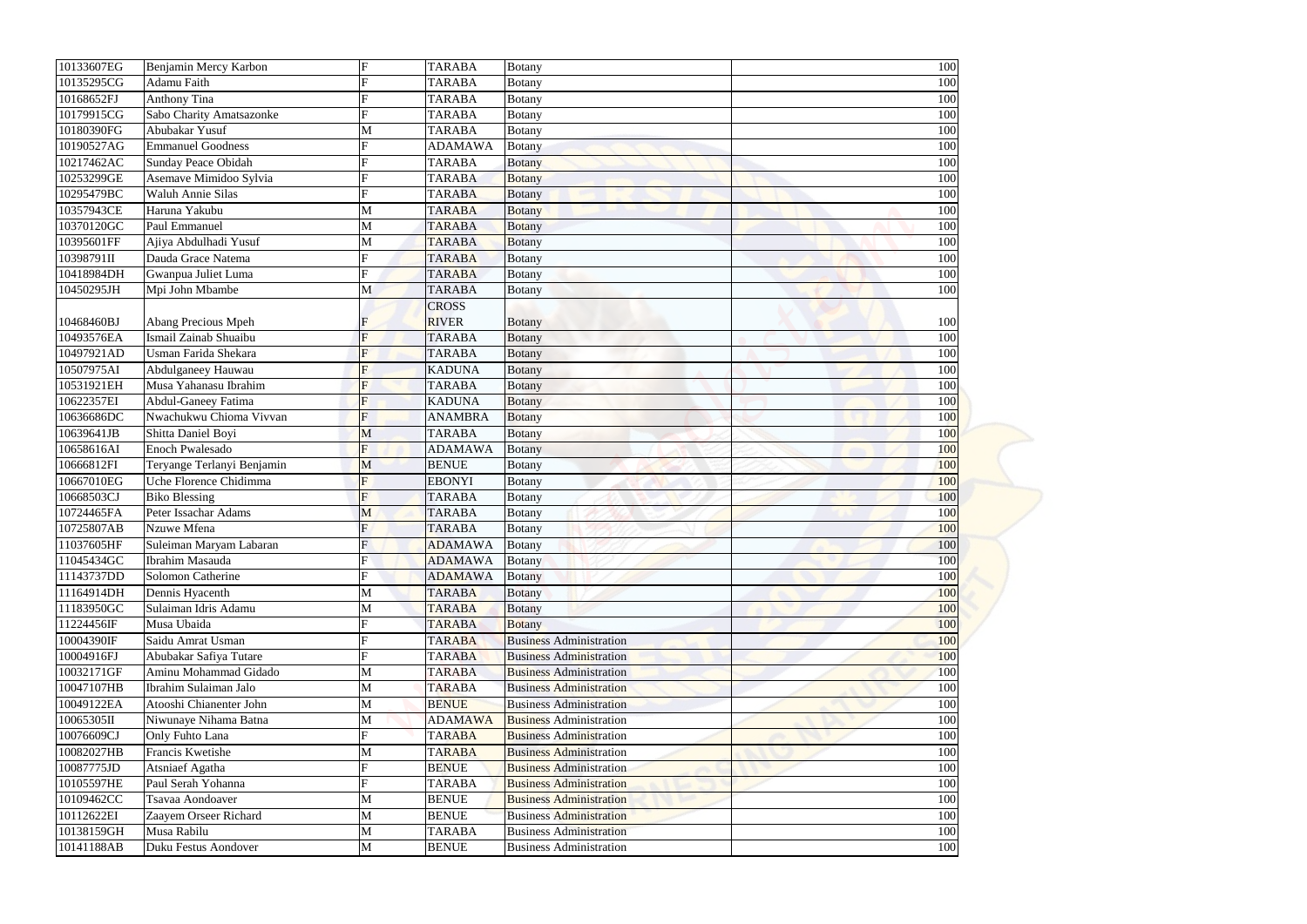| 10148244HG | Tanimu Victoria                 | $\mathbf F$    | <b>TARABA</b>   | <b>Business Administration</b> | 100 |
|------------|---------------------------------|----------------|-----------------|--------------------------------|-----|
| 10151987AC | Hashim Salamatu Jada            |                | <b>NASARAWA</b> | <b>Business Administration</b> | 100 |
| 10157928CH | Mohammed Sadiq Abubakar         | M              | <b>YOBE</b>     | <b>Business Administration</b> | 100 |
| 10179305BD | Aliyu Salahudeen Muhammad       | M              | <b>TARABA</b>   | <b>Business Administration</b> | 100 |
| 10190083HH | Chia Comfort Doosuur            | F              | <b>BENUE</b>    | <b>Business Administration</b> | 100 |
| 10208335CJ | Joseph Samuel                   | M              | <b>ANAMBRA</b>  | <b>Business Administration</b> | 100 |
| 10224548IE | Anya Chukwuka Thankgod          | M              | <b>ENUGU</b>    | <b>Business Administration</b> | 100 |
| 10258945AE | Rimamnyang Happy                |                | <b>TARABA</b>   | <b>Business Administration</b> | 100 |
| 10311269HF | Ikyowe Terer Stella             |                | <b>BENUE</b>    | <b>Business Administration</b> | 100 |
| 10331582FC | Linus Ayuka                     | M              | <b>TARABA</b>   | <b>Business Administration</b> | 100 |
| 10339931DB | <b>Manasseh Meshach Mavatse</b> | M              | <b>TARABA</b>   | <b>Business Administration</b> | 100 |
| 10361529DD | Barnabas Tyavkase Felix         | M              | <b>TARABA</b>   | <b>Business Administration</b> | 100 |
| 10364788FD | Solomon Joseph                  | M              | <b>TARABA</b>   | <b>Business Administration</b> | 100 |
| 10393879IA | Kabiru Lilian                   |                | <b>TARABA</b>   | <b>Business Administration</b> | 100 |
| 10402848EC | Kimu Iya Rimamsikwe             | $F_{\rm}$      | <b>TARABA</b>   | <b>Business Administration</b> | 100 |
| 10407529GE | Udechukwu Emmanuel Chukwuemeka  | M              | <b>ABIA</b>     | <b>Business Administration</b> | 100 |
| 10411595II | Ojo Femi                        | M              | <b>ONDO</b>     | <b>Business Administration</b> | 100 |
| 10449883HC | Siman Hassan                    | M              | <b>TARABA</b>   | <b>Business Administration</b> | 100 |
| 10454813CG | Gambo Mary                      | F              | <b>TARABA</b>   | <b>Business Administration</b> | 100 |
| 10456243AE | Luka Dorcas Ishaku              | F              | <b>TARABA</b>   | <b>Business Administration</b> | 100 |
| 10490359II | <b>Samuel Charles</b>           | M              | <b>BENUE</b>    | <b>Business Administration</b> | 100 |
| 10493549CE | Mu'Azu Abdulwahab Umar          | M              | <b>TARABA</b>   | <b>Business Administration</b> | 100 |
| 10560590HJ | Sukare Faisal Abdulmumini       | M              | <b>TARABA</b>   | <b>Business Administration</b> | 100 |
| 10564928GD | Anthony Boni Manasseh           | M              | <b>ADAMAWA</b>  | <b>Business Administration</b> | 100 |
| 10572721GB | Shiejir Jacob                   | M              | <b>TARABA</b>   | <b>Business Administration</b> | 100 |
| 10587941II | Simon Emono Favour              | M              | <b>TARABA</b>   | <b>Business Administration</b> | 100 |
| 10609654DG | Haruna Amatullahi Abdulkadir    | $\overline{F}$ | <b>TARABA</b>   | <b>Business Administration</b> | 100 |
| 10612641JG | Yakubu Evelyn Isaac             |                | <b>ADAMAWA</b>  | <b>Business Administration</b> | 100 |
| 10620725JE | Saleh Fahad                     | M              | <b>ADAMAWA</b>  | <b>Business Administration</b> | 100 |
| 10639684FJ | Odoji Lashin                    | M              | <b>TARABA</b>   | <b>Business Administration</b> | 100 |
| 10670432GC | Luka Fanya                      | M              | <b>TARABA</b>   | <b>Business Administration</b> | 100 |
| 10680976FC | Nuhu Ebwaseh                    |                | <b>TARABA</b>   | <b>Business Administration</b> | 100 |
| 10688904DD | Vullapa Zakaria Yulla           | M              | <b>TARABA</b>   | <b>Business Administration</b> | 100 |
| 10692810FC | Salihu Abdulsalam               | M              | <b>TARABA</b>   | <b>Business Administration</b> | 100 |
| 10693717EH | Shaagee Ternguher Hezron        | M              | <b>BENUE</b>    | <b>Business Administration</b> | 100 |
|            |                                 |                | <b>CROSS</b>    |                                |     |
| 10694427FB | Amama Mary Ukwun                | M              | <b>RIVER</b>    | <b>Business Administration</b> | 100 |
| 10701904CH | Samaila Joshua                  | M              | <b>TARABA</b>   | <b>Business Administration</b> | 100 |
| 10724304EI | Shuaibu Ruth Abena              |                | <b>TARABA</b>   | <b>Business Administration</b> | 100 |
| 10778842HD | Fiki Peace Jarumi               |                | <b>TARABA</b>   | <b>Business Administration</b> | 100 |
| 10782992DJ | Madugu Agatha Yunana            |                | <b>TARABA</b>   | <b>Business Administration</b> | 100 |
| 10848049DC | Sadiq Nafiu                     | M              | <b>TARABA</b>   | <b>Business Administration</b> | 100 |
| 10878427HI | Faisal Usman                    | M              | <b>TARABA</b>   | <b>Business Administration</b> | 100 |
| 10894135JG | Garpiya Nuvalga                 | M              | <b>TARABA</b>   | <b>Business Administration</b> | 100 |
| 10896775DD | Muhammad Tasiu Barkindo         | M              | <b>TARABA</b>   | <b>Business Administration</b> | 100 |
| 10902657EB | Ibrahim Elam Faith              |                | <b>TARABA</b>   | <b>Business Administration</b> | 100 |
| 10904735BF | <b>Friday Patience</b>          |                | <b>ADAMAWA</b>  | <b>Business Administration</b> | 100 |
| 10904921DJ | <b>Bawuro</b> Leren             | M              | <b>TARABA</b>   | <b>Business Administration</b> | 100 |
| 10927521EC | Attahiru Salim Kasim            | M              | <b>TARABA</b>   | <b>Business Administration</b> | 100 |
|            |                                 |                |                 |                                |     |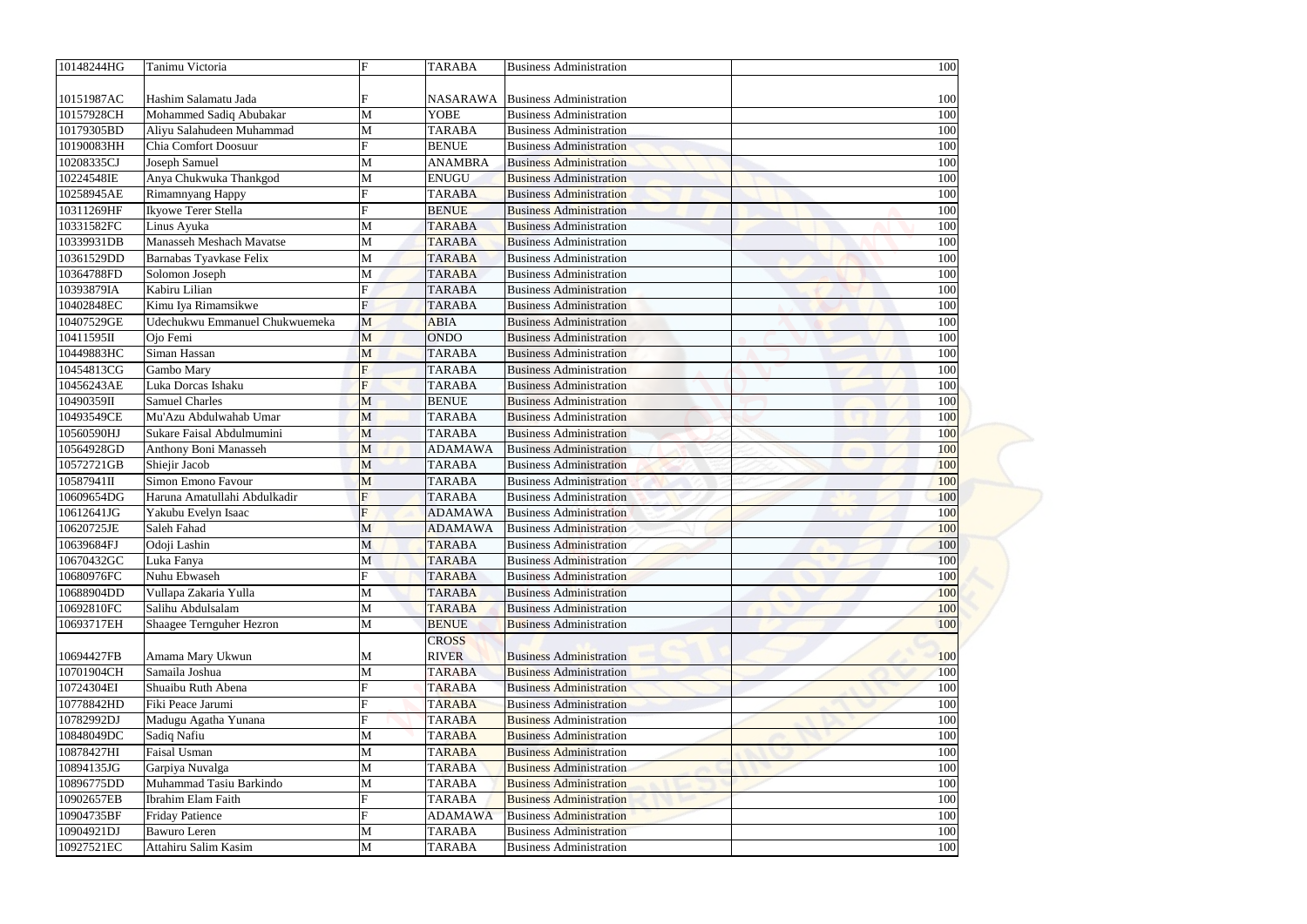| 10928303CE  | Ishaku Iriterimam           | F              | <b>TARABA</b>  | <b>Business Administration</b> | 100 |
|-------------|-----------------------------|----------------|----------------|--------------------------------|-----|
| 10932543BB  | Dinshiya Christiana Michael |                | <b>TARABA</b>  | <b>Business Administration</b> | 100 |
| 10941719DB  | Amos Tabita                 |                | <b>ADAMAWA</b> | <b>Business Administration</b> | 100 |
| 10943274CC  | Hassan Mariya               |                | <b>TARABA</b>  | <b>Business Administration</b> | 100 |
| 10947295IE  | Keke Joseph Terhide         | M              | <b>BENUE</b>   | <b>Business Administration</b> | 100 |
| 10947353AH  | Umar Sayyadi                | $\mathbf M$    | <b>KADUNA</b>  | <b>Business Administration</b> | 100 |
| 10966934EG  | <b>Ahmad Yasir</b>          | M              | <b>TARABA</b>  | <b>Business Administration</b> | 100 |
| 11055328GC  | Ameh Jerome Adoli           | M              | <b>BENUE</b>   | <b>Business Administration</b> | 100 |
| 11085256AD  | Dauda Godiya                |                | <b>TARABA</b>  | <b>Business Administration</b> | 100 |
| 11099473DC  | Gamsari Favour Zeba         |                | <b>TARABA</b>  | <b>Business Administration</b> | 100 |
| 11139350AC  | Nicodemus Happiness Habiba  |                | <b>TARABA</b>  | <b>Business Administration</b> | 100 |
| 11154445BG  | Iliya Ekwano                |                | <b>TARABA</b>  | <b>Business Administration</b> | 100 |
| 11167417JE  | <b>Albert Pheemilo</b>      |                | <b>TARABA</b>  | <b>Business Administration</b> | 100 |
| 11178450HC  | Paragon Prosper Tomla       |                | <b>TARABA</b>  | <b>Business Administration</b> | 100 |
| 11215398AC  | Pius Grace Chinwendu        |                | <b>ANAMBRA</b> | <b>Business Administration</b> | 100 |
| 11329592CE  | Iliya Abijah Gyande         |                | <b>TARABA</b>  | <b>Business Administration</b> | 100 |
| 11347366FC  | Mohammed Sufiyanu           | M              | <b>ADAMAWA</b> | <b>Business Administration</b> | 100 |
|             |                             |                |                |                                |     |
| 11073076HBU | Genesis Patience Nuhu       | $\mathbf F$    | <b>ADAMAWA</b> | <b>Business Administration</b> | 100 |
| 10096746EJU | <b>Richard Queen</b>        | F              | <b>BENUE</b>   | <b>Business Administration</b> | 100 |
|             |                             |                |                |                                |     |
| 10243945JDU | Isa Bara'Atu                |                | <b>TARABA</b>  | <b>Business Administration</b> | 100 |
| 11183489IHU | Gaius Rahab Mimi            | $\overline{F}$ | <b>TARABA</b>  | <b>Business Administration</b> | 100 |
| 19705124BH  | <b>CALBERT PATEH</b>        | M              | <b>ADAMAWA</b> | <b>Business Administration</b> | 100 |
| 19712019JA  | <b>ALHASSAN KINGSLEY</b>    | M              | <b>TARABA</b>  | <b>Business Administration</b> | 100 |
| 19722324CB  | <b>IDRIS MARTHA</b>         | F              | <b>TARABA</b>  | <b>Business Administration</b> | 100 |
| 19722803DJ  | AMOS MIGHTY SAMUEL          | M              | <b>TARABA</b>  | <b>Business Administration</b> | 100 |
| 19733479CB  | YUSUF ABUBAKAR SADIQ        | M              | <b>TARABA</b>  | <b>Business Administration</b> | 100 |
| 19735724HG  | TANKO DORCAS                |                | <b>TARABA</b>  | <b>Business Administration</b> | 100 |
| 19748316DD  | <b>UDEH FIDELIS OGBONNA</b> | M              | <b>ENUGU</b>   | <b>Business Administration</b> | 100 |
| 19749112HA  | TANKO FYAFA WASA            | $\overline{F}$ | <b>TARABA</b>  | <b>Business Administration</b> | 100 |
| 19750966DH  | <b>JAPHET MESHACH AMA</b>   | M              | <b>TARABA</b>  | <b>Business Administration</b> | 100 |
| 19768034EJ  | <b>JATOH FABIAN DANLADI</b> | M              | <b>TARABA</b>  | <b>Business Administration</b> | 100 |
| 19773932AJ  | OKAFOR ELIJAH NNAEMEKA      | M              | <b>ANAMBRA</b> | <b>Business Administration</b> | 100 |
| 19776259BC  | ALEXANDER BLESSING ADAH     | F              | <b>TARABA</b>  | <b>Business Administration</b> | 100 |
| 10010947AI  | Harrison Rejoice            |                | <b>ADAMAWA</b> | <b>BUSINESS EDUCATION</b>      | 100 |
| 10123367BH  | Mernyi Terdue Kenneth       | M              | <b>BENUE</b>   | <b>BUSINESS EDUCATION</b>      | 100 |
| 10147659IF  | Anas Wasila                 |                | <b>TARABA</b>  | <b>BUSINESS EDUCATION</b>      | 100 |
| 10222090IG  | Ayuba Ta'Aziya              |                | <b>TARABA</b>  | <b>BUSINESS EDUCATION</b>      | 100 |
| 10363437DC  | Haruna Emmanuealla          |                | <b>TARABA</b>  | <b>BUSINESS EDUCATION</b>      | 100 |
| 10422113FJ  | Dwamu Christian             | M              | <b>TARABA</b>  | <b>BUSINESS EDUCATION</b>      | 100 |
| 10606746DA  | Jibirin Abdulmumini         | M              | <b>TARABA</b>  | <b>BUSINESS EDUCATION</b>      | 100 |
| 11028235FF  | Simon Solomon               | M              | <b>KOGI</b>    | <b>BUSINESS EDUCATION</b>      | 100 |
| 11130826GD  | Joseph Perpetual Chikwado   |                | <b>ENUGU</b>   | <b>BUSINESS EDUCATION</b>      | 100 |
| 19741891AF  | <b>AHMADU NDENYANG</b>      |                | <b>TARABA</b>  | <b>BUSINESS EDUCATION</b>      | 100 |
| 19747917GG  | <b>ADI WAMA</b>             |                | <b>TARABA</b>  | <b>BUSINESS EDUCATION</b>      | 100 |
| 10565674FG  | Terkende Aondona Richard    | M              | <b>BENUE</b>   | Chemistry                      | 100 |
| 10626469DB  | Aminu Ja'Afar               | M              | <b>TARABA</b>  | Chemistry                      | 100 |
| 10661842DA  | Philibus Israel Makong      |                |                |                                |     |
|             |                             | M              | <b>TARABA</b>  | Chemistry                      | 100 |
| 10662404JA  | Phillips Gideon             | M              | <b>TARABA</b>  | Chemistry                      | 100 |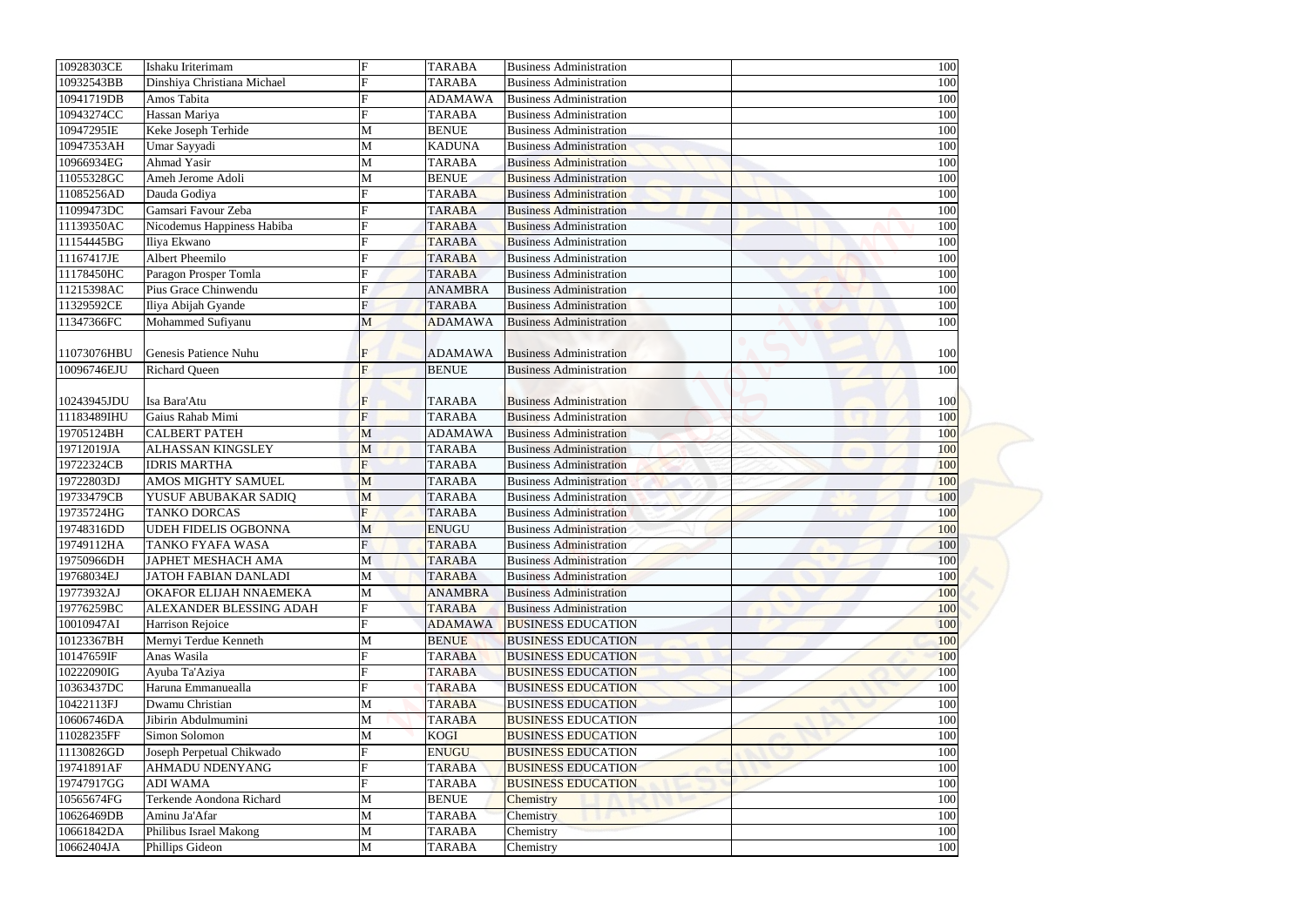| 10663621CI | Thaddius Bongnwi                  | $\mathbf F$    | <b>TARABA</b>   | Chemistry                          | 100 |
|------------|-----------------------------------|----------------|-----------------|------------------------------------|-----|
| 10724600DD | Shedrach Tswenbuma                | M              | <b>TARABA</b>   | Chemistry                          | 100 |
| 10763067GC | Danlami Njurudi Abari             |                | <b>TARABA</b>   | Chemistry                          | 100 |
| 10778683GF | Gali Huzaifa Liman                | M              | <b>NASARAWA</b> | Chemistry                          | 100 |
| 10781950GB | Adamu Aisha Danladi               |                | <b>TARABA</b>   | Chemistry                          | 100 |
| 10783072JA | Nibari Aise                       |                | <b>GOMBE</b>    | Chemistry                          | 100 |
| 10807064II | Peter Peace Wakinu                |                | <b>TARABA</b>   | Chemistry                          | 100 |
| 10838271HC | <b>Bello Zainab Ahmad</b>         |                | <b>KANO</b>     | Chemistry                          | 100 |
| 10863272FA | Dwati Emoseh Yakubu               | M              | <b>TARABA</b>   | Chemistry                          | 100 |
| 10879017FE | <b>Clackson Nickson</b>           | $\mathbf M$    | <b>GOMBE</b>    | Chemistry                          | 100 |
| 10908483CD | <b>Iorngeam Clement Anthony</b>   | M              | <b>TARABA</b>   | Chemistry                          | 100 |
| 10931820EG | <b>Lazarus Vicky</b>              | $\mathbf F$    | <b>TARABA</b>   | Chemistry                          | 100 |
| 10945391HD | Divine Ephesians                  | M              | <b>TARABA</b>   | Chemistry                          | 100 |
| 11021222EF | Caleb Nanzaka Godgift             | M              | <b>TARABA</b>   | Chemistry                          | 100 |
| 11040267ED | Zando Godiya                      |                | <b>TARABA</b>   | Chemistry                          | 100 |
| 11067262FD | <b>Manasseh Revelation</b>        |                | <b>TARABA</b>   | Chemistry                          | 100 |
| 11101816IE | Sanusi Faruq                      | M              | <b>TARABA</b>   | Chemistry                          | 100 |
| 11155053DF | Sirajo Insiyyah Adam              | $\overline{F}$ | <b>TARABA</b>   | Chemistry                          | 100 |
| 11163088ID | Auwal Mubarak Iliyasu             | M              | <b>KANO</b>     | Chemistry                          | 100 |
| 11179971GI | Adam Ibrahim                      |                | <b>TARABA</b>   |                                    | 100 |
| 11217467AD | <b>Isaac Peace</b>                | M              | <b>TARABA</b>   | Chemistry                          |     |
|            |                                   |                |                 | Chemistry                          | 100 |
| 11234153JE | Rimam Joseph                      | M              | <b>TARABA</b>   | Chemistry                          | 100 |
| 11241839CF | Ubayo Farida                      | $\overline{F}$ | <b>TARABA</b>   | Chemistry                          | 100 |
| 19751203AF | <b>EMMANUEL SAMUEL KWENA</b>      | M              | <b>TARABA</b>   | Chemistry                          | 100 |
|            |                                   |                |                 |                                    |     |
| 19722101BB | <b>IWANGER GABRIEL AONDOASEER</b> | $\mathbf{M}$   | <b>TARABA</b>   | <b>Christian Religious Studies</b> | 100 |
| 10001497DE | Medan Morrison Hyellatiwiya       | M              | <b>ADAMAWA</b>  | Civil Engineering                  | 100 |
| 10035099BB | Adashu Wisdom Wama                |                | <b>TARABA</b>   | Civil Engineering                  | 100 |
| 10071866JG | Jeremiah Micah Adamu              | M              | <b>TARABA</b>   | Civil Engineering                  | 100 |
| 10102621HI | <b>Moses Lawrence Zenom</b>       | M              | <b>KADUNA</b>   | Civil Engineering                  | 100 |
| 10117540DI | Joseph Gideon                     | M              | <b>TARABA</b>   | Civil Engineering                  | 100 |
| 10148044JE | Ibrahim John                      | M              | <b>TARABA</b>   | Civil Engineering                  | 100 |
| 10181032HA | Atsagye Emmanuel Elatsi           | M              | <b>BENUE</b>    | Civil Engineering                  | 100 |
| 10190946BA | Onwuzurike Godspower              | M              | <b>IMO</b>      | Civil Engineering                  | 100 |
| 10206549FC | Ogwuche Joanna Omale              |                | <b>BENUE</b>    | <b>Civil Engineering</b>           | 100 |
| 10270051FE | Yaro James Danlami                | M              | <b>TARABA</b>   | Civil Engineering                  | 100 |
| 10401223GH | Terhemba Lohouter Henry           | M              | <b>TARABA</b>   | Civil Engineering                  | 100 |
| 10472837IA | Kadakufo Apusei Elias             | M              | <b>ADAMAWA</b>  | <b>Civil Engineering</b>           | 100 |
| 10495396BC | Sadanu Buhari Hassan              | M              | <b>TARABA</b>   | <b>Civil Engineering</b>           | 100 |
| 10532406EH | Ismaila Fauziya Zakari            | F              | <b>TARABA</b>   | <b>Civil Engineering</b>           | 100 |
|            |                                   |                |                 |                                    |     |
| 10668362GE | Nyong Isaac Dominic               | M              |                 | <b>AKWA IBOM</b> Civil Engineering | 100 |
| 10700027DC | Andefikijoseph Funrimam Angelin   | $\mathbf F$    | <b>TARABA</b>   | <b>Civil Engineering</b>           | 100 |
| 10778178CI | James Abebu                       | M              | <b>TARABA</b>   | <b>Civil Engineering</b>           | 100 |
| 10792820ED | <b>Epaphras Favour</b>            | M              | <b>TARABA</b>   | <b>Civil Engineering</b>           | 100 |
| 10865871BD | Olawoyin Adam Adeola              | M              | <b>OYO</b>      | <b>Civil Engineering</b>           | 100 |
| 10913984BA | Ira Anderimam Chimbekujwe         | M              | <b>TARABA</b>   | Civil Engineering                  | 100 |
| 11054510JB | <b>Silas Joseph Success</b>       | M              | <b>TARABA</b>   | Civil Engineering                  | 100 |
| 11097754EI | Chabunda Emocha Endashi           | M              | <b>TARABA</b>   | Civil Engineering                  | 100 |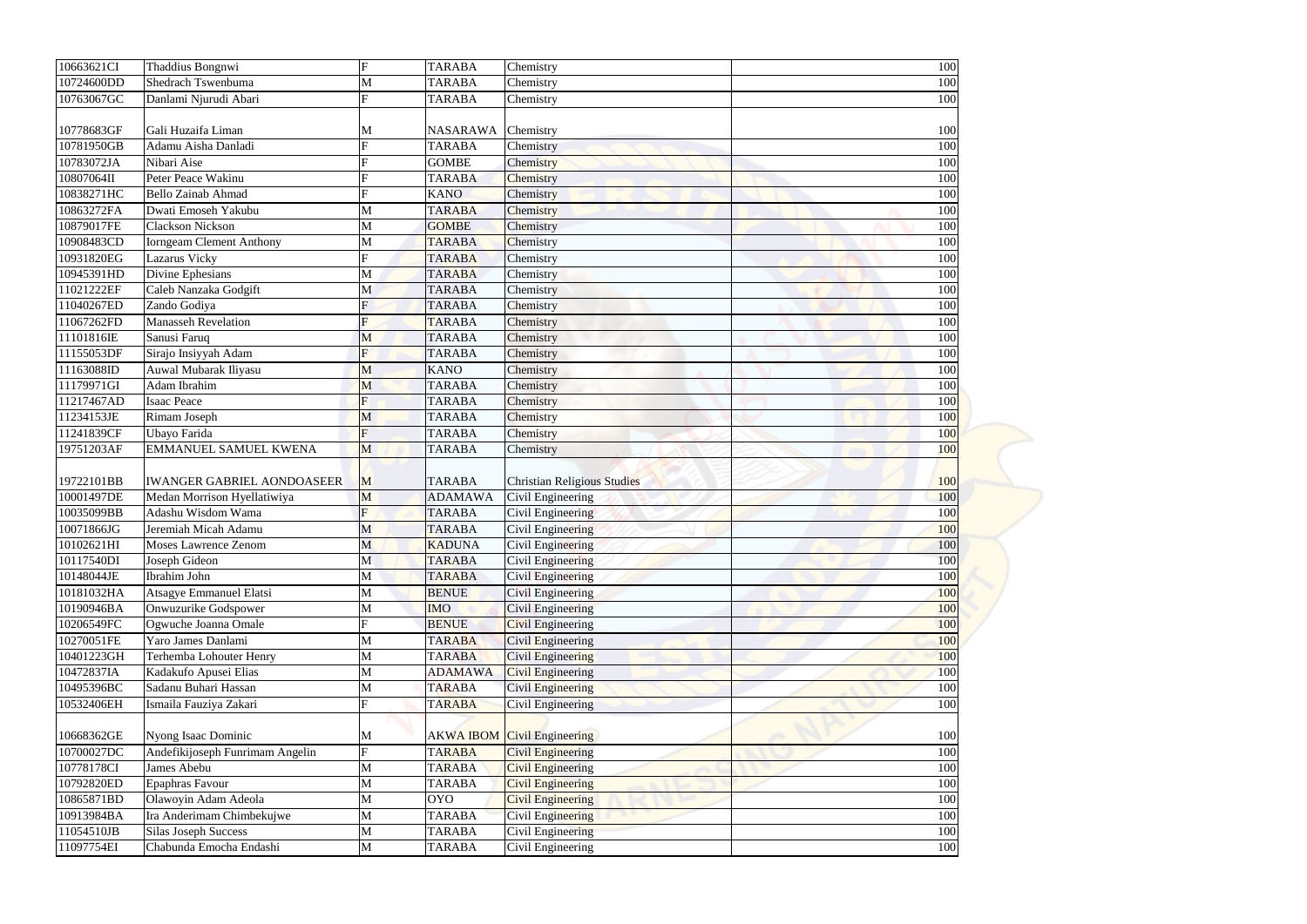| 11155955EF | Douglas Geofrey Ajiduku        | M              | <b>TARABA</b>  | Civil Engineering       | 100 |
|------------|--------------------------------|----------------|----------------|-------------------------|-----|
| 11175353FB | Abu Daniel Imoni               | M              | <b>BENUE</b>   | Civil Engineering       | 100 |
| 11272122GF | Samuel Solomon Datiya          | M              | <b>TARABA</b>  | Civil Engineering       | 100 |
| 10000204DD | Umar Uzaifa                    | M              | <b>TARABA</b>  | <b>Computer Science</b> | 100 |
| 10009756IJ | Sadiq Musa                     | $\mathbf M$    | <b>TARABA</b>  | <b>Computer Science</b> | 100 |
| 10026240BA | Kenan Godwin Solomon           | M              | <b>TARABA</b>  | <b>Computer Science</b> | 100 |
| 10047428HI | Zando Machundi Manasseh        | M              | <b>TARABA</b>  | <b>Computer Science</b> | 100 |
| 10055881DG | Zadok Joseph Okeloh            | M              | <b>TARABA</b>  | <b>Computer Science</b> | 100 |
| 10061213EF | <b>Ephraim Miracle</b>         | M              | <b>TARABA</b>  | <b>Computer Science</b> | 100 |
| 10071697CB | Kaigama Abdulmalik Inuwa       | M              | <b>TARABA</b>  | <b>Computer Science</b> | 100 |
| 10073431FH | Bisallah Kayinu Hope           | M              | <b>TARABA</b>  | <b>Computer Science</b> | 100 |
| 10086116CG | Danlami Danson                 | M              | <b>TARABA</b>  | <b>Computer Science</b> | 100 |
| 10089551AD | Saleh Ekwaseh                  | $\mathbf F$    | <b>TARABA</b>  | <b>Computer Science</b> | 100 |
| 10138816DG | Bawa Abubakar Yahaya           | M              | <b>BAUCHI</b>  | <b>Computer Science</b> | 100 |
| 10151888AI | John Ampliki Adams             | F              | <b>ADAMAWA</b> | <b>Computer Science</b> | 100 |
| 10165368BH | Kabiru Salahuddeen Ahmad       | M              | <b>TARABA</b>  | <b>Computer Science</b> | 100 |
| 10167401CJ | Nyianshima Kater Cyprian       | M              | <b>BENUE</b>   | <b>Computer Science</b> | 100 |
| 10193690CD | Ajiya Divine Yumana            | M              | <b>TARABA</b>  | <b>Computer Science</b> | 100 |
| 10210031IC | Michael God'Swill              | M              | <b>ADAMAWA</b> | <b>Computer Science</b> | 100 |
| 10216234JH | Chukwuekezie Lucky Chidera     | M              | <b>TARABA</b>  | <b>Computer Science</b> | 100 |
| 10216395AC | <b>Ahmed Musa</b>              | M              | <b>TARABA</b>  | <b>Computer Science</b> | 100 |
|            |                                |                | <b>CROSS</b>   |                         |     |
| 10219392DC | <b>Odim Emmanuel Odim</b>      | M              | <b>RIVER</b>   | <b>Computer Science</b> | 100 |
| 10249893JH | Abubakar Yusuf Yusuf           | M              | <b>TARABA</b>  | <b>Computer Science</b> | 100 |
| 10278183AF | Danjuma Innocent Kankani       | M              | <b>TARABA</b>  | <b>Computer Science</b> | 100 |
| 10324264IE | Stephen Solomon                | M              | <b>KADUNA</b>  | <b>Computer Science</b> | 100 |
| 10326406GA | <b>Samuel Genesis Mbah</b>     | M              | <b>BENUE</b>   | <b>Computer Science</b> | 100 |
| 10329144JB | Munbu Evelyn                   | F              | <b>ADAMAWA</b> | <b>Computer Science</b> | 100 |
| 10333491EI | Monday Destiny Kella           |                | <b>TARABA</b>  | <b>Computer Science</b> | 100 |
| 10374150JH | Kingsley Joel Nkafian          | M              | <b>TARABA</b>  | <b>Computer Science</b> | 100 |
| 10388181AF | Orban Stella Mimido            | $\overline{F}$ | <b>BENUE</b>   | <b>Computer Science</b> | 100 |
| 10403095HH | Mishak Andekuba Abednego       | M              | <b>TARABA</b>  | <b>Computer Science</b> | 100 |
| 10448444CE | Nemuel Nebat Nshariq           | M              | <b>TARABA</b>  | <b>Computer Science</b> | 100 |
| 10458781FD | Caleb Geoffrey Manti           | M              | <b>TARABA</b>  | <b>Computer Science</b> | 100 |
| 10465168AB | Gershon Halilu                 | M              | <b>ADAMAWA</b> | <b>Computer Science</b> | 100 |
| 10501685GA | <b>Bello Adamu Muhammed</b>    | M              | <b>TARABA</b>  | <b>Computer Science</b> | 100 |
| 10528143DC | Barde Abubakar Adam            | M              | <b>TARABA</b>  | <b>Computer Science</b> | 100 |
| 10566425DE | Tyokase Ushana Caleb           | M              | <b>BENUE</b>   | <b>Computer Science</b> | 100 |
| 10568151JE | Denen Tobias Sesugh            | M              | <b>BENUE</b>   | <b>Computer Science</b> | 100 |
| 10605798GB | <b>Iorhuna Sonter Titus</b>    | M              | <b>BENUE</b>   | <b>Computer Science</b> | 100 |
| 10616018FD | John Nicodemus                 | M              | <b>ADAMAWA</b> | <b>Computer Science</b> | 100 |
| 10621267CA | Adamu Auaphee Ayuba            | M              | <b>TARABA</b>  | <b>Computer Science</b> | 100 |
| 10685140HD | Samaila Hassan                 | M              | <b>TARABA</b>  | <b>Computer Science</b> | 100 |
| 10719212JF | <b>James Samson Solomon</b>    | M              | <b>ADAMAWA</b> | <b>Computer Science</b> | 100 |
| 10747386GA | Samuel Abel                    | M              | <b>TARABA</b>  | <b>Computer Science</b> | 100 |
| 10753587IB | <b>Robert Righteous</b>        | M              | <b>TARABA</b>  | <b>Computer Science</b> | 100 |
| 10778526FB | Aminu Ahmad Maito              | M              | <b>TARABA</b>  | <b>Computer Science</b> | 100 |
| 10784720JD | <b>Artimas Adoyibe Cleanse</b> | M              | <b>ADAMAWA</b> | <b>Computer Science</b> | 100 |
| 10849356II | Augustine Ezekiel Yani         | M              | <b>TARABA</b>  | <b>Computer Science</b> | 100 |
| 10857078AI | Cyril Hosea Magaji             | M              | <b>TARABA</b>  | <b>Computer Science</b> | 100 |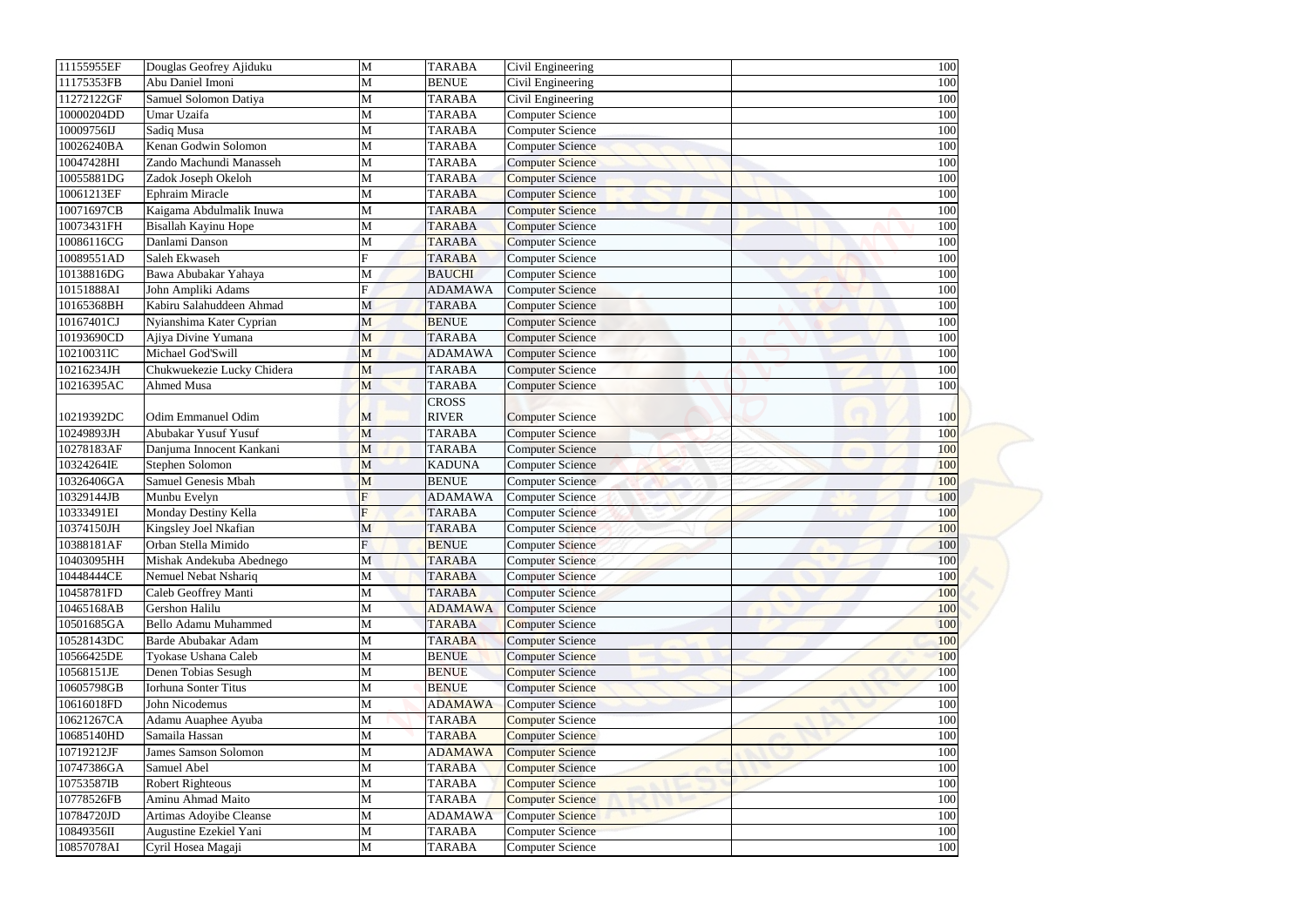| 10857131ED  | Umar Abdulrahman Aliyu                                | M      | <b>TARABA</b>  | <b>Computer Science</b>                            | 100 |
|-------------|-------------------------------------------------------|--------|----------------|----------------------------------------------------|-----|
| 10878198IG  | Yiri Pusam Pusonnam                                   | М      | <b>ADAMAWA</b> | <b>Computer Science</b>                            | 100 |
| 10945878GH  | Peros Jonathan Saidu                                  | M      | <b>TARABA</b>  | <b>Computer Science</b>                            | 100 |
| 10960510BF  | Mafindi Abdulrazak Iliyasu                            | M      | <b>TARABA</b>  | <b>Computer Science</b>                            | 100 |
| 10984363EC  | <b>Adugu Eric Terver</b>                              | M      | <b>BENUE</b>   | <b>Computer Science</b>                            | 100 |
| 10990551AF  | John Thankgod Agaji                                   | M      | <b>TARABA</b>  | <b>Computer Science</b>                            | 100 |
| 11017464GH  | <b>Uloko Matthew Baba</b>                             | М      | <b>BENUE</b>   | <b>Computer Science</b>                            | 100 |
| 11050842DH  | <b>Yusuf Ibrahim</b>                                  | M      | <b>BORNO</b>   | <b>Computer Science</b>                            | 100 |
| 11071101HJ  | Onoja Gift                                            |        | <b>BENUE</b>   | Computer Science                                   | 100 |
| 11094322GC  | Ishaq Adam Kawu                                       | M      | <b>TARABA</b>  | <b>Computer Science</b>                            | 100 |
| 11178739HI  | Deeglo Donald Ndrimbitah                              | M      | <b>BORNO</b>   | <b>Computer Science</b>                            | 100 |
| 11225713JH  | Sani Ibrahim Aliyu                                    | М      | <b>BENUE</b>   | <b>Computer Science</b>                            | 100 |
| 11233526DF  | Yahaya Muhammad                                       | M      | <b>TARABA</b>  | <b>Computer Science</b>                            | 100 |
| 11298816AI  | Yusuf Inusa Adedekun                                  | M      | <b>TARABA</b>  | <b>Computer Science</b>                            | 100 |
| 11329812ED  | Christopher Tisinto                                   | M      | <b>TARABA</b>  | <b>Computer Science</b>                            | 100 |
| 11329838GC  |                                                       | M      | <b>TARABA</b>  |                                                    | 100 |
| 11337392AB  | Nehemiah Stephen Musa<br><b>Bashir Muhammad Idris</b> | M      | <b>TARABA</b>  | <b>Computer Science</b><br><b>Computer Science</b> | 100 |
| 11343208BD  | Haruna Abdulaziz                                      | M      | <b>TARABA</b>  |                                                    | 100 |
| 11089044IFU | <b>Bashir Arfat Muhammad</b>                          |        |                | <b>Computer Science</b>                            |     |
| 19703844HE  | <b>IBRAHIM SOLOMON</b>                                | M      | <b>TARABA</b>  | <b>Computer Science</b>                            | 100 |
|             |                                                       | M      | <b>TARABA</b>  | <b>Computer Science</b>                            | 100 |
| 19757317JD  | DANBURAM AFTICUS GABRIEL                              | M<br>F | <b>TARABA</b>  | <b>Computer Science</b>                            | 100 |
| 10043349JD  | Patrick Tabitha                                       |        | <b>TARABA</b>  | Economics                                          | 100 |
| 10046346CG  | Akila Daniel                                          | M      | <b>TARABA</b>  | Economics                                          | 100 |
| 10051717BF  | Isa Mamuda                                            | M      | <b>TARABA</b>  | Economics                                          | 100 |
| 10088178EI  | Timmeen Jessica Mesuur                                |        | <b>BENUE</b>   | Economics                                          | 100 |
| 10102522IE  | Ndi Bright-Doreen Ringnyu                             |        | <b>TARABA</b>  | Economics                                          | 100 |
| 10159625HH  | Dzwar Aondongu Jeremiah                               | M      | <b>BENUE</b>   | Economics                                          | 100 |
| 10228644BI  | Iriya Joshua Kwaya                                    | M      | <b>ADAMAWA</b> | Economics                                          | 100 |
| 10422962DE  | Nankap Nankpak                                        | M      | <b>PLATEAU</b> | Economics                                          | 100 |
| 10464386BJ  | Rabiu Mustapha                                        | M      | <b>TARABA</b>  | Economics                                          | 100 |
| 10498338BD  | Gambo Albert                                          | M      | <b>TARABA</b>  | Economics                                          | 100 |
| 10609080BC  | Mahmood Musa                                          | M      | <b>TARABA</b>  | Economics                                          | 100 |
| 10627438DE  | Dashe Hygenus                                         | М      | <b>PLATEAU</b> | Economics                                          | 100 |
| 10648331BH  | Micah Joshua                                          | M      | <b>TARABA</b>  | Economics                                          | 100 |
| 10700617AI  | Ahmadi Lakwi                                          | М      | <b>GOMBE</b>   | Economics                                          | 100 |
| 10727511DA  | Ismaila Kamalu                                        | М      | <b>TARABA</b>  | Economics                                          | 100 |
| 10777243CA  | Asem Gwaza Henry                                      | М      | <b>BENUE</b>   | Economics                                          | 100 |
| 10868546DJ  | <b>Faisin Collins Emmanuel</b>                        | М      | <b>TARABA</b>  | Economics                                          | 100 |
| 10907528HF  | Isa Umar                                              | М      | <b>TARABA</b>  | <b>Economics</b>                                   | 100 |
| 10943351IC  | <b>Joseph Dorcas</b>                                  |        | <b>TARABA</b>  | Economics                                          | 100 |
| 11011940FC  | Nicodemus Pius Simon                                  | М      | <b>TARABA</b>  | Economics                                          | 100 |
| 11027850EG  | Abubakar Abdulkadir                                   | М      | <b>GOMBE</b>   | Economics                                          | 100 |
| 11081643HF  | Hammajulde Muhammadu Maigari                          | M      | <b>TARABA</b>  | Economics                                          | 100 |
| 11095725CE  | Muhammad Abubakar                                     | M      | <b>TARABA</b>  | Economics                                          | 100 |
| 11128536EG  | Haruna Murtala                                        | М      | <b>TARABA</b>  | Economics                                          | 100 |
| 11142787HA  | Haruna Ndamu Tanimu                                   | М      | <b>TARABA</b>  | Economics                                          | 100 |
| 11218224GA  | John Benison                                          | М      | <b>FCT</b>     | Economics                                          | 100 |
| 11227470GE  | Mamuda Yusuf                                          | М      | <b>TARABA</b>  | Economics                                          | 100 |
| 11311372HD  | Rimamdeyati Miracle                                   | M      | <b>TARABA</b>  | Economics                                          | 100 |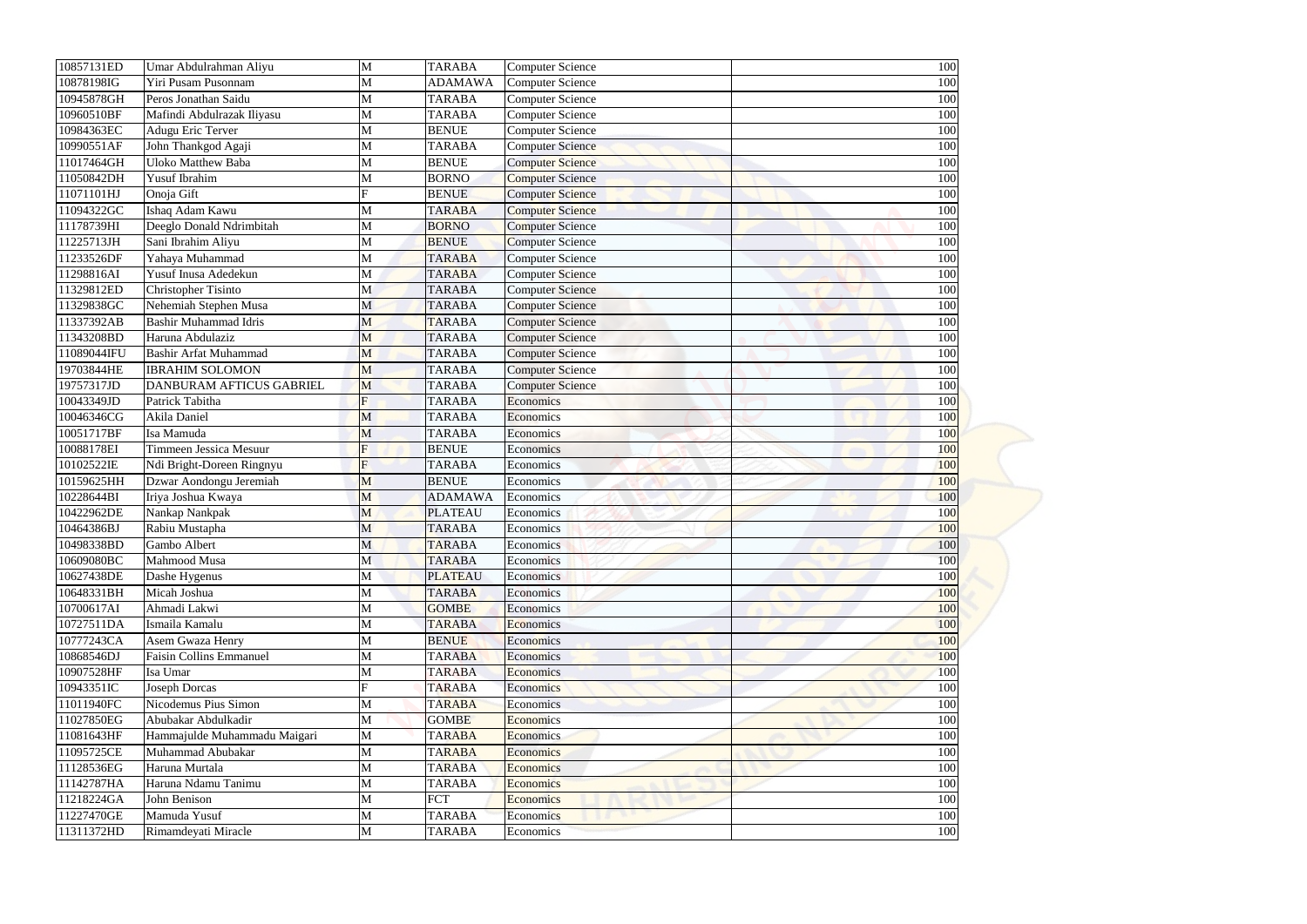| 11124396FAU | Rimamkyaten Fxentirimam     |                | <b>TARABA</b>  | Economics                      | 100 |
|-------------|-----------------------------|----------------|----------------|--------------------------------|-----|
| 19715900IH  | LAWAN SALAHUDEEN MAIKANWA   | M              | <b>TARABA</b>  | Economics                      | 100 |
| 19754364CI  | PINUKAI JENIFER             |                | <b>TARABA</b>  | Economics                      | 100 |
| 10000570AC  | Iliya Samuel Karfe          | M              | <b>TARABA</b>  | <b>Education &amp; Biology</b> | 100 |
| 10007024EA  | <b>Jitar Proverbs Olive</b> | $\mathbf F$    | <b>TARABA</b>  | <b>Education &amp; Biology</b> | 100 |
| 10052169BH  | Ramson Rebecca              |                | <b>TARABA</b>  | <b>Education &amp; Biology</b> | 100 |
| 10053803GC  | Simon Miracle               | M              | <b>TARABA</b>  | <b>Education &amp; Biology</b> | 100 |
| 10060591GI  | <b>Saleh Beatrice</b>       |                | <b>TARABA</b>  | <b>Education &amp; Biology</b> | 100 |
| 10068763JD  | <b>Geoffrey Margret</b>     | $\mathbf{F}$   | <b>TARABA</b>  | <b>Education &amp; Biology</b> | 100 |
| 10083120JA  | Abdulwahab Lukman           | M              | <b>ADAMAWA</b> | <b>Education &amp; Biology</b> | 100 |
| 10088597FC  | Isaac Nuhteh Finya          |                | <b>TARABA</b>  | Education & Biology            | 100 |
| 10122780DC  | Muya Covenant Abraham       | M              | <b>TARABA</b>  | Education & Biology            | 100 |
| 10135116HI  | Maiwaazi Imbasire           | F              | <b>TARABA</b>  | <b>Education &amp; Biology</b> | 100 |
| 10137747EC  | Aaron Zebulun               | M              | <b>TARABA</b>  | <b>Education &amp; Biology</b> | 100 |
| 10146820IA  | Friday Emmanuel             | M              | <b>KOGI</b>    | <b>Education &amp; Biology</b> | 100 |
| 10154334EC  | Dominic Caleb Zima          | M              | <b>TARABA</b>  | <b>Education &amp; Biology</b> | 100 |
| 10179610GI  | David Victor Daniel         | M              | <b>TARABA</b>  | <b>Education &amp; Biology</b> | 100 |
| 10187966CG  | Joel Keren Happuch          | F              | <b>TARABA</b>  | <b>Education &amp; Biology</b> | 100 |
| 10193172CF  | Columba John                | M              | <b>TARABA</b>  | Education & Biology            | 100 |
|             |                             |                | <b>CROSS</b>   |                                |     |
| 10198890EA  | Olom Abigail                | F              | <b>RIVER</b>   | <b>Education &amp; Biology</b> | 100 |
| 10238536CE  | Wilson Loveth Haruna        | $\overline{F}$ | <b>TARABA</b>  | <b>Education &amp; Biology</b> | 100 |
| 10331918BE  | Sa'Idu Sa'Adatu Iliyasu     | F              | <b>TARABA</b>  | <b>Education &amp; Biology</b> | 100 |
| 10334337DC  | Nehemiah Ekannya Shingwa    | M              | <b>TARABA</b>  | Education & Biology            | 100 |
| 10336193JA  | Patrick Hanatu              | $\mathbf F$    | <b>TARABA</b>  | <b>Education &amp; Biology</b> | 100 |
| 10343641FG  | Muhammad Ummul-Sulaimi Nuhu | $\overline{F}$ | <b>KANO</b>    | Education & Biology            | 100 |
| 10353239HB  | Noel Anita                  |                | <b>ADAMAWA</b> | <b>Education &amp; Biology</b> | 100 |
| 10358815CH  | Muhammad Ibrahim Hassan     | M              | <b>TARABA</b>  | <b>Education &amp; Biology</b> | 100 |
| 10364882GC  | Vanger James Shiaondo       | M              | <b>BENUE</b>   | <b>Education &amp; Biology</b> | 100 |
| 10365283CD  | Nadrew Faith Ugasho         | $\mathbf F$    | <b>TARABA</b>  | <b>Education &amp; Biology</b> | 100 |
| 10413320FE  | Abubakar Muhammad Ibrahim   | M              | <b>TARABA</b>  | <b>Education &amp; Biology</b> | 100 |
| 10448276ED  | <b>Ungwa Janet</b>          |                | <b>BENUE</b>   | <b>Education &amp; Biology</b> | 100 |
| 10465952HE  | <b>Gershon Happy</b>        |                | <b>ADAMAWA</b> | <b>Education &amp; Biology</b> | 100 |
| 10467515EB  | Danjuma Jerusha Sirari      |                | <b>TARABA</b>  | <b>Education &amp; Biology</b> | 100 |
| 10480085GE  | Rufus Praise Oluwatoyin     |                | <b>KOGI</b>    | Education & Biology            | 100 |
| 10492308GB  | Yunusa Hanifa Jibrin        |                | <b>TARABA</b>  | <b>Education &amp; Biology</b> | 100 |
| 10526137DG  | David Martha                |                | <b>TARABA</b>  | <b>Education &amp; Biology</b> | 100 |
| 10604074JC  | Sadiq Zaituna Audu          |                | <b>TARABA</b>  | <b>Education &amp; Biology</b> | 100 |
| 10616684JC  | Usman Umar Njidda           | M              | <b>TARABA</b>  | <b>Education &amp; Biology</b> | 100 |
| 10621348GI  | Kefas Kanto                 |                | <b>TARABA</b>  | Education & Biology            | 100 |
| 10626563EA  | <b>Ephraim Favour</b>       |                | <b>TARABA</b>  | <b>Education &amp; Biology</b> | 100 |
| 10683218BJ  | Mohammed Maryam             |                | <b>TARABA</b>  | <b>Education &amp; Biology</b> | 100 |
| 10685250DE  | Ibrahim Hakima Umar         |                | <b>TARABA</b>  | <b>Education &amp; Biology</b> | 100 |
| 10743367IJ  | Hassan David                | M              | <b>TARABA</b>  | <b>Education &amp; Biology</b> | 100 |
| 10765319JG  | Nockboleng Lilian           |                | <b>TARABA</b>  | <b>Education &amp; Biology</b> | 100 |
| 10782013GG  | Yakubu Boniface             | M              | <b>TARABA</b>  | <b>Education &amp; Biology</b> | 100 |
| 10850072HE  | Zinas Peace                 |                | <b>TARABA</b>  | <b>Education &amp; Biology</b> | 100 |
| 10867762GD  | Kenneth Peace               | $\mathbf{F}$   | <b>TARABA</b>  | Education & Biology            | 100 |
|             |                             |                |                |                                |     |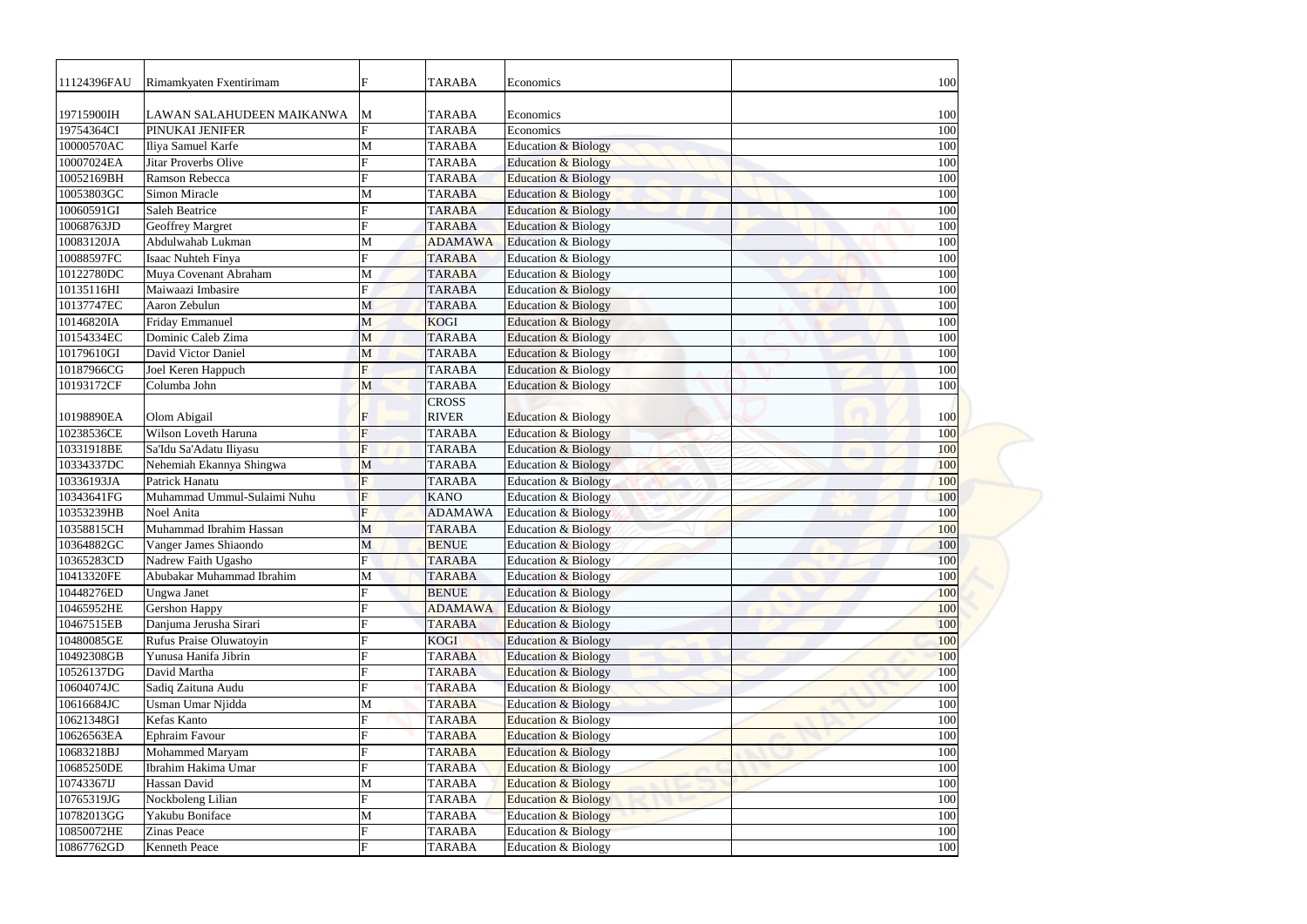| 10876633CI               | Chindo Aliyu Abubakar         | M                   | <b>TARABA</b>   | Education & Biology                                | 100        |
|--------------------------|-------------------------------|---------------------|-----------------|----------------------------------------------------|------------|
| 10880378EF               | <b>Ngasoh Lunwi Gladness</b>  | F                   | <b>TARABA</b>   | Education & Biology                                | 100        |
| 10899660BB               | <b>Justine Blessing</b>       |                     | <b>TARABA</b>   | Education & Biology                                | 100        |
| 10905645AB               | Apeaii Precious Nguevese      |                     | <b>BENUE</b>    | Education & Biology                                | 100        |
| 10920454JH               | <b>Anthony Comfort Shishi</b> |                     | <b>TARABA</b>   | Education & Biology                                | 100        |
| 11025430DB               | Edward Jeremiah Godiya        | M                   | <b>KADUNA</b>   | <b>Education &amp; Biology</b>                     | 100        |
| 11026304CI               | <b>Stephen Victor</b>         | M                   | <b>TARABA</b>   | <b>Education &amp; Biology</b>                     | 100        |
| 11042209DH               | Umar Al Qasim Jega            | M                   | <b>TARABA</b>   | <b>Education &amp; Biology</b>                     | 100        |
| 11047335IC               | Nafinji Ayetop Seachap        | M                   | <b>TARABA</b>   | <b>Education &amp; Biology</b>                     | 100        |
| 11064409HG               | Annah Ngbede Agytumele        | M                   | <b>TARABA</b>   | <b>Education &amp; Biology</b>                     | 100        |
| 11119629JC               | Toanghafh Uriah               | M                   | <b>TARABA</b>   | <b>Education &amp; Biology</b>                     | 100        |
| 11157629GH               | Jacob Mary                    | F                   | <b>BORNO</b>    | Education & Biology                                | 100        |
| 11163289GC               | <b>Andrew Timothy</b>         | M                   | <b>TARABA</b>   | Education & Biology                                | 100        |
| 11195517IH               | Abdullahi Adamu Abubakar      | M                   | <b>TARABA</b>   | Education & Biology                                | 100        |
| 11309737DB               | Saleh Muqaddas Umar           | M                   | <b>TARABA</b>   | <b>Education &amp; Biology</b>                     | 100        |
| 19750078IC               | MUHAMMED GARBA MUHAMMED       | M                   | <b>TARABA</b>   | <b>Education &amp; Biology</b>                     | 100        |
| 10030289IF               | Mangeh Omega                  | M                   | <b>TARABA</b>   | <b>Education &amp; Chemistry</b>                   | 100        |
|                          | <b>MASHI PETER GODFREY</b>    |                     |                 |                                                    |            |
| 10092360BF<br>10181207DA |                               | M                   | <b>TARABA</b>   | <b>Education &amp; Chemistry</b>                   | 100        |
|                          | Mishak Rimamsanati Abednego   | M                   | <b>TARABA</b>   | <b>Education &amp; Chemistry</b>                   | 100        |
| 10191360CJ               | <b>Ibrahim Divine Nuhto</b>   | M                   | <b>TARABA</b>   | <b>Education &amp; Chemistry</b>                   | 100        |
| 10424819IJ               | Ezekiel Suzana                |                     | <b>TARABA</b>   | <b>Education &amp; Chemistry</b>                   | 100        |
| 11190295DJ<br>11264879GG | Nuhu Amayikai                 | $\overline{F}$<br>F | <b>TARABA</b>   | <b>Education &amp; Chemistry</b>                   | 100        |
|                          | Dauda Jennifer Nguridi        |                     | <b>TARABA</b>   | <b>Education &amp; Chemistry</b>                   | 100        |
| 11273287GC               | Adamu Aishatu Umar            |                     | <b>TARABA</b>   | <b>Education &amp; Chemistry</b>                   | 100        |
| 11274878EC               | Shinkom Byirtso               | F                   | <b>TARABA</b>   | <b>Education &amp; Chemistry</b>                   | 100        |
| 10378919EJ               | Momoh Christiana Ojotule      | F                   | <b>BENUE</b>    | <b>Education &amp; Christian Religious Studies</b> | 100        |
| 10055009DD               | Munlip Emmanuel Philip-Joseph | M                   | <b>ADAMAWA</b>  | <b>EDUCATION &amp; COMPUTER SCIENCE</b>            | 100        |
| 10072208EA               | Sanusi Hafiza                 | F                   | <b>NASARAWA</b> | <b>EDUCATION &amp; COMPUTER SCIENCE</b>            | 100        |
| 10090362JC               | Ishaku Kamuebea               | M                   | <b>TARABA</b>   | <b>EDUCATION &amp; COMPUTER SCIENCE</b>            | <b>100</b> |
| 10164667ID               | Tanimu Tafisu                 |                     | <b>TARABA</b>   | <b>EDUCATION &amp; COMPUTER SCIENCE</b>            | 100        |
|                          |                               |                     |                 |                                                    |            |
| 10247738GD               | Hashimu Shehu Usman           | M                   | <b>KATSINA</b>  | <b>EDUCATION &amp; COMPUTER SCIENCE</b>            | 100        |
| 10384683CD               | Iti Jacob Sughnen             | M                   | <b>TARABA</b>   | <b>EDUCATION &amp; COMPUTER SCIENCE</b>            | 100        |
| 10446715HA               | <b>Emmanuel Adda</b>          | M                   | <b>TARABA</b>   | <b>EDUCATION &amp; COMPUTER SCIENCE</b>            | 100        |
| 10503901AI               | Mahmud Jabir Dabo             | M                   | <b>TARABA</b>   | <b>EDUCATION &amp; COMPUTER SCIENCE</b>            | 100        |
| 10614206FH               | Philip Godwin                 | M                   | <b>ADAMAWA</b>  | <b>EDUCATION &amp; COMPUTER SCIENCE</b>            | 100        |
| 10706658CE               | <b>Christopher Youngmafew</b> | M                   | <b>TARABA</b>   | <b>EDUCATION &amp; COMPUTER SCIENCE</b>            | 100        |
| 10754581AJ               | Aminu Hauwa Muhammad          |                     | <b>TARABA</b>   | <b>EDUCATION &amp; COMPUTER SCIENCE</b>            | 100        |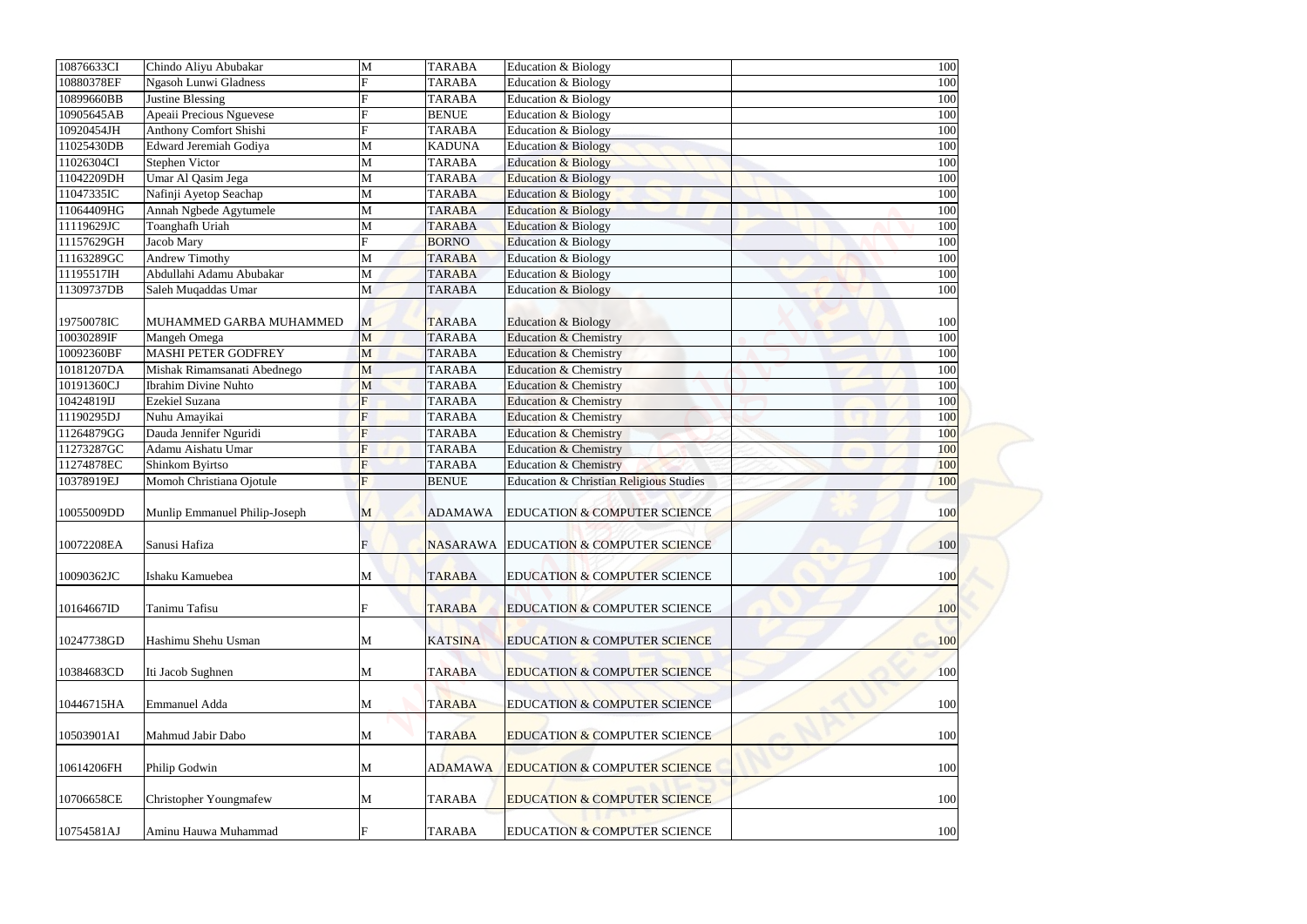| 10835858DG | Adamu Fahad                  | M            | <b>TARABA</b>   | <b>EDUCATION &amp; COMPUTER SCIENCE</b>     | 100 |
|------------|------------------------------|--------------|-----------------|---------------------------------------------|-----|
| 11299420DJ | Benjamin Ametiye             | M            | <b>TARABA</b>   | <b>EDUCATION &amp; COMPUTER SCIENCE</b>     | 100 |
| 11329137DB | Kefas Nathan Sallau          | M            | <b>TARABA</b>   | <b>EDUCATION &amp; COMPUTER SCIENCE</b>     | 100 |
| 10160464IC | <b>Baza Salome</b>           | F            | <b>TARABA</b>   | <b>Education &amp; Economics</b>            | 100 |
| 10185628FG | Sooyol Emmanuel              | M            | <b>TARABA</b>   | <b>Education &amp; Economics</b>            | 100 |
| 10249265EB | Kuru Nambela Tunwari         |              | <b>TARABA</b>   | <b>Education &amp; Economics</b>            | 100 |
| 10467295CC | Ibrahim Husseini Danjuma     | M            | <b>TARABA</b>   | <b>Education &amp; Economics</b>            | 100 |
| 10613065IF | <b>Iorsuwe Mvernyi Felix</b> | M            | <b>TARABA</b>   | <b>Education &amp; Economics</b>            | 100 |
| 10902933IG | Mijindadi Bwaniya            | M            | <b>TARABA</b>   | <b>Education &amp; Economics</b>            | 100 |
| 11265045FD | Gargea Lenyoa                | M            | <b>TARABA</b>   | Education & Economics                       | 100 |
| 10203122FB | Abubakar Hamidu Pheebemi     | M            | <b>TARABA</b>   | Education & English Language                | 100 |
| 10817575IA | Anyibe Iorlumun Michael      | M            | <b>BENUE</b>    | Education & English Language                | 100 |
| 10858056IB | Hamman Ameer                 | M            | <b>ADAMAWA</b>  | Education & English Language                | 100 |
| 10937555BA | Denga Ternenge Joy           |              | <b>BENUE</b>    | Education & English Language                | 100 |
| 10180194GC | Andoor Elijah Kundushima     | M            | <b>TARABA</b>   | Education & Geography                       | 100 |
| 11214738EC |                              | M            | <b>TARABA</b>   |                                             | 100 |
|            | Kozeh Solomon Nyabung        |              |                 | Education & Geography                       |     |
| 10377860CF | Emmanuel Esther Idi          | F            | <b>TARABA</b>   | <b>EDUCATION &amp; INTEGRATED SCIENCE</b>   | 100 |
| 10568492EB | Elijah Nehemiah Waya         | M            | <b>TARABA</b>   | <b>EDUCATION &amp; INTEGRATED SCIENCE</b>   | 100 |
| 11238525HD | Yunusa Dahiru Yunusa         | M            | <b>TARABA</b>   | <b>Education &amp; Islamic Studies</b>      | 100 |
| 10577597IA | Peter Jacob                  | M            | <b>TARABA</b>   | <b>Education &amp; Mathematics</b>          | 100 |
| 10025803GA | John Joy                     | F            | <b>TARABA</b>   | <b>Education &amp; Physics</b>              | 100 |
| 10655670BJ | <b>Christopher Praise</b>    | $\mathbf{F}$ | <b>TARABA</b>   | <b>Education &amp; Physics</b>              | 100 |
|            |                              |              |                 |                                             |     |
| 10907027CG | Yakubu Luka Ndakwayi         | M            | <b>NASARAWA</b> | <b>Education &amp; Physics</b>              | 100 |
| 10053335BB | <b>Ibrahim Hannatu</b>       | $\mathbf{F}$ | <b>TARABA</b>   | <b>Education &amp; Political Science</b>    | 100 |
| 10055593CH | Sallau Habiba                |              | <b>TARABA</b>   | Educational Administration & Planning       | 100 |
| 10076988FG | Gabriel Sandra               |              | <b>TARABA</b>   | Educational Administration & Planning       | 100 |
| 10167452HA | Gwadue Evelyn                |              | <b>TARABA</b>   | Educational Administration & Planning       | 100 |
| 10035368HH | Daniel Enoch Adi             | M            | <b>TARABA</b>   | <b>Electrical /Electronics Engineering</b>  | 100 |
| 10167320HI | Eric Naphtali                | M            | <b>TARABA</b>   | <b>Electrical /Electronics Engineering</b>  | 100 |
| 10202305HH | <b>Waladu Moses</b>          | M            | <b>ADAMAWA</b>  | <b>Electrical /Electronics Engineering</b>  | 100 |
| 10319438BC | Joseph Lohfa Mamtur          | M            | <b>PLATEAU</b>  | <b>Electrical /Electronics Engineering</b>  | 100 |
| 10341662HG | Jonathan Elisha Apura        | M            | <b>TARABA</b>   | <b>Electrical /Electronics Engineering</b>  | 100 |
| 10363222JF | Ukwenya Jeremiah Ojochegbe   | M            | KOGI            | <b>Electrical /Electronics Engineering</b>  | 100 |
| 10375294GA | Awambe Kundushima Jeremiah   | M            | <b>BENUE</b>    | <b>Electrical /Electronics Engineering</b>  | 100 |
| 10390554GE | Mbalumunga Aondofa Gabriel   | M            | <b>BENUE</b>    | <b>Electrical /Electronics Engineering</b>  | 100 |
| 10411410GB | Genesis Kingsley             | M            | <b>TARABA</b>   | <b>Electrical /Electronics Engineering</b>  | 100 |
| 10456730JF | Yakubu Felix                 | M            | <b>TARABA</b>   | <b>Electrical /Electronics Engineering</b>  | 100 |
| 10504689GJ | Odu Christian                | M            | <b>BENUE</b>    | <b>Electrical / Electronics Engineering</b> | 100 |
|            |                              |              |                 |                                             |     |
| 10598109EC | Danjuma Rimamtarika          | M            | <b>TARABA</b>   | <b>Electrical /Electronics Engineering</b>  | 100 |
| 10650673HC | Auwal Umar                   | M            | <b>TARABA</b>   | <b>Electrical /Electronics Engineering</b>  | 100 |
| 10666790CH | Mfave Aondokator Elijah      | M            | <b>BENUE</b>    | <b>Electrical /Electronics Engineering</b>  | 100 |
| 10747849CJ | Vincent Joseph               | M            | <b>ADAMAWA</b>  | <b>Electrical /Electronics Engineering</b>  | 100 |
| 10872812EF | Ayuba Movana                 | M            | <b>TARABA</b>   | <b>Electrical /Electronics Engineering</b>  | 100 |
| 10894740CH | John Chijioke Wisdom         | M            | <b>EBONYI</b>   | Electrical /Electronics Engineering         | 100 |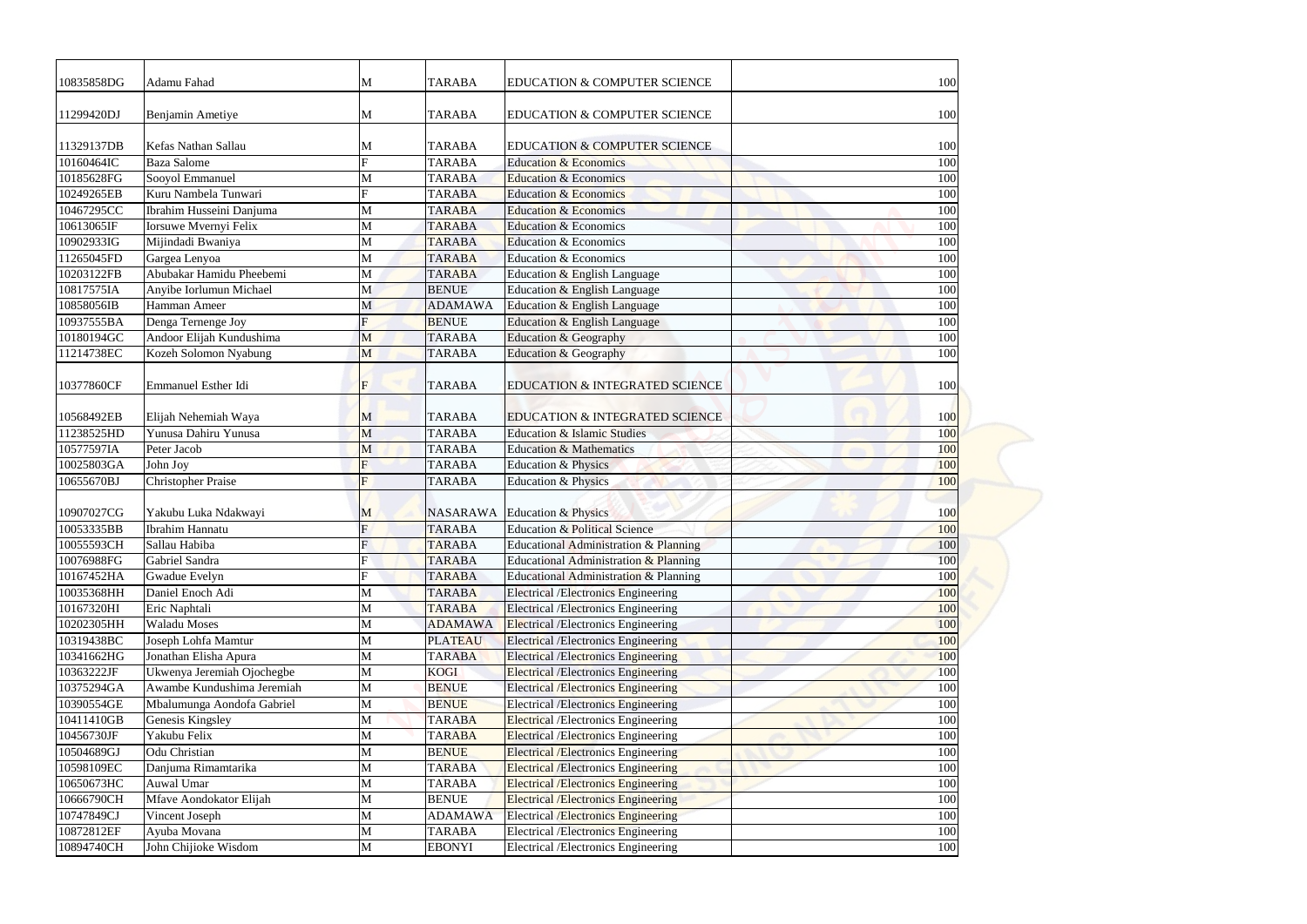| 10905937JF<br>11126792EA | Victor Isaac Bassey                     | M              | <b>TARABA</b>                | AKWA IBOM Electrical /Electronics Engineering                                            | 100        |
|--------------------------|-----------------------------------------|----------------|------------------------------|------------------------------------------------------------------------------------------|------------|
| 11143878JF               | Bako Abongaby Joshua                    | M              |                              | Electrical /Electronics Engineering                                                      | 100        |
| 11185738DD               | <b>Ibo Saater</b><br>Agune Joshua Agune | M              | <b>BENUE</b><br><b>BENUE</b> | Electrical /Electronics Engineering                                                      | 100<br>100 |
| 11232167DI               | Yusuf Gideon Joseph                     | M<br>M         | <b>TARABA</b>                | Electrical /Electronics Engineering                                                      | 100        |
| 11294901BG               |                                         | M              | <b>BENUE</b>                 | <b>Electrical /Electronics Engineering</b><br><b>Electrical /Electronics Engineering</b> | 100        |
| 11313404II               | Awuhe Msughaondo<br>Obasanjo Rolland    | M              | <b>TARABA</b>                | <b>Electrical /Electronics Engineering</b>                                               | 100        |
| 11337407FD               | Abochol Oryiman Saviour                 | M              | <b>TARABA</b>                | <b>Electrical /Electronics Engineering</b>                                               | 100        |
| 10007485BF               | Musa Maryam Abdullahi                   |                | <b>TARABA</b>                | English Language                                                                         | 100        |
| 10244547DD               | Alloh Gloria Chinecherem                | $\mathbf F$    | <b>ANAMBRA</b>               | <b>English Language</b>                                                                  | 100        |
| 10278377AF               | Vendaga Tersugh Basil                   | M              | <b>BENUE</b>                 | <b>English Language</b>                                                                  | 100        |
| 10285675DD               | <b>Rimamshong Grace</b>                 | $\mathbf{F}$   | <b>TARABA</b>                | <b>English Language</b>                                                                  | 100        |
| 10473045DI               | <b>Samson Salvation</b>                 | M              | <b>TARABA</b>                | English Language                                                                         | 100        |
| 10739267HA               | Kefas Kokorimam                         | M              | <b>TARABA</b>                | <b>English Language</b>                                                                  | 100        |
| 11022677EF               | <b>Yusuf Emmanuel</b>                   | M              | <b>KANO</b>                  | <b>English Language</b>                                                                  | 100        |
| 11126352AC               | Aliyu Ahmadu                            | M              | <b>TARABA</b>                | <b>English Language</b>                                                                  | 100        |
| 10001021AH               | Muhammad Anisa Abdul-Kadir              | F              | <b>TARABA</b>                | <b>Environmental Health Science</b>                                                      | 100        |
| 10009385DI               | Mathew Gideon Danjuma                   | M              | <b>TARABA</b>                | <b>Environmental Health Science</b>                                                      | 100        |
|                          |                                         |                |                              |                                                                                          |            |
| 10012104CJ               | Sylvanus Elijah Onuche                  | M              | <b>KOGI</b>                  | <b>ENVIRONMENTAL HEALTH SCIENCE</b>                                                      | 100        |
| 10012748DH               | Zephaniah Saviour                       | M              | <b>TARABA</b>                | <b>Environmental Health Science</b>                                                      | 100        |
| 10014739HI               | Yusuf Jael Audu                         | $\overline{F}$ | <b>ADAMAWA</b>               | <b>Environmental Health Science</b>                                                      | 100        |
| 10022408GA               | Danladi Janet Nuhu                      | $\overline{F}$ | <b>TARABA</b>                | <b>Environmental Health Science</b>                                                      | 100        |
| 10025679EE               | Umaru Mubarak Tukulus                   | M              | <b>TARABA</b>                | <b>Environmental Health Science</b>                                                      | 100        |
|                          |                                         |                |                              |                                                                                          |            |
| 10030461FE               | John Joanna                             | $\mathbf F$    |                              | ADAMAWA ENVIRONMENTAL HEALTH SCIENCE                                                     | 100        |
| 10035145GH               | Adamu Ta'Aziya                          | $\overline{F}$ | <b>TARABA</b>                | <b>Environmental Health Science</b>                                                      | 100        |
| 10037649CE               | <b>Emmanuel Joel</b>                    | M              | <b>TARABA</b>                | <b>Environmental Health Science</b>                                                      | 100        |
| 10051521CB               | Napoleon Farinciki                      | F              | <b>TARABA</b>                | <b>Environmental Health Science</b>                                                      | 100        |
| 10053002EA               | Christopher Sharon Awudu                | M              | <b>TARABA</b>                | <b>Environmental Health Science</b>                                                      | 100        |
| 10069741GJ               | Terhemba Mkav                           | M              | <b>TARABA</b>                | <b>ENVIRONMENTAL HEALTH SCIENCE</b>                                                      | <b>100</b> |
| 10082918BH               | Anebi Esther Olohi                      |                | <b>BENUE</b>                 | <b>Environmental Health Science</b>                                                      | 100        |
| 10084874GG               | Burba Natsema Hosea                     |                | <b>TARABA</b>                | <b>Environmental Health Science</b>                                                      | 100        |
| 10090003AF               | Yerima Victor Manasseh                  | M              | <b>TARABA</b>                | <b>Environmental Health Science</b>                                                      | 100        |
| 10093416EI               | Hassan Divine Haldu                     | M              | <b>TARABA</b>                | <b>ENVIRONMENTAL HEALTH SCIENCE</b>                                                      | 100        |
| 10102671CF               | Narsap Fredrick                         | M              | <b>TARABA</b>                | <b>Environmental Health Science</b>                                                      | 100        |
|                          |                                         |                |                              |                                                                                          |            |
| 10108448FH               | Zailani Amina Muhammad                  | F              | <b>TARABA</b>                | <b>ENVIRONMENTAL HEALTH SCIENCE</b>                                                      | 100        |
| 10109180JC               | Alim Muazu                              | M              | <b>TARABA</b>                | <b>Environmental Health Science</b>                                                      | 100        |
|                          |                                         |                |                              |                                                                                          |            |
| 10133979JE               | Victor Philip Uzuk                      | M              | <b>TARABA</b>                | <b>ENVIRONMENTAL HEALTH SCIENCE</b>                                                      | 100        |
| 10134650CB               | <b>Edward Enock Bakari</b>              | M              | <b>TARABA</b>                | <b>Environmental Health Science</b>                                                      | 100        |
| 10150125FJ               | Msuega Mkumburga Jeremiah               | M              | <b>BENUE</b>                 | <b>Environmental Health Science</b>                                                      | 100        |
| 10150304AH               | Abdulhakam Khadija                      |                | <b>TARABA</b>                | <b>Environmental Health Science</b>                                                      | 100        |
| 10184495GA               | Yakubu Linus                            | M              | <b>TARABA</b>                | <b>Environmental Health Science</b>                                                      | 100        |
| 10184675AF               | <b>Umaru Joseph Dickson</b>             | M              | <b>GOMBE</b>                 | <b>Environmental Health Science</b>                                                      | 100        |
| 10197124AD               | Andrew Alfred                           | M              | <b>ADAMAWA</b>               | <b>Environmental Health Science</b>                                                      | 100        |
|                          |                                         |                |                              |                                                                                          |            |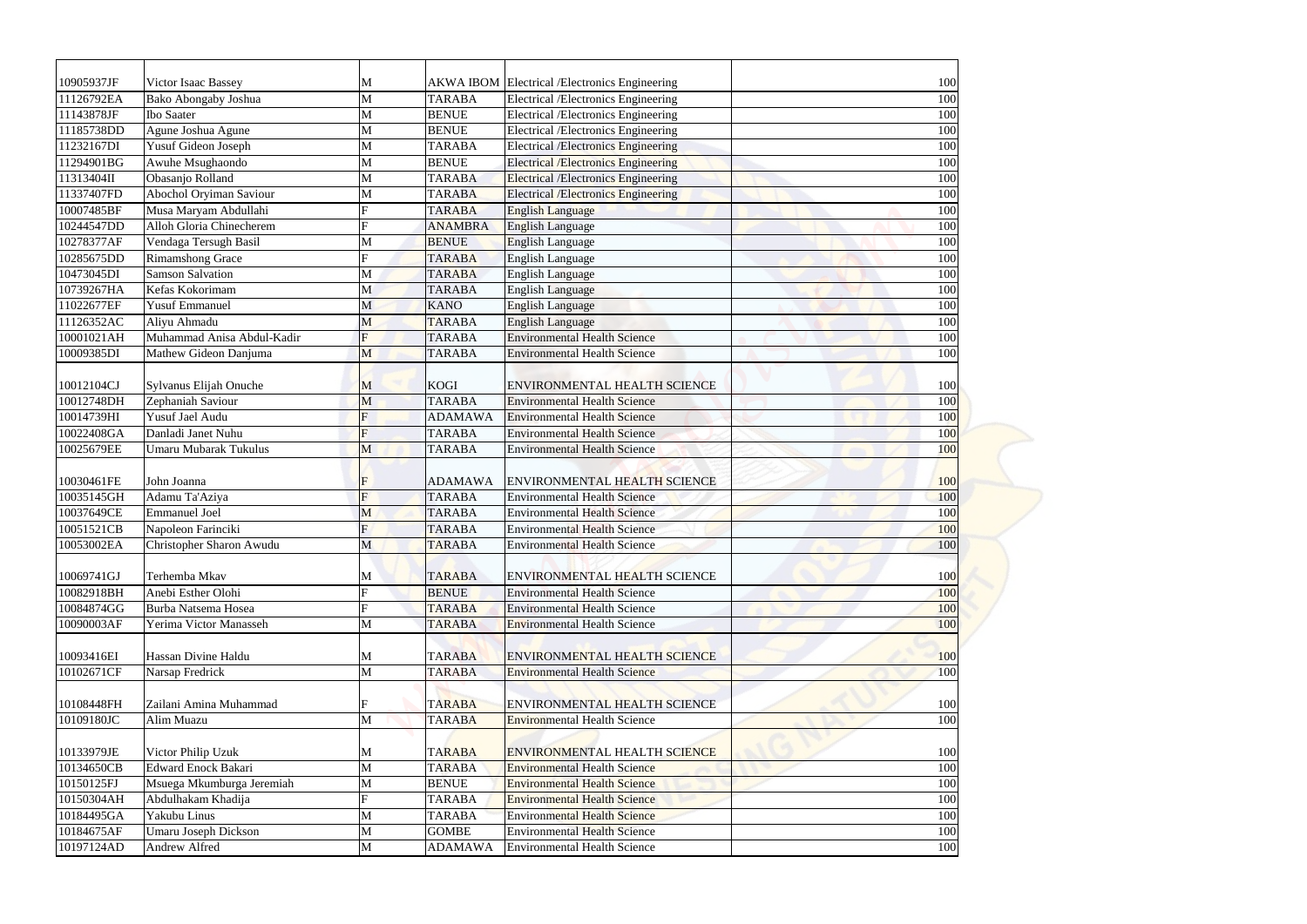| 10222706IB | Haruna Blessing             |                           | <b>TARABA</b>  | <b>ENVIRONMENTAL HEALTH SCIENCE</b> | 100        |
|------------|-----------------------------|---------------------------|----------------|-------------------------------------|------------|
| 10232266BG | <b>Bantar Genevieve</b>     |                           | <b>TARABA</b>  | <b>Environmental Health Science</b> | 100        |
| 10239155BA | Ahmed Aisha                 |                           | <b>TARABA</b>  | <b>Environmental Health Science</b> | 100        |
| 10256794FF | Irimiya Peace Anagu         |                           | <b>TARABA</b>  | <b>Environmental Health Science</b> | 100        |
| 10266481JE | Isaiah Chonbuma Kasuwa      | F                         | <b>TARABA</b>  | <b>Environmental Health Science</b> | 100        |
| 10268334GE | Magaji Apyericanhe          | M                         | <b>TARABA</b>  | ENVIRONMENTAL HEALTH SCIENCE        | 100        |
| 10274098DI | Kpanti Nzanya               |                           | <b>TARABA</b>  | <b>Environmental Health Science</b> | 100        |
| 10320739IG | <b>Umar Blessing</b>        |                           | <b>TARABA</b>  | <b>Environmental Health Science</b> | 100        |
| 10325657HG | Forki Dogara                | M                         | <b>TARABA</b>  | <b>Environmental Health Science</b> | 100        |
| 10334696CC | Umar Fatima Jen             |                           | <b>TARABA</b>  | <b>ENVIRONMENTAL HEALTH SCIENCE</b> | 100        |
| 10337398GE | Simon Regina Magaji         |                           | <b>TARABA</b>  | <b>ENVIRONMENTAL HEALTH SCIENCE</b> | 100        |
| 10342356DB | Kurason Princess Ngumimi    | F                         | <b>TARABA</b>  | <b>Environmental Health Science</b> | 100        |
| 10351535EC | <b>Nelson Victor</b>        | M                         | <b>TARABA</b>  | <b>Environmental Health Science</b> | 100        |
| 10377181CF | <b>Ibrahim Naziru</b>       | M                         | <b>TARABA</b>  | <b>Environmental Health Science</b> | 100        |
| 10396676DB | Idimoasho Ndeyire Missa     | $\boldsymbol{\mathrm{F}}$ | <b>TARABA</b>  | <b>Environmental Health Science</b> | 100        |
| 10408010HG | Mahmud Aminuddeen Abdullahi | M                         | <b>TARABA</b>  | <b>Environmental Health Science</b> | 100        |
| 10424067BH | Arastus Pheekanmila Gideon  | IF                        | <b>TARABA</b>  | <b>ENVIRONMENTAL HEALTH SCIENCE</b> | 100        |
| 10425384ED | Adamu Ibrahim Aliyu         | M                         | <b>TARABA</b>  | <b>Environmental Health Science</b> | 100        |
| 10432613IE | Nasiru Hafsat Yahya         | F                         | <b>TARABA</b>  | <b>ENVIRONMENTAL HEALTH SCIENCE</b> | 100        |
| 10435377DH | Williams Joy Weno           | $\mathbf F$               | <b>TARABA</b>  | <b>ENVIRONMENTAL HEALTH SCIENCE</b> | 100        |
| 10448147EC | <b>Edward Sarah</b>         | F                         | <b>TARABA</b>  | <b>ENVIRONMENTAL HEALTH SCIENCE</b> | 100        |
| 10459262GF | Joel Job                    | M                         | <b>TARABA</b>  | <b>Environmental Health Science</b> | 100        |
| 10459934IG | Ibrahim Farida Garshena     | $\mathbf F$               | <b>TARABA</b>  | <b>Environmental Health Science</b> | 100        |
| 10478751IJ | John Lydia Amarachi         |                           | <b>ENUGU</b>   | <b>ENVIRONMENTAL HEALTH SCIENCE</b> | <b>100</b> |
| 10479820ID | Jerome Tsabubachon          |                           | <b>TARABA</b>  | <b>Environmental Health Science</b> | 100        |
| 10482671GG | Dantata Tswanoh Emo         | M                         | <b>TARABA</b>  | <b>Environmental Health Science</b> | 100        |
| 10491219DA | Joseph Supusari             |                           | <b>ADAMAWA</b> | <b>Environmental Health Science</b> | 100        |
| 10494328BF | Kefas Beauty                |                           | <b>TARABA</b>  | <b>Environmental Health Science</b> | 100        |
| 10513653EG | Haruna Hannatu Abdullahi    |                           | <b>TARABA</b>  | <b>ENVIRONMENTAL HEALTH SCIENCE</b> | 100        |
| 10606941CH | Geoffrey Anna               | IF                        | <b>ADAMAWA</b> | <b>ENVIRONMENTAL HEALTH SCIENCE</b> | 100        |
| 10614139GE | Julius Joseph Chagwa        | M                         | <b>ADAMAWA</b> | <b>Environmental Health Science</b> | 100        |
|            |                             |                           |                |                                     |            |
| 10634811DB | Mdughga Dooyum Stephenie    | IF                        | <b>BENUE</b>   | <b>ENVIRONMENTAL HEALTH SCIENCE</b> | 100        |
| 10662505HI | Muhammad Sulaiman           | M                         | <b>TARABA</b>  | <b>ENVIRONMENTAL HEALTH SCIENCE</b> | 100        |
|            |                             |                           |                |                                     |            |
| 10676828IA | Rimamtsiwe Victoria         |                           | <b>TARABA</b>  | <b>Environmental Health Science</b> | 100        |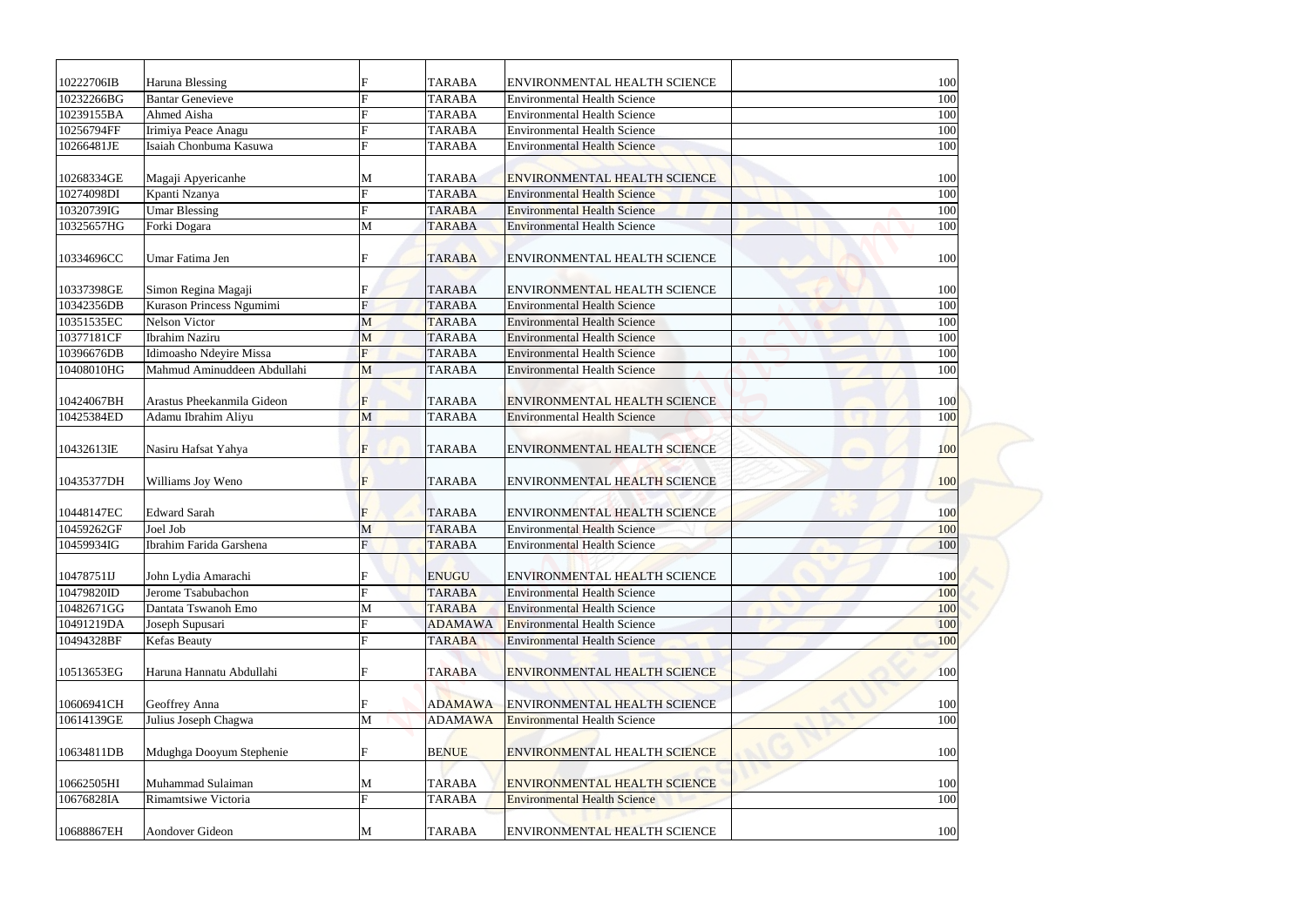| 10706965HD               | Andrew Millennium                               |                | <b>TARABA</b>                  | <b>ENVIRONMENTAL HEALTH SCIENCE</b>                                        | 100        |
|--------------------------|-------------------------------------------------|----------------|--------------------------------|----------------------------------------------------------------------------|------------|
| 10736325GJ               | Markus Saviour                                  | M              | <b>TARABA</b>                  | <b>Environmental Health Science</b>                                        | 100        |
| 10742036AI               | Kefas Augustine                                 | M              | <b>TARABA</b>                  | <b>Environmental Health Science</b>                                        | 100        |
|                          |                                                 |                |                                |                                                                            |            |
| 10797619AC               | Gani Janet                                      |                | <b>TARABA</b>                  | <b>ENVIRONMENTAL HEALTH SCIENCE</b>                                        | 100        |
| 10863605CB               | Dahiru Hadiza                                   |                | <b>TARABA</b>                  | <b>Environmental Health Science</b>                                        | 100        |
| 10873384HF               | Abubakar Fatima Abacha                          |                | <b>BORNO</b>                   | <b>Environmental Health Science</b>                                        | 100        |
| 10895767FA               | Utsua Terlanga Paul                             | M              | <b>BENUE</b>                   | <b>Environmental Health Science</b>                                        | 100        |
| 10913737HC               | Yusuf Ukasha                                    | M              | <b>TARABA</b>                  | <b>Environmental Health Science</b>                                        | 100        |
| 10918133HG               | Iguda Shamsiya                                  |                | <b>TARABA</b>                  | <b>Environmental Health Science</b>                                        | 100        |
| 10989701DD               | Ezekiel Faith Tremiki                           |                | <b>NASARAWA</b>                | <b>Environmental Health Science</b>                                        | 100        |
|                          |                                                 |                |                                |                                                                            |            |
| 11027807HI               | Jerrus Johnson                                  | M              | <b>TARABA</b>                  | <b>ENVIRONMENTAL HEALTH SCIENCE</b>                                        | 100        |
| 11137004FG<br>11145695HG | Jonah Amagai Audu<br>Boyi Naphtali Ande         | M<br>M         | <b>TARABA</b><br><b>TARABA</b> | <b>Environmental Health Science</b><br><b>Environmental Health Science</b> | 100<br>100 |
| 11191718DI               | Amos Favour Jesse                               |                | <b>TARABA</b>                  | <b>Environmental Health Science</b>                                        | 100        |
| 11191852CE               |                                                 | $\overline{F}$ | <b>TARABA</b>                  | <b>Environmental Health Science</b>                                        | 100        |
|                          | Jacob Mercy                                     |                |                                |                                                                            |            |
| 11270295BH               | Dantani Happy                                   | F              | <b>TARABA</b>                  | <b>ENVIRONMENTAL HEALTH SCIENCE</b>                                        | 100        |
| 11304115BJ               | Umar Muhammad Mahmud                            | M              | <b>TARABA</b>                  | <b>ENVIRONMENTAL HEALTH SCIENCE</b>                                        | 100        |
| 19720104IF               | <b>AYUBA PAUL</b>                               | M              | <b>TARABA</b>                  | <b>ENVIRONMENTAL HEALTH SCIENCE</b>                                        | 100        |
| 10040575HD               | Danjuma Sunday                                  | $\mathbf{M}$   | <b>TARABA</b>                  | <b>FORESTRY &amp; WILDLIFE</b><br><b>MANAGEMENT</b>                        | 100        |
| 10042177CA               | <b>Tortiv Tersue Timothy</b>                    | M              | <b>BENUE</b>                   | <b>FORESTRY &amp; WILDLIFE</b><br><b>MANAGEMENT</b>                        | 100        |
|                          |                                                 |                |                                | <b>FORESTRY &amp; WILDLIFE</b>                                             |            |
| 10086595EE               | Aminu Lukman                                    | M              | <b>TARABA</b>                  | <b>MANAGEMENT</b>                                                          | 100        |
| 10298848JA               | <b>Isaac Tessy</b>                              | F              | <b>ADAMAWA</b>                 | French                                                                     | 100        |
| 10469356EH               | Atoshi Kande                                    |                | <b>TARABA</b>                  | French                                                                     | 100        |
| 10786548EB               | Joshua Unice Amamten                            |                | <b>TARABA</b>                  | French                                                                     | 100        |
| 10810562HA               | Asha Hondi Cynthia                              |                | <b>TARABA</b>                  | French                                                                     | 100        |
| 11314430BH               | Amos Mary Berry                                 |                | <b>TARABA</b>                  | French                                                                     | 100        |
| 10025715DD               | Bello Musa Bagauda                              | M              | <b>ADAMAWA</b>                 | Geography                                                                  | 100        |
| 10025718CE               | Salisu Hadiza Saidu                             | F              | <b>ADAMAWA</b>                 | Geography                                                                  | 100        |
| 10034043HF               | Vincent Wisdom                                  | M              | <b>ADAMAWA</b>                 | Geography                                                                  | 100        |
| 10041402BH               | Yohanna Sule Botin Bright                       | M              | <b>TARABA</b>                  | Geography                                                                  | 100        |
| 10214593HD               | Gadu Abubakar Muhammed                          | M              | <b>TARABA</b>                  | Geography                                                                  | 100        |
| 10653435DB               | <b>Sunday Michael</b>                           | M              | <b>ADAMAWA</b>                 | Geography                                                                  | 100        |
| 10747836GI               | Maimaiko Muhammad Ahmad                         | M              | <b>TARABA</b>                  | Geography                                                                  | 100        |
| 10852420BE               | Umar Tukur Abbati                               | M              | <b>GOMBE</b>                   | Geography                                                                  | 100        |
| 11087306GB               | Muhammad Salisu Salis                           | M              | <b>GOMBE</b>                   | Geography                                                                  | 100        |
| 11180881FE               | Ata Aseer Peter                                 | M              | <b>TARABA</b>                  | Geography                                                                  | 100        |
| 11311901DI<br>10111903HB | <b>Sunday Jesse</b><br><b>Anthony Augustina</b> | M<br>F         | <b>TARABA</b><br><b>TARABA</b> | Geography<br><b>GUIDANCE &amp; COUNSELLING</b>                             | 100<br>100 |
| 10676847CD               | Sulaiman Mohammed Dasin                         | M              | <b>ADAMAWA</b>                 | <b>GUIDANCE &amp; COUNSELLING</b>                                          | 100        |
| 10903776HJ               | James Aristotle                                 | M              | <b>TARABA</b>                  | <b>GUIDANCE &amp; COUNSELLING</b>                                          | 100        |
|                          |                                                 |                |                                |                                                                            |            |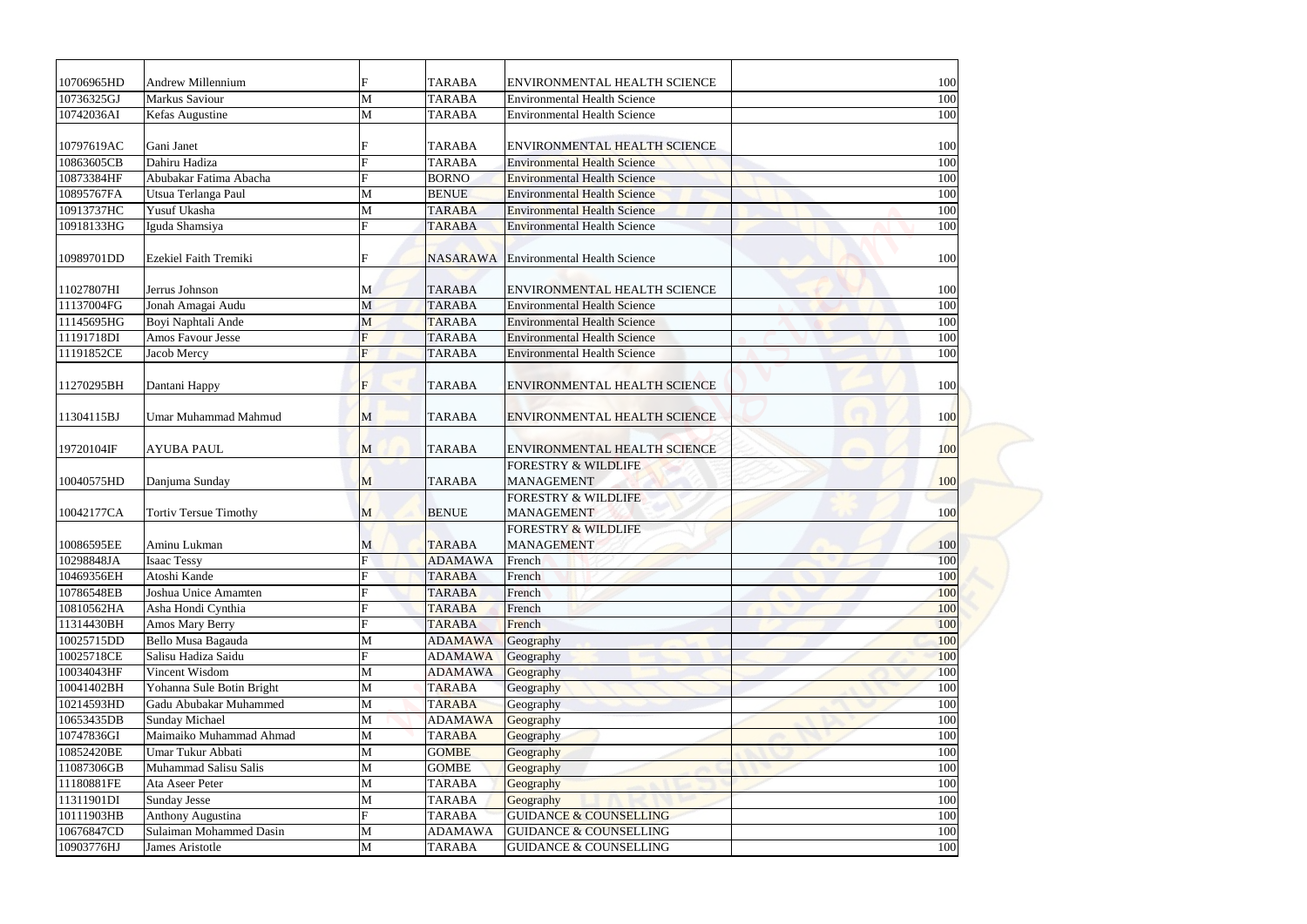| 10022643DE               | Mohammed Hauwa Sanusi                       | F              | <b>TARABA</b>                  | History & Diplomatic Studies                   | 100 |  |
|--------------------------|---------------------------------------------|----------------|--------------------------------|------------------------------------------------|-----|--|
| 10520942AE               | Markus Ndonima                              | $\mathbf{F}$   | <b>TARABA</b>                  | History & Diplomatic Studies                   | 100 |  |
| 10662517EC               | Mathias Iliya                               | M              | <b>TARABA</b>                  | History & Diplomatic Studies                   | 100 |  |
| 10778761CF               | Abeh Daniel Iliya                           | M              | <b>TARABA</b>                  | History & Diplomatic Studies                   | 100 |  |
| 11233857BC               | Isa Yunusa Shawuya                          | M              | <b>TARABA</b>                  | History & Diplomatic Studies                   | 100 |  |
| 10133639EH               | Solomon Saminu                              | M              | <b>GOMBE</b>                   | <b>History &amp; Diplomatic Studies</b>        | 100 |  |
| 10137417GC               | Saidu Hussaini Umar                         | M              | <b>TARABA</b>                  | <b>History &amp; Diplomatic Studies</b>        | 100 |  |
| 10139510II               | Ajiya Josephine                             | F              | <b>TARABA</b>                  | <b>History &amp; Diplomatic Studies</b>        | 100 |  |
| 10139640IG               | Yakubu Maryam Saleh                         |                | <b>TARABA</b>                  | History & Diplomatic Studies                   | 100 |  |
| 10139791CB               | Jalo Rube-Mutinyeh Driver                   |                | <b>TARABA</b>                  | <b>History &amp; Diplomatic Studies</b>        | 100 |  |
| 10145105IE               | Danfulani Glory Daa                         | $\mathbf{F}$   | <b>TARABA</b>                  | <b>History &amp; Diplomatic Studies</b>        | 100 |  |
| 10147616CA               | Ediga Owoicho Gabriel                       | M              | <b>BENUE</b>                   | <b>History &amp; Diplomatic Studies</b>        | 100 |  |
| 10152052AB               | Pius Christiana                             | $\mathbf F$    | <b>TARABA</b>                  | History & Diplomatic Studies                   | 100 |  |
| 10157910IB               | Jibrilla Usman Senya                        | M              | <b>TARABA</b>                  | History & Diplomatic Studies                   | 100 |  |
| 10177266BJ               | John Joshua                                 | $\mathbf{M}$   | <b>TARABA</b>                  | History & Diplomatic Studies                   | 100 |  |
| 10180292FJ               | Jamari Emmanuel Adamu                       | M              | <b>ADAMAWA</b>                 | <b>History &amp; Diplomatic Studies</b>        | 100 |  |
| 10186893EE               | <b>Francis Melody</b>                       | F              | <b>TARABA</b>                  | <b>History &amp; Diplomatic Studies</b>        | 100 |  |
| 10214083FB               | Ijai Suzie Gadzama                          | F              | <b>ADAMAWA</b>                 | <b>History &amp; Diplomatic Studies</b>        | 100 |  |
| 10232626AD               | Ayua Wilfred                                | M              | <b>TARABA</b>                  | <b>History &amp; Diplomatic Studies</b>        | 100 |  |
| 10235022JA               | Mangrong Plangkat Joshua                    | M              | <b>PLATEAU</b>                 | <b>History &amp; Diplomatic Studies</b>        | 100 |  |
| 10256311EJ               | Elisha Godiya                               | $\overline{F}$ | <b>TARABA</b>                  | <b>History &amp; Diplomatic Studies</b>        | 100 |  |
| 10304914DB               | Ananias Kingsley William                    | M              | <b>TARABA</b>                  | <b>History &amp; Diplomatic Studies</b>        | 100 |  |
| 10340279FE               | Dusa Jerome Sesugh                          | M              | <b>BENUE</b>                   | <b>History &amp; Diplomatic Studies</b>        | 100 |  |
| 10350804AE               | <b>Moses Courage</b>                        | F              | <b>TARABA</b>                  | <b>History &amp; Diplomatic Studies</b>        | 100 |  |
| 10352463HB               | Ezekiel Kwanti                              | M              | <b>TARABA</b>                  | <b>History &amp; Diplomatic Studies</b>        | 100 |  |
| 10443927JC               | <b>Bwano Ndamu</b>                          | M              | <b>TARABA</b>                  | <b>History &amp; Diplomatic Studies</b>        | 100 |  |
| 10456059HB               | Garba Joshua Hassan                         | M              | <b>TARABA</b>                  | <b>History &amp; Diplomatic Studies</b>        | 100 |  |
| 10466452CJ               | Hamisu Sanusi Suleiman                      | M              | <b>TARABA</b>                  | <b>History &amp; Diplomatic Studies</b>        | 100 |  |
| 10476818GI               | Bako Edinya                                 |                | <b>TARABA</b>                  | <b>History &amp; Diplomatic Studies</b>        | 100 |  |
| 10488094JD               | Rufus Rejoice                               |                | <b>ADAMAWA</b>                 | History & Diplomatic Studies                   | 100 |  |
| 10372161FA               | Hungwa Nguumbur Favour                      |                | <b>BENUE</b>                   | HOME ECONOMICS & EDUCATION                     | 100 |  |
| 10403591EE               | John Rimamsanati                            | M              | <b>TARABA</b>                  | <b>HOME ECONOMICS &amp; EDUCATION</b>          | 100 |  |
|                          |                                             |                |                                |                                                |     |  |
| 11042189JH               | Jocthan Gawosin                             |                | <b>ADAMAWA</b>                 | <b>HOME ECONOMICS &amp; EDUCATION</b>          | 100 |  |
| 10002577JC               | Mordecai Esther                             |                | <b>TARABA</b>                  | <b>HUMAN KINETICS</b>                          | 100 |  |
| 10178248IA               | Dauda Haladu                                | M              | <b>BAUCHI</b>                  | <b>HUMAN KINETICS</b>                          | 100 |  |
| 10180913DJ               | Shonweya Joyce James<br>Charles Martha Dami |                | <b>TARABA</b>                  | <b>HUMAN KINETICS</b>                          | 100 |  |
| 10340354CD<br>10825801EA |                                             |                | <b>TARABA</b><br><b>KADUNA</b> | <b>HUMAN KINETICS</b><br><b>HUMAN KINETICS</b> | 100 |  |
|                          | Joseph Rahila Abuni                         |                |                                |                                                | 100 |  |
| 10862000ID               | Shauibu Amrat Umar                          |                | <b>TARABA</b>                  | <b>HUMAN KINETICS</b>                          | 100 |  |
| 10497777EH               | Muhammad Rabiyatu Bello                     |                | <b>TARABA</b>                  | <b>Islamic Studies</b>                         | 100 |  |
| 10598766BB               | Zubairu Abudarda'I Abubakar                 | M              | <b>TARABA</b>                  | <b>Islamic Studies</b>                         | 100 |  |
| 10617369HE               | Muhammad Amina                              | F              | <b>TARABA</b>                  | <b>Islamic Studies</b>                         | 100 |  |
| 10650547GC               | Ibrahim Abdulrauf                           | M              | <b>TARABA</b>                  | <b>Islamic Studies</b>                         | 100 |  |
| 10865212FA               | Abubakar Hafsat                             |                | <b>TARABA</b>                  | <b>Islamic Studies</b>                         | 100 |  |
| 10021746AJ               | Joshua Judith Jackson                       |                | <b>TARABA</b>                  | <b>LAW</b>                                     | 100 |  |
| 10032595FE               | Abel Hannatu Abdul                          |                | <b>TARABA</b>                  | <b>LAW</b>                                     | 100 |  |
| 10042990AG               | Adamu Hauwa Aliyu                           | $\mathbf F$    | <b>TARABA</b>                  | <b>LAW</b>                                     | 100 |  |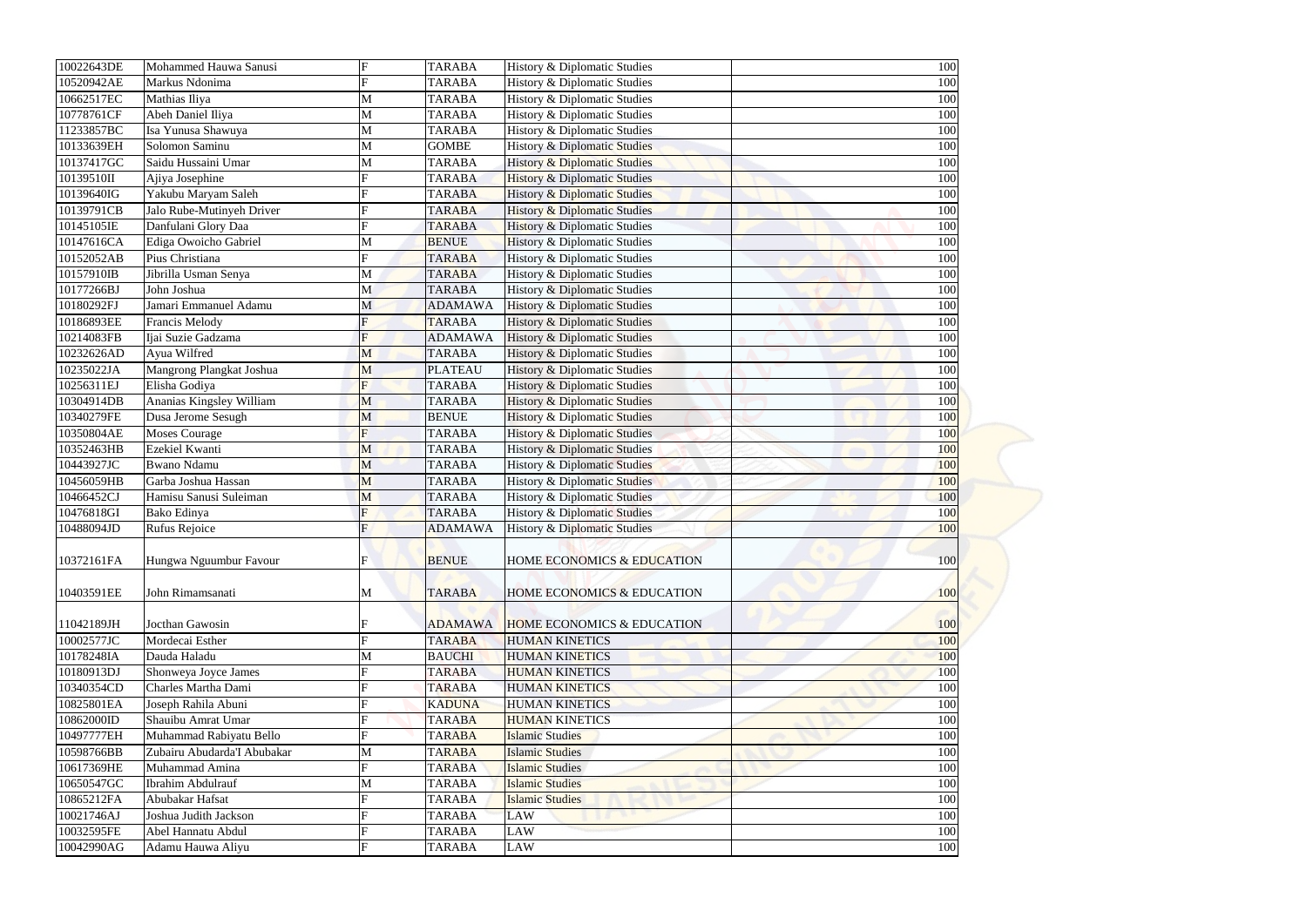| 10054831IC | Benjamin Enodi Bala          | $\mathbf F$ | <b>TARABA</b>  | <b>LAW</b>                               | 100        |
|------------|------------------------------|-------------|----------------|------------------------------------------|------------|
| 10155564DI | Yakubu Ruweh                 |             | <b>TARABA</b>  | <b>LAW</b>                               | 100        |
| 10176671FI | <b>Adamu Esther Rimamtso</b> |             | <b>TARABA</b>  | <b>LAW</b>                               | 100        |
| 10185527GI | Nweke Simon Towuch           | M           | <b>TARABA</b>  | <b>LAW</b>                               | 100        |
| 10189275HG | Dahiru Suwaiba Ardo          | F           | <b>TARABA</b>  | <b>LAW</b>                               | 100        |
| 10311860EI | Zemba Villanah Ambrose       | M           | <b>TARABA</b>  | <b>LAW</b>                               | 100        |
| 10312564HA | Raymond Recab Mambaka        | M           | <b>ADAMAWA</b> | <b>LAW</b>                               | 100        |
| 10352142GE | Abraham Jim Mcsambo          | M           | <b>TARABA</b>  | <b>LAW</b>                               | 100        |
| 10363306DH | Abednego Shallom Wunuji      |             | <b>TARABA</b>  | <b>LAW</b>                               | 100        |
| 10448352AJ | Joshua Gift Amavyon          |             | <b>TARABA</b>  | LAW                                      | 100        |
| 10453436ID | Alphason Michael Samuel      | M           | <b>TARABA</b>  | LAW                                      | 100        |
| 10470789BG | Hassan Hinduhairu Kara       |             | <b>TARABA</b>  | <b>LAW</b>                               | 100        |
| 10492064BH | Emmanuel Bethia Yuguda       |             | <b>TARABA</b>  | <b>LAW</b>                               | 100        |
| 10565633IC | Auwalu Yakubu Yakubu         | M           | <b>TARABA</b>  | <b>LAW</b>                               | 100        |
| 10700022EH | Ibrahim Lazarus Katan        | M           | <b>TARABA</b>  | <b>LAW</b>                               | 100        |
| 10852025DF | Shuaibu Salima Dahir         |             | <b>TARABA</b>  | <b>LAW</b>                               | 100        |
| 11049138AI | Dabo Temi                    |             | <b>TARABA</b>  | <b>LAW</b>                               | 100        |
| 11085400FG | Jeyol Dogo Terese            | M           | <b>TARABA</b>  | <b>LAW</b>                               | 100        |
| 11163462CI | Michael Divine               | M           | <b>TARABA</b>  | <b>LAW</b>                               | 100        |
| 10054031FH | Denham Peace Babangida       | $\mathbf F$ | <b>ADAMAWA</b> | <b>LIBRARY &amp; INFORMATION SCIENCE</b> | 100        |
| 10071812GE | <b>Nickson Faith Amos</b>    | F           | <b>TARABA</b>  | <b>LIBRARY &amp; INFORMATION SCIENCE</b> | 100        |
| 10105226CD | Agera Mbagwensue Gabriel     | M           | <b>BENUE</b>   | <b>LIBRARY &amp; INFORMATION SCIENCE</b> | 100        |
| 10114956DA | Latu Blessing Adamu          | $\mathbf F$ | <b>TARABA</b>  | <b>LIBRARY &amp; INFORMATION SCIENCE</b> | 100        |
| 10187447DB | Naga Terzungwe Stephen       | M           | <b>TARABA</b>  | <b>LIBRARY &amp; INFORMATION SCIENCE</b> | 100        |
| 10372606HD | Terkimbi Mveeter             | F           | <b>BENUE</b>   | <b>LIBRARY &amp; INFORMATION SCIENCE</b> | 100        |
| 10446643JC | Inuwa Lubabatu Bakari        |             | <b>TARABA</b>  | <b>LIBRARY &amp; INFORMATION SCIENCE</b> | <b>100</b> |
| 10501220JH | <b>Isa Patience</b>          |             | <b>TARABA</b>  | <b>LIBRARY &amp; INFORMATION SCIENCE</b> | 100        |
| 10931027JH | Ezekiel Shadrach             | M           | <b>TARABA</b>  | <b>LIBRARY &amp; INFORMATION SCIENCE</b> | 100        |
| 11044366GF | <b>Moses Akim</b>            | M           | <b>TARABA</b>  | <b>LIBRARY &amp; INFORMATION SCIENCE</b> | 100        |
| 11105614DJ | Myaave Chianenter Isaac      | M           | <b>BENUE</b>   | <b>LIBRARY &amp; INFORMATION SCIENCE</b> | 100        |
| 11179621FB | <b>Emmanuel Justina</b>      | F           | <b>TARABA</b>  | <b>LIBRARY &amp; INFORMATION SCIENCE</b> | 100        |
| 11341174AE | Abdullahi Muktar             | M           | <b>TARABA</b>  | <b>LIBRARY &amp; INFORMATION SCIENCE</b> | 100        |
| 10245333AD | Idris Fatima Imam            | $\mathbf F$ | <b>TARABA</b>  | LINGUISTICS/ENGLISH                      | 100        |
| 10480211HE | John Terzulum Theophilus     | M           | <b>BENUE</b>   | LINGUISTICS/ENGLISH                      | 100        |
| 10988917FH | Uwua Iwuese Susan            |             | <b>BENUE</b>   | LINGUISTICS/ENGLISH                      | 100        |
| 11146931FE | Wapanda Munira Ibrahim       |             | <b>ADAMAWA</b> | LINGUISTICS/ENGLISH                      | 100        |
| 11256862GB | Monday Rimampuwe             | M           | <b>TARABA</b>  | LINGUISTICS/ENGLISH                      | 100        |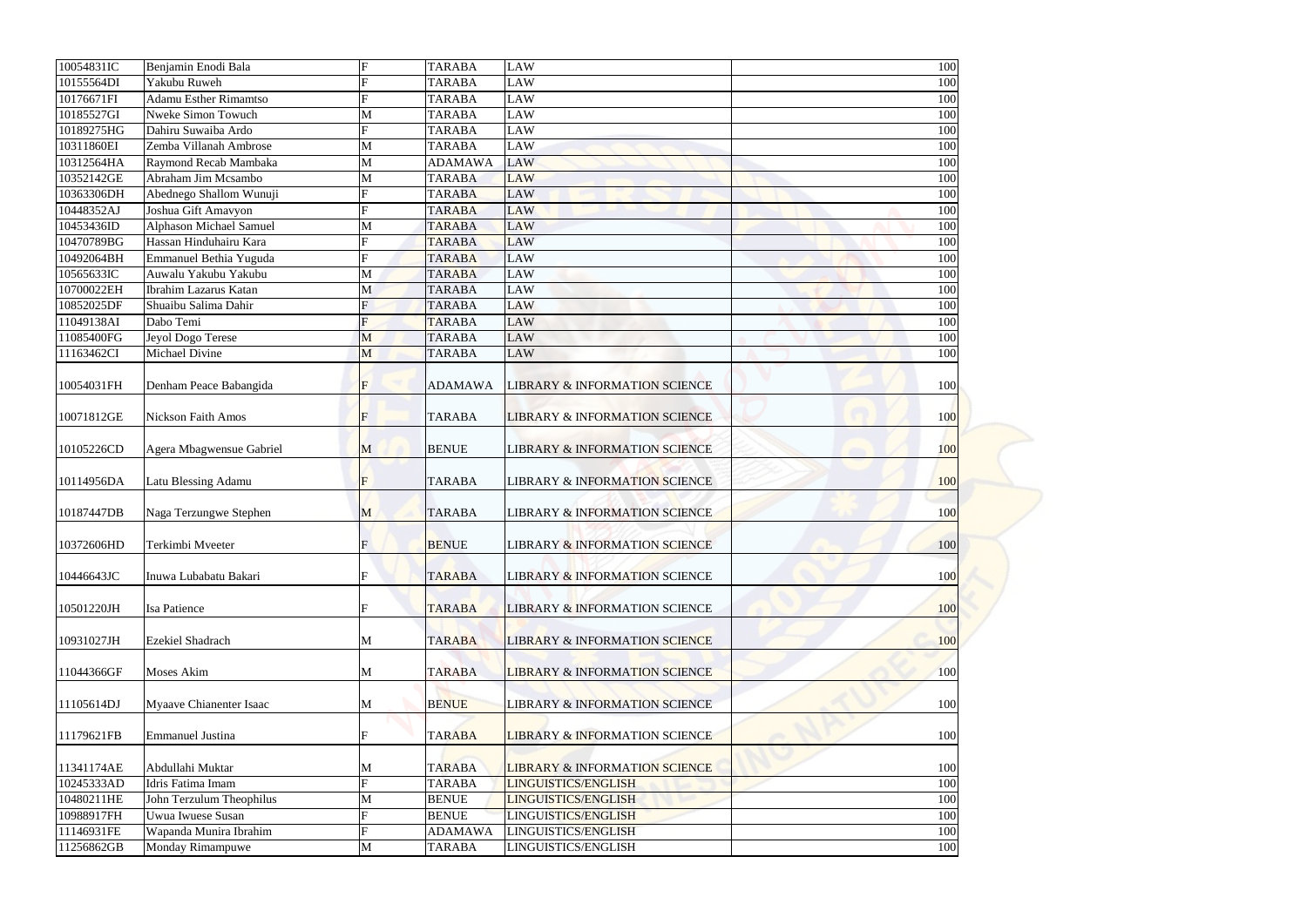| 10000106DG | Atsoka Oyeye Faith             | $\mathbf F$    | <b>BENUE</b>    | <b>Mass Communication</b>              | 100 |  |
|------------|--------------------------------|----------------|-----------------|----------------------------------------|-----|--|
| 10051577EH | Marshal Nyimjir                | M              | <b>ADAMAWA</b>  | <b>Mass Communication</b>              | 100 |  |
| 10080059FI | <b>Ezekiel Helen</b>           |                | <b>TARABA</b>   | <b>Mass Communication</b>              | 100 |  |
| 10093154FI | Dominic Eunice                 |                | <b>ADAMAWA</b>  | <b>Mass Communication</b>              | 100 |  |
| 10107590BC | Ibrahim Murjanatu Aduga        |                | <b>FCT</b>      | <b>Mass Communication</b>              | 100 |  |
| 10134927GD | Madaki Tsintop                 |                | <b>TARABA</b>   | <b>Mass Communication</b>              | 100 |  |
| 10145979IB | Philibus Irijimtop             |                | <b>TARABA</b>   | <b>Mass Communication</b>              | 100 |  |
| 10191743EE | Kake Kadwama H                 |                | <b>ADAMAWA</b>  | <b>Mass Communication</b>              | 100 |  |
| 10205252GD | Ugwu Ngozi Blessing            |                | <b>ENUGU</b>    | <b>Mass Communication</b>              | 100 |  |
| 10216731GB | Buhari Anisa Umar              |                | <b>TARABA</b>   | <b>Mass Communication</b>              | 100 |  |
| 10242138IC | <b>Markus Patience</b>         |                | <b>BENUE</b>    | <b>Mass Communication</b>              | 100 |  |
| 10329317FH | <b>Alexander Deborah Grace</b> |                | <b>BENUE</b>    | <b>Mass Communication</b>              | 100 |  |
| 10340872CB | Haruna James Kemi              | M              | <b>TARABA</b>   | <b>Mass Communication</b>              | 100 |  |
| 10345965GI | Ahijo Sambo                    | M              | <b>KADUNA</b>   | $\overline{\text{Mass}}$ Communication | 100 |  |
| 10369501HG | Yunusa Nusaiba Umar            |                | <b>TARABA</b>   | <b>Mass Communication</b>              | 100 |  |
| 10550906DB | Aloko Sideh Mathias            | M              | <b>IMO</b>      | <b>Mass Communication</b>              | 100 |  |
| 10711126AG | Yamnchur Verily Henry          |                | <b>TARABA</b>   | <b>Mass Communication</b>              | 100 |  |
| 10870047JF | Yaasa Sengohol Precious        |                | <b>BENUE</b>    | <b>Mass Communication</b>              | 100 |  |
| 10900281II | Njoku Chiamaka Roseline        | F              | <b>EBONYI</b>   | <b>Mass Communication</b>              | 100 |  |
| 11225279EB | Elkanah Precious Pheemonala    | F              | <b>TARABA</b>   | <b>Mass Communication</b>              | 100 |  |
| 19701930JD | USMAN DOMANYE                  | F              | <b>ADAMAWA</b>  | <b>Mass Communication</b>              | 100 |  |
| 19710650CG | <b>SIMON PATIENCE ANTHONY</b>  | F              | <b>ADAMAWA</b>  | <b>Mass Communication</b>              | 100 |  |
| 19714004FC | <b>BITRUS AMAYINDI</b>         | $\overline{F}$ | <b>TARABA</b>   | <b>Mass Communication</b>              | 100 |  |
| 19715085BA | <b>KANKANI HAUWA</b>           | F              | <b>TARABA</b>   | <b>Mass Communication</b>              | 100 |  |
| 19735703EC | <b>DANIEL HAPPINESS</b>        | M              | <b>TARABA</b>   | <b>Mass Communication</b>              | 100 |  |
| 19747974IJ | APAJI CHARITY WANDO            | F              | <b>TARABA</b>   | <b>Mass Communication</b>              | 100 |  |
| 19753811DI | <b>EMMANUEL FAITH</b>          | $\mathbf F$    | <b>TARABA</b>   | <b>Mass Communication</b>              | 100 |  |
| 19775949GJ | POLYCARP EUNICE SALE           | $\overline{F}$ | <b>TARABA</b>   | <b>Mass Communication</b>              | 100 |  |
| 10010948AF | Adamu Faruq Lanko              | M              | <b>TARABA</b>   | Mathematics                            | 100 |  |
| 10135060FC | Babaji Aliyu Jugulde           | M              | <b>TARABA</b>   | Mathematics                            | 100 |  |
| 10445058JE | Gursa Titus Dagazo             | M              | <b>TARABA</b>   | Mathematics                            | 100 |  |
| 10711784GJ | Datong Victor Pamdat           | M              | <b>PLATEAU</b>  | Mathematics                            | 100 |  |
| 10863255AE | Shuaibu Farihat Umar           | $\mathbf F$    | <b>TARABA</b>   | Mathematics                            | 100 |  |
| 11024629AJ | Lucas Favour                   | M              | <b>TARABA</b>   | Mathematics                            | 100 |  |
| 10008244GG | Sunday Abel                    | M              | <b>BENUE</b>    | <b>Mechanical Engineering</b>          | 100 |  |
| 10021000BG | Ishaku Ungauno Polycarp        | M              | <b>ADAMAWA</b>  | <b>Mechanical Engineering</b>          | 100 |  |
| 10115940IF | Banji Danjuma Isreal           | M              | <b>TARABA</b>   | <b>Mechanical Engineering</b>          | 100 |  |
| 10158793FB | Alueigba Terhide Samuel        | M              | <b>BENUE</b>    | <b>Mechanical Engineering</b>          | 100 |  |
| 10191201CB | Musa Ibrahim Idrees            | M              | <b>BAUCHI</b>   | <b>Mechanical Engineering</b>          | 100 |  |
| 10200550AH | Loya Tiveh Saleh               | M              | <b>TARABA</b>   | <b>Mechanical Engineering</b>          | 100 |  |
| 10215542DJ | Shuaibu Faiza Muhammad         |                | <b>TARABA</b>   | <b>Mechanical Engineering</b>          | 100 |  |
| 10220319GE | <b>Emmanuel Godwin Atwabra</b> | M              | <b>TARABA</b>   | <b>Mechanical Engineering</b>          | 100 |  |
| 10222730AJ | Denis Hosea                    | M              | <b>ADAMAWA</b>  | <b>Mechanical Engineering</b>          | 100 |  |
| 10227943IE | Danjuma Dorcas                 | $\mathbf F$    | <b>TARABA</b>   | <b>Mechanical Engineering</b>          | 100 |  |
| 10254636DA | Haruna Zulkarnaini             | M              | <b>TARABA</b>   | <b>Mechanical Engineering</b>          | 100 |  |
| 10365550JF | Ibrahim Ezekiel                | M              | <b>BENUE</b>    | <b>Mechanical Engineering</b>          | 100 |  |
|            |                                |                |                 |                                        |     |  |
| 10598831BA | Dallah Sanusi Suleiman         | M              | <b>NASARAWA</b> | <b>Mechanical Engineering</b>          | 100 |  |
| 10619435IE | <b>Yusuf Hassan</b>            | $\mathbf M$    | <b>TARABA</b>   | <b>Mechanical Engineering</b>          | 100 |  |
| 10636879DF | Ejike Victor Ogbu              | $\mathbf M$    | <b>ENUGU</b>    | Mechanical Engineering                 | 100 |  |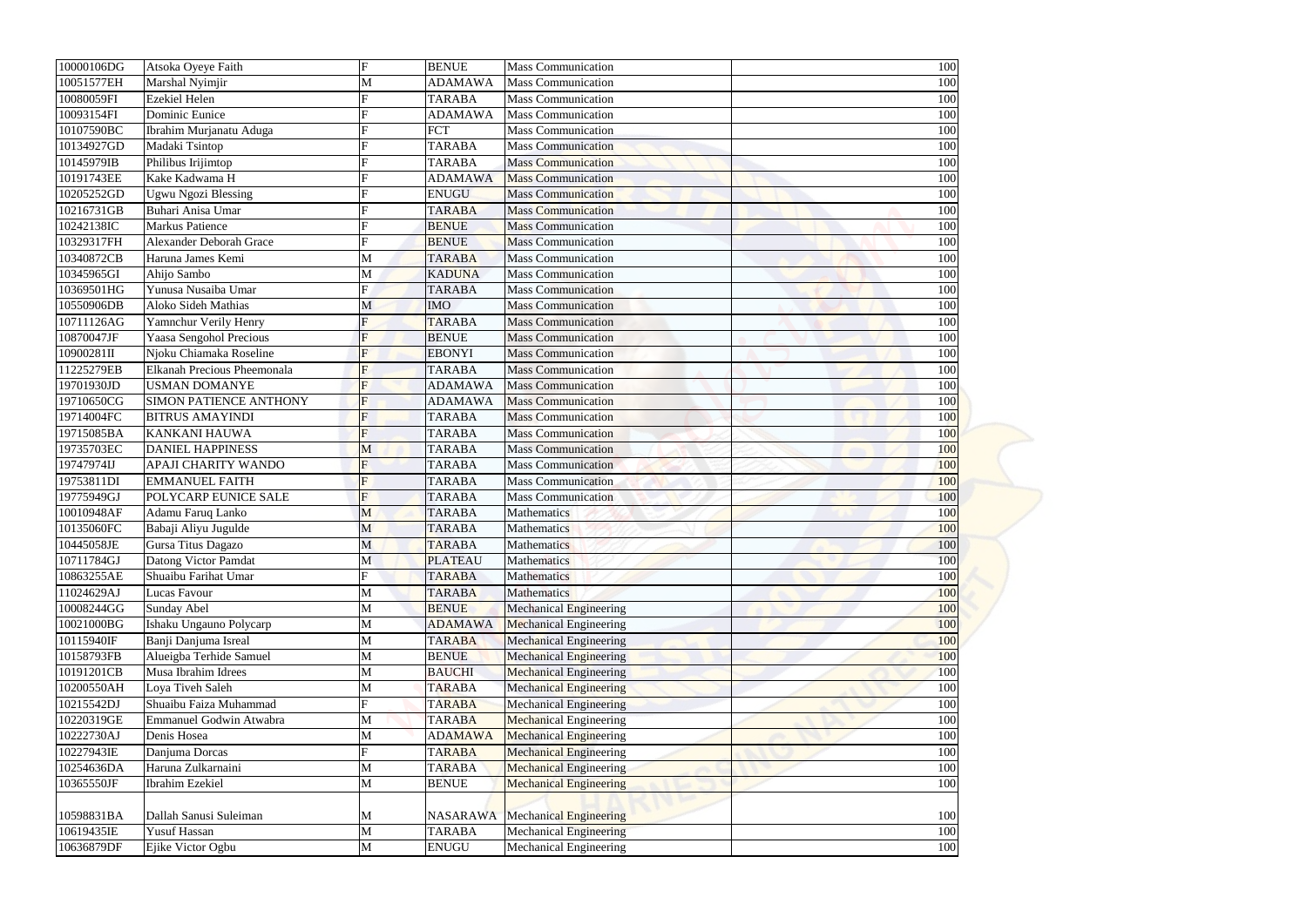| 10666595DA | Akpi Peter Orgen                           | M              | <b>BENUE</b>   | <b>Mechanical Engineering</b> | 100 |
|------------|--------------------------------------------|----------------|----------------|-------------------------------|-----|
| 10729297AH | Tornyinya Terkimbir Timothy                | М              | <b>BENUE</b>   | <b>Mechanical Engineering</b> | 100 |
| 10753898CB | Oraorga Samuel Teryange                    | M              | <b>BENUE</b>   | Mechanical Engineering        | 100 |
| 10755348DG | <b>Fredinard Natanga</b>                   | M              | <b>ADAMAWA</b> | Mechanical Engineering        | 100 |
| 10809063AI | <b>Iduh Mathias Oche</b>                   | M              | <b>BENUE</b>   | <b>Mechanical Engineering</b> | 100 |
| 10936579CI | Gwama Madva Nahagiya                       | M              | <b>BORNO</b>   | <b>Mechanical Engineering</b> | 100 |
| 10961065JG | Navokhi Asaseh Samaila                     | M              | <b>TARABA</b>  | <b>Mechanical Engineering</b> | 100 |
|            |                                            |                | <b>CROSS</b>   |                               |     |
| 10990510DB | Awhen Richard Ategwu                       | M              | <b>RIVER</b>   | <b>Mechanical Engineering</b> | 100 |
|            |                                            |                | <b>CROSS</b>   |                               |     |
| 11281869CB | Oguzi Emmanuel Omogor                      | M              | <b>RIVER</b>   | <b>Mechanical Engineering</b> | 100 |
| 11310856GJ | Ndeki Anarimam Timothy                     | M              | <b>TARABA</b>  | <b>Mechanical Engineering</b> | 100 |
| 11318646HG | Boyi Andetsintop Yakubu                    | M              | <b>TARABA</b>  | Mechanical Engineering        | 100 |
| 10110912DH | Mbakwi Rejoice Emmanuel                    | E              | <b>TARABA</b>  | MEDICAL LABORATORY SCIENCE    | 100 |
| 10216992FE | Hussaini Muhammad Abare                    | M              | <b>TARABA</b>  | MEDICAL LABORATORY SCIENCE    | 100 |
| 10222932IC | Oruonye Success Chizaram                   |                | <b>ABIA</b>    | MEDICAL LABORATORY SCIENCE    | 100 |
| 10348087AH | Idoko Grace Ohakowoicho                    |                | <b>BENUE</b>   | MEDICAL LABORATORY SCIENCE    | 100 |
| 10370021GI | Mtswenem Mhile Hycent                      | M              | <b>BENUE</b>   | MEDICAL LABORATORY SCIENCE    | 100 |
| 10493687JF | Moses Agness Daniel                        | Ħ              | <b>ADAMAWA</b> | MEDICAL LABORATORY SCIENCE    | 100 |
| 10750152AH | Ndule Cordelia Irimiya                     | $F_{\rm}$      | <b>TARABA</b>  | MEDICAL LABORATORY SCIENCE    | 100 |
| 11058163JD | Abubakar Zainab                            | $\mathbf F$    | <b>KEBBI</b>   | MEDICAL LABORATORY SCIENCE    | 100 |
| 19705105HE | <b>IBRAHIM AISHAT HAMMAN</b>               | $\overline{F}$ | <b>TARABA</b>  | MEDICAL LABORATORY SCIENCE    | 100 |
| 19720057DC | <b>GABRIEL HONOUR AMARACHI</b>             | $\overline{F}$ | <b>IMO</b>     | MEDICAL LABORATORY SCIENCE    | 100 |
| 19755236DB | <b>SULEIMAN VIVIAN NANA</b>                | Ħ              | <b>TARABA</b>  | MEDICAL LABORATORY SCIENCE    | 100 |
| 19770568BD | <b>ABDULKADIR USMAN</b>                    | M              | <b>GOMBE</b>   | MEDICAL LABORATORY SCIENCE    | 100 |
| 10000110CE | Genesis Godiya Kafeb                       | F              | <b>TARABA</b>  | <b>MICROBIOLOGY</b>           | 100 |
| 10000494DG | Usman Habiba Ummi                          | F              | <b>KANO</b>    | <b>MICROBIOLOGY</b>           | 100 |
| 10004283BI | Saidu Aishat Ardo                          | F              | <b>TARABA</b>  | <b>MICROBIOLOGY</b>           | 100 |
| 10013069EE | <b>Bernard Success Jingdack</b>            | M              | <b>TARABA</b>  | <b>MICROBIOLOGY</b>           | 100 |
| 10022445EG | Bawa Muhammad Saidu                        | M              | <b>TARABA</b>  | <b>MICROBIOLOGY</b>           | 100 |
| 10025959HH | <b>Christopher Winny</b>                   | E              | <b>TARABA</b>  | <b>MICROBIOLOGY</b>           | 100 |
| 10027428DF | Varzoa Nselina Nyonsamiya                  | E.             | <b>TARABA</b>  | <b>MICROBIOLOGY</b>           | 100 |
| 10035919HD | Agwa'A Samson                              | М              | <b>ADAMAWA</b> | <b>MICROBIOLOGY</b>           | 100 |
| 10043402DB | <b>Eseyin Precious Temitope</b>            |                | <b>BENUE</b>   | <b>MICROBIOLOGY</b>           | 100 |
| 10044908HC | <b>Kefas Marvelous</b>                     |                | <b>ADAMAWA</b> | <b>MICROBIOLOGY</b>           | 100 |
| 10405591FI | Gamseri Sungala Isa'Ac                     | М              | <b>TARABA</b>  | <b>MICROBIOLOGY</b>           | 100 |
| 10407432GE | <b>Bestman Charity Jiman</b>               |                | <b>TARABA</b>  | MICROBIOLOGY                  | 100 |
| 10423653JF | Dauda Philip                               | М              | <b>TARABA</b>  | <b>MICROBIOLOGY</b>           | 100 |
| 10438197BG | Peter Amadenikpe Tabasi                    | M              | <b>TARABA</b>  | <b>MICROBIOLOGY</b>           | 100 |
| 10451747AJ | Aboki Prosper                              | М              | <b>TARABA</b>  | <b>MICROBIOLOGY</b>           | 100 |
| 10452793HC | Musa Abdulrahaman Mato                     | М              | <b>TARABA</b>  | <b>MICROBIOLOGY</b>           | 100 |
| 10460147CJ |                                            |                |                | <b>MICROBIOLOGY</b>           |     |
| 10477055DG | Terkula Joy Msendoo<br>Danjuma Bulus Garba |                | <b>TARABA</b>  | <b>MICROBIOLOGY</b>           | 100 |
|            |                                            | М              | <b>TARABA</b>  |                               | 100 |
| 10485068FD | Anyigor Grace Chidimma                     |                | <b>EBONYI</b>  | <b>MICROBIOLOGY</b>           | 100 |
| 10490384BD | Tukura Adamu Alhaji                        | М<br>Ė         | <b>TARABA</b>  | <b>MICROBIOLOGY</b>           | 100 |
| 10525901GF | Pwavidon Naomi                             |                | <b>ADAMAWA</b> | <b>MICROBIOLOGY</b>           | 100 |
| 10563556AI | Haruna Misali                              | М              | <b>ADAMAWA</b> | <b>MICROBIOLOGY</b>           | 100 |
| 10563778CB | Haruna Mercy                               |                | <b>TARABA</b>  | <b>MICROBIOLOGY</b>           | 100 |
| 10567259FE | Aliyu Laminu Alhaji                        | М              | <b>TARABA</b>  | MICROBIOLOGY                  | 100 |
| 10578277HH | Abubakar Nabila Bakari                     | $\mathbf{F}$   | <b>TARABA</b>  | <b>MICROBIOLOGY</b>           | 100 |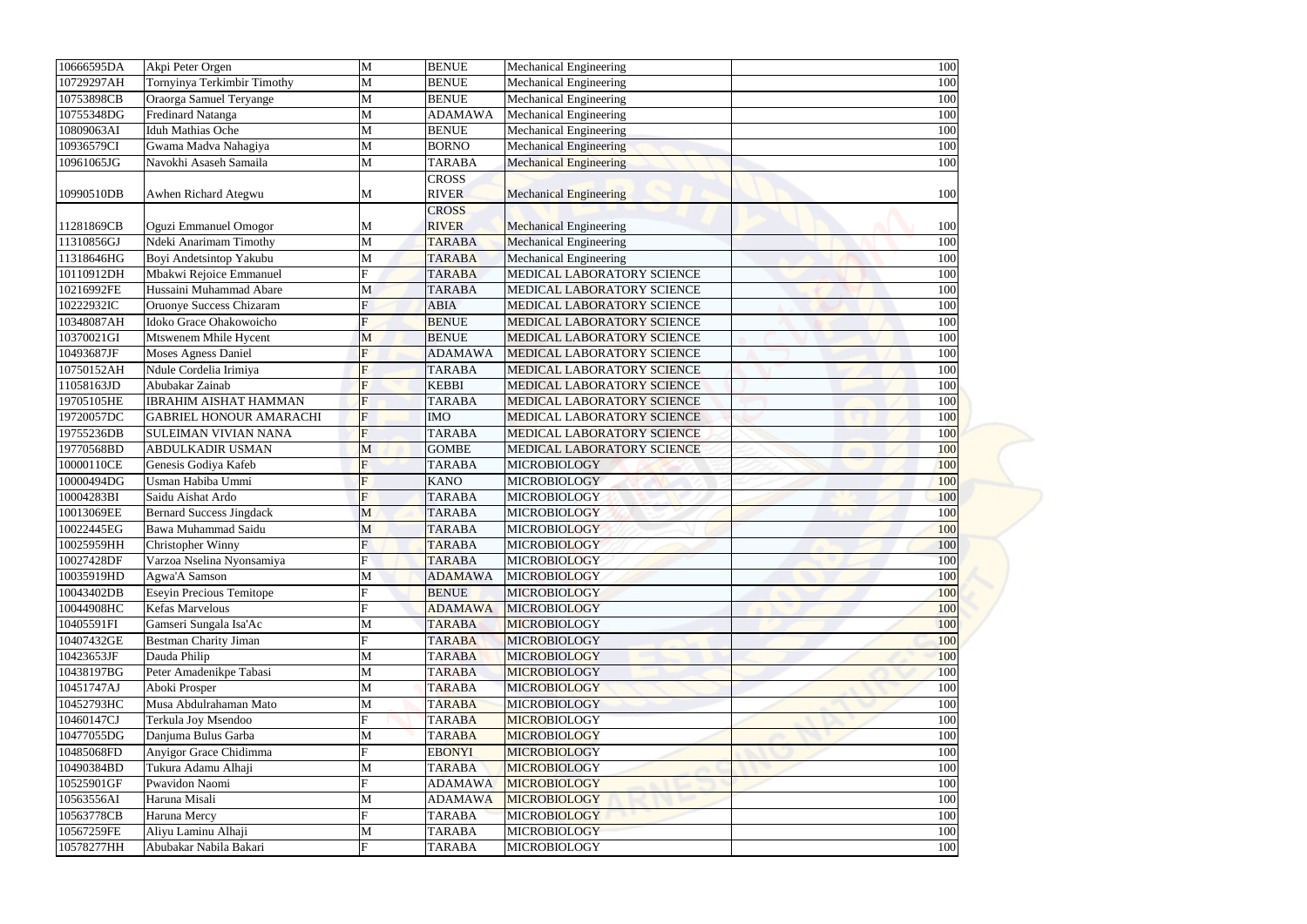| 10603083FI | Adamu Aisha Mohammad                             | M            | <b>TARABA</b>   | <b>MICROBIOLOGY</b>                            | 100 |
|------------|--------------------------------------------------|--------------|-----------------|------------------------------------------------|-----|
| 10630778AF | Terhemba Sheminege Precilla                      |              | <b>BENUE</b>    | MICROBIOLOGY                                   | 100 |
| 10636228EI | Yazang Zanya Joel                                |              | <b>TARABA</b>   | <b>MICROBIOLOGY</b>                            | 100 |
| 10662092FG | Muhammad Naja'Atu                                |              | <b>TARABA</b>   | MICROBIOLOGY                                   | 100 |
| 10671765EA | Alhassan Mohammad Falalu                         | M            | <b>TARABA</b>   | <b>MICROBIOLOGY</b>                            | 100 |
| 10705543HB | Sam Timon Abel                                   | M            | <b>TARABA</b>   | <b>MICROBIOLOGY</b>                            | 100 |
| 10710981FD | Abubakar Abdusalaam Hammajam                     | M            | <b>TARABA</b>   | MICROBIOLOGY                                   | 100 |
| 10725302GB | Adamu Joseph Noman                               | M            | <b>TARABA</b>   | <b>MICROBIOLOGY</b>                            | 100 |
| 10748754DA | <b>Beye Alvin Tindeh</b>                         | $\mathbf{M}$ | <b>TARABA</b>   | MICROBIOLOGY                                   | 100 |
| 10753873JG | <b>Moses Happy</b>                               |              | <b>ADAMAWA</b>  | <b>MICROBIOLOGY</b>                            | 100 |
| 10788583EH | Muhammed Zainab Sani                             |              | <b>TARABA</b>   | MICROBIOLOGY                                   | 100 |
| 10792908HA | Abubakar Sumayya Kune                            |              | <b>TARABA</b>   | MICROBIOLOGY                                   | 100 |
| 10799589AJ | <b>Emmanuel Damson</b>                           | M            | <b>ADAMAWA</b>  | <b>MICROBIOLOGY</b>                            | 100 |
| 10811219DJ | Nahum Clinton                                    | $\mathbf{F}$ | <b>TARABA</b>   | <b>MICROBIOLOGY</b>                            | 100 |
| 10851973JE | Paul Faith                                       |              | <b>TARABA</b>   | <b>MICROBIOLOGY</b>                            | 100 |
| 10856552DE | <b>Sylvanus Jesse James</b>                      | M            | <b>TARABA</b>   | <b>MICROBIOLOGY</b>                            | 100 |
| 10871294EA | Gideon Ebwaseh Ezekiel                           |              | <b>TARABA</b>   | <b>MICROBIOLOGY</b>                            | 100 |
| 11033236IH | Yamusa Favour Andembutop                         |              | <b>TARABA</b>   | <b>MICROBIOLOGY</b>                            | 100 |
| 11043055CB | Dahiru Maryam Modibbo                            | F            | <b>TARABA</b>   | MICROBIOLOGY                                   | 100 |
| 11055430EH | Oded Ezra                                        | M            | <b>TARABA</b>   | MICROBIOLOGY                                   | 100 |
| 11087355BB | Isaac Jude                                       | M            | <b>TARABA</b>   | <b>MICROBIOLOGY</b>                            | 100 |
| 11098155AJ | Zakari Isma'll Bature                            | M            | <b>TARABA</b>   | <b>MICROBIOLOGY</b>                            | 100 |
| 11100462HC | Aliyu Izzatu                                     |              | <b>BORNO</b>    | <b>MICROBIOLOGY</b>                            | 100 |
| 11123425FD | <b>Philemon Dorcas</b>                           |              | <b>TARABA</b>   | <b>MICROBIOLOGY</b>                            | 100 |
| 11141838AH |                                                  |              | <b>ANAMBRA</b>  | <b>MICROBIOLOGY</b>                            | 100 |
|            | Joseph Favour Udekwe<br><b>Emmanuel Gracious</b> |              | <b>ADAMAWA</b>  |                                                |     |
| 11179199FG |                                                  |              |                 | MICROBIOLOGY                                   | 100 |
| 11272996GC | Daniel Damaris Manasseh                          | F            | <b>TARABA</b>   | <b>MICROBIOLOGY</b>                            | 100 |
|            |                                                  |              |                 | PEACE STUDIES & CONFLICT                       |     |
| 10007616BA | Genesis Adaji Benedict                           | M            | <b>TARABA</b>   | <b>RESOLUTION</b>                              | 100 |
| 10021309FJ | Daniel Iliya                                     | M            | <b>TARABA</b>   | Peace Studies & Conflict Resolution            | 100 |
|            |                                                  |              |                 | PEACE STUDIES & CONFLICT                       |     |
| 10023513ED | Iorsase Regina Kwasedoo                          | $\mathbf{E}$ | <b>NASARAWA</b> | <b>RESOLUTION</b>                              | 100 |
| 10025252GE | Sunday Hannatu                                   |              | <b>TARABA</b>   | Peace Studies & Conflict Resolution            | 100 |
|            |                                                  |              |                 | PEACE STUDIES & CONFLICT                       |     |
| 10026326ED | Monday Shadrach                                  | M            | <b>SOKOTO</b>   | <b>RESOLUTION</b>                              | 100 |
| 10031892CJ | <b>Idi</b> Peace                                 | $\mathbf{E}$ | <b>TARABA</b>   | Peace Studies & Conflict Resolution            | 100 |
|            |                                                  |              |                 | PEACE STUDIES & CONFLICT                       |     |
| 10038552DB | Lot Leon                                         | M            | <b>TARABA</b>   | <b>RESOLUTION</b>                              | 100 |
| 10047782ID | Nafinji Otunsha Agyoshi                          | $\mathbf{E}$ | <b>TARABA</b>   | Peace Studies & Conflict Resolution            | 100 |
|            |                                                  |              |                 | PEACE STUDIES & CONFLICT                       |     |
| 10051830GE | Idi Rohi                                         | M            | <b>ADAMAWA</b>  | <b>RESOLUTION</b>                              | 100 |
| 10062033BA | Hamza Junadata                                   | M            | <b>TARABA</b>   | Peace Studies & Conflict Resolution            | 100 |
|            |                                                  |              |                 | <b>PEACE STUDIES &amp; CONFLICT</b>            |     |
| 10068500AJ | Tukur Abdulrazaq Bello                           | M            | <b>TARABA</b>   | <b>RESOLUTION</b>                              | 100 |
| 10080471ID | <b>Tanze Mercy</b>                               |              | <b>TARABA</b>   | <b>Peace Studies &amp; Conflict Resolution</b> | 100 |
| 10082174BI | Aliyu Nihat                                      | $\mathbf{E}$ | <b>TARABA</b>   | Peace Studies & Conflict Resolution            | 100 |
|            |                                                  |              |                 | PEACE STUDIES & CONFLICT                       |     |
| 10090555JF | Zahan Paul Terseer                               | M            | <b>BENUE</b>    | <b>RESOLUTION</b>                              | 100 |
| 10093019HF | Hassan Abdulrahman                               | M            | <b>TARABA</b>   | Peace Studies & Conflict Resolution            | 100 |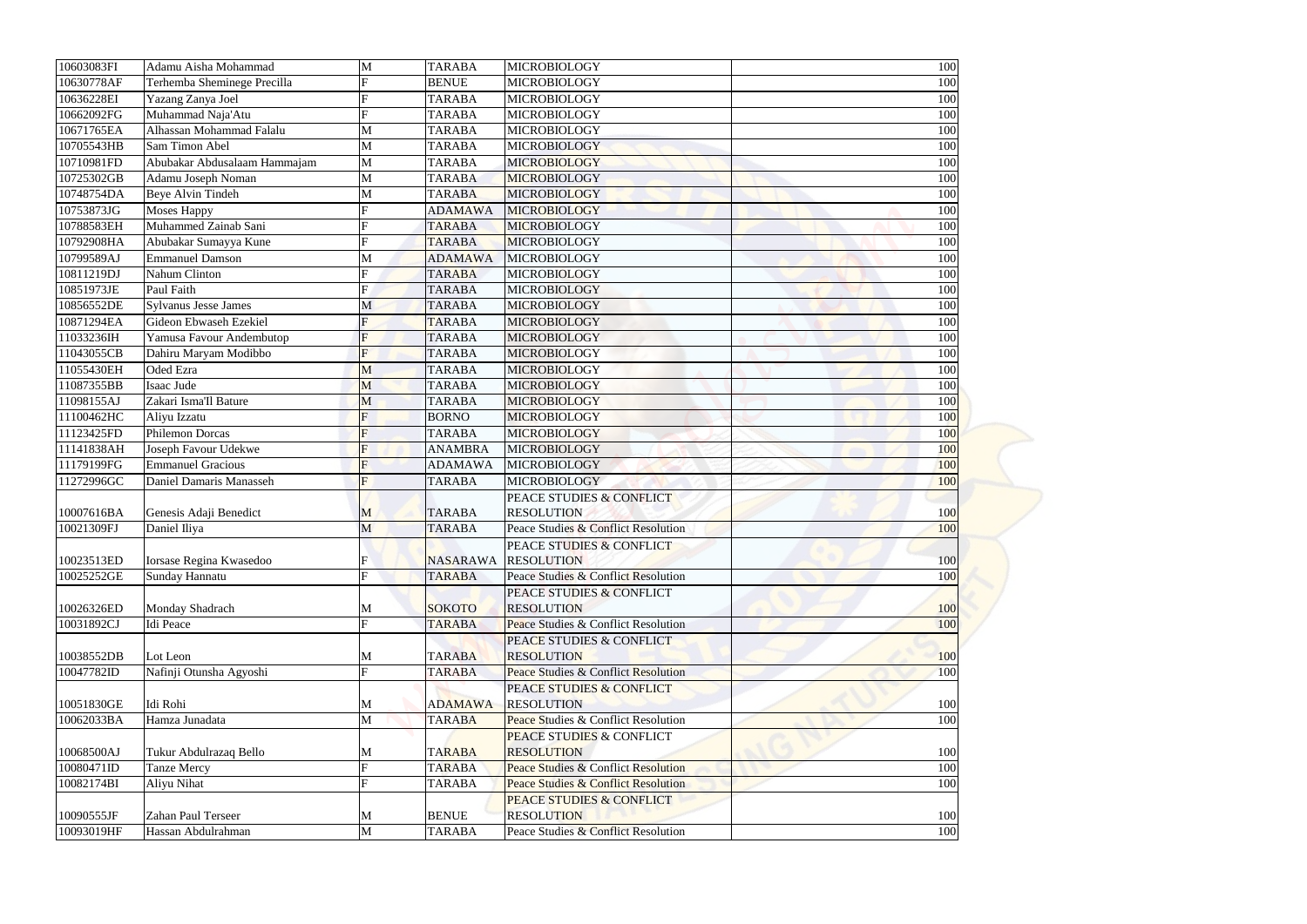|            |                            |              |                | PEACE STUDIES & CONFLICT                      |     |
|------------|----------------------------|--------------|----------------|-----------------------------------------------|-----|
| 10097651FA | Vinking Charles Kotsoki    | M            | <b>KADUNA</b>  | <b>RESOLUTION</b>                             | 100 |
|            |                            |              |                | PEACE STUDIES & CONFLICT                      |     |
| 10107822JC | Danlami Chmabo             | M            | <b>TARABA</b>  | <b>RESOLUTION</b>                             | 100 |
| 10108743EF | Sibaudi Indosire           | $\mathbf{E}$ | <b>TARABA</b>  | Peace Studies & Conflict Resolution           | 100 |
| 10116399GG | Akawu Marvelous Joseph     | M            | <b>TARABA</b>  | Peace Studies & Conflict Resolution           | 100 |
|            |                            |              |                | <b>PEACE STUDIES &amp; CONFLICT</b>           |     |
| 10127371DD | Usman Surayya Sadauki      |              | <b>TARABA</b>  | <b>RESOLUTION</b>                             | 100 |
|            |                            |              |                | PEACE STUDIES & CONFLICT                      |     |
| 10185464GD | Konang Catheryn            |              | <b>TARABA</b>  | <b>RESOLUTION</b>                             | 100 |
| 10187484BH | Hangeve Terkula            |              | <b>BENUE</b>   | Peace Studies & Conflict Resolution           | 100 |
| 10191848CA | Theman Miriam              |              | <b>ADAMAWA</b> | Peace Studies & Conflict Resolution           | 100 |
| 10212798CG | Adashu Christy Danasabe    |              | <b>TARABA</b>  | Peace Studies & Conflict Resolution           | 100 |
|            |                            |              |                | PEACE STUDIES & CONFLICT                      |     |
| 10217456CA | Thonyson Jolly             | M            | <b>TARABA</b>  | <b>RESOLUTION</b>                             | 100 |
|            |                            |              |                | PEACE STUDIES & CONFLICT                      |     |
| 10226936AB | Yusuf Yohanna              | M            | <b>TARABA</b>  | <b>RESOLUTION</b>                             | 100 |
|            |                            |              |                | PEACE STUDIES & CONFLICT                      |     |
| 10238008FG | Amodu Christian Ajogo      | M            | <b>BENUE</b>   | <b>RESOLUTION</b>                             | 100 |
|            |                            |              |                | PEACE STUDIES & CONFLICT                      |     |
| 10244631HC | Alexander Stella           | F            | <b>TARABA</b>  | <b>RESOLUTION</b>                             | 100 |
|            |                            |              |                | PEACE STUDIES & CONFLICT                      |     |
| 10246907DE | <b>Mishack Solomon</b>     | M            | <b>TARABA</b>  | <b>RESOLUTION</b>                             | 100 |
|            |                            |              |                | PEACE STUDIES & CONFLICT                      |     |
| 10249155IA | Agondo Terhembafan Ezekiel | M            | <b>BENUE</b>   | <b>RESOLUTION</b>                             | 100 |
| 10277959JF | Mathias Amayindi           | F            | <b>TARABA</b>  | Peace Studies & Conflict Resolution           | 100 |
| 10296413CD | Saidu Ibrahim              | M            | <b>TARABA</b>  | Peace Studies & Conflict Resolution           | 100 |
| 10300775DC | John Nonoh                 | M            | <b>TARABA</b>  | Peace Studies & Conflict Resolution           | 100 |
|            |                            |              |                | PEACE STUDIES & CONFLICT                      |     |
| 10329683CG | <b>Edward Abba</b>         |              | <b>TARABA</b>  | <b>RESOLUTION</b>                             | 100 |
|            |                            | M            |                | PEACE STUDIES & CONFLICT                      |     |
| 10344245IH | Albert Pheebayan Girl      |              | <b>TARABA</b>  | <b>RESOLUTION</b>                             | 100 |
| 10358535JB | <b>Udura Sunday Ngutor</b> | M            | <b>TARABA</b>  | Peace Studies & Conflict Resolution           | 100 |
| 10409912JD | Calvin Shadrach            | M            | <b>ADAMAWA</b> | Peace Studies & Conflict Resolution           | 100 |
| 10423019FH | Nicholas Jessica           | $\mathbf{F}$ | <b>ADAMAWA</b> | Peace Studies & Conflict Resolution           | 100 |
| 10428071DD | Ishaku Dantala             | M            | <b>TARABA</b>  | Peace Studies & Conflict Resolution           | 100 |
|            |                            |              |                | PEACE STUDIES & CONFLICT                      |     |
| 10491626HA | Jamilu Muttaka Iliyasu     |              | <b>TARABA</b>  | <b>RESOLUTION</b>                             | 100 |
|            |                            | M            |                | PEACE STUDIES & CONFLICT                      |     |
| 10502640AI | Dauda Peace Paulinus       | F            | <b>TARABA</b>  | <b>RESOLUTION</b>                             | 100 |
|            |                            |              |                | PEACE STUDIES & CONFLICT                      |     |
|            |                            |              |                |                                               |     |
| 10613767BG | Damulak Godfrey Raymond    | M            | <b>PLATEAU</b> | <b>RESOLUTION</b>                             | 100 |
|            |                            |              |                | PEACE STUDIES & CONFLICT                      |     |
| 10622853BF | Lazarus Nathan Ajibaniya   | M            | <b>TARABA</b>  | <b>RESOLUTION</b>                             | 100 |
|            |                            |              |                | <b>PEACE STUDIES &amp; CONFLICT</b>           |     |
| 10664333CG | Jonathan Ruth              | $\mathbf F$  | <b>TARABA</b>  | <b>RESOLUTION</b>                             | 100 |
|            |                            |              |                | <b>PEACE STUDIES &amp; CONFLICT</b>           |     |
| 10767281DA | Pius Manamupo              |              | <b>ADAMAWA</b> | <b>RESOLUTION</b>                             | 100 |
| 10783249EE | Boyi Shalom                |              | <b>TARABA</b>  | PEACE STUDIES & CONFLICT<br><b>RESOLUTION</b> | 100 |
|            |                            |              |                |                                               |     |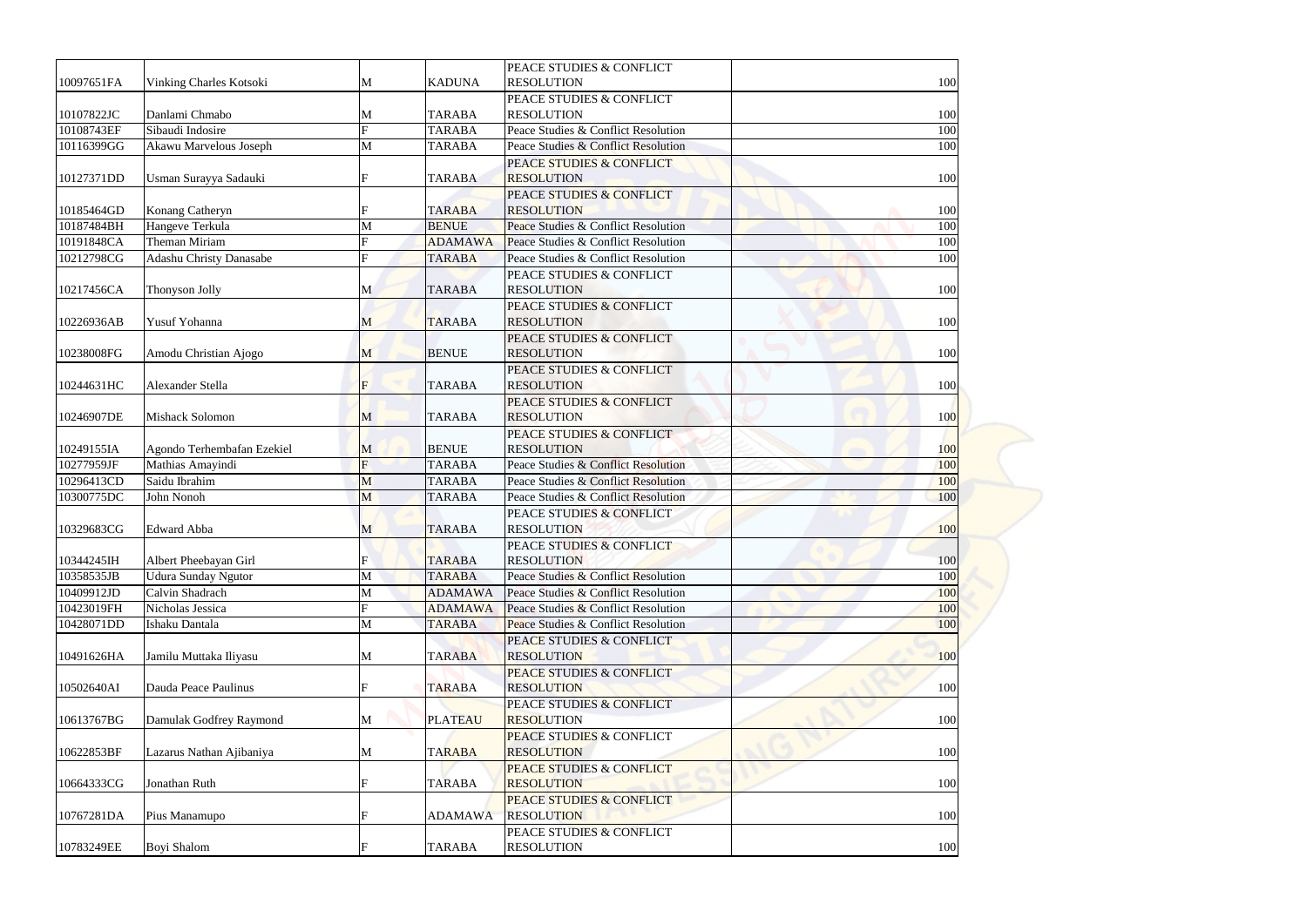|             |                                |              |                | PEACE STUDIES & CONFLICT            |     |
|-------------|--------------------------------|--------------|----------------|-------------------------------------|-----|
| 10785292CG  | John Joseph Alhasan            | M            | <b>TARABA</b>  | <b>RESOLUTION</b>                   | 100 |
|             |                                |              |                | PEACE STUDIES & CONFLICT            |     |
| 10786768GA  | Zabadi Fwechi                  | M            | <b>TARABA</b>  | <b>RESOLUTION</b>                   | 100 |
|             |                                |              |                | PEACE STUDIES & CONFLICT            |     |
| 10792487HC  | Gabriel Chuyanda Tobi          | M            | <b>TARABA</b>  | <b>RESOLUTION</b>                   | 100 |
|             |                                |              |                | <b>PEACE STUDIES &amp; CONFLICT</b> |     |
| 10850587IB  | Yerima Francis Mbwaben         | M            | <b>TARABA</b>  | <b>RESOLUTION</b>                   | 100 |
|             |                                |              |                | PEACE STUDIES & CONFLICT            |     |
| 10885878DF  | <b>Clement Mimi Blessing</b>   |              | <b>TARABA</b>  | <b>RESOLUTION</b>                   | 100 |
|             |                                |              |                | PEACE STUDIES & CONFLICT            |     |
| 10908793GD  | Buba Abubakar Nyala            | M            | <b>TARABA</b>  | <b>RESOLUTION</b>                   | 100 |
|             |                                |              |                | PEACE STUDIES & CONFLICT            |     |
| 10930366ED  | Yaku Sandra                    | F            | <b>TARABA</b>  | <b>RESOLUTION</b>                   | 100 |
|             |                                |              |                | PEACE STUDIES & CONFLICT            |     |
| 10968092GE  | Samaila Digwa Bello            | M            | <b>TARABA</b>  | <b>RESOLUTION</b>                   | 100 |
|             |                                |              |                | PEACE STUDIES & CONFLICT            |     |
| 10969955AE  | <b>Tordue Mark Aondover</b>    | M            | <b>TARABA</b>  | <b>RESOLUTION</b>                   | 100 |
|             |                                |              |                | PEACE STUDIES & CONFLICT            |     |
| 10990120DH  | Jonathan Ndonmire Udi          | F            | <b>TARABA</b>  | <b>RESOLUTION</b>                   | 100 |
|             |                                |              |                | PEACE STUDIES & CONFLICT            |     |
| 11019825GF  | Musa Muhammad Bello            | M            | <b>TARABA</b>  | <b>RESOLUTION</b>                   | 100 |
|             |                                |              |                | PEACE STUDIES & CONFLICT            |     |
| 11034304IE  | Nangsinla Evangeline Berinyuy  | F            | <b>TARABA</b>  | <b>RESOLUTION</b>                   | 100 |
|             |                                |              |                | PEACE STUDIES & CONFLICT            |     |
| 11055739JA  | Wilson Shedrack                | M            | <b>TARABA</b>  | <b>RESOLUTION</b>                   | 100 |
|             |                                |              |                | PEACE STUDIES & CONFLICT            |     |
| 11158018GE  | Hiiorga Msurshima Gloria       | F            | <b>BENUE</b>   | <b>RESOLUTION</b>                   | 100 |
|             |                                |              |                | PEACE STUDIES & CONFLICT            |     |
| 11173014IE  | Wanapia Ishaku Ahijo           | M            | <b>TARABA</b>  | <b>RESOLUTION</b>                   | 100 |
|             |                                |              |                | PEACE STUDIES & CONFLICT            |     |
| 11246751DD  | Onwe Justina Shedrach          | F            | <b>ENUGU</b>   | <b>RESOLUTION</b>                   | 100 |
|             |                                |              |                | PEACE STUDIES & CONFLICT            |     |
| 11307698DH  | Ornan Hosea Sesugh             | M            | <b>TARABA</b>  | <b>RESOLUTION</b>                   | 100 |
|             |                                |              |                | PEACE STUDIES & CONFLICT            |     |
| 11297083GGU | Maikarfi Faith Bala            |              | <b>TARABA</b>  | <b>RESOLUTION</b>                   | 100 |
| 10020428ID  | <b>Adom Mnena Scholastica</b>  | $\mathbf{F}$ | <b>BENUE</b>   | Physics                             | 100 |
| 10074054DB  | <b>Emmanuel Dlama Titus</b>    | M            | <b>ADAMAWA</b> | Physics                             | 100 |
| 10109070DE  | Titus Reuben Tumba             | M            | <b>ADAMAWA</b> | <b>Physics</b>                      | 100 |
| 10155655FG  | Chinwendu Victor Great         | M            | <b>ANAMBRA</b> | Physics                             | 100 |
| 10176185GB  | Tyodoo Felix Fanen             | $\mathbf{M}$ | <b>BENUE</b>   | Physics                             | 100 |
| 10197625FC  | Thomas Nensemkah Hope          |              | <b>PLATEAU</b> | <b>Physics</b>                      | 100 |
| 10332399CG  | <b>Tyonande Sesugh Robert</b>  | M            | <b>BENUE</b>   | Physics                             | 100 |
| 10492648BB  | Abdulhamid Abdulrahman Jugulde | M            | <b>TARABA</b>  | Physics                             | 100 |
| 10493776CC  | Godwin Gabriel                 | M            | <b>TARABA</b>  | Physics                             | 100 |
| 10570723EB  | Salisu Faisal                  | M            | <b>TARABA</b>  | Physics                             | 100 |
| 10605609EG  | Jonah Daalosire Makano         |              | <b>TARABA</b>  | Physics                             | 100 |
| 10638656DJ  | Torngu Sesugh Nicholas         | M            | <b>BENUE</b>   | Physics                             | 100 |
| 10642392ID  | Lantyo Terlumun Eugene         | M            | <b>BENUE</b>   | Physics                             | 100 |
| 10660659IH  | Yunusa Shuaibu                 | M            | <b>TARABA</b>  | Physics                             | 100 |
|             |                                |              |                |                                     |     |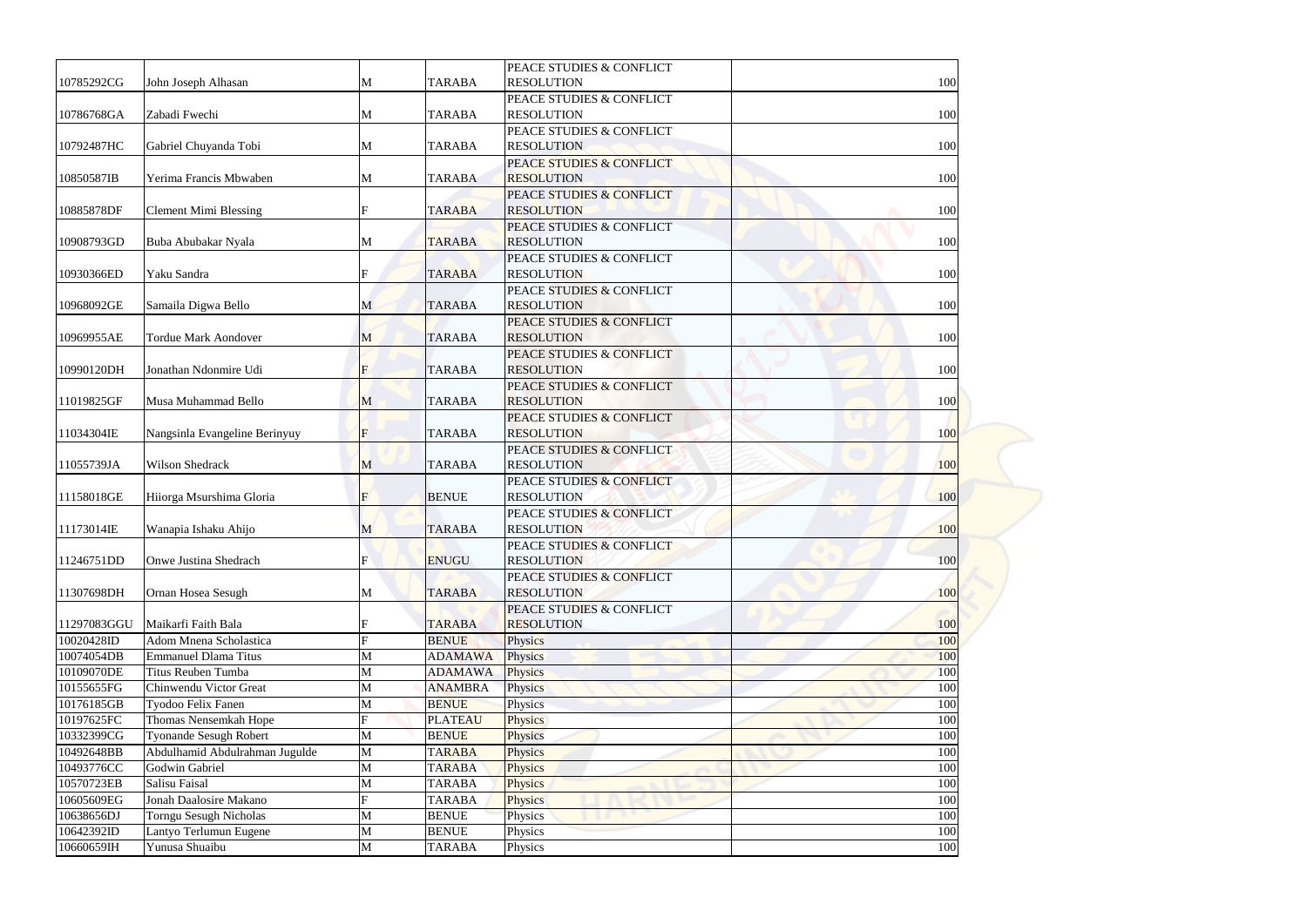| 10672071JC  | Joseph Peter Gana             | M            | <b>TARABA</b>  | Physics                                                | 100 |  |
|-------------|-------------------------------|--------------|----------------|--------------------------------------------------------|-----|--|
| 10685196AC  | Ikyaator Orfega               | M            | <b>BENUE</b>   | Physics                                                | 100 |  |
| 10724317AJ  | <b>Jonah Precious</b>         |              | <b>TARABA</b>  | Physics                                                | 100 |  |
| 10921878JD  | Abraham Sarah Igbosa          |              | <b>TARABA</b>  | Physics                                                | 100 |  |
| 10991609DC  | Enoch Rahila                  | F            | <b>TARABA</b>  | Physics                                                | 100 |  |
| 11050651CI  | Dano Decent Yerihah           | M            | <b>ADAMAWA</b> | Physics                                                | 100 |  |
| 11271471HI  | Said Abdurrahman Abubakar     | M            | <b>TARABA</b>  | Physics                                                | 100 |  |
| 10748021JFU | Ibrahim Usama Ardo            | M            | <b>TARABA</b>  | <b>Physics</b>                                         | 100 |  |
| 10034659HA  | Ikwoche Samuel Onyeke         | M            | <b>BENUE</b>   | <b>Political Science &amp; International Relations</b> | 100 |  |
| 10084446IJ  | <b>Gugu Zuanen Peter</b>      | M            | <b>BENUE</b>   | Political Science & International Relations            | 100 |  |
| 10194041DH  | <b>Augustine Amos Saater</b>  | M            | <b>BENUE</b>   | Political Science & International Relations            | 100 |  |
| 10233228EA  | Nkemere Justine Chukwudi      | M            | <b>IMO</b>     | Political Science & International Relations            | 100 |  |
| 10274881BH  | Danaan Dakogol Moengoeme      | M            | <b>PLATEAU</b> | Political Science & International Relations            | 100 |  |
| 10313223DD  | Samuel Mary Mubo              | F            | <b>KOGI</b>    | Political Science & International Relations            | 100 |  |
| 10499221IA  | <b>Bala Godwin</b>            | M            | <b>TARABA</b>  | Political Science & International Relations            | 100 |  |
| 10544596EG  | Faruna Alfred Ojima           | M            | <b>KOGI</b>    | <b>Political Science &amp; International Relations</b> | 100 |  |
| 10562013HI  | Fanen Suur Simeon             | $\mathbf{M}$ | <b>BENUE</b>   | Political Science & International Relations            | 100 |  |
| 10569511II  | Adega Kundushima Daniel       | M            | <b>BENUE</b>   | Political Science & International Relations            | 100 |  |
| 10574683JC  | Tsavyange Aondonenge Nicholas | M            | <b>BENUE</b>   | Political Science & International Relations            | 100 |  |
| 10599252AI  | Godwin Christian              | M            | <b>TARABA</b>  | Political Science & International Relations            | 100 |  |
| 10599512AE  | Andeley Mary Sanusi           |              | <b>TARABA</b>  | Political Science & International Relations            | 100 |  |
| 10600622GJ  | Joshua Apakhe                 | M            | <b>TARABA</b>  | Political Science & International Relations            | 100 |  |
| 10622638HI  | Isa Magret Synghin            |              | <b>ADAMAWA</b> | Political Science & International Relations            | 100 |  |
| 10626096ID  | Imoni Ewaoche                 | M            | <b>BENUE</b>   | Political Science & International Relations            | 100 |  |
| 10640674JG  | Elisha Dorcas Babate          | F            | <b>ADAMAWA</b> | Political Science & International Relations            | 100 |  |
| 10646929FC  | Koku Emmanuella Chunma        | F            | <b>TARABA</b>  | Political Science & International Relations            | 100 |  |
| 10668349AG  | <b>Bulus Ogar John</b>        | M            | <b>TARABA</b>  | <b>Political Science &amp; International Relations</b> | 100 |  |
| 10680311BA  | Ayuba Andrew Peter            | M            | <b>TARABA</b>  | Political Science & International Relations            | 100 |  |
| 10682574BB  | Mamtul Tanjul                 | M            | <b>PLATEAU</b> | Political Science & International Relations            | 100 |  |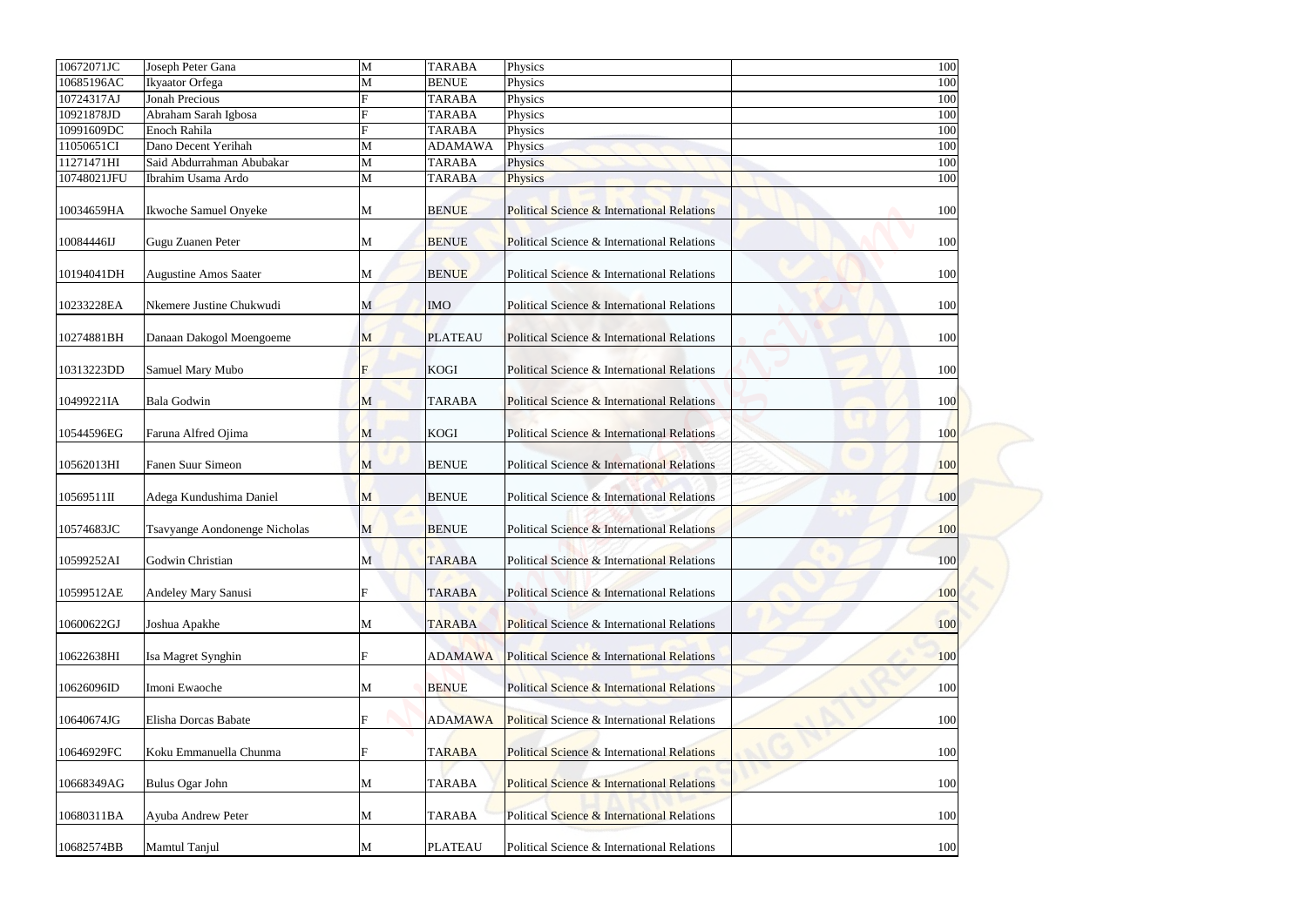| 10699032BA | Caleb Bridget Bako          |                           | <b>TARABA</b>  | Political Science & International Relations            | 100 |
|------------|-----------------------------|---------------------------|----------------|--------------------------------------------------------|-----|
| 10704262DE | Nweke Chinedu Daniel        | M                         | <b>EBONYI</b>  | Political Science & International Relations            | 100 |
| 10713627GJ | Dauda Bala                  | M                         | <b>TARABA</b>  | Political Science & International Relations            | 100 |
| 10720442JB | John Joram                  | M                         | <b>TARABA</b>  | Political Science & International Relations            | 100 |
| 10724622GE | Zanunga Bodinga Danlami     | M                         | <b>TARABA</b>  | <b>Political Science &amp; International Relations</b> | 100 |
| 10730708EC | <b>Ubale Auwal Mohammed</b> | M                         | <b>TARABA</b>  | Political Science & International Relations            | 100 |
| 10731539HB | Daniang Damulak Yaksuk      | M                         | <b>PLATEAU</b> | Political Science & International Relations            | 100 |
| 10746394CJ | Thomas Blessing Bayero      |                           | <b>BAUCHI</b>  | Political Science & International Relations            | 100 |
| 10746684DC | Ibrahim Usama Auta          | M                         | <b>TARABA</b>  | Political Science & International Relations            | 100 |
| 10762770IA | Amos Abalis                 | M                         | <b>TARABA</b>  | Political Science & International Relations            | 100 |
| 10778646HJ | Useni Ekanben Sunsuwa       | $\mathbf F$               | <b>TARABA</b>  | Political Science & International Relations            | 100 |
| 10778836JB | <b>Bala Attah</b>           | M                         | <b>TARABA</b>  | Political Science & International Relations            | 100 |
| 10782324AG | Ometa Favour Christopher    | F                         | <b>EBONYI</b>  | Political Science & International Relations            | 100 |
| 10783478DG | Fwajandwa Tiabian           | M                         | <b>TARABA</b>  | Political Science & International Relations            | 100 |
| 10786175JD | Daniel Samuel Awhari        | M                         | <b>TARABA</b>  | Political Science & International Relations            | 100 |
| 10808232HG | Olatunji Deborah Odunayo    | $\boldsymbol{\mathrm{F}}$ | <b>OGUN</b>    | Political Science & International Relations            | 100 |
| 10846096HB | Abubakar Yakuba             | M                         | <b>TARABA</b>  | Political Science & International Relations            | 100 |
| 10852849IF | Fwani Bwanu Moanya          | M                         | <b>TARABA</b>  | Political Science & International Relations            | 100 |
| 10857016JH | Ozaohe Joy                  |                           | <b>DELTA</b>   | Political Science & International Relations            | 100 |
| 10858254GJ | Ayuba Godwin Jerome         | M                         | <b>TARABA</b>  | Political Science & International Relations            | 100 |
| 10867583BI | Akoso Nongonen Vincent      | M                         | <b>TARABA</b>  | Political Science & International Relations            | 100 |
| 10876537CF | Samuel Justice              | M                         | <b>TARABA</b>  | Political Science & International Relations            | 100 |
| 10900188HG | Solomon Mercy               |                           | <b>TARABA</b>  | <b>Political Science &amp; International Relations</b> | 100 |
| 10904482JF | <b>Stephen Grace</b>        | F                         | <b>TARABA</b>  | Political Science & International Relations            | 100 |
| 10910518CJ | Nicholas Abraham Villana    | M                         | <b>TARABA</b>  | Political Science & International Relations            | 100 |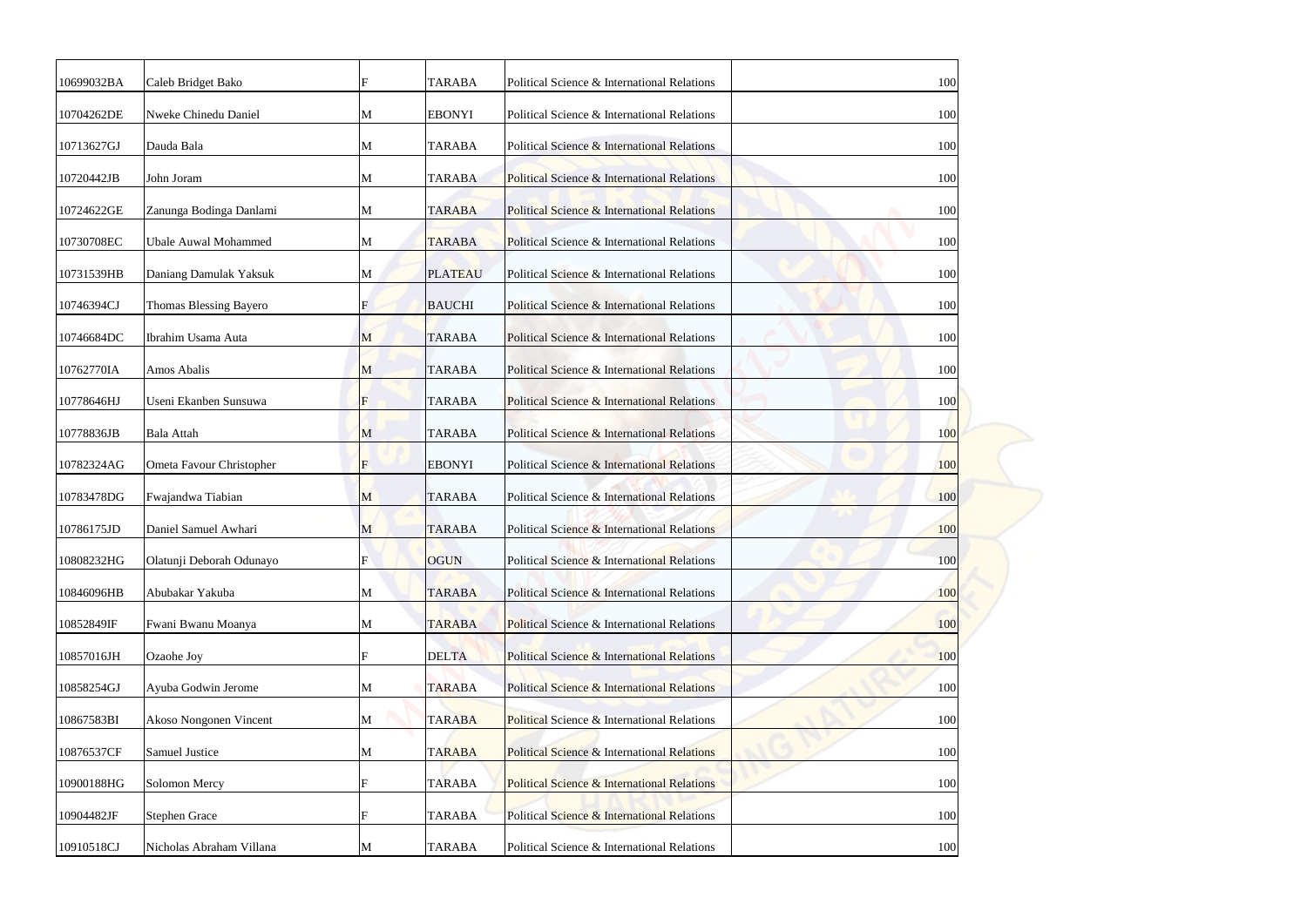| 10925727IJ               | <b>Bulus Waetsi</b>                          |                              | <b>TARABA</b>                | Political Science & International Relations                  | 100        |  |
|--------------------------|----------------------------------------------|------------------------------|------------------------------|--------------------------------------------------------------|------------|--|
| 10929352HI               | Danlami Wunubo                               | M                            | <b>TARABA</b>                | Political Science & International Relations                  | 100        |  |
| 10941659BH               | Kimu Acheb Garba                             | M                            | <b>TARABA</b>                | Political Science & International Relations                  | 100        |  |
| 10942843FE               | Solomon Gloria                               |                              | <b>ADAMAWA</b>               | Political Science & International Relations                  | 100        |  |
| 10942962IF               | Damulak Samuel Shindang                      | M                            | <b>PLATEAU</b>               | <b>Political Science &amp; International Relations</b>       | 100        |  |
| 10946282BJ               | Ali Ishaku Maikudi                           | M                            | <b>TARABA</b>                | Political Science & International Relations                  | 100        |  |
| 11006053FJ               | Gibson George Gambo                          | M                            | <b>TARABA</b>                | Political Science & International Relations                  | 100        |  |
| 11071090BF               | Ahmadu Wisdom Tanimu                         | M                            | <b>TARABA</b>                | Political Science & International Relations                  | 100        |  |
| 11098893CG               | Saleh Emmanuel                               | M                            | <b>TARABA</b>                | Political Science & International Relations                  | 100        |  |
| 11101180FC               | Danjuma Rimamsanati Andenyangtso             | M                            | <b>TARABA</b>                | Political Science & International Relations                  | 100        |  |
| 11117023FD               | Joseph Gaza Audu                             | M                            | <b>FCT</b>                   | Political Science & International Relations                  | 100        |  |
| 11146364AJ               | Muktar Ukasha                                | M                            | <b>TARABA</b>                | Political Science & International Relations                  | 100        |  |
| 11184595GH               | Duna Richard Istifanus                       | M                            | <b>TARABA</b>                | Political Science & International Relations                  | 100        |  |
| 11206979DJ               | Mvahan Isaac Emmanuel                        | M                            | <b>TARABA</b>                | Political Science & International Relations                  | 100        |  |
| 11229426BG               | Emmanuel Kefas Ikyenze                       | M                            | <b>TARABA</b>                | Political Science & International Relations                  | 100        |  |
| 11229803EJ               | Joshua Miracle                               | M                            | <b>TARABA</b>                | Political Science & International Relations                  | 100        |  |
| 11243859HG               | Kefas Judah                                  | M                            | <b>ADAMAWA</b>               | Political Science & International Relations                  | 100        |  |
| 11262531CJ               | Faruq Asmau                                  |                              | <b>TARABA</b>                | Political Science & International Relations                  | 100        |  |
| 11296473FD               | Iliya Nwukabu                                |                              | <b>TARABA</b>                | Political Science & International Relations                  |            |  |
|                          |                                              |                              |                              |                                                              | 100        |  |
| 11319426GE               | Said Sulaiman                                | M                            | <b>TARABA</b>                | Political Science & International Relations                  | 100        |  |
| 11088197AHU              | <b>Ezekiel Babatunde</b>                     | M                            | <b>ONDO</b>                  | Political Science & International Relations                  | 100        |  |
| 19724533IH               | <b>NWUNUJI CHARITY FAVOUR</b>                | F                            | <b>TARABA</b>                | Political Science & International Relations                  | 100        |  |
| 19734167JB               | <b>DEWA ADBULMAJIDU</b>                      | M                            | <b>TARABA</b>                | Political Science & International Relations                  | 100        |  |
| 10008930EF               | Sa'Ad Aliyu                                  | $\mathbf{M}$<br>$\mathbf{F}$ | <b>TARABA</b>                | <b>Public Administration</b>                                 | 100        |  |
| 10028102FA<br>10158466GC | Dera Eunice Dooyum<br>Eriver Simeon Avalumun | $\mathbf M$                  | <b>BENUE</b><br><b>BENUE</b> | <b>Public Administration</b><br><b>Public Administration</b> | 100<br>100 |  |
| 10168624EG               | Paul Merorkwaghga Thaddeus                   | $\mathbf M$                  | <b>BENUE</b>                 | Public Administration                                        | 100        |  |
|                          |                                              |                              |                              |                                                              |            |  |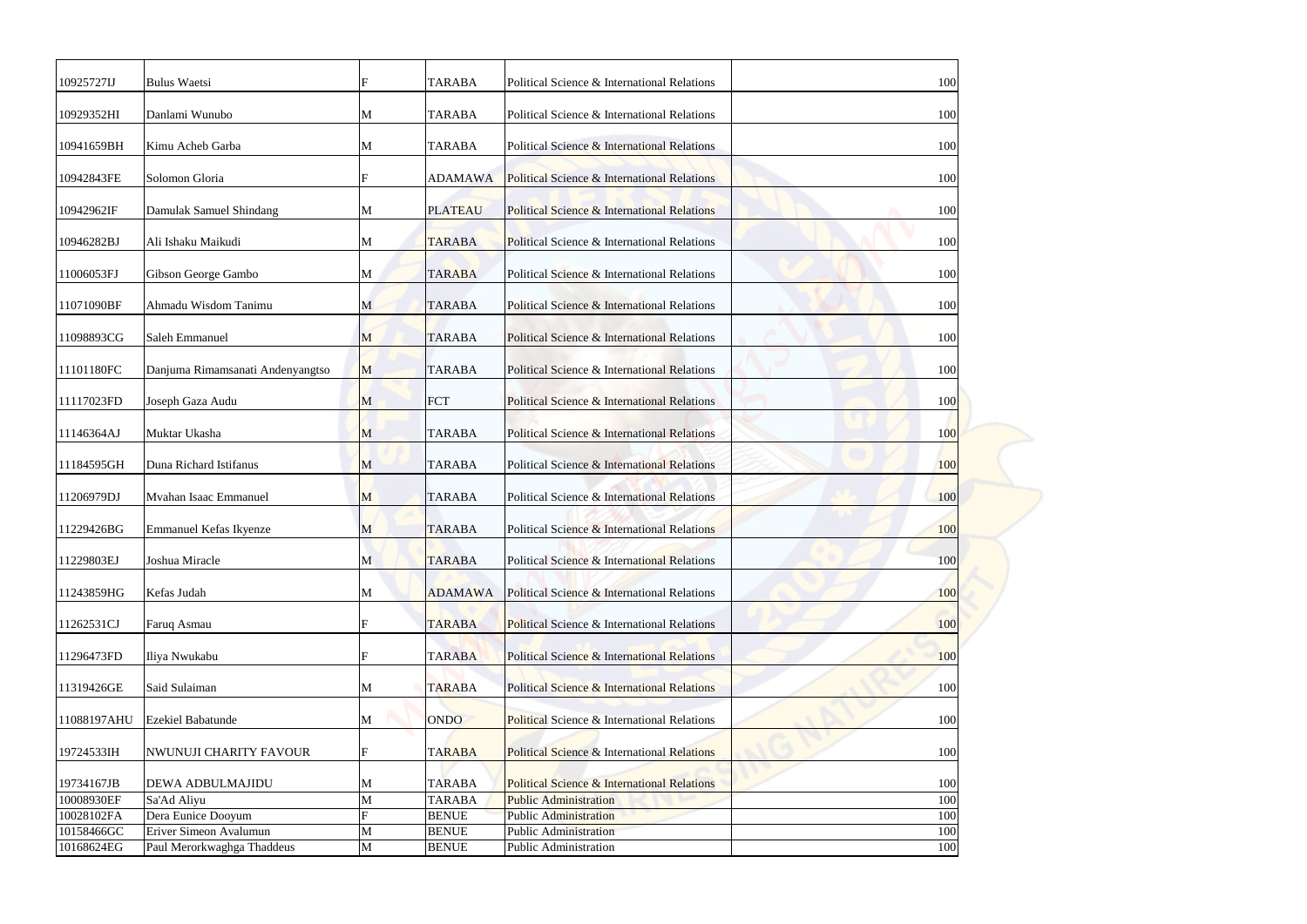| 10191366BB | Hussein Aliyu Umar             | M              | <b>TARABA</b>  | <b>Public Administration</b> | 100 |
|------------|--------------------------------|----------------|----------------|------------------------------|-----|
| 10196355HJ | Shikporum Mimihemba Philip     | М              | <b>BENUE</b>   | <b>Public Administration</b> | 100 |
| 10201859FH | Arumze Rimamnung Dan           | M              | <b>TARABA</b>  | <b>Public Administration</b> | 100 |
| 10234192FI | Sallah Wapuken                 |                | <b>TARABA</b>  | <b>Public Administration</b> | 100 |
| 10257263AG | Shangbum Finian Msonter        | М              | <b>BENUE</b>   | Public Administration        | 100 |
| 10278258HB | Manasseh Joseph                | M              | <b>TARABA</b>  | <b>Public Administration</b> | 100 |
| 10292352IB | Ubale Jamila Gambo             | Ħ              | <b>TARABA</b>  | <b>Public Administration</b> | 100 |
| 10364557GH | Kondon Bartholomen             | М              | <b>TARABA</b>  | <b>Public Administration</b> | 100 |
| 10385785BF | Aliyu Abdulsalam Muhammed      | M              | <b>TARABA</b>  | <b>Public Administration</b> | 100 |
| 10386158GA | Alkali Capital                 | M              | <b>ADAMAWA</b> | <b>Public Administration</b> | 100 |
| 10386450FH | Aliyu Ibrahim                  | M              | <b>SOKOTO</b>  | <b>Public Administration</b> | 100 |
| 10405008GB | <b>Erlune Henry Thaddeus</b>   |                | <b>TARABA</b>  | <b>Public Administration</b> | 100 |
| 10424910BA | Dankano Emmanuel Daniel        | M              | <b>TARABA</b>  | <b>Public Administration</b> | 100 |
| 10434349BH | Benjamin Grace                 | E              | <b>ADAMAWA</b> | <b>Public Administration</b> | 100 |
| 10476206GB | Jacob Jonathan Angyu           | M              | <b>TARABA</b>  | <b>Public Administration</b> | 100 |
| 10480822IE | Erga Terkuma Donald            | M              | <b>BENUE</b>   | <b>Public Administration</b> | 100 |
| 10606613EB | Ali Shafiu                     | M              | <b>BAUCHI</b>  | <b>Public Administration</b> | 100 |
| 10634485DJ | Audu Ngbede Thankgod           | M              | <b>BENUE</b>   | <b>Public Administration</b> | 100 |
| 10688454CF | <b>Iornem Perpetual Sonnen</b> |                | <b>BENUE</b>   | <b>Public Administration</b> | 100 |
| 10690481FF | Yoila Roseline                 | $F_{\rm}$      | <b>ADAMAWA</b> | <b>Public Administration</b> | 100 |
| 10709428FG | David Kingsley Kachalla        | M              | <b>ADAMAWA</b> | <b>Public Administration</b> | 100 |
| 10818723DB | <b>Ezekiel Vina</b>            |                | <b>ADAMAWA</b> | <b>Public Administration</b> | 100 |
| 10968702HH | Bala Naomi Wama                | F              | <b>TARABA</b>  | <b>Public Administration</b> | 100 |
| 11050334AJ | Idris Jaafar Mijingogo         | M              | <b>TARABA</b>  | <b>Public Administration</b> | 100 |
| 11199297JG | Shawon Mlumun Winifred         |                | <b>BENUE</b>   | <b>Public Administration</b> | 100 |
| 11215447EJ | Ngechu Walter Kwuteng          | M              | <b>TARABA</b>  | <b>Public Administration</b> | 100 |
| 19723064DC | <b>ISTAKIS JENNIFER</b>        | $\overline{F}$ | <b>ADAMAWA</b> | <b>Public Administration</b> | 100 |
| 19723916JF | <b>DANLADI GLORY</b>           | F              | <b>TARABA</b>  | <b>Public Administration</b> | 100 |
| 19734074HJ | <b>JONATHAN JOY</b>            |                | <b>KOGI</b>    | <b>Public Administration</b> | 100 |
| 19739556CG | <b>HOSEA SOLOMI</b>            |                | <b>TARABA</b>  | <b>Public Administration</b> | 100 |
| 10102792FA | Adamu Ruqayya Tata             |                | <b>TARABA</b>  | PUBLIC HEALTH                | 100 |
| 10200627GH | Allen Pahni Joiceline          |                | <b>ADAMAWA</b> | <b>PUBLIC HEALTH</b>         | 100 |
| 10299319DF | Chindo Ebutwa                  |                | <b>TARABA</b>  | PUBLIC HEALTH                | 100 |
| 10317556DC | Dakum Magoe Enugu              | М              | <b>PLATEAU</b> | PUBLIC HEALTH                | 100 |
| 10443709GH | Misa Aisha Muhammad            |                | <b>TARABA</b>  | <b>PUBLIC HEALTH</b>         | 100 |
| 10566735HE | Muhammed Hafsat                |                | <b>TARABA</b>  | <b>PUBLIC HEALTH</b>         | 100 |
| 10589992EG | Sale Nasiru                    | М              | <b>TARABA</b>  | <b>PUBLIC HEALTH</b>         | 100 |
| 10680747GA | <b>Clement Joseph</b>          | М              | <b>TARABA</b>  | <b>PUBLIC HEALTH</b>         | 100 |
| 10977639DI | Ajiwen Paul Elisha             | M              | <b>TARABA</b>  | <b>PUBLIC HEALTH</b>         | 100 |
| 19748096BE | <b>ABDULMALIK HANNATU</b>      |                | <b>TARABA</b>  | <b>PUBLIC HEALTH</b>         | 100 |
|            | TUBASEN MATANLIKITA            |                |                |                              |     |
| 19772845GJ | <b>AWASASAH</b>                |                | <b>TARABA</b>  | <b>PUBLIC HEALTH</b>         | 100 |
| 10370527AF | <b>Samson Moses</b>            | M              | <b>TARABA</b>  | <b>Public Relations</b>      | 100 |
| 10374758BJ | Benjamin Comfort               |                | <b>TARABA</b>  | <b>Public Relations</b>      | 100 |
| 10407801CE | <b>Robert Musa</b>             | М              | <b>TARABA</b>  | <b>Public Relations</b>      | 100 |
| 10447598EA | Jibrilla Abdulrahman           | M              | <b>TARABA</b>  | <b>Public Relations</b>      | 100 |
| 10448046FE | Mashi Asicus Mashi             | М              | <b>TARABA</b>  | <b>Public Relations</b>      | 100 |
| 10452117GD | Fani Augustine Maina           | М              | <b>TARABA</b>  | <b>Public Relations</b>      | 100 |
| 10469768HC | Sanusi Fauziya Ajiya           |                | <b>TARABA</b>  | <b>Public Relations</b>      | 100 |
| 10542250AD | Markus Prisca                  | Ħ              | <b>ADAMAWA</b> | <b>Public Relations</b>      | 100 |
|            |                                |                |                |                              |     |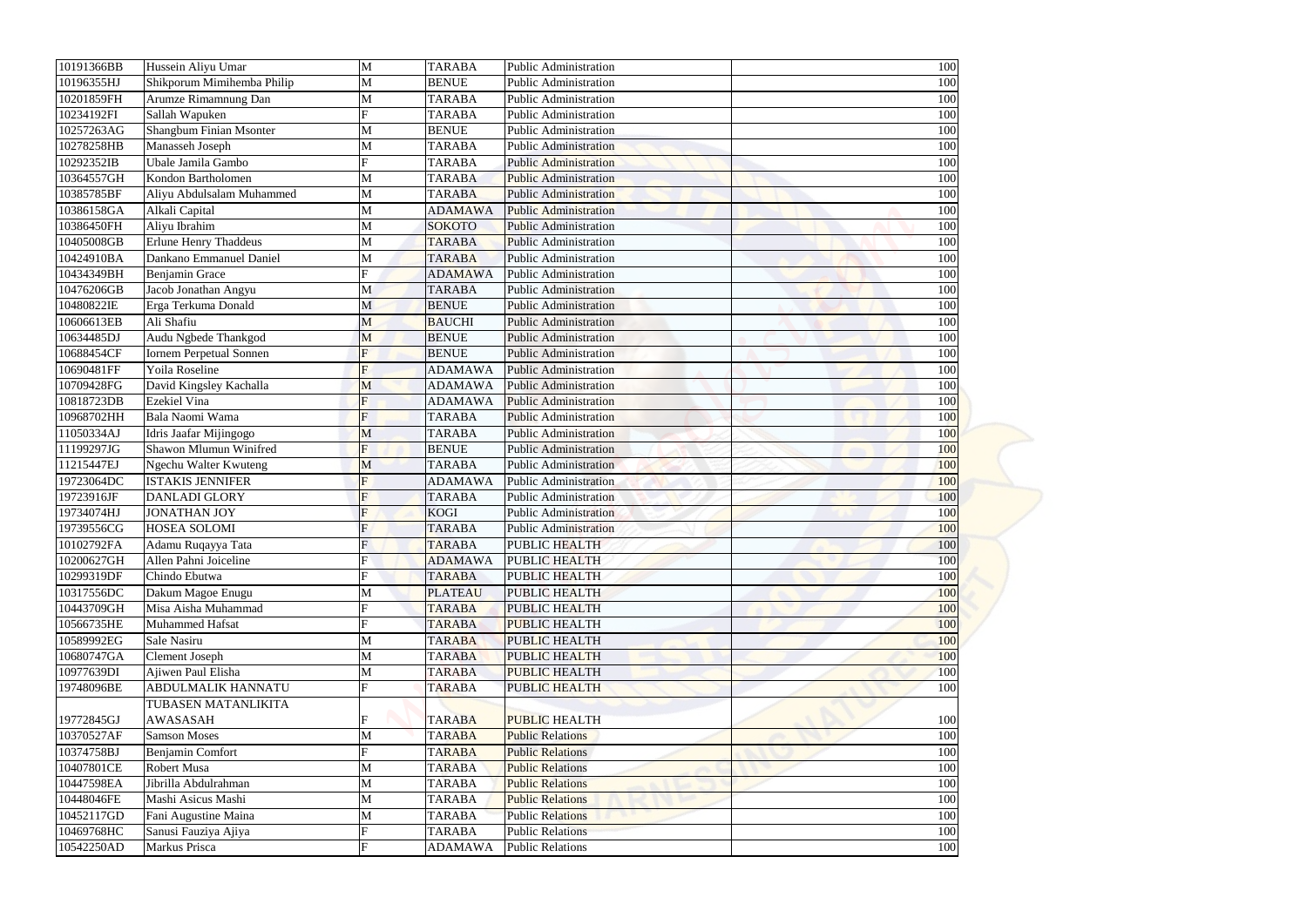| 10607856JF | Isa Aisha                         | $\boldsymbol{\mathrm{F}}$ | <b>TARABA</b>             | <b>Public Relations</b>           | 100 |
|------------|-----------------------------------|---------------------------|---------------------------|-----------------------------------|-----|
| 10628073GJ | Muhammad Isah Ahmad               | M                         | <b>TARABA</b>             | <b>Public Relations</b>           | 100 |
| 10648619CG | Alfred Enna Sarah                 |                           | <b>ADAMAWA</b>            | <b>Public Relations</b>           | 100 |
| 10069257GG | Peter Grace                       |                           | <b>ADAMAWA</b>            | Sociology                         | 100 |
| 10153429EB | Idris Yahuza                      | M                         | <b>TARABA</b>             | Sociology                         | 100 |
| 10295794DH | Aliyu Saliha                      | F                         | <b>TARABA</b>             | Sociology                         | 100 |
| 10343599IF | Umburga Teryem Nathaniel          | M                         | <b>BENUE</b>              | Sociology                         | 100 |
| 10366681JH | Timothy Mercy Adi                 |                           | <b>TARABA</b>             | Sociology                         | 100 |
| 10385699HJ | <b>Emmanuel Blessing</b>          |                           | <b>TARABA</b>             | Sociology                         | 100 |
| 10446816FI | Muhammad Abubakar Imam            | M                         | <b>TARABA</b>             | Sociology                         | 100 |
| 10599667CE | Yusuf Useni                       | M                         | <b>TARABA</b>             | Sociology                         | 100 |
| 10603948IC | Josiah Gloria                     | F                         | <b>TARABA</b>             | Sociology                         | 100 |
| 10778728CH | Jonah Wando                       |                           | <b>TARABA</b>             | Sociology                         | 100 |
| 10894653JE | Usman Joel Adole                  | M                         | <b>BENUE</b>              | Sociology                         | 100 |
| 11047893FH | Aideyan Agatha Osayoname          | F                         | <b>EDO</b>                | Sociology                         | 100 |
|            |                                   |                           |                           |                                   |     |
| 11117050GJ | Joseph Achishekwo Audu            | M                         | <b>NASARAWA</b> Sociology |                                   | 100 |
| 11153919EC | Vicent Comfort                    | F                         | <b>TARABA</b>             | Sociology                         | 100 |
| 11295374FC | Habila Musa                       | M                         | <b>ADAMAWA</b>            | Sociology                         | 100 |
| 19713749EB | <b>JOHN CONSIDER</b>              | F                         | <b>TARABA</b>             | Sociology                         | 100 |
| 19714849DJ | YUNUSA ZAYAU                      | M                         | <b>TARABA</b>             | Sociology                         | 100 |
| 19715151AG | <b>BELLO NAFIU ALI</b>            | M                         | <b>TARABA</b>             | Sociology                         | 100 |
| 19718781HH | YAKUBU WAETSI                     | $\overline{F}$            | <b>TARABA</b>             | Sociology                         | 100 |
| 19734101JF | <b>BULUS PEACE EMBWAYI</b>        | F                         | <b>TARABA</b>             | Sociology                         | 100 |
| 19748465HB | <b>JEREMIAH REJOICE ATTAH</b>     | $\overline{F}$            | <b>TARABA</b>             | Sociology                         | 100 |
| 19764538GB | <b>ABDULKADIR MUJAHEED</b>        | M                         | <b>TARABA</b>             | Sociology                         | 100 |
| 10168034HA | Umar Nafi'U                       | M                         | <b>KANO</b>               | Statistics                        | 100 |
| 10248398CD | <b>Bello Mansur</b>               | M                         | <b>TARABA</b>             | <b>Statistics</b>                 | 100 |
| 10320748FJ | <b>Adogon Daniel Tersoo</b>       | M                         | <b>TARABA</b>             | <b>Statistics</b>                 | 100 |
| 10453483DJ | Sirajo Abdulsalami                | M                         | <b>KANO</b>               | <b>Statistics</b>                 | 100 |
| 10711169HB | Garba Abubakar Mahmuod            | M                         | <b>BAUCHI</b>             | <b>Statistics</b>                 | 100 |
| 10853984HF | <b>Emmanuel Lawrence Emmanuel</b> | M                         | <b>TARABA</b>             | <b>Statistics</b>                 | 100 |
| 11029707AE | Idris Ibrahim                     | M                         | <b>TARABA</b>             | <b>Statistics</b>                 | 100 |
| 11064453EB | Ibrahim Iliya Emmanuel            | M                         | <b>TARABA</b>             | <b>Statistics</b>                 | 100 |
| 11203518ED | Hammanadama Sharfuddeen           | M                         | <b>TARABA</b>             | <b>Statistics</b>                 | 100 |
| 11271897GB | <b>Ahmed Nasiru Yero</b>          | M                         | <b>TARABA</b>             | <b>Statistics</b>                 | 100 |
| 10089553JE | Renos Innocent Audu               | M                         | <b>TARABA</b>             | THEATRE & FILM STUDIES            | 100 |
| 10100365FG | Nuhu Bwejwa Elisha                | M                         | <b>PLATEAU</b>            | THEATRE & FILM STUDIES            | 100 |
| 10154402DC | Gasmis Ciswa Zongo                |                           | <b>TARABA</b>             | THEATRE & FILM STUDIES            | 100 |
| 10165592CE | Anke Joyce Favour                 |                           | <b>PLATEAU</b>            | THEATRE & FILM STUDIES            | 100 |
| 10196153AG | Ibokor Terungwa Abraham           | M                         | <b>BENUE</b>              | THEATRE & FILM STUDIES            | 100 |
| 10232562AB | Bodi Jeremiah                     | M                         | <b>TARABA</b>             | <b>THEATRE &amp; FILM STUDIES</b> | 100 |
| 10450966CE | Emmanuel Gift Amayindi            |                           | <b>TARABA</b>             | <b>THEATRE &amp; FILM STUDIES</b> | 100 |
| 10596522FA | <b>Andrew Peace</b>               |                           | <b>TARABA</b>             | THEATRE & FILM STUDIES            |     |
|            |                                   |                           |                           |                                   | 100 |
| 10627865BE | Otsai Cecilia Enayi               |                           | <b>BENUE</b>              | <b>THEATRE &amp; FILM STUDIES</b> | 100 |
| 10645320CJ | Jonah Enoch                       | M                         | <b>TARABA</b>             | <b>THEATRE &amp; FILM STUDIES</b> | 100 |
| 10646721JE | Mukukwa Fuseh                     | M                         | <b>TARABA</b>             | <b>THEATRE &amp; FILM STUDIES</b> | 100 |
| 10712610BG | Peter Meshack                     | M                         | <b>TARABA</b>             | THEATRE & FILM STUDIES            | 100 |
| 10755213FD | Ikyume Mguzamber Anastencia       | ${\bf F}$                 | <b>BENUE</b>              | THEATRE & FILM STUDIES            | 100 |
| 10818494DJ | <b>Bem Samson</b>                 | M                         | <b>TARABA</b>             | THEATRE & FILM STUDIES            | 100 |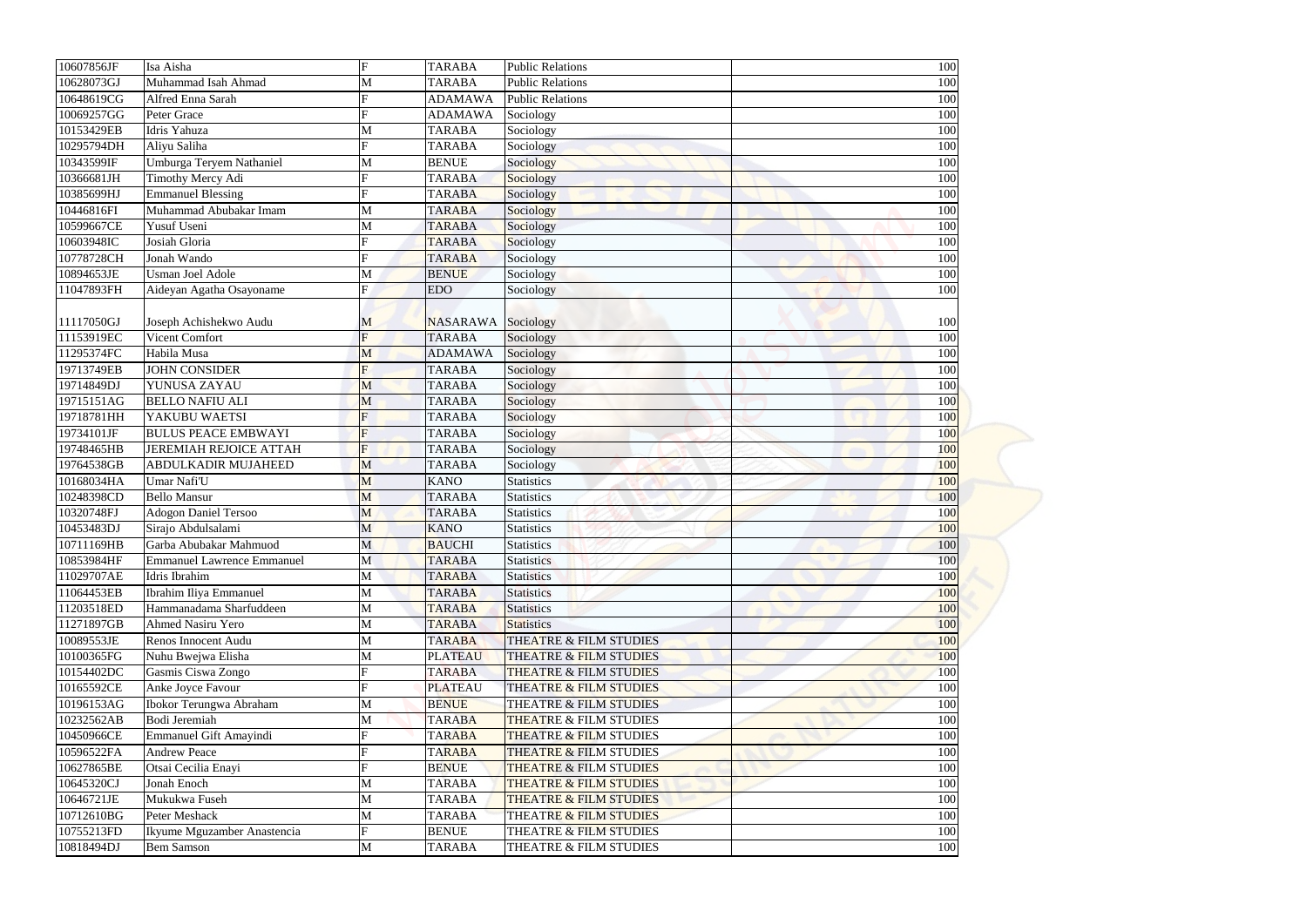| 19700224HA<br>1070005500 | <b>LAWAL ADONIS CALVIN</b><br><b>MULLAMATINI ADAMIT</b> | M              | <b>TARABA</b><br>00K <sub>CD</sub> | Accounting               | 200 |
|--------------------------|---------------------------------------------------------|----------------|------------------------------------|--------------------------|-----|
|                          |                                                         |                |                                    |                          |     |
|                          |                                                         |                |                                    | 200 LEVEL (DIRECT ENTRY) |     |
|                          |                                                         |                |                                    |                          |     |
|                          |                                                         |                |                                    |                          |     |
|                          |                                                         |                |                                    |                          |     |
|                          |                                                         |                |                                    |                          |     |
| 11330524EB               | James Alice                                             | $\mathbf{F}$   | <b>TARABA</b>                      | Zoology                  | 100 |
| 10923463JB               | Innocent Jude                                           | M              | <b>ADAMAWA</b>                     | Zoology                  | 100 |
| 10905002IH               | Andrawus Jethro Laavohinti                              | M              | <b>TARABA</b>                      | Zoology                  | 100 |
| 10853568GC               | Hilton Pheelimiyan                                      | M              | <b>TARABA</b>                      | Zoology                  | 100 |
| 10630452BD               | John Happy Ngaluwa                                      | F              | <b>ADAMAWA</b>                     | Zoology                  | 100 |
| 10563876BI               | Yakubu Jonathan                                         | M              | <b>TARABA</b>                      | Zoology                  | 100 |
| 10456060GI               | Muhammad Shamsiya Haruna                                | $\overline{F}$ | <b>TARABA</b>                      | Zoology                  | 100 |
| 10437985HA               | Anagyero Reuben Pwanokai                                | M              | <b>ADAMAWA</b>                     | Zoology                  | 100 |
| 10420038HG               | Bala Godiya                                             | F              | <b>TARABA</b>                      | Zoology                  | 100 |
| 10409771DB               | Ali Tidwa Tsayi                                         | M              | <b>TARABA</b>                      | Zoology                  | 100 |
| 10397641EG               | Noseh Muachibea Danladi                                 | M              | <b>TARABA</b>                      | Zoology                  | 100 |
| 10306378AE               | Abel Lakasanre Peter                                    | $\overline{F}$ | <b>TARABA</b>                      | Zoology                  | 100 |
| 10278178CA               | Sabo Abe Mairiga                                        | M              | <b>TARABA</b>                      | Zoology                  | 100 |
| 10277216JD               | <b>Tsokwa Peace Richard</b>                             | F              | <b>TARABA</b>                      | Zoology                  | 100 |
| 10243002BC               | Nyanganji Mcwaters Fred                                 | M              | <b>TARABA</b>                      | Zoology                  | 100 |
| 10212331GJ               | MUHAMMAD ZAINAB DANBABA                                 | F              | <b>GOMBE</b>                       | Zoology                  | 100 |
| 10155227HJ               | <b>Nelson Giftson Damisa</b>                            | M              | <b>ADAMAWA</b>                     | Zoology                  | 100 |
| 10043896AE               | Imokondo Margaret Yadoo                                 | $\mathbf F$    | <b>TARABA</b>                      | Zoology                  | 100 |
| 19742654EE               | <b>BONIFACE VERONICA</b>                                |                | <b>BENUE</b>                       | <b>TOURISM STUDIES</b>   | 100 |
| 11101425JD               | <b>Lackson Precious</b>                                 | M              | <b>TARABA</b>                      | <b>TOURISM STUDIES</b>   | 100 |
| 10791546IC               | Yakubu Atoh                                             | M              | <b>TARABA</b>                      | <b>TOURISM STUDIES</b>   | 100 |
| 10569219JB               | D James Bukar                                           | M              | <b>GOMBE</b>                       | <b>TOURISM STUDIES</b>   | 100 |
| 10446358HE               | Suvala Kunbobga Yakubu                                  | M              | <b>TARABA</b>                      | <b>TOURISM STUDIES</b>   | 100 |
| 10266181CE               | Joshua Gift                                             |                | <b>TARABA</b>                      | <b>TOURISM STUDIES</b>   | 100 |
| 10039162EE               | Simeon Obinna Charles                                   | M              | <b>ENUGU</b>                       | <b>TOURISM STUDIES</b>   | 100 |
| 19706529HA               | <b>FILIBUS COMFORT</b>                                  |                | <b>TARABA</b>                      | THEATRE & FILM STUDIES   | 100 |
| 19706484BB               | <b>LAJOR PATRICIA THADDIUS</b>                          |                | <b>TARABA</b>                      | THEATRE & FILM STUDIES   | 100 |
| 11285790JC               | Hosea Grace Emonuh                                      |                | <b>TARABA</b>                      | THEATRE & FILM STUDIES   | 100 |
| 11182790FA               | Samaila Peace                                           | F              | <b>TARABA</b>                      | THEATRE & FILM STUDIES   | 100 |
| 11143523JD               | Adikwu Edoh                                             | M              | <b>TARABA</b>                      | THEATRE & FILM STUDIES   | 100 |
| 11064156FJ               | Luka Lucy Yavala                                        |                | <b>TARABA</b>                      | THEATRE & FILM STUDIES   | 100 |
| 11048401IF               | Gyelkur Eunice                                          |                | <b>ADAMAWA</b>                     | THEATRE & FILM STUDIES   | 100 |
|                          | Amos Wisdom Gbaka                                       | M              | <b>TARABA</b>                      | THEATRE & FILM STUDIES   | 100 |

| 19700224HA | <b>LAWAL ADONIS CALVIN</b>     | <b>TARABA</b>  | <b>Accounting</b> | 200 |
|------------|--------------------------------|----------------|-------------------|-----|
| 19700955BB | MUHAMMADU ADAMU                | <b>SOKOTO</b>  | <b>Accounting</b> | 200 |
| 19705243EI | ABRAHAM EMMANUEL               | <b>TARABA</b>  | <b>Accounting</b> | 200 |
| 19706248EA | <b>BALA ELIZABETH GANA</b>     | <b>TARABA</b>  | <b>Accounting</b> | 200 |
| 19709089FD | <b>KAUSHI PHILIP</b>           | <b>TARABA</b>  | <b>Accounting</b> | 200 |
| 19709990GG | <b>MUSA IDRIS</b>              | <b>TARABA</b>  | Accounting        | 200 |
| 19710532IJ | <b>DENNIS COMFORT CHIYE</b>    | <b>TARABA</b>  | Accounting        | 200 |
| 19711438IH | <b>ELIJAH GODLOVE</b>          | <b>TARABA</b>  | Accounting        | 200 |
| 19714478IF | <b>TANKO FLORENCE NA'ANDEM</b> | <b>PLATEAU</b> | Accounting        | 200 |

## 200 LEVEL (DIRECT ENTRY)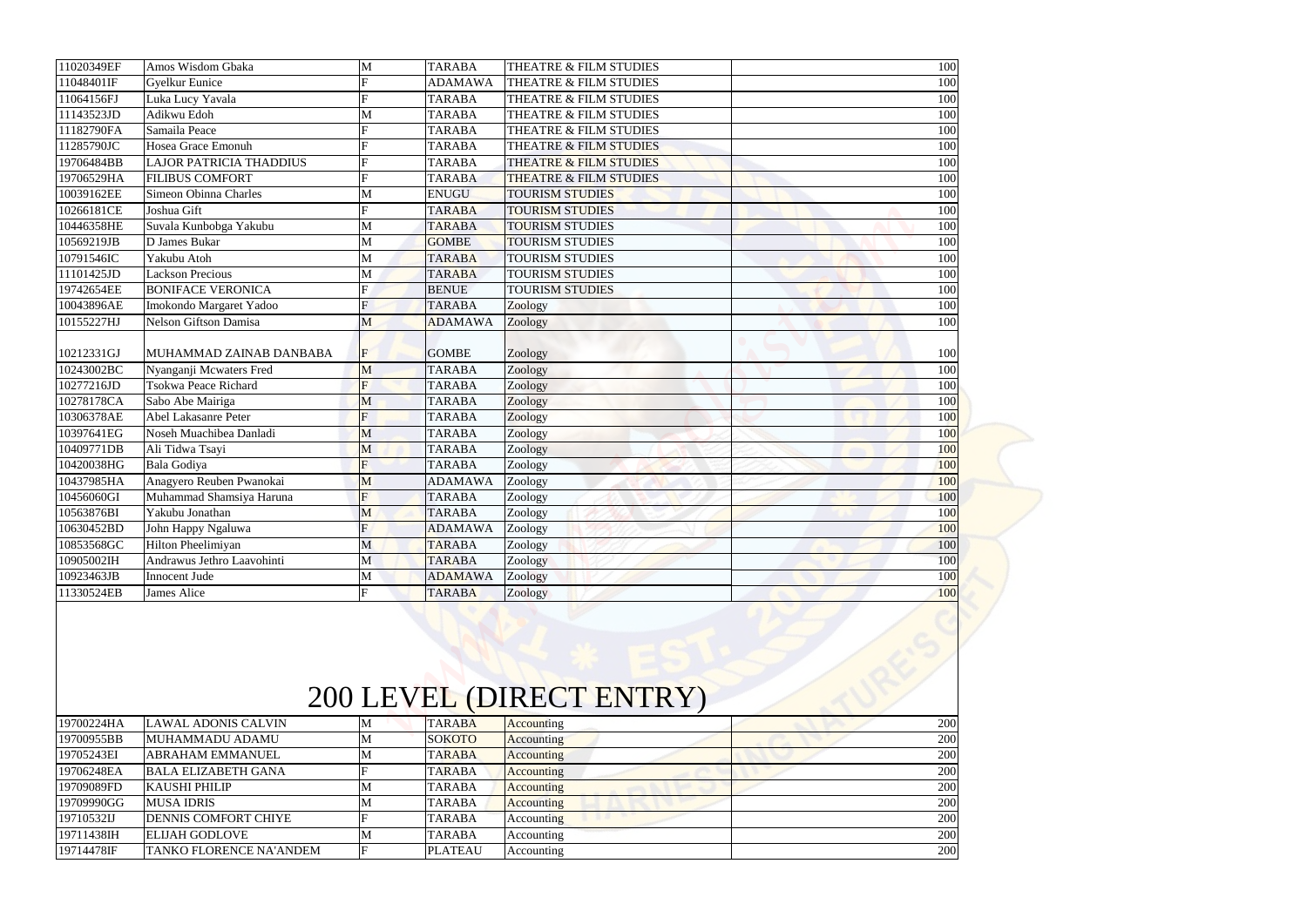| 19716617HA  | <b>GEORGE AFRODISIA YOCKCHI</b> | $\mathbf F$    | <b>TARABA</b>  | Accounting                             | 200        |
|-------------|---------------------------------|----------------|----------------|----------------------------------------|------------|
| 19716756EB  | <b>BITRUS KASIYA DARE</b>       | M              | <b>TARABA</b>  | Accounting                             | 200        |
| 19719486JG  | YUSUF ISMAIL AMINA              |                | <b>OSUN</b>    | Accounting                             | 200        |
| 19721227BE  | <b>JOSEPH WACHEMNA</b>          |                | <b>ADAMAWA</b> | Accounting                             | 200        |
| 19722721JB  | <b>BARNABAS CHRISTIANA</b>      |                | <b>TARABA</b>  | Accounting                             | 200        |
| 19723416ED  | <b>ALI RUTH</b>                 | $\mathbf F$    | <b>ADAMAWA</b> | Accounting                             | 200        |
| 19724877CF  | <b>ISA ABDULSABIR</b>           | M              | <b>TARABA</b>  | Accounting                             | 200        |
| 19726227EJ  | <b>ELISHA MAIRIGA</b>           | M              | <b>TARABA</b>  | Accounting                             | 200        |
| 19726628BA  | <b>MEEME MARK</b>               | M              | <b>TARABA</b>  | Accounting                             | 200        |
| 19728162GE  | <b>NYAMVE TEROR KENNETH</b>     | M              | <b>BENUE</b>   | <b>Accounting</b>                      | 200        |
| 19730769AD  | <b>ISHAKU ABISCHIDON MATUDI</b> | $\mathbf F$    | <b>TARABA</b>  | Accounting                             | 200        |
| 19731423HI  | <b>NYIFI PATIENCE</b>           | F              | <b>TARABA</b>  | Accounting                             | 200        |
| 19734186DE  | <b>SALIHU IBRAHIM IBRAHIM</b>   | M              | <b>TARABA</b>  | Accounting                             | 200        |
| 19737835EI  | <b>HASSAN WANDO</b>             | F              | <b>TARABA</b>  | Accounting                             | 200        |
| 19740590CI  | <b>HAGGAI BATTI J</b>           | M              | <b>TARABA</b>  | Accounting                             | 200        |
| 19745815GH  | <b>TALOKAI JOSHUA</b>           | M              | <b>ADAMAWA</b> | Accounting                             | 200        |
| 19748585AC  | <b>WAN MICAH MARTIN</b>         | F              | <b>TARABA</b>  | Accounting                             | 200        |
| 19750479ED  | <b>ZAKKA SOLOMON</b>            | M              | <b>TARABA</b>  | Accounting                             | 200        |
| 19750975BA  | <b>BARNABAS JOSHUA</b>          | M              | <b>TARABA</b>  | Accounting                             | 200        |
| 19751246HA  | <b>EYIMU EMMANUEL SABO</b>      | M              | <b>TARABA</b>  | Accounting                             | 200        |
| 19752892HJ  | YUNUSA ABIGAIL                  | F              | <b>TARABA</b>  | Accounting                             | 200        |
| 19753432BB  | ZAKWARE LESOUN DANIEL           | M              | <b>TARABA</b>  | Accounting                             | 200        |
| 19753518EE  | MICHAEL SOLOMON TERTSEA         | M              | <b>TARABA</b>  | Accounting                             | 200        |
| 19755590DG  | <b>JOSHUA LOVIS ADI</b>         | $\overline{F}$ | <b>TARABA</b>  | Accounting                             | 200        |
| 19756198FF  | YUSUF CHARITY MINIBA            | F              | <b>TARABA</b>  | Accounting                             | 200        |
| 19756465DA  | <b>MANASSEH EMMANUEL</b>        | M              | <b>TARABA</b>  | Accounting                             | 200        |
| 19757124JA  | <b>SOLOMON PRISCILLA</b>        | $\mathbf{F}$   | <b>TARABA</b>  | Accounting                             | 200        |
| 19757156JB  | <b>JAPHET DENIS</b>             | M              | <b>TARABA</b>  | Accounting                             | 200        |
| 19757921CH  | YANGEM MNENGE SUSAN             | F              | <b>BENUE</b>   | Accounting                             | 200        |
| 19761712AD  | <b>JOSEPH SEKAA</b>             | M              | <b>TARABA</b>  | Accounting                             | 200        |
| 19766389DH  | <b>MAINA BLESSING DODO</b>      | $\mathbf{F}$   | <b>TARABA</b>  | Accounting                             | 200        |
| 19774668DC  | ALIYUDA YANRUSIBE BARDE         | F              | <b>TARABA</b>  | Accounting                             | 200        |
|             |                                 |                |                |                                        |            |
| 10054134DJU | Adamu Muhammed Yandi            | M              | <b>TARABA</b>  | Accounting                             | 200        |
|             |                                 |                |                |                                        |            |
| 10198579ADU | Danjuma Kenna                   | M              | <b>ADAMAWA</b> | Accounting                             | 200        |
| 10707650FFU | Iorliam Desen Felix             | M              | <b>BENUE</b>   | Advertising                            | 200        |
| 19710727IG  | TANKO SUZY ISA                  |                | <b>TARABA</b>  | Agric-Economics & Extension            | 200        |
| 19725562AH  | <b>JULIUS ANASTHASIA CHINYU</b> | $\mathbf F$    | <b>TARABA</b>  | Agric-Economics & Extension            | 200        |
| 19725830HG  | MOHAMMED YUSUF SULEIMAN         | M              | <b>TARABA</b>  | <b>Agric-Economics &amp; Extension</b> | 200        |
| 19755835HH  | MUSA HASSAN ABDULLAHI           | M              | <b>PLATEAU</b> | Agric-Economics & Extension            | 200        |
| 19756071EI  | YUSUF ISRAEL                    | M              | <b>TARABA</b>  | Agric-Economics & Extension            | 200        |
| 19757461EJ  | HASSAN DAHIRU YERIMA            | M              | <b>TARABA</b>  | Agric-Economics & Extension            | 200        |
| 19765569HC  | <b>MARWAN MAHIR MUHAMMAD</b>    | M              | <b>TARABA</b>  | Agric-Economics & Extension            | 200        |
| 19766176JE  | <b>GAMBO IBRAHIM ABUBAKAR</b>   | M              | <b>TARABA</b>  | Agric-Economics & Extension            | 200        |
| 19769096GE  | <b>SANI MUHAMMAD YARO</b>       | M              | <b>TARABA</b>  | Agric-Economics & Extension            |            |
| 19769779FC  | YUSUF KABIRU                    | M              | <b>TARABA</b>  | Agric-Economics & Extension            | 200<br>200 |
|             |                                 |                |                |                                        |            |
| 10764913FDU |                                 | F              |                |                                        | 200        |
|             | Nafinji Anna Danjuma            |                | <b>TARABA</b>  | Agric-Economics & Extension            |            |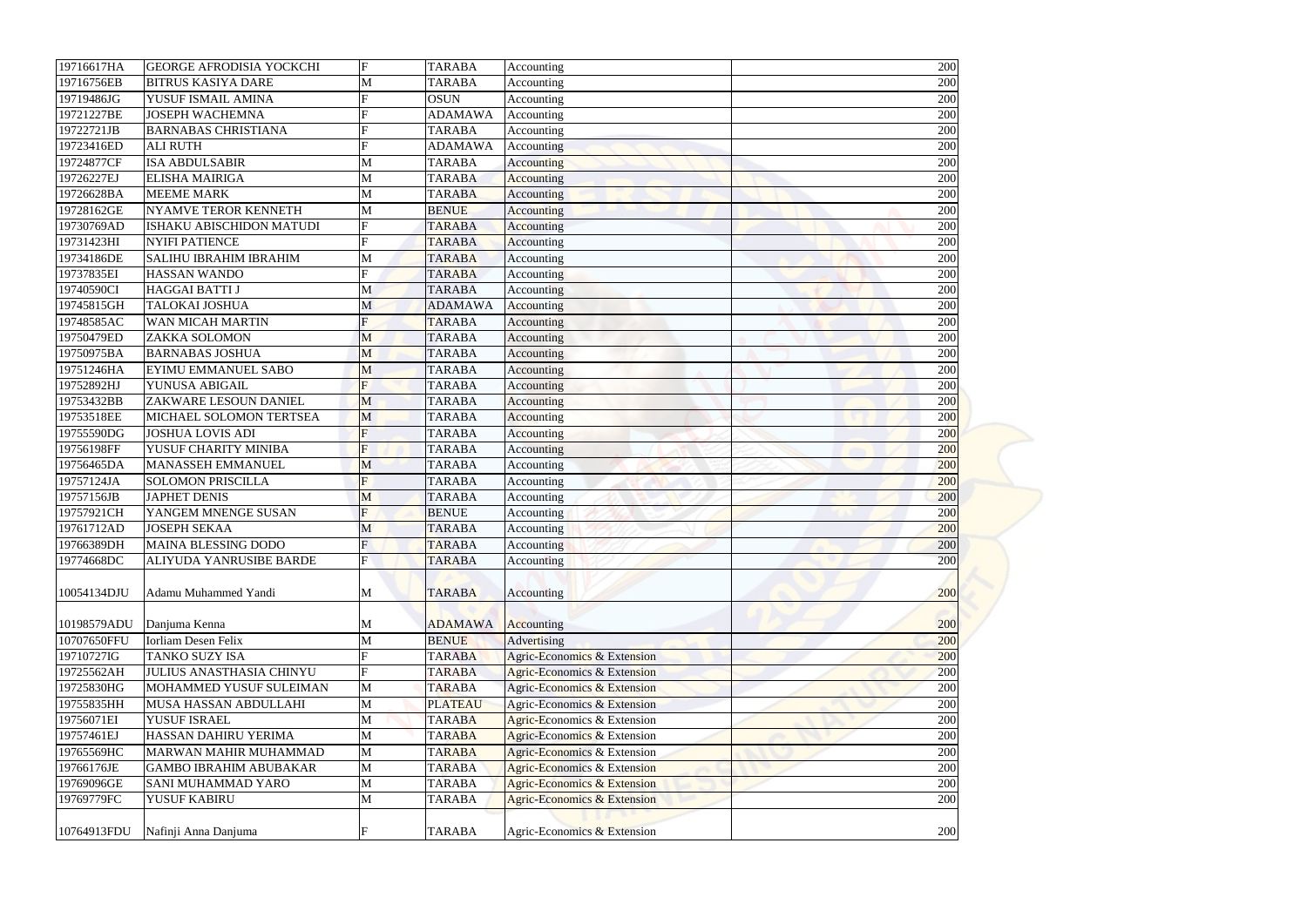| 19705089CF  | ISAIAH NELSON NJAPNCHAK         | M           | <b>TARABA</b>  | Agricultural & Bio-Resources Engineering | 200 |
|-------------|---------------------------------|-------------|----------------|------------------------------------------|-----|
|             |                                 |             |                |                                          |     |
| 19738792IH  | <b>BONJORU NICHOLAS</b>         | M           | <b>TARABA</b>  | Agricultural & Bio-Resources Engineering | 200 |
| 19754999GD  | <b>TANKO ENUYI</b>              | F           | <b>TARABA</b>  | Agricultural & Bio-Resources Engineering | 200 |
|             |                                 |             |                |                                          |     |
| 19762566GA  | PIUS SUNDAY BABARI              | M           | <b>TARABA</b>  | Agricultural & Bio-Resources Engineering | 200 |
| 19773755FF  | TANKO AARON IBRAHIM             | M           | <b>TARABA</b>  | Agricultural & Bio-Resources Engineering | 200 |
|             |                                 |             |                | <b>AGRICULTURAL SCIENCE &amp;</b>        |     |
| 19701623EE  | <b>ADAMU BILKISU BUBA</b>       | F           | <b>TARABA</b>  | <b>EDUCATION</b>                         | 200 |
|             |                                 |             |                | <b>AGRICULTURAL SCIENCE &amp;</b>        |     |
| 19703431FC  | <b>BAKARI DANLADI</b>           | M           | <b>TARABA</b>  | <b>EDUCATION</b>                         | 200 |
|             |                                 |             |                | <b>AGRICULTURAL SCIENCE &amp;</b>        |     |
| 19711525CA  | ABUBAKAR SULEIMAN LADAN         | M           | <b>KANO</b>    | <b>EDUCATION</b>                         | 200 |
|             |                                 |             |                | <b>AGRICULTURAL SCIENCE &amp;</b>        |     |
| 19713266DF  | <b>SALEH JOY ABIO</b>           |             | <b>TARABA</b>  | <b>EDUCATION</b>                         | 200 |
|             |                                 |             |                | <b>AGRICULTURAL SCIENCE &amp;</b>        |     |
| 19738048II  | YUSUF VICTOR                    | M           | <b>TARABA</b>  | <b>EDUCATION</b>                         | 200 |
|             |                                 |             |                | <b>AGRICULTURAL SCIENCE &amp;</b>        |     |
| 19759470DG  | <b>ABUBAKAR AUWALU</b>          | M           | <b>TARABA</b>  | <b>EDUCATION</b>                         | 200 |
|             |                                 |             |                | <b>AGRICULTURAL SCIENCE &amp;</b>        |     |
| 19768056IA  | <b>SAAAONDO TORDUE BENJAMIN</b> | M           | <b>TARABA</b>  | <b>EDUCATION</b>                         | 200 |
|             |                                 |             |                | <b>AGRICULTURAL SCIENCE &amp;</b>        |     |
| 19773569DB  | <b>SAMSON BEATRICE</b>          |             | <b>TARABA</b>  | <b>EDUCATION</b>                         | 200 |
| 19702201FG  | <b>MATHEW ARTIMAS</b>           | M           | <b>TARABA</b>  | Agriculture                              | 200 |
| 19702307CJ  | <b>IFUSUMU ELIZABETH YOROM</b>  | F           | <b>TARABA</b>  | Agriculture                              | 200 |
| 19710678DJ  | <b>AGABUS BRENDA</b>            |             | <b>ADAMAWA</b> | Agriculture                              | 200 |
| 19714024IJ  | TAKO NGUTOR MARK                | M           | <b>BENUE</b>   | Agriculture                              | 200 |
| 19748044HD  | <b>JULIUS NATHAN</b>            | M           | <b>TARABA</b>  | Agriculture                              | 200 |
| 19757106EH  | <b>TITUS EKAH</b>               | M           | <b>TARABA</b>  | Agriculture                              | 200 |
| 19701247AI  | <b>ANTHONY GWAVI</b>            | M           | <b>TARABA</b>  | Agronomy                                 | 200 |
| 19758772JD  | YUSUF KAMMAH                    | M           | <b>ADAMAWA</b> | Agronomy                                 | 200 |
| 19776560HJ  | <b>JAMES ESTHER GECHA</b>       | $\mathbf F$ | <b>TARABA</b>  | Agronomy                                 | 200 |
|             |                                 |             |                |                                          |     |
| 10565325DGU | Jibaniya Aken                   | M           | <b>TARABA</b>  | Agronomy                                 | 200 |
| 19700391FE  | <b>BAKARI JOSEPH KONKINI</b>    | M           | <b>TARABA</b>  | <b>Animal Science</b>                    | 200 |
| 19701028ID  | <b>JOSEPH STELLA</b>            |             | <b>TARABA</b>  | <b>Animal Science</b>                    | 200 |
| 19702173ED  | <b>BAKO ABIGAIL</b>             |             | <b>TARABA</b>  | <b>Animal Science</b>                    | 200 |
| 19710807EA  | <b>JOHN MOSES NAFINJI</b>       | M           | <b>TARABA</b>  | <b>Animal Science</b>                    | 200 |
| 19713975EC  | <b>KEFAS BITRUS ANDEFIKI</b>    | M           | <b>TARABA</b>  | <b>Animal Science</b>                    | 200 |
| 19717146DF  | MUSA METHUSELAH DAUDA           | M           | <b>TARABA</b>  | <b>Animal Science</b>                    | 200 |
| 19722565HE  | <b>MAGAJI SIBIN BOKAHN</b>      | M           | <b>TARABA</b>  | <b>Animal Science</b>                    | 200 |
| 19722759HE  | <b>IBRAHIM SHITU</b>            | M           | <b>TARABA</b>  | <b>Animal Science</b>                    | 200 |
| 19723171AC  | USMAN MUHAMMAD BABANGIDA        | M           | <b>TARABA</b>  | <b>Animal Science</b>                    | 200 |
| 19724647DG  | <b>JOSEPH JOTHAN</b>            | M           | <b>TARABA</b>  | <b>Animal Science</b>                    | 200 |
| 19735485BH  | ZANDO JOY ISHAYA                |             | <b>TARABA</b>  | <b>Animal Science</b>                    | 200 |
| 19738795HI  | ABUBAKAR ABDULMUBARAK           | M           | <b>TARABA</b>  | Animal Science                           | 200 |
|             |                                 |             |                |                                          |     |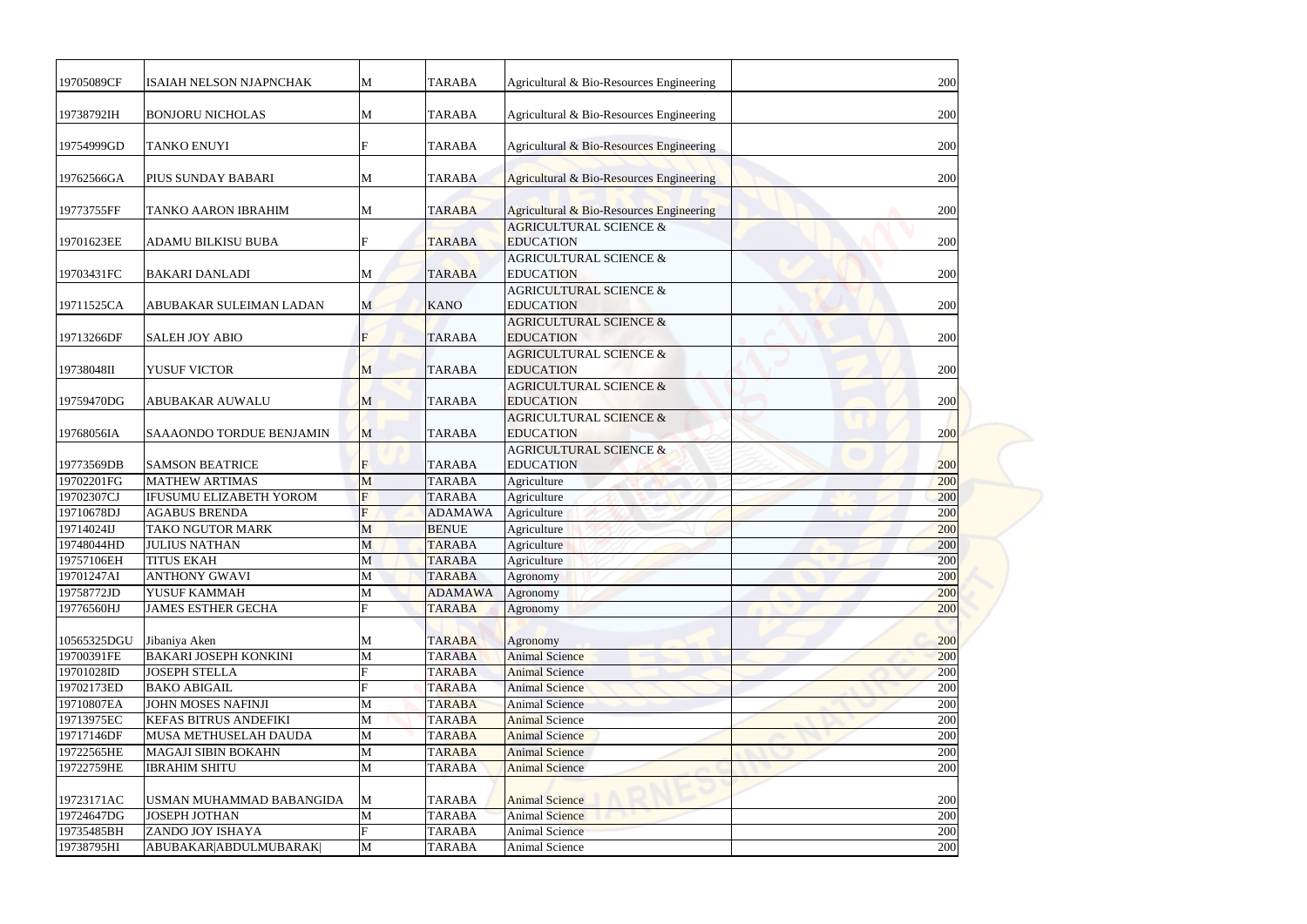| 19744771JF  | DAN'ARDO MOHAMMED GAMBO         | M              | <b>TARABA</b>  | Animal Science                 | 200 |
|-------------|---------------------------------|----------------|----------------|--------------------------------|-----|
| 19749101AG  | MUHAMMAD TIJJANI                | M              | <b>TARABA</b>  | <b>Animal Science</b>          | 200 |
| 19750480EA  | <b>EMMANUEL JUDITH</b>          |                | <b>TARABA</b>  | <b>Animal Science</b>          | 200 |
| 19750924GG  | <b>HASSAN HAULAT</b>            |                | <b>TARABA</b>  | <b>Animal Science</b>          | 200 |
| 19760609BE  | <b>BENJAMIN REJOICE</b>         |                | <b>TARABA</b>  | <b>Animal Science</b>          | 200 |
| 19761721HD  | NEHEMUAH PEACE                  |                | <b>ADAMAWA</b> | <b>Animal Science</b>          | 200 |
| 19764495JD  | <b>BOBZOM PIYONGA PAVALI</b>    | M              | <b>TARABA</b>  | <b>Animal Science</b>          | 200 |
| 19765945BB  | <b>USMAN ALI</b>                | M              | <b>TARABA</b>  | <b>Animal Science</b>          | 200 |
| 19766157FE  | YOILA BENJAMIN                  | M              | <b>ADAMAWA</b> | <b>Animal Science</b>          | 200 |
| 19776690HH  | <b>JOSEPH ENOCH AKAWAH</b>      | M              | <b>TARABA</b>  | <b>Animal Science</b>          | 200 |
|             | SHUAIBU SAIDU MUHAMMAD          | M              |                |                                | 200 |
| 19763077HJ  |                                 |                | <b>TARABA</b>  | <b>ARABIC</b>                  |     |
| 19764208IB  | ABUBAKAR MUHAMMAD SAMBO         | M              | <b>TARABA</b>  | <b>ARABIC</b>                  | 200 |
| 19776248EF  | YUSUF MUHAMMAD ABDULLAHI        |                | <b>PLATEAU</b> | <b>ARABIC</b>                  | 200 |
| 11347377BJU | <b>Enan Elsie</b>               | M              | <b>TARABA</b>  | <b>BIOCHEMISTRY</b>            | 200 |
| 10144039IBU | Joseph Suzana Wushi             | $\mathbf F$    |                | <b>BIOTECHNOLOGY</b>           |     |
|             |                                 |                | <b>TARABA</b>  |                                | 200 |
| 19712290FD  | ISHAQ ABDULHAKAM AHMAD          | M              | <b>SOKOTO</b>  | <b>Botany</b>                  | 200 |
| 19723800FF  | <b>ISAH KHALIF</b>              | M              | <b>TARABA</b>  | <b>Botany</b>                  | 200 |
| 19730747GJ  | <b>SHADRACH BEATRICE ASABE</b>  | F              | <b>TARABA</b>  | <b>Botany</b>                  | 200 |
| 19735369HE  | SHISHI GLORY USENI              | F              | <b>TARABA</b>  | <b>Botany</b>                  | 200 |
| 19738731HG  | <b>SULEIMAN SHAMSUDDEEN</b>     | M              | <b>TARABA</b>  | <b>Botany</b>                  | 200 |
| 19773037HF  | <b>CLEMENT CYPRIAN</b>          | M              | <b>TARABA</b>  | <b>Botany</b>                  | 200 |
|             |                                 |                |                |                                |     |
| 10778816FEU | Musankawu Adamu                 | M              | <b>TARABA</b>  | <b>Botany</b>                  | 200 |
| 19700428EA  | DICKSON CHRISTOPHER AJOMA       | M              | <b>KADUNA</b>  | <b>Business Administration</b> | 200 |
| 19701906GI  | <b>TANIMU BLESSING</b>          | $\overline{F}$ | <b>TARABA</b>  | <b>Business Administration</b> | 200 |
| 19702258HJ  | <b>USMAN TASIU</b>              | M              | <b>TARABA</b>  | <b>Business Administration</b> | 200 |
| 19702765BD  | <b>UGBER MNENA</b>              | F              | <b>BENUE</b>   | <b>Business Administration</b> | 200 |
| 19703347BD  | <b>MOVEN REJOICE REHYUOM</b>    | F              | <b>PLATEAU</b> | <b>Business Administration</b> | 200 |
| 19703773JD  | <b>MANI DANJUMA</b>             | M              | <b>TARABA</b>  | <b>Business Administration</b> | 200 |
| 19704141FG  | <b>SIMON AGYIN BAKO</b>         |                | <b>TARABA</b>  | <b>Business Administration</b> | 200 |
| 19704440DC  | <b>TWENTA KENRIMAM</b>          |                | <b>TARABA</b>  | <b>Business Administration</b> | 200 |
| 19704605CC  | <b>BABALE NUHU</b>              | M              | <b>TARABA</b>  | <b>Business Administration</b> | 200 |
| 19705889FA  | <b>SULE ABDULRAHAMAN</b>        | M              | <b>TARABA</b>  | <b>Business Administration</b> | 200 |
| 19708450DA  | <b>IBRAHIM DAHIRU</b>           | M              | <b>TARABA</b>  | <b>Business Administration</b> | 200 |
| 19709086GC  | STEPHEN EBWASEH DANJUMA         | F              | <b>TARABA</b>  | <b>Business Administration</b> | 200 |
| 19709667GF  | <b>ANYA PATIENCE MARY</b>       |                | <b>TARABA</b>  | <b>Business Administration</b> | 200 |
| 19711934FE  | <b>GEBI CHARLES CHRISANTUS</b>  | M              | <b>TARABA</b>  | <b>Business Administration</b> | 200 |
| 19712388FA  | <b>ALIZAYYAD</b>                | M              | <b>TARABA</b>  | <b>Business Administration</b> | 200 |
| 19713235DB  | <b>BALA ZINONWENJWA</b>         | M              | <b>TARABA</b>  | <b>Business Administration</b> | 200 |
| 19713515GE  | <b>AKISANI JAMES</b>            | M              | <b>BENUE</b>   | <b>Business Administration</b> | 200 |
|             |                                 |                |                |                                |     |
| 19714980DE  | <b>GRACE BARNABAS KALEDAPWA</b> | F              | <b>ADAMAWA</b> | <b>Business Administration</b> | 200 |
| 19716028JB  | <b>BULUS QUEEN</b>              | $\mathbf F$    | <b>TARABA</b>  | <b>Business Administration</b> | 200 |
| 19720898DB  | <b>ELIAS EMMANUEL SUNDAY</b>    | M              | <b>ADAMAWA</b> | <b>Business Administration</b> | 200 |
| 19721025DI  | <b>HASSAN JATAU</b>             | M              | <b>TARABA</b>  | <b>Business Administration</b> | 200 |
| 19721912JD  | NATHANIEL CATHERINE             |                | <b>TARABA</b>  | <b>Business Administration</b> | 200 |
|             | ABONGABY INDO DANLAMI           | $\mathbf F$    | <b>TARABA</b>  | <b>Business Administration</b> |     |
| 19722176HH  |                                 |                |                |                                | 200 |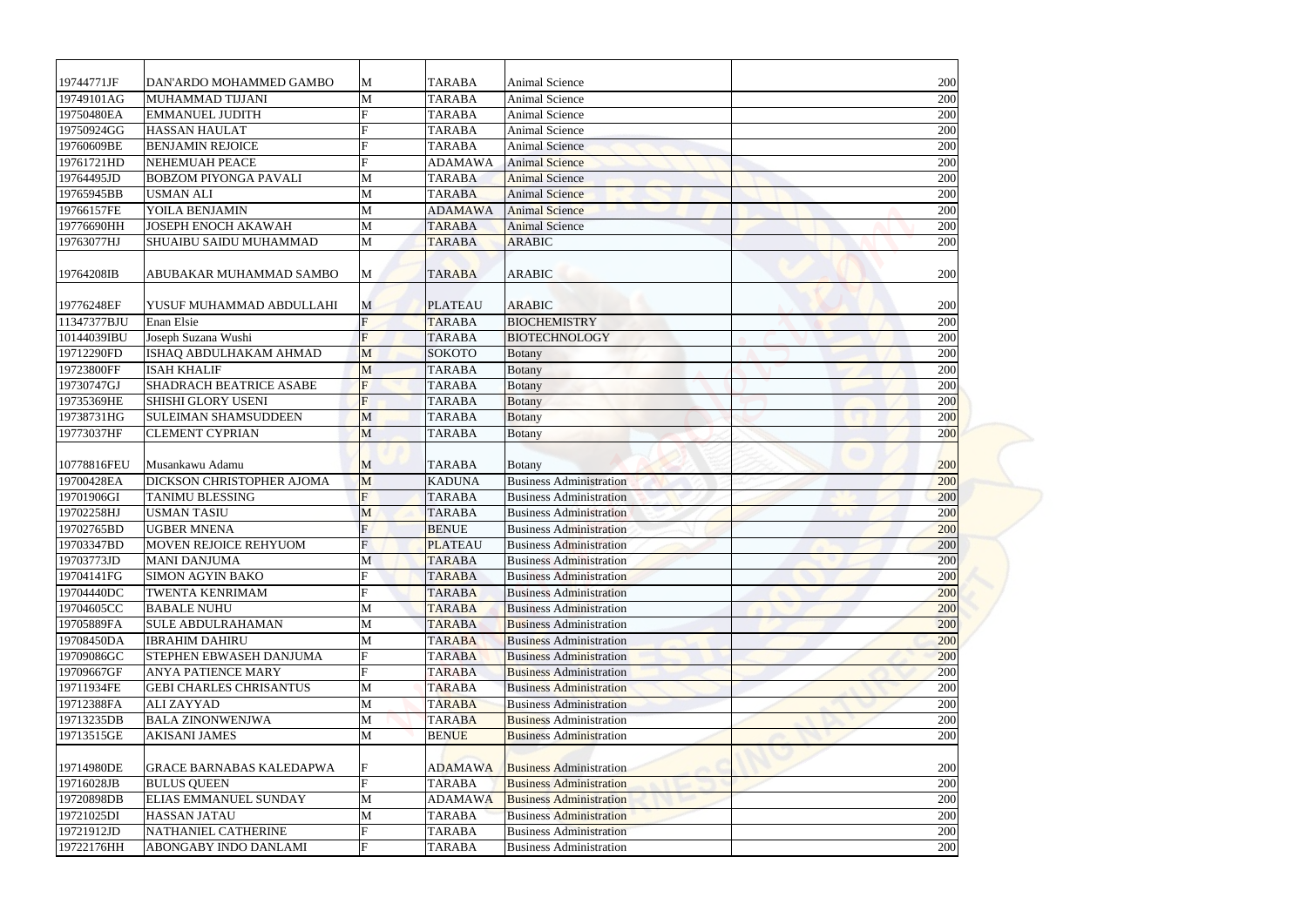| 200<br>19722314FB<br>F<br><b>TARABA</b><br><b>JONATHAN MNGUSUUR JUSTINA</b><br><b>Business Administration</b><br>19722917IF<br><b>BENUE</b><br>200<br><b>USAAMO MSUUR RITA</b><br><b>Business Administration</b><br>200<br>19723044JC<br><b>SALE HASHIMU GAMBO</b><br><b>TARABA</b><br>M<br><b>Business Administration</b><br>200<br>19723384EC<br><b>TIJAM PATRICIA</b><br>F<br><b>TARABA</b><br><b>Business Administration</b><br>19723737FA<br><b>APPOLLOS COLINESS</b><br><b>TARABA</b><br>200<br><b>Business Administration</b><br>19725038CH<br><b>ADAMU FARIDA AUWALU</b><br><b>TARABA</b><br><b>Business Administration</b><br>200<br>19725538HJ<br><b>BARNABAS TIRIYANG</b><br><b>TARABA</b><br>200<br><b>Business Administration</b><br>200<br>19725707FH<br><b>GODFREY SARAH NGABEN</b><br><b>TARABA</b><br><b>Business Administration</b><br>19725802GD<br>YAKUBU TINYANG<br>200<br><b>TARABA</b><br><b>Business Administration</b><br>200<br>19725957ID<br>DANASABE RIMAMTANUNG<br>M<br><b>TARABA</b><br><b>Business Administration</b><br>19726884BI<br><b>PAGIEL EMMANUEL</b><br><b>ADAMAWA</b><br><b>Business Administration</b><br>200<br>M<br>19728003FG<br><b>AKONDOTYOUGH KATOR</b><br>M<br>200<br><b>TARABA</b><br><b>Business Administration</b><br>$\mathbf F$<br>200<br>19730732BH<br><b>RIYO ANGELINA</b><br><b>TARABA</b><br><b>Business Administration</b><br>19734177GB<br><b>ALEXANDER JOEL BATURE</b><br>200<br>M<br><b>TARABA</b><br><b>Business Administration</b><br>$\mathbf F$<br>200<br>19734188CI<br>SYLVESTER AJANGURU TIJAM<br><b>TARABA</b><br><b>Business Administration</b><br>19734197AB<br><b>JERRY APOLLOS ALIYU</b><br>200<br>M<br><b>TARABA</b><br><b>Business Administration</b><br>F<br>19736496II<br><b>UMARU SAUL</b><br><b>TARABA</b><br>200<br><b>Business Administration</b><br>$\mathbf{F}$<br>19736819IJ<br><b>ADAMU HUSSEINA UMAR</b><br><b>TARABA</b><br>200<br><b>Business Administration</b><br>19737854II<br><b>TARABA</b><br>200<br><b>GARBA ANDEKONTSOK</b><br>M<br><b>Business Administration</b><br>19741298DI<br><b>MOSSO TAZIA BLESSING</b><br>$\mathbf F$<br>200<br><b>TARABA</b><br><b>Business Administration</b><br>F<br>19743499DB<br>200<br><b>JOEL ABIGAIL</b><br><b>TARABA</b><br><b>Business Administration</b><br>$\overline{F}$<br>200<br>19743562DG<br><b>STANLEY SERAH</b><br><b>TARABA</b><br><b>Business Administration</b><br>19744457GH<br>ORJIME AONDOFA JOSEPH<br><b>BENUE</b><br>200<br>M<br><b>Business Administration</b><br>$\mathbf F$<br>19744751FI<br><b>THOMAS ELCY</b><br><b>TARABA</b><br>200<br><b>Business Administration</b><br><b>JOHN GAMBO DAUDA</b><br><b>Business Administration</b><br>200<br>M<br><b>TARABA</b><br><b>WILSON RUBIRUKA</b><br>M<br><b>TARABA</b><br>200<br><b>Business Administration</b><br>M<br><b>DAN-NDARI HONEST</b><br><b>TARABA</b><br>200<br><b>Business Administration</b><br>200<br><b>BULUS ALBERT</b><br><b>TARABA</b><br>M<br><b>Business Administration</b><br>F<br>200<br><b>ISAAC JANET</b><br><b>TARABA</b><br><b>Business Administration</b><br><b>JOSHUA JULIUS AYAYAMA</b><br><b>ADAMAWA</b><br><b>Business Administration</b><br>200<br>M<br><b>TANKO EMMANUEL</b><br>M<br>200<br><b>TARABA</b><br><b>Business Administration</b><br>200<br>MAHMUD DAUDA GASHIKA<br><b>TARABA</b><br><b>Business Administration</b><br>M<br>200<br><b>CALEB GLORY</b><br><b>TARABA</b><br><b>Business Administration</b><br>ABUBAKAR MOHAMMED-SANI<br><b>TARABA</b><br>200<br>M<br><b>Business Administration</b><br><b>BENUE</b><br>200<br><b>MEDE SAMSON AONDOAVER</b><br>M<br><b>Business Administration</b><br><b>MATHEW TABITHA</b><br><b>ADAMAWA</b><br>200<br><b>Business Administration</b><br><b>JOSEPH COMFORT MAFINDI</b><br><b>TARABA</b><br>200<br><b>Business Administration</b><br>200<br><b>SAIDU JIKHINI DEBORAH</b><br><b>TARABA</b><br><b>Business Administration</b><br>TITUS RIMAMCHIRIKA GARBA<br>200<br>M<br><b>TARABA</b><br><b>Business Administration</b><br><b>ENUGU</b><br>ASOGWA INNOCENT ONYEKACHI<br>M<br><b>Business Administration</b><br>200<br><b>ELI PEACE SHAWULU</b><br>M<br><b>TARABA</b><br>200<br><b>Business Administration</b><br><b>JOHNSON MARINE</b><br><b>TARABA</b><br>200<br><b>Business Administration</b><br><b>USMAN RAMATU JUBE</b><br><b>TARABA</b><br><b>Business Administration</b><br>200<br><b>AGBU VYONKEN HENRY</b><br><b>TARABA</b><br>200<br>M<br><b>Business Administration</b><br>MOHAMMAD ABDULLAHI BASHIR<br><b>ADAMAWA</b><br><b>Business Administration</b><br>200<br>M<br>$\mathbf F$<br>ABBA FARINCIKI, BILGA<br><b>TARABA</b><br><b>Business Administration</b><br>200<br>M<br>REUBEN CALVIN KATOR<br><b>TARABA</b><br>200<br><b>Business Administration</b> |            |  |  |  |
|-------------------------------------------------------------------------------------------------------------------------------------------------------------------------------------------------------------------------------------------------------------------------------------------------------------------------------------------------------------------------------------------------------------------------------------------------------------------------------------------------------------------------------------------------------------------------------------------------------------------------------------------------------------------------------------------------------------------------------------------------------------------------------------------------------------------------------------------------------------------------------------------------------------------------------------------------------------------------------------------------------------------------------------------------------------------------------------------------------------------------------------------------------------------------------------------------------------------------------------------------------------------------------------------------------------------------------------------------------------------------------------------------------------------------------------------------------------------------------------------------------------------------------------------------------------------------------------------------------------------------------------------------------------------------------------------------------------------------------------------------------------------------------------------------------------------------------------------------------------------------------------------------------------------------------------------------------------------------------------------------------------------------------------------------------------------------------------------------------------------------------------------------------------------------------------------------------------------------------------------------------------------------------------------------------------------------------------------------------------------------------------------------------------------------------------------------------------------------------------------------------------------------------------------------------------------------------------------------------------------------------------------------------------------------------------------------------------------------------------------------------------------------------------------------------------------------------------------------------------------------------------------------------------------------------------------------------------------------------------------------------------------------------------------------------------------------------------------------------------------------------------------------------------------------------------------------------------------------------------------------------------------------------------------------------------------------------------------------------------------------------------------------------------------------------------------------------------------------------------------------------------------------------------------------------------------------------------------------------------------------------------------------------------------------------------------------------------------------------------------------------------------------------------------------------------------------------------------------------------------------------------------------------------------------------------------------------------------------------------------------------------------------------------------------------------------------------------------------------------------------------------------------------------------------------------------------------------------------------------------------------------------------------------------------------------------------------------------------------------------------------------------------------------------------------------------------------------------------------------------------------------------------------------------------------------------------------------------------------------------------------------------------------------------------------------------------------------------------------------------------------------------|------------|--|--|--|
|                                                                                                                                                                                                                                                                                                                                                                                                                                                                                                                                                                                                                                                                                                                                                                                                                                                                                                                                                                                                                                                                                                                                                                                                                                                                                                                                                                                                                                                                                                                                                                                                                                                                                                                                                                                                                                                                                                                                                                                                                                                                                                                                                                                                                                                                                                                                                                                                                                                                                                                                                                                                                                                                                                                                                                                                                                                                                                                                                                                                                                                                                                                                                                                                                                                                                                                                                                                                                                                                                                                                                                                                                                                                                                                                                                                                                                                                                                                                                                                                                                                                                                                                                                                                                                                                                                                                                                                                                                                                                                                                                                                                                                                                                                                                                                   |            |  |  |  |
|                                                                                                                                                                                                                                                                                                                                                                                                                                                                                                                                                                                                                                                                                                                                                                                                                                                                                                                                                                                                                                                                                                                                                                                                                                                                                                                                                                                                                                                                                                                                                                                                                                                                                                                                                                                                                                                                                                                                                                                                                                                                                                                                                                                                                                                                                                                                                                                                                                                                                                                                                                                                                                                                                                                                                                                                                                                                                                                                                                                                                                                                                                                                                                                                                                                                                                                                                                                                                                                                                                                                                                                                                                                                                                                                                                                                                                                                                                                                                                                                                                                                                                                                                                                                                                                                                                                                                                                                                                                                                                                                                                                                                                                                                                                                                                   |            |  |  |  |
|                                                                                                                                                                                                                                                                                                                                                                                                                                                                                                                                                                                                                                                                                                                                                                                                                                                                                                                                                                                                                                                                                                                                                                                                                                                                                                                                                                                                                                                                                                                                                                                                                                                                                                                                                                                                                                                                                                                                                                                                                                                                                                                                                                                                                                                                                                                                                                                                                                                                                                                                                                                                                                                                                                                                                                                                                                                                                                                                                                                                                                                                                                                                                                                                                                                                                                                                                                                                                                                                                                                                                                                                                                                                                                                                                                                                                                                                                                                                                                                                                                                                                                                                                                                                                                                                                                                                                                                                                                                                                                                                                                                                                                                                                                                                                                   |            |  |  |  |
|                                                                                                                                                                                                                                                                                                                                                                                                                                                                                                                                                                                                                                                                                                                                                                                                                                                                                                                                                                                                                                                                                                                                                                                                                                                                                                                                                                                                                                                                                                                                                                                                                                                                                                                                                                                                                                                                                                                                                                                                                                                                                                                                                                                                                                                                                                                                                                                                                                                                                                                                                                                                                                                                                                                                                                                                                                                                                                                                                                                                                                                                                                                                                                                                                                                                                                                                                                                                                                                                                                                                                                                                                                                                                                                                                                                                                                                                                                                                                                                                                                                                                                                                                                                                                                                                                                                                                                                                                                                                                                                                                                                                                                                                                                                                                                   |            |  |  |  |
|                                                                                                                                                                                                                                                                                                                                                                                                                                                                                                                                                                                                                                                                                                                                                                                                                                                                                                                                                                                                                                                                                                                                                                                                                                                                                                                                                                                                                                                                                                                                                                                                                                                                                                                                                                                                                                                                                                                                                                                                                                                                                                                                                                                                                                                                                                                                                                                                                                                                                                                                                                                                                                                                                                                                                                                                                                                                                                                                                                                                                                                                                                                                                                                                                                                                                                                                                                                                                                                                                                                                                                                                                                                                                                                                                                                                                                                                                                                                                                                                                                                                                                                                                                                                                                                                                                                                                                                                                                                                                                                                                                                                                                                                                                                                                                   |            |  |  |  |
|                                                                                                                                                                                                                                                                                                                                                                                                                                                                                                                                                                                                                                                                                                                                                                                                                                                                                                                                                                                                                                                                                                                                                                                                                                                                                                                                                                                                                                                                                                                                                                                                                                                                                                                                                                                                                                                                                                                                                                                                                                                                                                                                                                                                                                                                                                                                                                                                                                                                                                                                                                                                                                                                                                                                                                                                                                                                                                                                                                                                                                                                                                                                                                                                                                                                                                                                                                                                                                                                                                                                                                                                                                                                                                                                                                                                                                                                                                                                                                                                                                                                                                                                                                                                                                                                                                                                                                                                                                                                                                                                                                                                                                                                                                                                                                   |            |  |  |  |
|                                                                                                                                                                                                                                                                                                                                                                                                                                                                                                                                                                                                                                                                                                                                                                                                                                                                                                                                                                                                                                                                                                                                                                                                                                                                                                                                                                                                                                                                                                                                                                                                                                                                                                                                                                                                                                                                                                                                                                                                                                                                                                                                                                                                                                                                                                                                                                                                                                                                                                                                                                                                                                                                                                                                                                                                                                                                                                                                                                                                                                                                                                                                                                                                                                                                                                                                                                                                                                                                                                                                                                                                                                                                                                                                                                                                                                                                                                                                                                                                                                                                                                                                                                                                                                                                                                                                                                                                                                                                                                                                                                                                                                                                                                                                                                   |            |  |  |  |
|                                                                                                                                                                                                                                                                                                                                                                                                                                                                                                                                                                                                                                                                                                                                                                                                                                                                                                                                                                                                                                                                                                                                                                                                                                                                                                                                                                                                                                                                                                                                                                                                                                                                                                                                                                                                                                                                                                                                                                                                                                                                                                                                                                                                                                                                                                                                                                                                                                                                                                                                                                                                                                                                                                                                                                                                                                                                                                                                                                                                                                                                                                                                                                                                                                                                                                                                                                                                                                                                                                                                                                                                                                                                                                                                                                                                                                                                                                                                                                                                                                                                                                                                                                                                                                                                                                                                                                                                                                                                                                                                                                                                                                                                                                                                                                   |            |  |  |  |
|                                                                                                                                                                                                                                                                                                                                                                                                                                                                                                                                                                                                                                                                                                                                                                                                                                                                                                                                                                                                                                                                                                                                                                                                                                                                                                                                                                                                                                                                                                                                                                                                                                                                                                                                                                                                                                                                                                                                                                                                                                                                                                                                                                                                                                                                                                                                                                                                                                                                                                                                                                                                                                                                                                                                                                                                                                                                                                                                                                                                                                                                                                                                                                                                                                                                                                                                                                                                                                                                                                                                                                                                                                                                                                                                                                                                                                                                                                                                                                                                                                                                                                                                                                                                                                                                                                                                                                                                                                                                                                                                                                                                                                                                                                                                                                   |            |  |  |  |
|                                                                                                                                                                                                                                                                                                                                                                                                                                                                                                                                                                                                                                                                                                                                                                                                                                                                                                                                                                                                                                                                                                                                                                                                                                                                                                                                                                                                                                                                                                                                                                                                                                                                                                                                                                                                                                                                                                                                                                                                                                                                                                                                                                                                                                                                                                                                                                                                                                                                                                                                                                                                                                                                                                                                                                                                                                                                                                                                                                                                                                                                                                                                                                                                                                                                                                                                                                                                                                                                                                                                                                                                                                                                                                                                                                                                                                                                                                                                                                                                                                                                                                                                                                                                                                                                                                                                                                                                                                                                                                                                                                                                                                                                                                                                                                   |            |  |  |  |
|                                                                                                                                                                                                                                                                                                                                                                                                                                                                                                                                                                                                                                                                                                                                                                                                                                                                                                                                                                                                                                                                                                                                                                                                                                                                                                                                                                                                                                                                                                                                                                                                                                                                                                                                                                                                                                                                                                                                                                                                                                                                                                                                                                                                                                                                                                                                                                                                                                                                                                                                                                                                                                                                                                                                                                                                                                                                                                                                                                                                                                                                                                                                                                                                                                                                                                                                                                                                                                                                                                                                                                                                                                                                                                                                                                                                                                                                                                                                                                                                                                                                                                                                                                                                                                                                                                                                                                                                                                                                                                                                                                                                                                                                                                                                                                   |            |  |  |  |
|                                                                                                                                                                                                                                                                                                                                                                                                                                                                                                                                                                                                                                                                                                                                                                                                                                                                                                                                                                                                                                                                                                                                                                                                                                                                                                                                                                                                                                                                                                                                                                                                                                                                                                                                                                                                                                                                                                                                                                                                                                                                                                                                                                                                                                                                                                                                                                                                                                                                                                                                                                                                                                                                                                                                                                                                                                                                                                                                                                                                                                                                                                                                                                                                                                                                                                                                                                                                                                                                                                                                                                                                                                                                                                                                                                                                                                                                                                                                                                                                                                                                                                                                                                                                                                                                                                                                                                                                                                                                                                                                                                                                                                                                                                                                                                   |            |  |  |  |
|                                                                                                                                                                                                                                                                                                                                                                                                                                                                                                                                                                                                                                                                                                                                                                                                                                                                                                                                                                                                                                                                                                                                                                                                                                                                                                                                                                                                                                                                                                                                                                                                                                                                                                                                                                                                                                                                                                                                                                                                                                                                                                                                                                                                                                                                                                                                                                                                                                                                                                                                                                                                                                                                                                                                                                                                                                                                                                                                                                                                                                                                                                                                                                                                                                                                                                                                                                                                                                                                                                                                                                                                                                                                                                                                                                                                                                                                                                                                                                                                                                                                                                                                                                                                                                                                                                                                                                                                                                                                                                                                                                                                                                                                                                                                                                   |            |  |  |  |
|                                                                                                                                                                                                                                                                                                                                                                                                                                                                                                                                                                                                                                                                                                                                                                                                                                                                                                                                                                                                                                                                                                                                                                                                                                                                                                                                                                                                                                                                                                                                                                                                                                                                                                                                                                                                                                                                                                                                                                                                                                                                                                                                                                                                                                                                                                                                                                                                                                                                                                                                                                                                                                                                                                                                                                                                                                                                                                                                                                                                                                                                                                                                                                                                                                                                                                                                                                                                                                                                                                                                                                                                                                                                                                                                                                                                                                                                                                                                                                                                                                                                                                                                                                                                                                                                                                                                                                                                                                                                                                                                                                                                                                                                                                                                                                   |            |  |  |  |
|                                                                                                                                                                                                                                                                                                                                                                                                                                                                                                                                                                                                                                                                                                                                                                                                                                                                                                                                                                                                                                                                                                                                                                                                                                                                                                                                                                                                                                                                                                                                                                                                                                                                                                                                                                                                                                                                                                                                                                                                                                                                                                                                                                                                                                                                                                                                                                                                                                                                                                                                                                                                                                                                                                                                                                                                                                                                                                                                                                                                                                                                                                                                                                                                                                                                                                                                                                                                                                                                                                                                                                                                                                                                                                                                                                                                                                                                                                                                                                                                                                                                                                                                                                                                                                                                                                                                                                                                                                                                                                                                                                                                                                                                                                                                                                   |            |  |  |  |
|                                                                                                                                                                                                                                                                                                                                                                                                                                                                                                                                                                                                                                                                                                                                                                                                                                                                                                                                                                                                                                                                                                                                                                                                                                                                                                                                                                                                                                                                                                                                                                                                                                                                                                                                                                                                                                                                                                                                                                                                                                                                                                                                                                                                                                                                                                                                                                                                                                                                                                                                                                                                                                                                                                                                                                                                                                                                                                                                                                                                                                                                                                                                                                                                                                                                                                                                                                                                                                                                                                                                                                                                                                                                                                                                                                                                                                                                                                                                                                                                                                                                                                                                                                                                                                                                                                                                                                                                                                                                                                                                                                                                                                                                                                                                                                   |            |  |  |  |
|                                                                                                                                                                                                                                                                                                                                                                                                                                                                                                                                                                                                                                                                                                                                                                                                                                                                                                                                                                                                                                                                                                                                                                                                                                                                                                                                                                                                                                                                                                                                                                                                                                                                                                                                                                                                                                                                                                                                                                                                                                                                                                                                                                                                                                                                                                                                                                                                                                                                                                                                                                                                                                                                                                                                                                                                                                                                                                                                                                                                                                                                                                                                                                                                                                                                                                                                                                                                                                                                                                                                                                                                                                                                                                                                                                                                                                                                                                                                                                                                                                                                                                                                                                                                                                                                                                                                                                                                                                                                                                                                                                                                                                                                                                                                                                   |            |  |  |  |
|                                                                                                                                                                                                                                                                                                                                                                                                                                                                                                                                                                                                                                                                                                                                                                                                                                                                                                                                                                                                                                                                                                                                                                                                                                                                                                                                                                                                                                                                                                                                                                                                                                                                                                                                                                                                                                                                                                                                                                                                                                                                                                                                                                                                                                                                                                                                                                                                                                                                                                                                                                                                                                                                                                                                                                                                                                                                                                                                                                                                                                                                                                                                                                                                                                                                                                                                                                                                                                                                                                                                                                                                                                                                                                                                                                                                                                                                                                                                                                                                                                                                                                                                                                                                                                                                                                                                                                                                                                                                                                                                                                                                                                                                                                                                                                   |            |  |  |  |
|                                                                                                                                                                                                                                                                                                                                                                                                                                                                                                                                                                                                                                                                                                                                                                                                                                                                                                                                                                                                                                                                                                                                                                                                                                                                                                                                                                                                                                                                                                                                                                                                                                                                                                                                                                                                                                                                                                                                                                                                                                                                                                                                                                                                                                                                                                                                                                                                                                                                                                                                                                                                                                                                                                                                                                                                                                                                                                                                                                                                                                                                                                                                                                                                                                                                                                                                                                                                                                                                                                                                                                                                                                                                                                                                                                                                                                                                                                                                                                                                                                                                                                                                                                                                                                                                                                                                                                                                                                                                                                                                                                                                                                                                                                                                                                   |            |  |  |  |
|                                                                                                                                                                                                                                                                                                                                                                                                                                                                                                                                                                                                                                                                                                                                                                                                                                                                                                                                                                                                                                                                                                                                                                                                                                                                                                                                                                                                                                                                                                                                                                                                                                                                                                                                                                                                                                                                                                                                                                                                                                                                                                                                                                                                                                                                                                                                                                                                                                                                                                                                                                                                                                                                                                                                                                                                                                                                                                                                                                                                                                                                                                                                                                                                                                                                                                                                                                                                                                                                                                                                                                                                                                                                                                                                                                                                                                                                                                                                                                                                                                                                                                                                                                                                                                                                                                                                                                                                                                                                                                                                                                                                                                                                                                                                                                   |            |  |  |  |
|                                                                                                                                                                                                                                                                                                                                                                                                                                                                                                                                                                                                                                                                                                                                                                                                                                                                                                                                                                                                                                                                                                                                                                                                                                                                                                                                                                                                                                                                                                                                                                                                                                                                                                                                                                                                                                                                                                                                                                                                                                                                                                                                                                                                                                                                                                                                                                                                                                                                                                                                                                                                                                                                                                                                                                                                                                                                                                                                                                                                                                                                                                                                                                                                                                                                                                                                                                                                                                                                                                                                                                                                                                                                                                                                                                                                                                                                                                                                                                                                                                                                                                                                                                                                                                                                                                                                                                                                                                                                                                                                                                                                                                                                                                                                                                   |            |  |  |  |
|                                                                                                                                                                                                                                                                                                                                                                                                                                                                                                                                                                                                                                                                                                                                                                                                                                                                                                                                                                                                                                                                                                                                                                                                                                                                                                                                                                                                                                                                                                                                                                                                                                                                                                                                                                                                                                                                                                                                                                                                                                                                                                                                                                                                                                                                                                                                                                                                                                                                                                                                                                                                                                                                                                                                                                                                                                                                                                                                                                                                                                                                                                                                                                                                                                                                                                                                                                                                                                                                                                                                                                                                                                                                                                                                                                                                                                                                                                                                                                                                                                                                                                                                                                                                                                                                                                                                                                                                                                                                                                                                                                                                                                                                                                                                                                   |            |  |  |  |
|                                                                                                                                                                                                                                                                                                                                                                                                                                                                                                                                                                                                                                                                                                                                                                                                                                                                                                                                                                                                                                                                                                                                                                                                                                                                                                                                                                                                                                                                                                                                                                                                                                                                                                                                                                                                                                                                                                                                                                                                                                                                                                                                                                                                                                                                                                                                                                                                                                                                                                                                                                                                                                                                                                                                                                                                                                                                                                                                                                                                                                                                                                                                                                                                                                                                                                                                                                                                                                                                                                                                                                                                                                                                                                                                                                                                                                                                                                                                                                                                                                                                                                                                                                                                                                                                                                                                                                                                                                                                                                                                                                                                                                                                                                                                                                   |            |  |  |  |
|                                                                                                                                                                                                                                                                                                                                                                                                                                                                                                                                                                                                                                                                                                                                                                                                                                                                                                                                                                                                                                                                                                                                                                                                                                                                                                                                                                                                                                                                                                                                                                                                                                                                                                                                                                                                                                                                                                                                                                                                                                                                                                                                                                                                                                                                                                                                                                                                                                                                                                                                                                                                                                                                                                                                                                                                                                                                                                                                                                                                                                                                                                                                                                                                                                                                                                                                                                                                                                                                                                                                                                                                                                                                                                                                                                                                                                                                                                                                                                                                                                                                                                                                                                                                                                                                                                                                                                                                                                                                                                                                                                                                                                                                                                                                                                   |            |  |  |  |
|                                                                                                                                                                                                                                                                                                                                                                                                                                                                                                                                                                                                                                                                                                                                                                                                                                                                                                                                                                                                                                                                                                                                                                                                                                                                                                                                                                                                                                                                                                                                                                                                                                                                                                                                                                                                                                                                                                                                                                                                                                                                                                                                                                                                                                                                                                                                                                                                                                                                                                                                                                                                                                                                                                                                                                                                                                                                                                                                                                                                                                                                                                                                                                                                                                                                                                                                                                                                                                                                                                                                                                                                                                                                                                                                                                                                                                                                                                                                                                                                                                                                                                                                                                                                                                                                                                                                                                                                                                                                                                                                                                                                                                                                                                                                                                   |            |  |  |  |
|                                                                                                                                                                                                                                                                                                                                                                                                                                                                                                                                                                                                                                                                                                                                                                                                                                                                                                                                                                                                                                                                                                                                                                                                                                                                                                                                                                                                                                                                                                                                                                                                                                                                                                                                                                                                                                                                                                                                                                                                                                                                                                                                                                                                                                                                                                                                                                                                                                                                                                                                                                                                                                                                                                                                                                                                                                                                                                                                                                                                                                                                                                                                                                                                                                                                                                                                                                                                                                                                                                                                                                                                                                                                                                                                                                                                                                                                                                                                                                                                                                                                                                                                                                                                                                                                                                                                                                                                                                                                                                                                                                                                                                                                                                                                                                   |            |  |  |  |
|                                                                                                                                                                                                                                                                                                                                                                                                                                                                                                                                                                                                                                                                                                                                                                                                                                                                                                                                                                                                                                                                                                                                                                                                                                                                                                                                                                                                                                                                                                                                                                                                                                                                                                                                                                                                                                                                                                                                                                                                                                                                                                                                                                                                                                                                                                                                                                                                                                                                                                                                                                                                                                                                                                                                                                                                                                                                                                                                                                                                                                                                                                                                                                                                                                                                                                                                                                                                                                                                                                                                                                                                                                                                                                                                                                                                                                                                                                                                                                                                                                                                                                                                                                                                                                                                                                                                                                                                                                                                                                                                                                                                                                                                                                                                                                   |            |  |  |  |
|                                                                                                                                                                                                                                                                                                                                                                                                                                                                                                                                                                                                                                                                                                                                                                                                                                                                                                                                                                                                                                                                                                                                                                                                                                                                                                                                                                                                                                                                                                                                                                                                                                                                                                                                                                                                                                                                                                                                                                                                                                                                                                                                                                                                                                                                                                                                                                                                                                                                                                                                                                                                                                                                                                                                                                                                                                                                                                                                                                                                                                                                                                                                                                                                                                                                                                                                                                                                                                                                                                                                                                                                                                                                                                                                                                                                                                                                                                                                                                                                                                                                                                                                                                                                                                                                                                                                                                                                                                                                                                                                                                                                                                                                                                                                                                   | 19745417JH |  |  |  |
|                                                                                                                                                                                                                                                                                                                                                                                                                                                                                                                                                                                                                                                                                                                                                                                                                                                                                                                                                                                                                                                                                                                                                                                                                                                                                                                                                                                                                                                                                                                                                                                                                                                                                                                                                                                                                                                                                                                                                                                                                                                                                                                                                                                                                                                                                                                                                                                                                                                                                                                                                                                                                                                                                                                                                                                                                                                                                                                                                                                                                                                                                                                                                                                                                                                                                                                                                                                                                                                                                                                                                                                                                                                                                                                                                                                                                                                                                                                                                                                                                                                                                                                                                                                                                                                                                                                                                                                                                                                                                                                                                                                                                                                                                                                                                                   | 19746631EE |  |  |  |
|                                                                                                                                                                                                                                                                                                                                                                                                                                                                                                                                                                                                                                                                                                                                                                                                                                                                                                                                                                                                                                                                                                                                                                                                                                                                                                                                                                                                                                                                                                                                                                                                                                                                                                                                                                                                                                                                                                                                                                                                                                                                                                                                                                                                                                                                                                                                                                                                                                                                                                                                                                                                                                                                                                                                                                                                                                                                                                                                                                                                                                                                                                                                                                                                                                                                                                                                                                                                                                                                                                                                                                                                                                                                                                                                                                                                                                                                                                                                                                                                                                                                                                                                                                                                                                                                                                                                                                                                                                                                                                                                                                                                                                                                                                                                                                   | 19747190BG |  |  |  |
|                                                                                                                                                                                                                                                                                                                                                                                                                                                                                                                                                                                                                                                                                                                                                                                                                                                                                                                                                                                                                                                                                                                                                                                                                                                                                                                                                                                                                                                                                                                                                                                                                                                                                                                                                                                                                                                                                                                                                                                                                                                                                                                                                                                                                                                                                                                                                                                                                                                                                                                                                                                                                                                                                                                                                                                                                                                                                                                                                                                                                                                                                                                                                                                                                                                                                                                                                                                                                                                                                                                                                                                                                                                                                                                                                                                                                                                                                                                                                                                                                                                                                                                                                                                                                                                                                                                                                                                                                                                                                                                                                                                                                                                                                                                                                                   | 19747216DF |  |  |  |
|                                                                                                                                                                                                                                                                                                                                                                                                                                                                                                                                                                                                                                                                                                                                                                                                                                                                                                                                                                                                                                                                                                                                                                                                                                                                                                                                                                                                                                                                                                                                                                                                                                                                                                                                                                                                                                                                                                                                                                                                                                                                                                                                                                                                                                                                                                                                                                                                                                                                                                                                                                                                                                                                                                                                                                                                                                                                                                                                                                                                                                                                                                                                                                                                                                                                                                                                                                                                                                                                                                                                                                                                                                                                                                                                                                                                                                                                                                                                                                                                                                                                                                                                                                                                                                                                                                                                                                                                                                                                                                                                                                                                                                                                                                                                                                   | 19747643BF |  |  |  |
|                                                                                                                                                                                                                                                                                                                                                                                                                                                                                                                                                                                                                                                                                                                                                                                                                                                                                                                                                                                                                                                                                                                                                                                                                                                                                                                                                                                                                                                                                                                                                                                                                                                                                                                                                                                                                                                                                                                                                                                                                                                                                                                                                                                                                                                                                                                                                                                                                                                                                                                                                                                                                                                                                                                                                                                                                                                                                                                                                                                                                                                                                                                                                                                                                                                                                                                                                                                                                                                                                                                                                                                                                                                                                                                                                                                                                                                                                                                                                                                                                                                                                                                                                                                                                                                                                                                                                                                                                                                                                                                                                                                                                                                                                                                                                                   | 19750409FJ |  |  |  |
|                                                                                                                                                                                                                                                                                                                                                                                                                                                                                                                                                                                                                                                                                                                                                                                                                                                                                                                                                                                                                                                                                                                                                                                                                                                                                                                                                                                                                                                                                                                                                                                                                                                                                                                                                                                                                                                                                                                                                                                                                                                                                                                                                                                                                                                                                                                                                                                                                                                                                                                                                                                                                                                                                                                                                                                                                                                                                                                                                                                                                                                                                                                                                                                                                                                                                                                                                                                                                                                                                                                                                                                                                                                                                                                                                                                                                                                                                                                                                                                                                                                                                                                                                                                                                                                                                                                                                                                                                                                                                                                                                                                                                                                                                                                                                                   | 19751534HJ |  |  |  |
|                                                                                                                                                                                                                                                                                                                                                                                                                                                                                                                                                                                                                                                                                                                                                                                                                                                                                                                                                                                                                                                                                                                                                                                                                                                                                                                                                                                                                                                                                                                                                                                                                                                                                                                                                                                                                                                                                                                                                                                                                                                                                                                                                                                                                                                                                                                                                                                                                                                                                                                                                                                                                                                                                                                                                                                                                                                                                                                                                                                                                                                                                                                                                                                                                                                                                                                                                                                                                                                                                                                                                                                                                                                                                                                                                                                                                                                                                                                                                                                                                                                                                                                                                                                                                                                                                                                                                                                                                                                                                                                                                                                                                                                                                                                                                                   | 19752417EJ |  |  |  |
|                                                                                                                                                                                                                                                                                                                                                                                                                                                                                                                                                                                                                                                                                                                                                                                                                                                                                                                                                                                                                                                                                                                                                                                                                                                                                                                                                                                                                                                                                                                                                                                                                                                                                                                                                                                                                                                                                                                                                                                                                                                                                                                                                                                                                                                                                                                                                                                                                                                                                                                                                                                                                                                                                                                                                                                                                                                                                                                                                                                                                                                                                                                                                                                                                                                                                                                                                                                                                                                                                                                                                                                                                                                                                                                                                                                                                                                                                                                                                                                                                                                                                                                                                                                                                                                                                                                                                                                                                                                                                                                                                                                                                                                                                                                                                                   | 19752791JB |  |  |  |
|                                                                                                                                                                                                                                                                                                                                                                                                                                                                                                                                                                                                                                                                                                                                                                                                                                                                                                                                                                                                                                                                                                                                                                                                                                                                                                                                                                                                                                                                                                                                                                                                                                                                                                                                                                                                                                                                                                                                                                                                                                                                                                                                                                                                                                                                                                                                                                                                                                                                                                                                                                                                                                                                                                                                                                                                                                                                                                                                                                                                                                                                                                                                                                                                                                                                                                                                                                                                                                                                                                                                                                                                                                                                                                                                                                                                                                                                                                                                                                                                                                                                                                                                                                                                                                                                                                                                                                                                                                                                                                                                                                                                                                                                                                                                                                   | 19753539HI |  |  |  |
|                                                                                                                                                                                                                                                                                                                                                                                                                                                                                                                                                                                                                                                                                                                                                                                                                                                                                                                                                                                                                                                                                                                                                                                                                                                                                                                                                                                                                                                                                                                                                                                                                                                                                                                                                                                                                                                                                                                                                                                                                                                                                                                                                                                                                                                                                                                                                                                                                                                                                                                                                                                                                                                                                                                                                                                                                                                                                                                                                                                                                                                                                                                                                                                                                                                                                                                                                                                                                                                                                                                                                                                                                                                                                                                                                                                                                                                                                                                                                                                                                                                                                                                                                                                                                                                                                                                                                                                                                                                                                                                                                                                                                                                                                                                                                                   | 19754754CC |  |  |  |
|                                                                                                                                                                                                                                                                                                                                                                                                                                                                                                                                                                                                                                                                                                                                                                                                                                                                                                                                                                                                                                                                                                                                                                                                                                                                                                                                                                                                                                                                                                                                                                                                                                                                                                                                                                                                                                                                                                                                                                                                                                                                                                                                                                                                                                                                                                                                                                                                                                                                                                                                                                                                                                                                                                                                                                                                                                                                                                                                                                                                                                                                                                                                                                                                                                                                                                                                                                                                                                                                                                                                                                                                                                                                                                                                                                                                                                                                                                                                                                                                                                                                                                                                                                                                                                                                                                                                                                                                                                                                                                                                                                                                                                                                                                                                                                   | 19755839GF |  |  |  |
|                                                                                                                                                                                                                                                                                                                                                                                                                                                                                                                                                                                                                                                                                                                                                                                                                                                                                                                                                                                                                                                                                                                                                                                                                                                                                                                                                                                                                                                                                                                                                                                                                                                                                                                                                                                                                                                                                                                                                                                                                                                                                                                                                                                                                                                                                                                                                                                                                                                                                                                                                                                                                                                                                                                                                                                                                                                                                                                                                                                                                                                                                                                                                                                                                                                                                                                                                                                                                                                                                                                                                                                                                                                                                                                                                                                                                                                                                                                                                                                                                                                                                                                                                                                                                                                                                                                                                                                                                                                                                                                                                                                                                                                                                                                                                                   | 19755867HI |  |  |  |
|                                                                                                                                                                                                                                                                                                                                                                                                                                                                                                                                                                                                                                                                                                                                                                                                                                                                                                                                                                                                                                                                                                                                                                                                                                                                                                                                                                                                                                                                                                                                                                                                                                                                                                                                                                                                                                                                                                                                                                                                                                                                                                                                                                                                                                                                                                                                                                                                                                                                                                                                                                                                                                                                                                                                                                                                                                                                                                                                                                                                                                                                                                                                                                                                                                                                                                                                                                                                                                                                                                                                                                                                                                                                                                                                                                                                                                                                                                                                                                                                                                                                                                                                                                                                                                                                                                                                                                                                                                                                                                                                                                                                                                                                                                                                                                   | 19757572AH |  |  |  |
|                                                                                                                                                                                                                                                                                                                                                                                                                                                                                                                                                                                                                                                                                                                                                                                                                                                                                                                                                                                                                                                                                                                                                                                                                                                                                                                                                                                                                                                                                                                                                                                                                                                                                                                                                                                                                                                                                                                                                                                                                                                                                                                                                                                                                                                                                                                                                                                                                                                                                                                                                                                                                                                                                                                                                                                                                                                                                                                                                                                                                                                                                                                                                                                                                                                                                                                                                                                                                                                                                                                                                                                                                                                                                                                                                                                                                                                                                                                                                                                                                                                                                                                                                                                                                                                                                                                                                                                                                                                                                                                                                                                                                                                                                                                                                                   | 19758337EA |  |  |  |
|                                                                                                                                                                                                                                                                                                                                                                                                                                                                                                                                                                                                                                                                                                                                                                                                                                                                                                                                                                                                                                                                                                                                                                                                                                                                                                                                                                                                                                                                                                                                                                                                                                                                                                                                                                                                                                                                                                                                                                                                                                                                                                                                                                                                                                                                                                                                                                                                                                                                                                                                                                                                                                                                                                                                                                                                                                                                                                                                                                                                                                                                                                                                                                                                                                                                                                                                                                                                                                                                                                                                                                                                                                                                                                                                                                                                                                                                                                                                                                                                                                                                                                                                                                                                                                                                                                                                                                                                                                                                                                                                                                                                                                                                                                                                                                   |            |  |  |  |
|                                                                                                                                                                                                                                                                                                                                                                                                                                                                                                                                                                                                                                                                                                                                                                                                                                                                                                                                                                                                                                                                                                                                                                                                                                                                                                                                                                                                                                                                                                                                                                                                                                                                                                                                                                                                                                                                                                                                                                                                                                                                                                                                                                                                                                                                                                                                                                                                                                                                                                                                                                                                                                                                                                                                                                                                                                                                                                                                                                                                                                                                                                                                                                                                                                                                                                                                                                                                                                                                                                                                                                                                                                                                                                                                                                                                                                                                                                                                                                                                                                                                                                                                                                                                                                                                                                                                                                                                                                                                                                                                                                                                                                                                                                                                                                   | 19758546JC |  |  |  |
|                                                                                                                                                                                                                                                                                                                                                                                                                                                                                                                                                                                                                                                                                                                                                                                                                                                                                                                                                                                                                                                                                                                                                                                                                                                                                                                                                                                                                                                                                                                                                                                                                                                                                                                                                                                                                                                                                                                                                                                                                                                                                                                                                                                                                                                                                                                                                                                                                                                                                                                                                                                                                                                                                                                                                                                                                                                                                                                                                                                                                                                                                                                                                                                                                                                                                                                                                                                                                                                                                                                                                                                                                                                                                                                                                                                                                                                                                                                                                                                                                                                                                                                                                                                                                                                                                                                                                                                                                                                                                                                                                                                                                                                                                                                                                                   | 19758788EF |  |  |  |
|                                                                                                                                                                                                                                                                                                                                                                                                                                                                                                                                                                                                                                                                                                                                                                                                                                                                                                                                                                                                                                                                                                                                                                                                                                                                                                                                                                                                                                                                                                                                                                                                                                                                                                                                                                                                                                                                                                                                                                                                                                                                                                                                                                                                                                                                                                                                                                                                                                                                                                                                                                                                                                                                                                                                                                                                                                                                                                                                                                                                                                                                                                                                                                                                                                                                                                                                                                                                                                                                                                                                                                                                                                                                                                                                                                                                                                                                                                                                                                                                                                                                                                                                                                                                                                                                                                                                                                                                                                                                                                                                                                                                                                                                                                                                                                   | 19759830CD |  |  |  |
|                                                                                                                                                                                                                                                                                                                                                                                                                                                                                                                                                                                                                                                                                                                                                                                                                                                                                                                                                                                                                                                                                                                                                                                                                                                                                                                                                                                                                                                                                                                                                                                                                                                                                                                                                                                                                                                                                                                                                                                                                                                                                                                                                                                                                                                                                                                                                                                                                                                                                                                                                                                                                                                                                                                                                                                                                                                                                                                                                                                                                                                                                                                                                                                                                                                                                                                                                                                                                                                                                                                                                                                                                                                                                                                                                                                                                                                                                                                                                                                                                                                                                                                                                                                                                                                                                                                                                                                                                                                                                                                                                                                                                                                                                                                                                                   | 19760856EJ |  |  |  |
|                                                                                                                                                                                                                                                                                                                                                                                                                                                                                                                                                                                                                                                                                                                                                                                                                                                                                                                                                                                                                                                                                                                                                                                                                                                                                                                                                                                                                                                                                                                                                                                                                                                                                                                                                                                                                                                                                                                                                                                                                                                                                                                                                                                                                                                                                                                                                                                                                                                                                                                                                                                                                                                                                                                                                                                                                                                                                                                                                                                                                                                                                                                                                                                                                                                                                                                                                                                                                                                                                                                                                                                                                                                                                                                                                                                                                                                                                                                                                                                                                                                                                                                                                                                                                                                                                                                                                                                                                                                                                                                                                                                                                                                                                                                                                                   | 19762220DB |  |  |  |
|                                                                                                                                                                                                                                                                                                                                                                                                                                                                                                                                                                                                                                                                                                                                                                                                                                                                                                                                                                                                                                                                                                                                                                                                                                                                                                                                                                                                                                                                                                                                                                                                                                                                                                                                                                                                                                                                                                                                                                                                                                                                                                                                                                                                                                                                                                                                                                                                                                                                                                                                                                                                                                                                                                                                                                                                                                                                                                                                                                                                                                                                                                                                                                                                                                                                                                                                                                                                                                                                                                                                                                                                                                                                                                                                                                                                                                                                                                                                                                                                                                                                                                                                                                                                                                                                                                                                                                                                                                                                                                                                                                                                                                                                                                                                                                   | 19765329BG |  |  |  |
|                                                                                                                                                                                                                                                                                                                                                                                                                                                                                                                                                                                                                                                                                                                                                                                                                                                                                                                                                                                                                                                                                                                                                                                                                                                                                                                                                                                                                                                                                                                                                                                                                                                                                                                                                                                                                                                                                                                                                                                                                                                                                                                                                                                                                                                                                                                                                                                                                                                                                                                                                                                                                                                                                                                                                                                                                                                                                                                                                                                                                                                                                                                                                                                                                                                                                                                                                                                                                                                                                                                                                                                                                                                                                                                                                                                                                                                                                                                                                                                                                                                                                                                                                                                                                                                                                                                                                                                                                                                                                                                                                                                                                                                                                                                                                                   | 19766692AB |  |  |  |
|                                                                                                                                                                                                                                                                                                                                                                                                                                                                                                                                                                                                                                                                                                                                                                                                                                                                                                                                                                                                                                                                                                                                                                                                                                                                                                                                                                                                                                                                                                                                                                                                                                                                                                                                                                                                                                                                                                                                                                                                                                                                                                                                                                                                                                                                                                                                                                                                                                                                                                                                                                                                                                                                                                                                                                                                                                                                                                                                                                                                                                                                                                                                                                                                                                                                                                                                                                                                                                                                                                                                                                                                                                                                                                                                                                                                                                                                                                                                                                                                                                                                                                                                                                                                                                                                                                                                                                                                                                                                                                                                                                                                                                                                                                                                                                   | 19766839EF |  |  |  |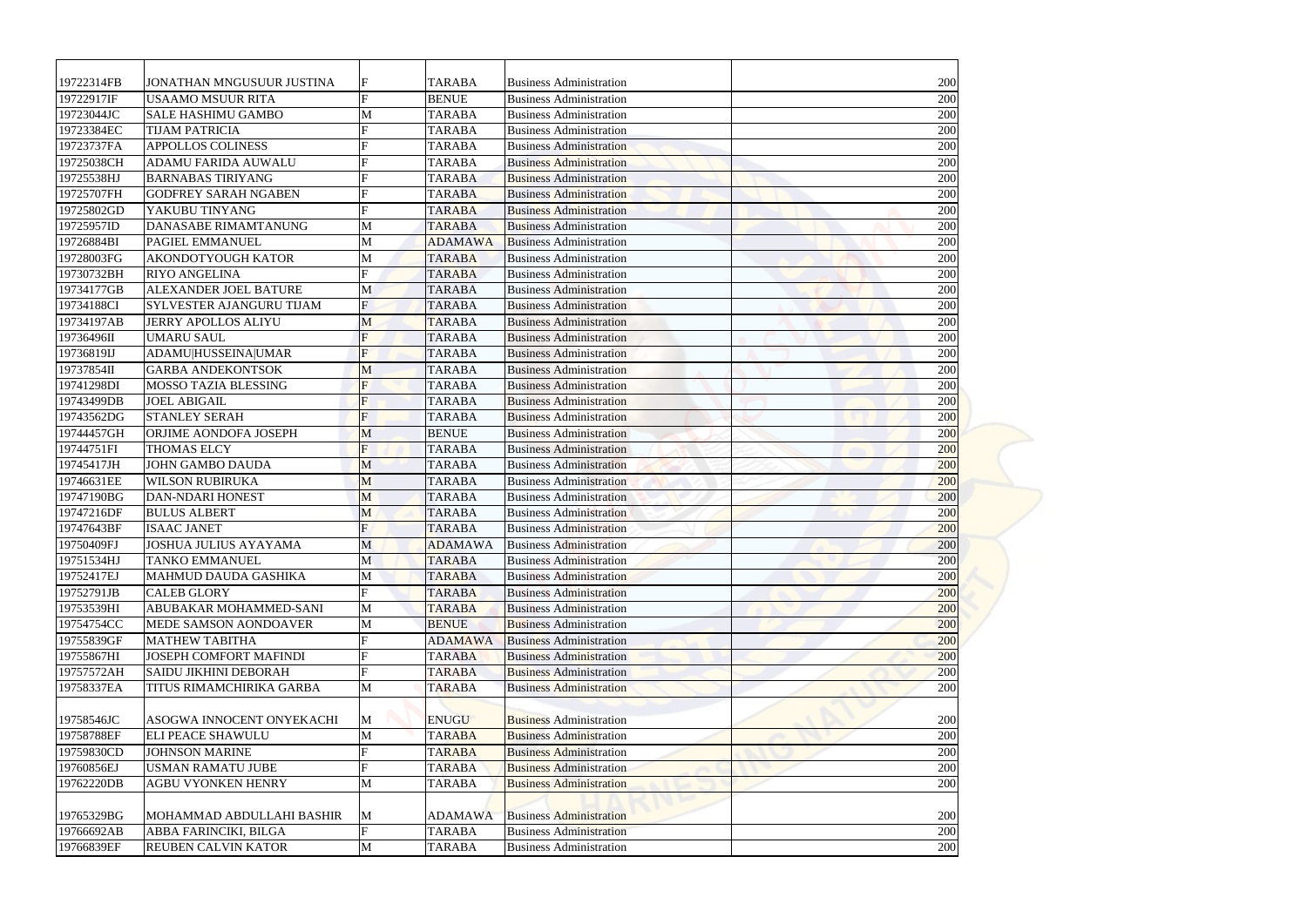| 19767773FG<br><b>TARABA</b><br><b>BABALAU LUCKY</b><br>M<br><b>Business Administration</b>                        | 200 |
|-------------------------------------------------------------------------------------------------------------------|-----|
| F<br>19768692BF<br>OBELEAGU EUGENIA EKENE<br><b>ANAMBRA</b><br><b>Business Administration</b>                     | 200 |
| 19771035GH<br><b>ABUBAKAR ABDULLAHI</b><br>M<br><b>TARABA</b><br><b>Business Administration</b>                   | 200 |
| 19771792CH<br><b>WUNUNYATU ZANDO</b><br>M<br><b>TARABA</b><br><b>Business Administration</b>                      | 200 |
| 19773302FG<br><b>NOMIRI ESTHER</b><br>F<br><b>TARABA</b><br><b>Business Administration</b>                        | 200 |
| 19773812HI<br><b>KEFAS KEZIA</b><br><b>ADAMAWA</b><br><b>Business Administration</b>                              | 200 |
| F<br>19773865BG<br><b>CALEB GRACE</b><br><b>TARABA</b><br><b>Business Administration</b>                          | 200 |
| 19774028BC<br><b>MUSA UMARU</b><br>M<br><b>TARABA</b><br><b>Business Administration</b>                           | 200 |
| 19774224AG<br>YAKUBU JUSTICA<br><b>TARABA</b><br><b>Business Administration</b>                                   | 200 |
| 19774466FG<br><b>ABRAHAM PROMISE SONDA</b><br><b>TARABA</b><br><b>Business Administration</b>                     | 200 |
| $\mathbf F$<br>19775590HJ<br><b>INUSA HELEN</b><br><b>TARABA</b><br><b>Business Administration</b>                | 200 |
| 10338205GIU<br>M<br><b>TARABA</b><br><b>Business Administration</b>                                               | 200 |
| Bala Ajibaniya Nyajon<br>19700803HJ<br><b>HINGA JUSTINE</b><br>M<br><b>BUSINESS EDUCATION</b><br><b>TARABA</b>    | 200 |
| 19703766BH<br><b>AHMADU UMAR</b><br>M<br><b>TARABA</b><br><b>BUSINESS EDUCATION</b>                               | 200 |
| <b>ARDO YUNUSA</b><br>M<br><b>BUSINESS EDUCATION</b><br>19706367HB<br><b>TARABA</b>                               | 200 |
| <b>AHMADU PATIENCE</b><br><b>TARABA</b><br><b>BUSINESS EDUCATION</b>                                              | 200 |
| 19713564BE<br>19717497EJ<br><b>BATA RASHIDA SHALLANGWA</b><br>F<br><b>ADAMAWA</b><br><b>BUSINESS EDUCATION</b>    | 200 |
| 19719373EH<br><b>JAPHET CHARITY HANANIA</b><br><b>BUSINESS EDUCATION</b><br>$\mathbf{F}$<br><b>TARABA</b>         | 200 |
| F<br>19720272GG<br><b>BARDE RUTH</b><br><b>TARABA</b><br><b>BUSINESS EDUCATION</b>                                | 200 |
| 19726082JG<br><b>OBADIAH ZAPHANIAH</b><br>$\overline{F}$<br><b>TARABA</b><br><b>BUSINESS EDUCATION</b>            | 200 |
| 19743605AE<br>PHILEMON ABIPHEE<br>F<br><b>BUSINESS EDUCATION</b><br><b>TARABA</b>                                 | 200 |
| <b>ISA ELSY TAFIDA</b><br><b>BUSINESS EDUCATION</b>                                                               |     |
| 19747684IG<br><b>TARABA</b>                                                                                       | 200 |
| $\overline{F}$<br>19751602GJ<br>PATRICK VIVIAN NWOBODO<br><b>ENUGU</b><br><b>BUSINESS EDUCATION</b><br>19757752EJ | 200 |
| <b>BUSINESS EDUCATION</b><br><b>SULEIMAN MUSA</b><br><b>TARABA</b><br>M                                           | 200 |
| 19758421HJ<br><b>BUSINESS EDUCATION</b><br><b>GARISON FELIX</b><br>M<br><b>TARABA</b>                             | 200 |
| 19762712BA<br>DANSANDA SUNDAY JOHN<br><b>BUSINESS EDUCATION</b><br>M<br><b>TARABA</b>                             | 200 |
| $\mathbf F$<br><b>BUSINESS EDUCATION</b><br>19769834IB<br><b>IRATISHE KUNJITIRIMAM</b><br><b>TARABA</b>           | 200 |
| 19772107FC<br>M<br><b>TARABA</b><br><b>BUSINESS EDUCATION</b><br><b>ADAMU AYUBA</b>                               | 200 |
| 19773316BE<br><b>UMAR SULEIMAN</b><br><b>TARABA</b><br><b>BUSINESS EDUCATION</b><br>M                             | 200 |
| 19774222BC<br><b>ABRAHAM AMANA</b><br>$\overline{F}$<br><b>TARABA</b><br><b>BUSINESS EDUCATION</b>                | 200 |
|                                                                                                                   |     |
| 10807849GBU<br>Yongu Terngu Timothy<br><b>TARABA</b><br><b>BUSINESS EDUCATION</b><br>M<br>$\mathbf{F}$            | 200 |
| 19725028FH<br><b>JETHNIEL PATIENCE</b><br><b>ADAMAWA</b><br>Chemistry                                             | 200 |
| 19746611AH<br><b>IKYO FELIX TERKAA</b><br><b>BENUE</b><br>M<br>Chemistry                                          | 200 |
| <b>IBRAHIM ABDULKHALID GARBA</b>                                                                                  |     |
| 19750039AF<br><b>TARABA</b><br>Chemistry<br>M                                                                     | 200 |
| 19751395BB<br><b>LARA SIMON</b><br>M<br><b>TARABA</b><br>Chemistry                                                | 200 |
| <b>MATHIAS DORIS</b><br>19769065GA<br><b>TARABA</b><br>Chemistry                                                  | 200 |
| <b>Christian Religious Studies</b><br>19701502BJ<br><b>BENUE</b><br><b>AMEE PHILIP IMOTER</b><br>M                | 200 |
| 19711944CE<br><b>Christian Religious Studies</b><br><b>OBADIAH DENNIS</b><br>M<br><b>TARABA</b>                   | 200 |
| 19712367BG<br><b>TARABA</b><br><b>Christian Religious Studies</b><br><b>TSOKEN BENJAMIN</b><br>M                  | 200 |
| 19751600HF<br><b>ANDREW TILAS</b><br><b>ADAMAWA</b><br><b>Christian Religious Studies</b><br>M                    | 200 |
| 19700355GF<br><b>NJOBUIN HONEST</b><br><b>TARABA</b><br><b>Civil Engineering</b><br>M                             | 200 |
| 19706207GG<br><b>EMMANUEL INNOCENT</b><br>M<br><b>TARABA</b><br><b>Civil Engineering</b>                          | 200 |
| <b>Civil Engineering</b><br>19723201AJ<br><b>GEOFFREY BWACHA ISA</b><br>M<br><b>TARABA</b>                        | 200 |
| 19728965IA<br><b>DALHATU AMRU BASHIR</b><br>M<br><b>TARABA</b><br><b>Civil Engineering</b>                        | 200 |
| 19753046AF<br><b>MOSES JOSHUA</b><br>M<br><b>TARABA</b><br><b>Civil Engineering</b>                               | 200 |
| 19758136GB<br><b>SAMUEL ELISHA MANU</b><br><b>TARABA</b><br><b>Civil Engineering</b><br>M                         | 200 |
| 19764480EB<br>NGWOKE GODWIN CHIEMERIE<br><b>ENUGU</b><br>Civil Engineering<br>M                                   | 200 |
| 19767197DI<br>M<br>Civil Engineering<br>NAPHTALI MIRACLE GYRNWI<br><b>TARABA</b>                                  | 200 |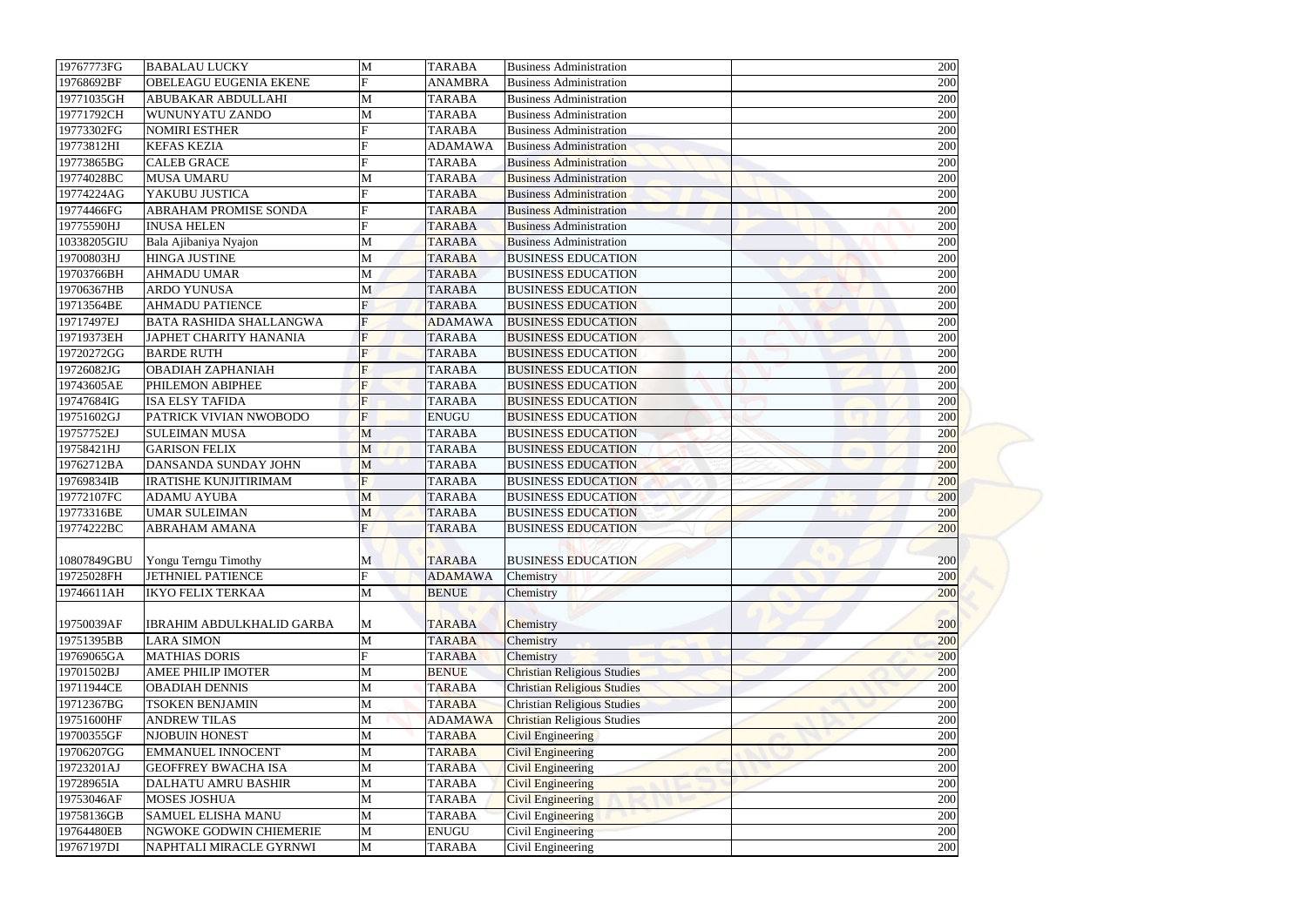| 19767380HB               | <b>AGADA CHARLES AMEH</b>                       | M              | <b>BENUE</b>   | Civil Engineering       | 200 |
|--------------------------|-------------------------------------------------|----------------|----------------|-------------------------|-----|
| 19774274FA               | ROBERTSON FIDELIS GAPKWI                        | M              | <b>TARABA</b>  | Civil Engineering       | 200 |
| 19700365DF               | <b>AUGUSTINE ISHAMA</b>                         | M              | <b>ADAMAWA</b> | <b>Computer Science</b> | 200 |
| 19705782IA               | <b>BOBBOI HABIBU</b>                            | M              | <b>TARABA</b>  | <b>Computer Science</b> | 200 |
| 19707548CA               | <b>ABDULKADIR UMAR</b>                          | M              | <b>YOBE</b>    | <b>Computer Science</b> | 200 |
| 19708973BD               | <b>AUDI ZAINAB</b>                              | F              | <b>TARABA</b>  | <b>Computer Science</b> | 200 |
| 19713277AC               | PETER REUBEN                                    | M              | <b>TARABA</b>  | <b>Computer Science</b> | 200 |
| 19713871GD               | <b>DANTANI BRIDGET</b>                          | F              | <b>TARABA</b>  | <b>Computer Science</b> | 200 |
| 19714687EA               | <b>IBRAHIM AHMAD</b>                            | M              | <b>TARABA</b>  | <b>Computer Science</b> | 200 |
| 19717103GH               | <b>MAIWADA AMINU</b>                            | M              | <b>TARABA</b>  | <b>Computer Science</b> | 200 |
| 19717198HD               | MUHAMMAD AHMAD SULAIMAN                         | M              | <b>TARABA</b>  | <b>Computer Science</b> | 200 |
| 19720599FF               | <b>INUSA PEACE GARJILA</b>                      | $\mathbf F$    | <b>TARABA</b>  | <b>Computer Science</b> | 200 |
| 19722299JG               | UTIM ELIJAH ORDUE                               | M              | <b>TARABA</b>  | <b>Computer Science</b> | 200 |
| 19723159DI               | <b>AMINU MUS'AB SAIDU</b>                       | M              | <b>TARABA</b>  | <b>Computer Science</b> | 200 |
| 19725497AI               | <b>ALI PATIENCE</b>                             | $\overline{F}$ | <b>TARABA</b>  | <b>Computer Science</b> | 200 |
| 19726604IC               | <b>BULUS THANKGOD</b>                           |                | <b>TARABA</b>  |                         | 200 |
| 19727050AF               | <b>SHEDRACK SUNDAY</b>                          | M              |                | <b>Computer Science</b> |     |
|                          |                                                 | M              | <b>TARABA</b>  | <b>Computer Science</b> | 200 |
| 19728280AB               | MANASIS LAWRENCE FURBUIN<br><b>JIBRIN USENI</b> | M              | <b>TARABA</b>  | <b>Computer Science</b> | 200 |
| 19728661CC<br>19729654FA | ABUBAKAR ALIYU CHIROMA                          | M              | <b>TARABA</b>  | <b>Computer Science</b> | 200 |
|                          |                                                 | M              | <b>TARABA</b>  | <b>Computer Science</b> | 200 |
| 19734607DC               | NYITSE TERHEMEN JOSHUA                          | M              | <b>TARABA</b>  | <b>Computer Science</b> | 200 |
| 19735125DA               | ONYEBUCHUKWU IKENNA                             | M              | <b>ANAMBRA</b> | <b>Computer Science</b> | 200 |
| 19741847EA               | <b>JOSEPH AYENI SHOGO</b>                       | M              | <b>ONDO</b>    | <b>Computer Science</b> | 200 |
| 19741951BJ               | <b>AKANGE MNGUETYO AMOS</b>                     | M              | <b>TARABA</b>  | <b>Computer Science</b> | 200 |
| 19743169FB               | <b>GEORGE MIRACLE</b>                           | M              | <b>TARABA</b>  | <b>Computer Science</b> | 200 |
| 19745116DA               | <b>BAKARI SHALLOM</b>                           | $\overline{F}$ | <b>TARABA</b>  | <b>Computer Science</b> | 200 |
| 19746614JF               | <b>USMAN MUHAMMAD</b>                           | M              | <b>TARABA</b>  | <b>Computer Science</b> | 200 |
|                          |                                                 |                | <b>CROSS</b>   |                         |     |
| 19746782HG               | EYONG ABRAHAM OKOI                              | M              | <b>RIVER</b>   | <b>Computer Science</b> | 200 |
| 19749656IH               | MOHAMMED AUWAL                                  | M              | <b>TARABA</b>  | <b>Computer Science</b> | 200 |
| 19751016IB               | TORHILE AZACHII KENNETH                         | M              | <b>BENUE</b>   | <b>Computer Science</b> | 200 |
| 19751810CH               | <b>LAWAN JUNAIDU</b>                            | M              | <b>GOMBE</b>   | <b>Computer Science</b> | 200 |
| 19753241AC               | <b>EPHESIAN FAITH SANI</b>                      |                | <b>TARABA</b>  | <b>Computer Science</b> | 200 |
| 19756044DC               | <b>ALIYU LAYUZA ADAMU</b>                       |                | <b>TARABA</b>  | Computer Science        | 200 |
| 19758769AF               | <b>SABASTINE KEZIAH</b>                         | M              | <b>TARABA</b>  | <b>Computer Science</b> | 200 |
| 19759711IJ               | <b>ABUBAKAR SADIQ</b>                           | M              | <b>BORNO</b>   | <b>Computer Science</b> | 200 |
| 19760451AD               | DANJUMA DINATU GAGARE                           | F              | <b>TARABA</b>  | <b>Computer Science</b> | 200 |
| 19761232IF               | <b>JOEL KALMA</b>                               | M              | <b>TARABA</b>  | <b>Computer Science</b> | 200 |
| 19762379DJ               | <b>DANIEL HELEN</b>                             | F              | <b>TARABA</b>  | <b>Computer Science</b> | 200 |
| 19762699EJ               | <b>AMINU ABDULLAHI</b>                          | M              | <b>TARABA</b>  | <b>Computer Science</b> | 200 |
| 19762945IH               | <b>ALIYU SULEIMAN</b>                           | M              | <b>ADAMAWA</b> | <b>Computer Science</b> | 200 |
| 19763306HB               | <b>ADAMU MONDAY</b>                             | M              | <b>TARABA</b>  | <b>Computer Science</b> | 200 |
| 19764462JF               | ABUBAKAR AISHA TAFIDA                           | F              | <b>TARABA</b>  | <b>Computer Science</b> | 200 |
| 19764777CD               | ABBAS NASIRU KAURA                              | M              | <b>TARABA</b>  | <b>Computer Science</b> | 200 |
| 19768438AB               | <b>HYCENTH PAUL</b>                             | M              | <b>BENUE</b>   | <b>Computer Science</b> | 200 |
|                          |                                                 |                |                |                         |     |
| 19769011CI               | ABDULAZEEZ AISHATU ABUBAKAR                     | F              | <b>BORNO</b>   | <b>Computer Science</b> | 200 |
| 19769966HD               | <b>AMOS FRANK</b>                               | M              | <b>ADAMAWA</b> | <b>Computer Science</b> | 200 |
| 19772513JF               | <b>DANIEL CALEB</b>                             | F              | <b>TARABA</b>  | <b>Computer Science</b> | 200 |
|                          |                                                 |                |                |                         |     |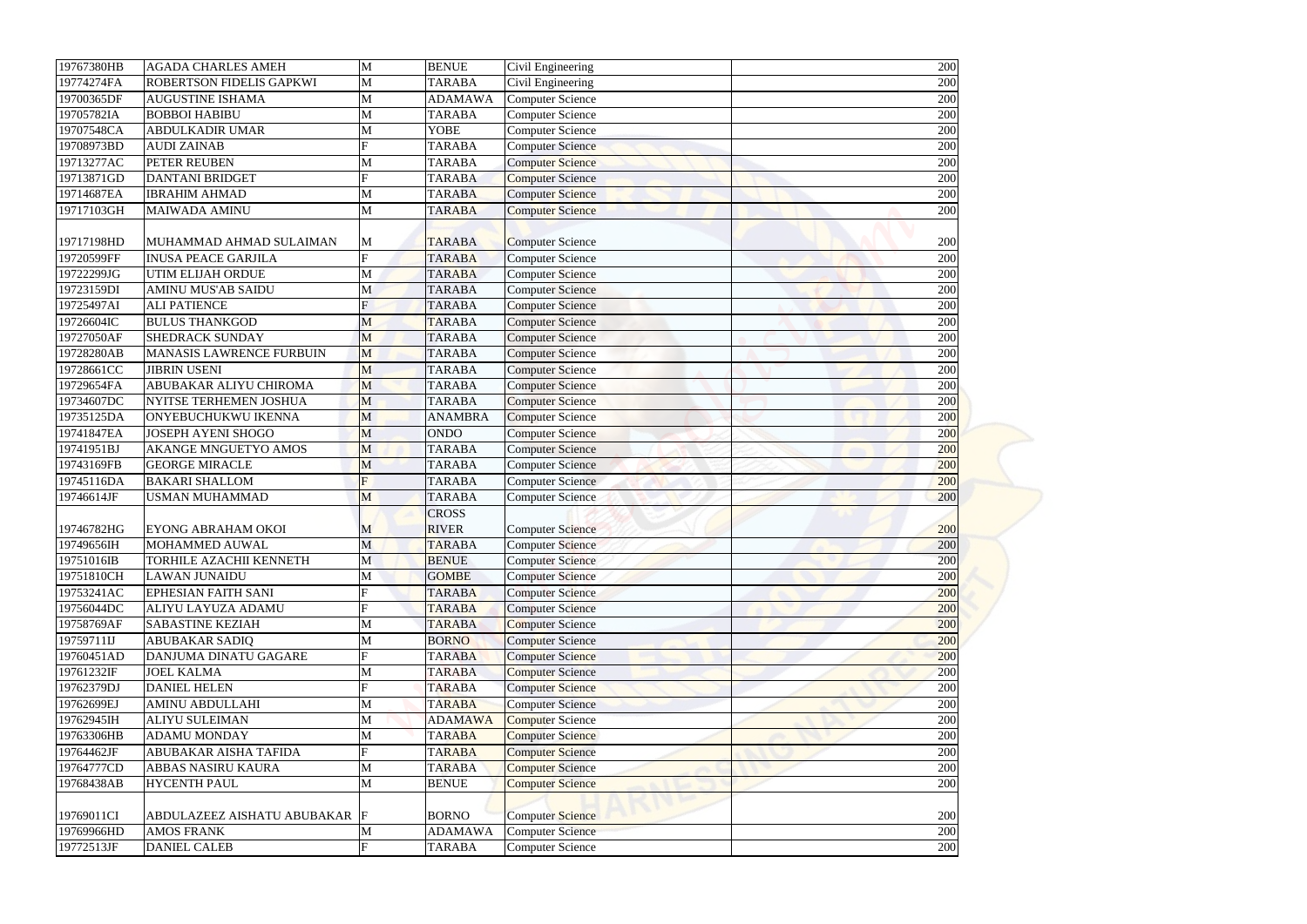| 19774547AH               | <b>KHALID AHMAD</b>                        | M            | <b>TARABA</b>                 | <b>Computer Science</b>        | 200        |
|--------------------------|--------------------------------------------|--------------|-------------------------------|--------------------------------|------------|
| 19775548BB               | <b>SALLAU YUSUF</b>                        | M            | <b>TARABA</b>                 | <b>Computer Science</b>        | 200        |
|                          |                                            |              |                               |                                |            |
| 11272943CHU              | Philip Andrawus                            | M            | <b>GOMBE</b>                  | <b>Computer Science</b>        | 200        |
|                          |                                            |              |                               |                                |            |
| 11341126FBU              | Aliyu Hamza Buba                           | M            | <b>TARABA</b>                 | <b>Computer Science</b>        | 200        |
|                          |                                            |              |                               |                                |            |
| 10411461AFU              | Anom Igbayima Moses                        | M            | <b>TARABA</b>                 | <b>Computer Science</b>        | 200        |
| 10651295EJU              | Jaden Gomden                               | M            | <b>TARABA</b>                 | <b>Computer Science</b>        | 200        |
| 19700893AD               | ISHAKA SA'AD DANGATA                       | M            | <b>TARABA</b>                 | Economics                      | 200        |
| 19701937HC               | <b>DONATUS GENESIS</b>                     | M            | <b>ADAMAWA</b>                | Economics                      | 200        |
| 19703529EJ               | YAKUBU ABDULHAMID ALI                      | M            | <b>TARABA</b>                 | Economics                      | 200        |
| 19706833DB               | <b>DAVID NAOMI</b>                         | F            | <b>TARABA</b>                 | Economics                      | 200        |
| 19713714EJ               | <b>SABASTINE RICHARD</b>                   | M            | <b>TARABA</b>                 | Economics                      | 200        |
| 19720022EA               | <b>GABRIEL PRAISE TOCHUKWU</b>             | $\mathbf{F}$ | <b>IMO</b>                    | Economics                      | 200        |
|                          | <b>TORTONDO NICHOLAS</b>                   |              |                               |                                |            |
| 19720394II               | <b>AONDOASEER</b>                          | M            | <b>TARABA</b>                 | Economics                      | 200        |
| 19720755HC               | <b>DAUDA HAMZA YIRO</b>                    | M            | <b>TARABA</b><br><b>BENUE</b> | Economics                      | 200        |
| 19724951JE<br>19730528EH | ORTSERGA MWAIKYOGA<br><b>JESPHER MERCY</b> | M<br>F       | <b>ADAMAWA</b>                | Economics<br>Economics         | 200<br>200 |
| 19734050FE               | <b>JONATHAN MARY</b>                       | $\mathbf{F}$ | <b>KOGI</b>                   |                                | 200        |
| 19735053FC               | <b>JOSHUA EDOH</b>                         | M            | <b>BENUE</b>                  | Economics<br>Economics         | 200        |
| 19736748BB               | <b>AYUBA SIKENE MATHIAS</b>                | F            | <b>TARABA</b>                 | Economics                      | 200        |
| 19739522DB               | <b>DANJUMA SAIDU</b>                       | M            | <b>TARABA</b>                 | Economics                      | 200        |
| 19742404BI               | <b>SABO SAMSON</b>                         | M            | <b>ADAMAWA</b>                | Economics                      | 200        |
| 19744787EH               | ASHANJIB ANDEMAMRA                         | M            | <b>TARABA</b>                 | Economics                      | 200        |
| 19745876HI               | <b>BELLO HASSAN</b>                        | M            | <b>TARABA</b>                 | Economics                      | 200        |
| 19746997BD               | <b>TORHILE TERDOO SYLVANUS</b>             | M            | <b>TARABA</b>                 | Economics                      | 200        |
| 19749035BA               | <b>AHMED ABUBAKAR</b>                      | M            | <b>BAUCHI</b>                 | Economics                      | 200        |
| 19750978AB               | <b>BERNARD EMMANUEL ADI</b>                | M            | <b>TARABA</b>                 | Economics                      | 200        |
| 19759465FB               | <b>JOSEPH VINDA NGODOO</b>                 | $\mathbf{F}$ | <b>TARABA</b>                 | Economics                      | 200        |
| 19763031CD               | MUHAMMAD GADDAFI                           | M            | <b>TARABA</b>                 | Economics                      | 200        |
| 19766947BC               | STEPHEN SYLVESTER SUNDAY                   | M            | <b>ADAMAWA</b>                | Economics                      | 200        |
| 19774381CA               | <b>PATRICK FRIDAY</b>                      | M            | <b>TARABA</b>                 | Economics                      | 200        |
| 19774966BB               | <b>RISSA BASHINAKAM</b>                    | $\mathbf F$  | <b>ADAMAWA</b>                | Economics                      | 200        |
| 19775849HI               | PAUL TIMOTHY TEDDY                         | M            | <b>TARABA</b>                 | Economics                      | 200        |
|                          |                                            |              |                               |                                |            |
| 10973025AJU              | Sale Abdullahi                             | M            | <b>TARABA</b>                 | Economics                      | 200        |
|                          |                                            |              |                               |                                |            |
| 11324207HHU              | Adamu Sani Wangara                         | M            | <b>TARABA</b>                 | Economics                      | 200        |
|                          |                                            |              |                               |                                |            |
| 10902504BFU              | <b>Emmanuel John</b>                       | M            | <b>ADAMAWA</b>                | Economics                      | 200        |
| 19703429FI               | <b>UMAR AISHATU</b>                        | $\mathbf{F}$ | <b>TARABA</b>                 | <b>Education &amp; Biology</b> | 200        |
| 19707759GG               | ADAMU KARIMA HAMMAN                        |              | <b>TARABA</b>                 | <b>Education &amp; Biology</b> | 200        |
| 19709996EI               | NENMO ORYINA NATHAN                        | M            | <b>BENUE</b>                  | <b>Education &amp; Biology</b> | 200        |
| 19710552CJ               | <b>MADAKI SARAH DANIEL</b>                 | $\mathbf{F}$ | <b>TARABA</b>                 | <b>Education &amp; Biology</b> | 200        |
| 19713622DE               | HAMMAJI ADO                                | M            | <b>TARABA</b>                 | <b>Education &amp; Biology</b> | 200        |
| 19713660BH               | <b>MUHAMMED ANAS</b>                       | M            | <b>TARABA</b>                 | <b>Education &amp; Biology</b> | 200        |
| 19715267EG               | <b>DABAA PAUL NAANLANG</b>                 | M            | <b>PLATEAU</b>                | <b>Education &amp; Biology</b> | 200        |
| 19720614BA               | <b>JUMI PIUS</b>                           | M            | <b>TARABA</b>                 | Education & Biology            | 200        |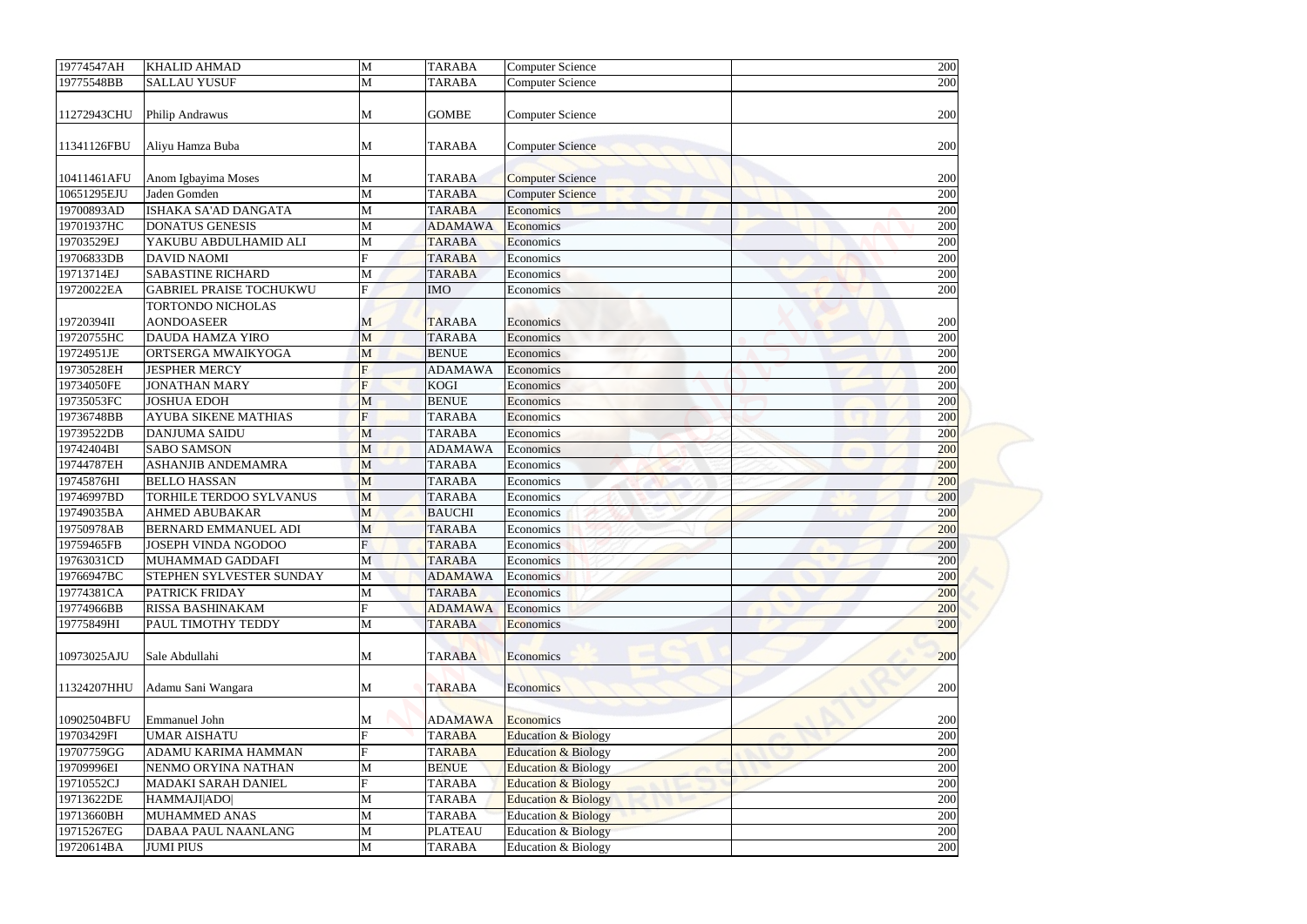| 19730410BD               | <b>BABA FAIZAT TIJJANI</b>                         | $\mathbf F$       | <b>TARABA</b>  | Education & Biology                                |            |
|--------------------------|----------------------------------------------------|-------------------|----------------|----------------------------------------------------|------------|
| 19733456JA               | USMAN KHADIJA MUHAMMAD                             | F                 | <b>KANO</b>    | Education & Biology                                | 200<br>200 |
| 19734238HC               | <b>JOHN PASTEAUR</b>                               |                   | <b>TARABA</b>  |                                                    | 200        |
| 19739026GE               | <b>JONAH GLORY</b>                                 | M<br>F            | <b>TARABA</b>  | Education & Biology                                |            |
| 19739186GJ               | <b>BASHIR UZAIFA BABAJI</b>                        |                   | <b>TARABA</b>  | Education & Biology                                | 200        |
|                          |                                                    | M                 |                | Education & Biology                                | 200        |
| 19739421ED               | <b>MAHMUD ALIYU</b>                                | M                 | <b>ADAMAWA</b> | <b>Education &amp; Biology</b>                     | 200        |
| 19748913IF               | <b>ARDO RACHEAL</b>                                | F<br>$\mathbf{F}$ | <b>TARABA</b>  | <b>Education &amp; Biology</b>                     | 200        |
| 19756132FJ               | <b>AHMAD ZAINAB</b>                                |                   | <b>TARABA</b>  | <b>Education &amp; Biology</b>                     | 200        |
| 19757723DJ               | DONALD AONDONYERGA DANIEL                          | M                 | <b>TARABA</b>  | <b>Education &amp; Biology</b>                     | 200        |
| 19759772AD               | <b>SAIDU ANAS</b>                                  | M                 | <b>TARABA</b>  | <b>Education &amp; Biology</b>                     | 200        |
| 19763619AF               | <b>OTHNIEL TILOK</b>                               | $\mathbf{M}$      | <b>TARABA</b>  | Education & Biology                                | 200        |
| 19765419DH               | <b>ANTHONY EMMANUEL</b>                            |                   |                |                                                    |            |
|                          |                                                    | M                 | <b>TARABA</b>  | Education & Biology                                | 200        |
| 19766903EH               | YANMENENGE UMBUR                                   | F                 | <b>TARABA</b>  | <b>Education &amp; Biology</b>                     | 200        |
| 19769323GC               | <b>AGURKPA DOMINIC UNENGE</b>                      | M                 | <b>TARABA</b>  | <b>Education &amp; Biology</b>                     | 200        |
| 19775723GI               | <b>RABI'U RUFAI YUSUF</b>                          | M                 | <b>TARABA</b>  | <b>Education &amp; Biology</b>                     | 200        |
|                          |                                                    |                   |                |                                                    |            |
| 10946055CBU              | <b>Sunday Godwin</b><br><b>APOLLOS DARIUS AUDU</b> | M                 | <b>TARABA</b>  | <b>Education &amp; Biology</b>                     | 200        |
| 19731642AD<br>19731873IG |                                                    | M                 | <b>TARABA</b>  | <b>Education &amp; Chemistry</b>                   | 200        |
|                          | <b>ILIYASU DAYYIBU</b>                             | M                 | <b>TARABA</b>  | <b>Education &amp; Chemistry</b>                   | 200        |
| 19743494EG               | <b>WAGELI MICAH JAMES</b>                          | M                 | <b>ADAMAWA</b> | <b>Education &amp; Chemistry</b>                   | 200        |
| 19758732BJ               | <b>KOMBO THADDEUS</b>                              | M                 | <b>TARABA</b>  | <b>Education &amp; Chemistry</b>                   | 200        |
| 19765342HE               | <b>HENRY BILOZEH</b>                               | M                 | <b>TARABA</b>  | <b>Education &amp; Chemistry</b>                   | 200        |
| 19774822FF               | AHMAD BUKHARI MUHAMMAD                             | M                 | <b>BAUCHI</b>  | <b>Education &amp; Chemistry</b>                   | 200        |
| 10129875IHU              | <b>Onah Peace</b>                                  | F                 | <b>TARABA</b>  | <b>Education &amp; Chemistry</b>                   | 200        |
| 19703549IG               | MUSA RIMAMNYANG JAMES                              | M                 | <b>TARABA</b>  | Education & Christian Religious Studies            | 200        |
| 19705994CG               | <b>MAGANI JOSEPH</b>                               | M                 | <b>TARABA</b>  | <b>Education &amp; Christian Religious Studies</b> | 200        |
| 19708725HI               | <b>KINISO YUSUF KRINIUS</b>                        | M                 | <b>TARABA</b>  | Education & Christian Religious Studies            | 200        |
| 19769007EA               | <b>ACHO BENJAMIN</b>                               | M                 | <b>TARABA</b>  | Education & Christian Religious Studies            | 200        |
| 19773784GF               | <b>JARED FELIX</b>                                 | M                 | <b>ADAMAWA</b> | <b>Education &amp; Christian Religious Studies</b> | 200        |
| 19734354BF               | <b>DANIEL PRINCE WAZIRI</b>                        | M                 | <b>TARABA</b>  | <b>EDUCATION &amp; COMPUTER SCIENCE</b>            | 200        |
|                          |                                                    |                   |                |                                                    |            |
| 19720279EF               | ISHAKU MOHAMMED KABIRU                             | M                 | <b>TARABA</b>  | <b>EDUCATION &amp; COMPUTER SCIENCE</b>            | 200        |
|                          |                                                    |                   |                |                                                    |            |
| 19735909AG               | MUHAMMAD HASSANU                                   | M                 | <b>TARABA</b>  | <b>EDUCATION &amp; COMPUTER SCIENCE</b>            | 200        |
|                          | ABUBAKAR SHARHABILU                                |                   |                |                                                    |            |
| 19741315IE               | <b>MAI'AWAKI</b>                                   | M                 | <b>KATSINA</b> | <b>EDUCATION &amp; COMPUTER SCIENCE</b>            | 200        |
|                          |                                                    |                   |                |                                                    |            |
| 19759318AH               | <b>UMAR IBRAHIM</b>                                | M                 | <b>TARABA</b>  | <b>EDUCATION &amp; COMPUTER SCIENCE</b>            | 200        |
|                          |                                                    |                   |                |                                                    |            |
| 19762205HG               | <b>MISA ZIYYAR GIDADO</b>                          | M                 | <b>TARABA</b>  | <b>EDUCATION &amp; COMPUTER SCIENCE</b>            | 200        |
|                          |                                                    |                   |                |                                                    |            |
| 10499260GAU              | Ayuba Victor                                       | M                 | <b>TARABA</b>  | <b>EDUCATION &amp; COMPUTER SCIENCE</b>            | 200        |
| 19704578AG               | <b>ABDULLAHI UWAISU</b>                            | M                 | <b>TARABA</b>  | <b>Education &amp; Economics</b>                   | 200        |
| 19706741BG               | <b>MUSA PAUL GAMISA</b>                            | M                 | <b>TARABA</b>  | <b>Education &amp; Economics</b>                   | 200        |
| 19715031HF               | <b>SAIDU NAFIU</b>                                 | $\mathbf{M}$      | <b>TARABA</b>  | <b>Education &amp; Economics</b>                   | 200        |
| 19715154JE               | <b>UMAR TUKUR SALIHU</b>                           | M                 | <b>KEBBI</b>   | <b>Education &amp; Economics</b>                   | 200        |
| 19717383AD               | LIGIMI HAJARA HAMMADIKO                            |                   | <b>TARABA</b>  | <b>Education &amp; Economics</b>                   | 200        |
| 19725882BH               | YALWA HALIMA SAIDU                                 | F                 | <b>KATSINA</b> | Education & Economics                              |            |
|                          |                                                    |                   |                |                                                    | 200        |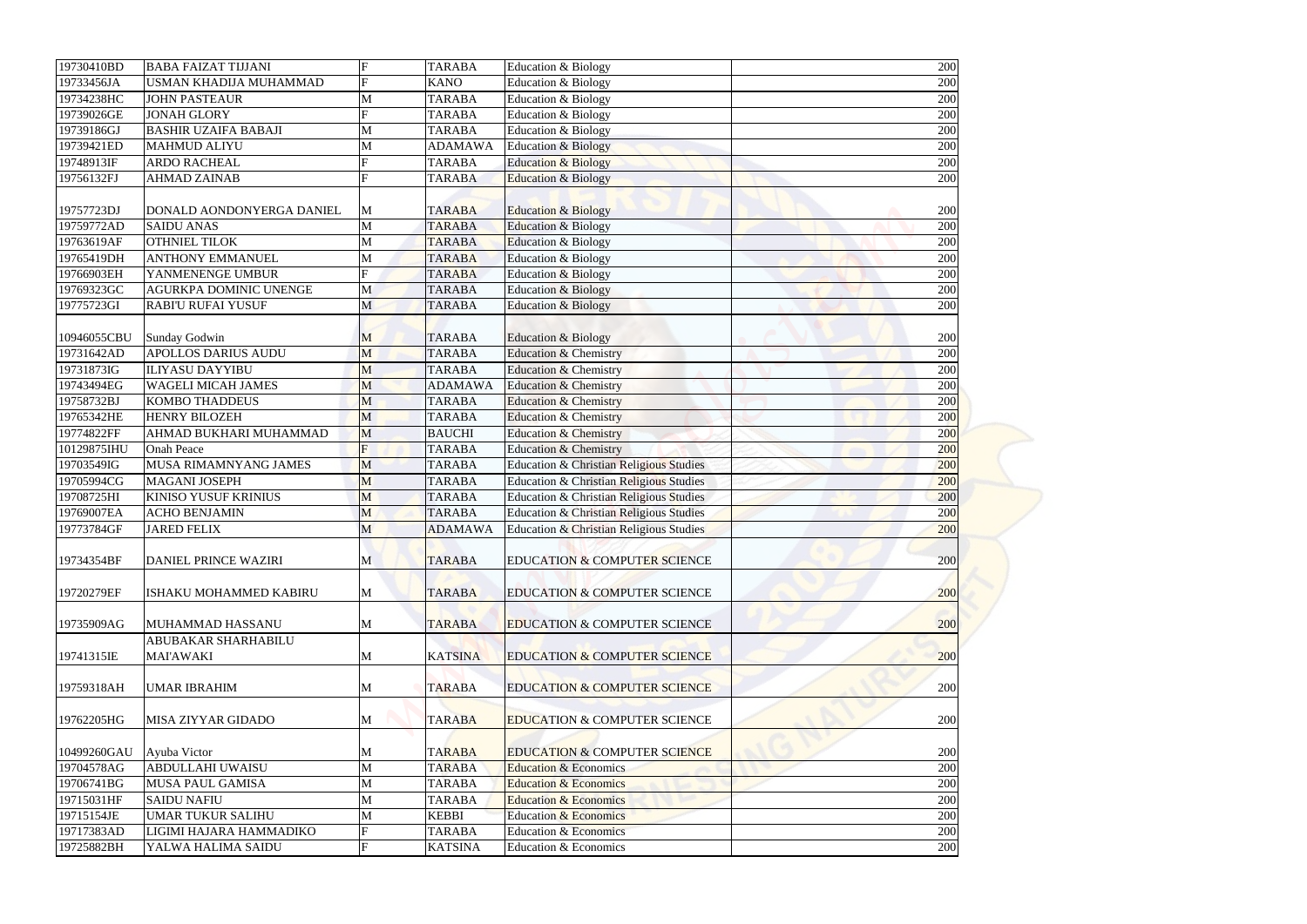| 19741512HF  | <b>ANDREW NAWATI</b>          | M              | <b>TARABA</b>  | Education & Economics                    | 200 |
|-------------|-------------------------------|----------------|----------------|------------------------------------------|-----|
| 19748167JC  | <b>DANPE SYLVESTER</b>        | M              | <b>TARABA</b>  | Education & Economics                    | 200 |
| 19755298DJ  | <b>USMAN NASIRU TAFIDA</b>    | M              | <b>TARABA</b>  | Education & Economics                    | 200 |
| 19759764CH  | <b>GAYAMA NUHU ABDUL</b>      | M              | <b>TARABA</b>  | Education & Economics                    | 200 |
| 19766524CA  | <b>ABUBAKAR SADANU</b>        | M              | <b>TARABA</b>  | <b>Education &amp; Economics</b>         | 200 |
| 19768162FD  | <b>SOLOMON PHEELAH</b>        | F              | <b>TARABA</b>  | <b>Education &amp; Economics</b>         | 200 |
| 19769032GC  | <b>DAVID SALOME KUBAI</b>     | F              | <b>KADUNA</b>  | <b>Education &amp; Economics</b>         | 200 |
| 19772989CF  | <b>EMMANUEL FIBI</b>          | $\mathbf F$    | <b>TARABA</b>  | <b>Education &amp; Economics</b>         | 200 |
| 19701753EC  | <b>BABA MUHAMMAD ABUBAKAR</b> | M              | <b>TARABA</b>  | Education & English Language             | 200 |
| 19702620GA  | <b>JOHN JOAN SHITTU</b>       | $\mathbf F$    | <b>ADAMAWA</b> | Education & English Language             | 200 |
| 19704297HD  | <b>SHIZUN LUTER PATRICK</b>   | M              | <b>TARABA</b>  | Education & English Language             | 200 |
| 19706443DH  | MOHAMMED FARTIMANCHAN         | $\mathbf F$    | <b>ADAMAWA</b> | Education & English Language             | 200 |
| 19708758HG  | <b>ALLEN PRAISE</b>           |                | <b>ADAMAWA</b> | Education & English Language             | 200 |
| 19710478FH  | <b>SULE RAHINA</b>            | F              | <b>TARABA</b>  | Education & English Language             | 200 |
| 19712375IJ  | <b>HALILU DAHIRU</b>          | M              | <b>TARABA</b>  | Education & English Language             | 200 |
| 19717161IH  | <b>AYUBA BUHARI</b>           | M              | <b>TARABA</b>  | Education & English Language             | 200 |
| 19718593FJ  | <b>BAKARI LIVINUS BASHIRU</b> | M              | <b>TARABA</b>  | Education & English Language             | 200 |
| 19726120HJ  | <b>HANIEL MADAI</b>           | M              | <b>ADAMAWA</b> | Education & English Language             | 200 |
| 19731311CG  | WILLIAMS SONIYA LODIYA        | $\overline{F}$ | <b>TARABA</b>  | Education & English Language             | 200 |
| 19731540BI  | <b>JAMES STEPHEN</b>          | M              | <b>TARABA</b>  | Education & English Language             | 200 |
| 19737650CB  | <b>ADAMU IBRAHIM</b>          | M              | <b>TARABA</b>  | Education & English Language             | 200 |
| 19748118EF  | <b>AGEH DORCAS PIUS</b>       |                | <b>TARABA</b>  | Education & English Language             | 200 |
| 19750418DC  | <b>ABRAHAM BEAUTY JOB</b>     | $\overline{F}$ | <b>TARABA</b>  | Education & English Language             | 200 |
| 19752190FB  | <b>AUGUSTINE PERPETUAL</b>    | F              | <b>TARABA</b>  | Education & English Language             | 200 |
| 19756109DB  | <b>KAGAL RAHILA BABA</b>      | F              | <b>TARABA</b>  | Education & English Language             | 200 |
| 19758442BG  | <b>SIYAU MOSES</b>            | M              | <b>TARABA</b>  | Education & English Language             | 200 |
| 19773529FE  | <b>ISHAKU TAMAR BULLO</b>     | $\overline{F}$ | <b>TARABA</b>  | Education & English Language             | 200 |
| 10283510CJU | Emmanuel Wando Elizabeth      | F              | <b>TARABA</b>  | Education & English Language             | 200 |
| 19713890AG  | <b>ATIMVE WASEGA SOLOMON</b>  | M              | <b>TARABA</b>  | Education & Geography                    | 200 |
| 19721349DG  | <b>BAWA ZARADEEN SULE</b>     | M              | <b>TARABA</b>  | Education & Geography                    | 200 |
| 19741171DB  | NATHANIEL SUNDAY              | M              | <b>TARABA</b>  | Education & Geography                    | 200 |
| 19731101HE  | MUHAMMED SUMAYYA              |                | <b>TARABA</b>  | Education & Hausa                        | 200 |
| 19758096IE  | <b>UMAR MARYAM</b>            |                | <b>TARABA</b>  | <b>Education &amp; Hausa</b>             | 200 |
| 19704539CG  | <b>SULEIMAN AMINA ALIYU</b>   |                | <b>TARABA</b>  | <b>Education &amp; Islamic Studies</b>   | 200 |
| 19707776BF  | <b>SULAIMAN USMAN UMAR</b>    | M              | <b>TARABA</b>  | Education & Islamic Studies              | 200 |
| 19752858IE  | <b>MAHMUDU RUKAIYATU</b>      |                | <b>TARABA</b>  | Education & Islamic Studies              | 200 |
| 19759207EJ  | <b>SULAIMAN BASIRA WAZIRI</b> |                | <b>TARABA</b>  | Education & Islamic Studies              | 200 |
|             |                               |                |                |                                          |     |
| 19768530BG  | SHONKOWA HASSAN MUHAMMAD      | M              | <b>TARABA</b>  | <b>Education &amp; Islamic Studies</b>   | 200 |
| 19772189JH  | <b>MUHAMMED UMAR</b>          | M              | <b>TARABA</b>  | <b>Education &amp; Islamic Studies</b>   | 200 |
| 19776126CD  | MUHAMMAD ISMAIL YAHAYA        | M              | <b>KADUNA</b>  | <b>Education &amp; Islamic Studies</b>   | 200 |
| 19701053AI  | <b>ILIYASU SHEHU</b>          | M              | <b>TARABA</b>  | <b>Education &amp; Mathematics</b>       | 200 |
| 19709551CF  | <b>DAKO PASCAL JAMES</b>      | M              | <b>TARABA</b>  | <b>Education &amp; Physics</b>           | 200 |
| 19747609CA  | PHILIP FLORENCE WAWI          |                | <b>TARABA</b>  | <b>Education &amp; Physics</b>           | 200 |
| 19768553EE  | MUHAMMED ANAS ALIYU           | M              | <b>TARABA</b>  | <b>Education &amp; Physics</b>           | 200 |
| 10684052DJU | Adamu Jamilu Suito            | M              | <b>TARABA</b>  | <b>Education &amp; Physics</b>           | 200 |
| 19734372FI  | <b>ISA KHALID ALIYU</b>       | M              | <b>TARABA</b>  | <b>Education &amp; Political Science</b> | 200 |
| 19741767IG  | <b>JAMES WUJIRI</b>           | M              | <b>TARABA</b>  | <b>Education &amp; Political Science</b> | 200 |
| 19754642GH  | YUSUF SUNDAY                  | M              | <b>TARABA</b>  | <b>Education &amp; Political Science</b> | 200 |
|             |                               |                |                |                                          |     |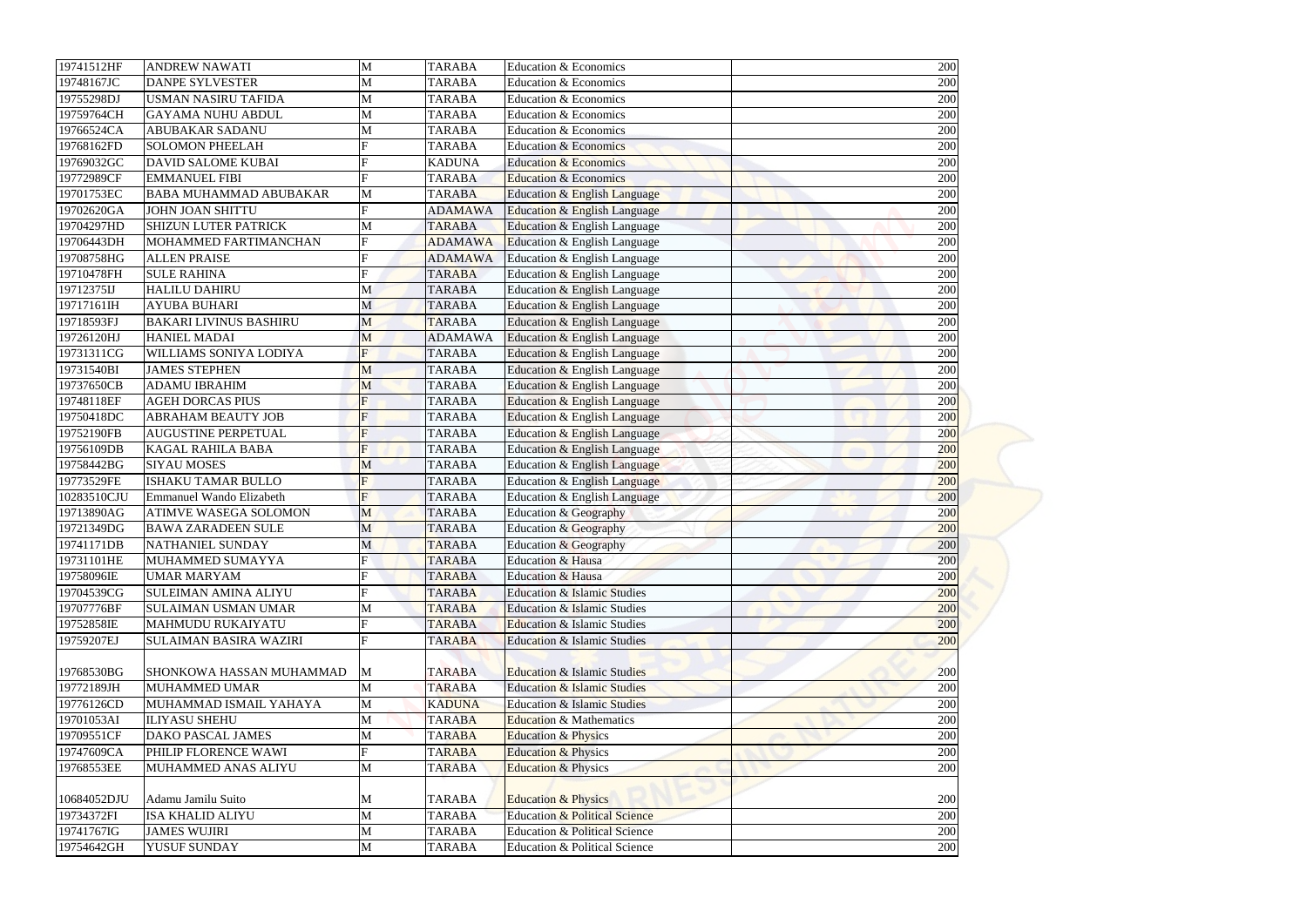| 19700170DI | <b>SALISU MUSA MOHAMMED</b>         | M              | <b>TARABA</b>  | <b>EDUCATION &amp; SOCIAL STUDIES</b>            | 200 |
|------------|-------------------------------------|----------------|----------------|--------------------------------------------------|-----|
| 19701515HH | YEDZUMI MONICA EMMANUEL             | F              | <b>ADAMAWA</b> | <b>EDUCATION &amp; SOCIAL STUDIES</b>            | 200 |
| 19728945ED | <b>ASODODO RACHAEL</b>              |                | <b>TARABA</b>  | <b>EDUCATION &amp; SOCIAL STUDIES</b>            | 200 |
| 19739046AE | <b>IBRAHIM LAMI</b>                 |                | <b>KADUNA</b>  | <b>EDUCATION &amp; SOCIAL STUDIES</b>            | 200 |
| 19749028DB | <b>MUSA SAFARATU</b>                |                | <b>TARABA</b>  | <b>EDUCATION &amp; SOCIAL STUDIES</b>            | 200 |
| 19759456HI | HABU EVELYN JOHNSON                 |                | <b>TARABA</b>  | <b>EDUCATION &amp; SOCIAL STUDIES</b>            | 200 |
|            |                                     |                |                |                                                  |     |
| 19763095CF | MUHAMMAD IBRAHIM ABUBAKAR           | M              | <b>TARABA</b>  | <b>EDUCATION &amp; SOCIAL STUDIES</b>            | 200 |
| 19701482HJ | <b>BOYI RAMATU</b>                  |                | <b>TARABA</b>  | Educational Administration & Planning            | 200 |
| 19704557GJ | DANJUMA PATIENCE HAGGAI             | F              | <b>TARABA</b>  | Educational Administration & Planning            | 200 |
| 19707708CF | <b>KUNKU KANMILA SAMUEL</b>         |                | <b>TARABA</b>  | Educational Administration & Planning            | 200 |
| 19709021GD | <b>DANLADI LUBABATU</b>             |                | <b>OSUN</b>    | Educational Administration & Planning            | 200 |
| 19709215GD | <b>SULEIMAN BASHIR</b>              | M              | <b>TARABA</b>  | Educational Administration & Planning            | 200 |
| 19714186II | <b>ROBERT PATIENCE</b>              | E              | <b>TARABA</b>  | Educational Administration & Planning            | 200 |
| 19715340CB | <b>REUBEN NWUKABU</b>               | Ē              | <b>TARABA</b>  | Educational Administration & Planning            | 200 |
| 19720133JF | MUHAMMAD ISHAQ AHMAD                | M              | <b>TARABA</b>  | Educational Administration & Planning            | 200 |
| 19720188CH | THOMAS PEACE GAJIGA                 | E              | <b>TARABA</b>  | Educational Administration & Planning            | 200 |
| 19721768EA | <b>SIMAN CHIMBIYA</b>               | M              | <b>TARABA</b>  | Educational Administration & Planning            | 200 |
| 19728865IJ | <b>SAIDU LADI</b>                   | $\mathbf{F}$   | <b>TARABA</b>  | Educational Administration & Planning            | 200 |
| 19753605HE | <b>ABATUBA ANDECWE</b>              | M              | <b>TARABA</b>  | Educational Administration & Planning            | 200 |
| 19758134GH | ABUBAKAR AISHATU GWNI               | $\mathbf F$    | <b>TARABA</b>  | <b>Educational Administration &amp; Planning</b> | 200 |
| 19759632DF | <b>EPHRAIM RAHAB</b>                |                | <b>TARABA</b>  | Educational Administration & Planning            | 200 |
| 19759831CA | <b>ALIYU MOHAMMED</b>               | M              | <b>TARABA</b>  | Educational Administration & Planning            | 200 |
| 19762221CI | ABUBAKAR UMAR GARBA                 | M              | <b>TARABA</b>  | Educational Administration & Planning            | 200 |
| 19765832FJ | YUNUSA SALIHU                       | M              | <b>TARABA</b>  | Educational Administration & Planning            | 200 |
| 19767594BB | YAKUBU MUNIRAT                      | $\mathbf{F}$   | <b>TARABA</b>  | Educational Administration & Planning            | 200 |
| 19772370DJ | DANIEL VERONICA SIKKANI             | $\overline{F}$ | <b>TARABA</b>  | Educational Administration & Planning            | 200 |
| 19700165FD | OTORI ABDULLATEEF JIMOH             | M              | <b>KOGI</b>    | <b>Electrical /Electronics Engineering</b>       | 200 |
| 19701719EH | DANJUMA VICTOR YAKUBU               | M              | <b>TARABA</b>  | <b>Electrical /Electronics Engineering</b>       | 200 |
| 19702734AJ | <b>IDRIS DAHIRU BALASA</b>          | M              | <b>LAGOS</b>   | <b>Electrical /Electronics Engineering</b>       | 200 |
| 19704079EI | <b>ABANDA ELDON GEMNWI</b>          | M              | <b>TARABA</b>  | <b>Electrical /Electronics Engineering</b>       | 200 |
| 19706108HC | <b>ANTHONY GANAH</b>                | M              | <b>TARABA</b>  | <b>Electrical /Electronics Engineering</b>       | 200 |
| 19709068BJ | <b>GADIEL GODSON BAMBIKO</b>        | M              | <b>ADAMAWA</b> | <b>Electrical /Electronics Engineering</b>       | 200 |
| 19710575FH | <b>IORAA SUNDAY</b>                 | М              | <b>TARABA</b>  | <b>Electrical /Electronics Engineering</b>       | 200 |
| 19713192GD | MOHAMMED IBRAHIM                    | M              | <b>TARABA</b>  | <b>Electrical /Electronics Engineering</b>       | 200 |
| 19713755CD | <b>NOR DESMOND TERUNGWA</b>         | M              | <b>TARABA</b>  | <b>Electrical /Electronics Engineering</b>       | 200 |
| 19713914DB | <b>HABILA NUSEH PATRICK</b>         | М              | <b>TARABA</b>  | <b>Electrical /Electronics Engineering</b>       | 200 |
| 19723525AH | TELI SAMUEL PIUS                    | M              | <b>TARABA</b>  | <b>Electrical /Electronics Engineering</b>       | 200 |
|            |                                     |                |                |                                                  |     |
| 19725175AE | <b>GRAHAM FRANCIS CHUKWUEMEKA M</b> |                | <b>ABIA</b>    | <b>Electrical /Electronics Engineering</b>       | 200 |
| 19728625DD | OBIDAH DANTALA BALASA               | М              | <b>TARABA</b>  | <b>Electrical /Electronics Engineering</b>       | 200 |
| 19738695IH | <b>BITRUS FAITH DANIEL</b>          |                | <b>TARABA</b>  | <b>Electrical /Electronics Engineering</b>       | 200 |
| 19740994HH | <b>BENSON DIVINE USMAN</b>          | М              | <b>TARABA</b>  | <b>Electrical /Electronics Engineering</b>       | 200 |
| 19741112BE | <b>ELI SAJE</b>                     | М              | <b>TARABA</b>  | <b>Electrical /Electronics Engineering</b>       | 200 |
| 19742906GE | <b>UMARU KUJIR THINGIN</b>          | M              | <b>ADAMAWA</b> | <b>Electrical /Electronics Engineering</b>       | 200 |
| 19745113DJ | YOUNGA FAVOUR                       | M              | <b>TARABA</b>  | <b>Electrical /Electronics Engineering</b>       | 200 |
| 19746726FA | <b>WUNDENG NICOLAS</b>              | М              | <b>TARABA</b>  | <b>Electrical /Electronics Engineering</b>       | 200 |
| 19747496GI | DANJUMA ANDE RIMAMTARI              | M              | <b>TARABA</b>  | <b>Electrical /Electronics Engineering</b>       | 200 |
| 19749596HD | <b>KAMANDA JOHN</b>                 | M              | <b>TARABA</b>  | <b>Electrical /Electronics Engineering</b>       | 200 |
| 19750307HE | DANJUMA HENRY BAKO                  | $\mathbf M$    | <b>TARABA</b>  | Electrical /Electronics Engineering              | 200 |
|            |                                     |                |                |                                                  |     |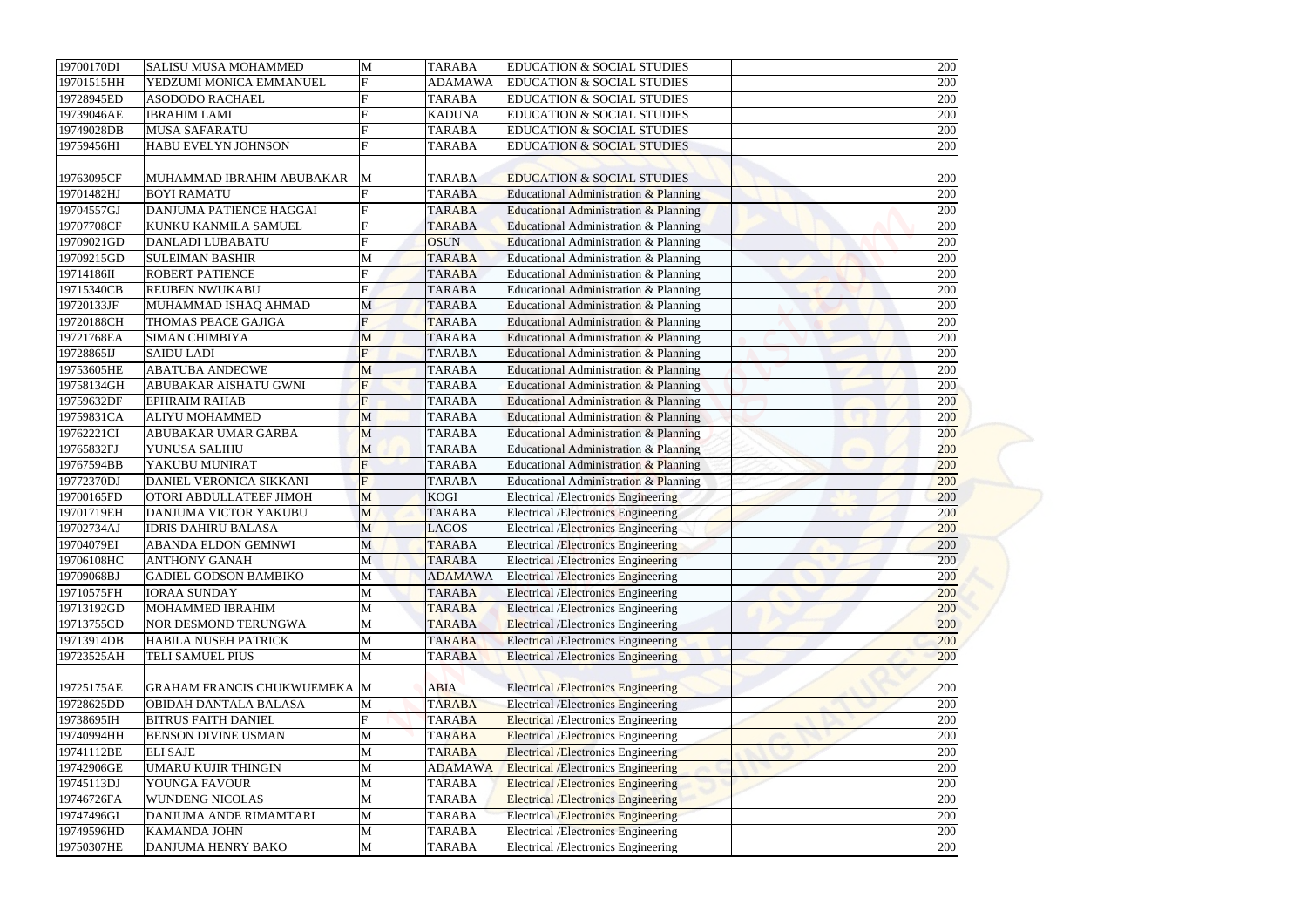| 19751075AB  | <b>BALA ALFRED</b>             | M              | <b>TARABA</b>  | <b>Electrical /Electronics Engineering</b> | 200 |
|-------------|--------------------------------|----------------|----------------|--------------------------------------------|-----|
| 19754045BF  | <b>GODLOVE ALPHA NODZA</b>     | M              | <b>TARABA</b>  | Electrical /Electronics Engineering        | 200 |
| 19754997GJ  | <b>DANASABE POLYCARP</b>       | M              | <b>TARABA</b>  | Electrical /Electronics Engineering        | 200 |
| 19758716GH  | <b>DAUDA HENRY</b>             | M              | <b>TARABA</b>  | <b>Electrical /Electronics Engineering</b> | 200 |
| 19766711EB  | <b>DANJUMA SOLOMON</b>         | M              | <b>TARABA</b>  | Electrical /Electronics Engineering        | 200 |
| 19776333IB  | <b>GAGA ICHE FABIAN</b>        | M              | <b>BENUE</b>   | <b>Electrical /Electronics Engineering</b> | 200 |
| 10713739CEU | Chintem Edwin Ephesian         | M              | <b>TARABA</b>  | <b>Electrical /Electronics Engineering</b> | 200 |
| 11309109HCU | Yillo Miracle Dauda            | M              | <b>TARABA</b>  | <b>Electrical /Electronics Engineering</b> | 200 |
| 11267070IJU | <b>Ibrahim Micheal</b>         | M              | <b>TARABA</b>  | <b>Electrical /Electronics Engineering</b> | 200 |
| 19709822IF  | SAMUEL MVENDAGA JOSEPH         | M              | <b>TARABA</b>  | <b>English Language</b>                    | 200 |
| 19714462DG  | <b>ROBISON DORCAS KATETIBE</b> | $\mathbf F$    | <b>ADAMAWA</b> | <b>English Language</b>                    | 200 |
| 19715379AB  | <b>MPER SYLVESTER</b>          | M              | <b>BENUE</b>   | <b>English Language</b>                    | 200 |
| 19728776GF  | HASSAN HENRIETTA JOHN          |                | <b>ADAMAWA</b> | <b>English Language</b>                    | 200 |
| 19735177GI  | <b>TANIMU REJOICE</b>          |                | <b>TARABA</b>  | <b>English Language</b>                    | 200 |
| 19760548AD  | <b>EZEKIEL EKABEH JOY</b>      |                | <b>TARABA</b>  | <b>English Language</b>                    | 200 |
| 19767081JF  | TANIMU DORCAS GASHUWA          | $\mathbf F$    | <b>TARABA</b>  | <b>English Language</b>                    | 200 |
| 19774479BH  | <b>IBRAHIM FARIDA</b>          | $\overline{F}$ | <b>TARABA</b>  | <b>English Language</b>                    | 200 |
| 19775950GG  | <b>AHMADU FAITH STANLEY</b>    | F              | <b>ADAMAWA</b> | <b>English Language</b>                    | 200 |
| 19703995AJ  | <b>JONAH RIMAMTANUNG</b>       | M              | <b>TARABA</b>  | <b>ENVIRONMENTAL HEALTH SCIENCE</b>        | 200 |
| 19705027BH  | <b>JAMES EDWIN BORO</b>        | M              | <b>TARABA</b>  | <b>ENVIRONMENTAL HEALTH SCIENCE</b>        | 200 |
| 19706290BB  | <b>HASSAN DAMARIS</b>          | F              | <b>BORNO</b>   | <b>ENVIRONMENTAL HEALTH SCIENCE</b>        | 200 |
| 19718947GE  | PHILIPS REJOICE                | $\overline{F}$ | <b>ADAMAWA</b> | <b>ENVIRONMENTAL HEALTH SCIENCE</b>        | 200 |
| 19727149JG  | LUKA IRARIMAM                  | M              | <b>TARABA</b>  | <b>ENVIRONMENTAL HEALTH SCIENCE</b>        | 200 |
| 19735402HC  | <b>JAMES REJOICE AMAKAI</b>    | F              | <b>TARABA</b>  | <b>ENVIRONMENTAL HEALTH SCIENCE</b>        | 200 |
| 19742431DE  | MICHAEL MORGAN SUNDAY          | M              | <b>KADUNA</b>  | <b>ENVIRONMENTAL HEALTH SCIENCE</b>        | 200 |
| 19753880CF  | <b>JANG TOMA WENG</b>          | M              | <b>PLATEAU</b> | <b>ENVIRONMENTAL HEALTH SCIENCE</b>        | 200 |
| 19759450JG  | <b>JAGABA HAPPINESS</b>        |                | <b>TARABA</b>  | <b>ENVIRONMENTAL HEALTH SCIENCE</b>        | 200 |
| 10020875ADU | Yakubu Lenience Adasho         |                | <b>TARABA</b>  | <b>Environmental Health Science</b>        | 200 |
| 10047818HCU | Aliyu Umar                     | M              | <b>SOKOTO</b>  | <b>Environmental Health Science</b>        | 200 |
| 10051915ADU | Abubakar Hafsat                |                | <b>TARABA</b>  | <b>Environmental Health Science</b>        | 200 |
| 10143673BFU | Legan Joshua Hassan            | M              | <b>TARABA</b>  | <b>ENVIRONMENTAL HEALTH SCIENCE</b>        | 200 |
| 10145550BAU | <b>Clement Samson Adama</b>    | M              | <b>TARABA</b>  | <b>Environmental Health Science</b>        | 200 |
| 10250621EHU | Elijah William Chidonku        | M              | <b>TARABA</b>  | <b>Environmental Health Science</b>        | 200 |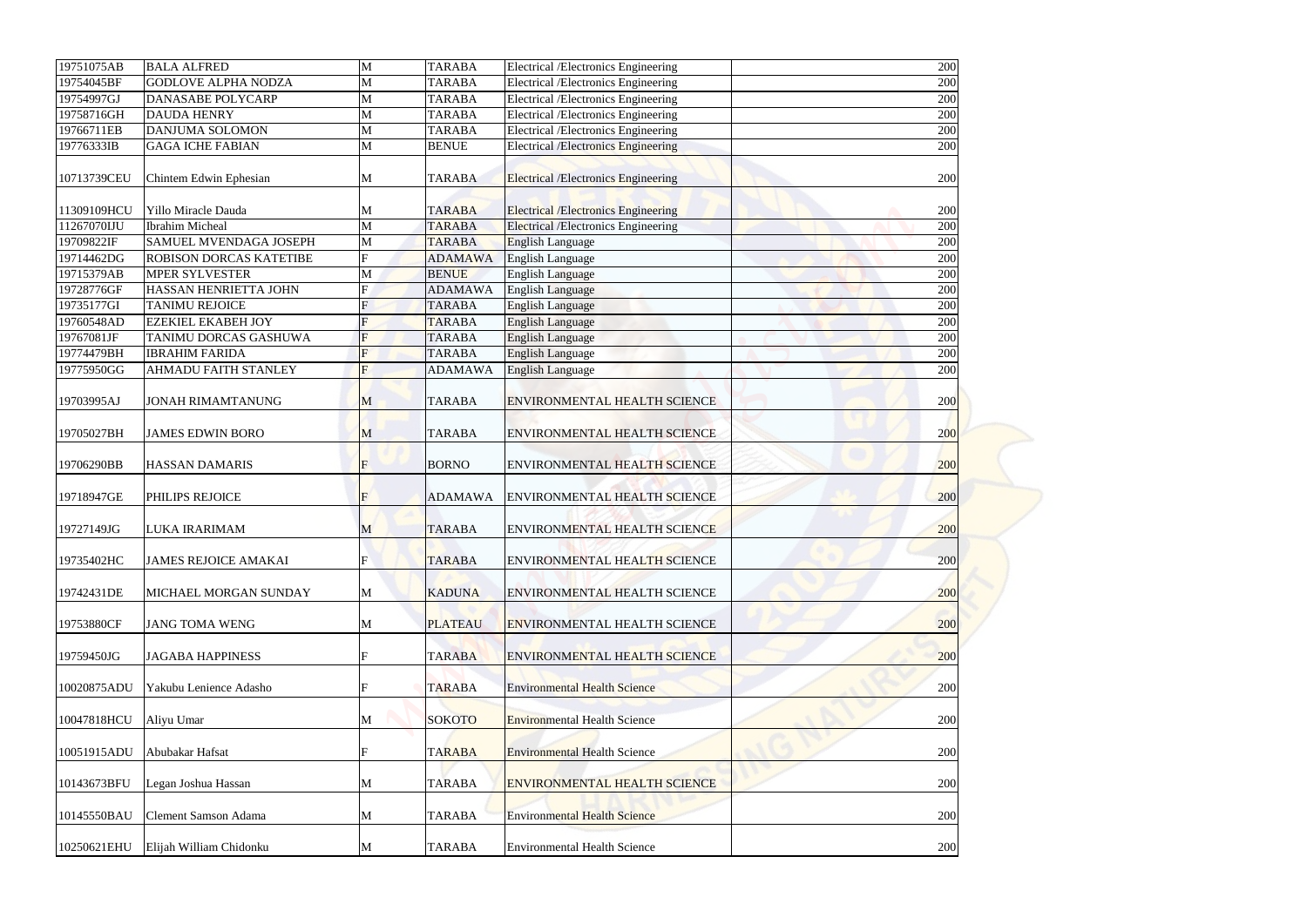| 10833894BBU<br>11043329HCU |                                 |             |                |                                       |            |
|----------------------------|---------------------------------|-------------|----------------|---------------------------------------|------------|
|                            | Akanbi Peter Olaitan            | М           | <b>KWARA</b>   | <b>Environmental Health Science</b>   | 200        |
|                            | Mijibobbo Hanifa Tiyi           |             | <b>BORNO</b>   | <b>Environmental Health Science</b>   | 200        |
|                            |                                 |             |                | <b>FORESTRY &amp; WILDLIFE</b>        |            |
| 19722303IE                 | DANJUMA DANLADI GANGUM          | M           | <b>TARABA</b>  | <b>MANAGEMENT</b>                     | 200        |
|                            |                                 |             |                | <b>FORESTRY &amp; WILDLIFE</b>        |            |
| 10328061ECU                | <b>Mathew Noah Rimamtawe</b>    | M           | <b>TARABA</b>  | <b>MANAGEMENT</b>                     | 200        |
| 19714638JA                 | <b>BITRUS GARBA MAJESTY</b>     | M           | <b>TARABA</b>  | French                                | 200        |
| 19722415DJ                 | <b>AMINDE RIMAMNYANG BITRUS</b> | M           | <b>TARABA</b>  | French                                | 200        |
| 19741202DF                 | <b>SHAUKANI GAIKANI</b>         | M           | <b>TARABA</b>  | French                                | 200        |
| 19709673EH                 | <b>JOSHUA PHEEKWALO</b>         | М           | <b>TARABA</b>  | Geography                             | 200        |
| 19729424GB                 | <b>BATURE ASHEWE</b>            | M           | <b>TARABA</b>  | Geography                             | 200        |
| 19737523BE                 | <b>CHIATA TERVER</b>            | M           | <b>TARABA</b>  | Geography                             | 200        |
| 19738509GD                 | <b>JOSEPH EMMANUEL NOTANI</b>   | M           | <b>TARABA</b>  | Geography                             | 200        |
| 19744619GG                 | <b>LEVITICUS PHEEYAMILE</b>     | M           | <b>TARABA</b>  | Geography                             | 200        |
| 19768215II                 | YENSAM HUSSAINI                 | M           | <b>TARABA</b>  | Geography                             | 200        |
| 19768608HD                 | <b>ADAMU SALAHUDDEEN BOSS</b>   | M           | <b>TARABA</b>  | Geography                             | 200        |
| 19770789CJ                 | <b>DAUDA JONAH</b>              | M           | <b>BORNO</b>   | Geography                             | 200        |
| 10370707EHU                | Gana Muhammad Alhaji            | M           | <b>TARABA</b>  | Geography                             | 200        |
| 10518418BAU                | Tanko Sarah                     | F           | <b>TARABA</b>  | <b>GUIDANCE &amp; COUNSELLING</b>     | <b>200</b> |
| 19700059IA                 | <b>NASHON HAPPINESS</b>         | F           | <b>TARABA</b>  | HOME ECONOMICS & EDUCATION            | 200        |
| 19708384DE                 | <b>GAMBO ANITA</b>              | $\mathbf F$ | <b>TARABA</b>  | <b>HOME ECONOMICS &amp; EDUCATION</b> | 200        |
| 19734504FA                 | <b>JOSEPH PEACE WUNJI</b>       | $\mathbf F$ | <b>TARABA</b>  | <b>HOME ECONOMICS &amp; EDUCATION</b> | 200        |
| 19734634EI                 | LUKA ARAYA SHANA                | F           | <b>TARABA</b>  | <b>HOME ECONOMICS &amp; EDUCATION</b> | 200        |
| 19743035GF                 | <b>BERNARD LYDIA</b>            |             | <b>TARABA</b>  | <b>HOME ECONOMICS &amp; EDUCATION</b> | <b>200</b> |
| 19753689BG                 | <b>JAMES DORICA</b>             |             | <b>TARABA</b>  | <b>HOME ECONOMICS &amp; EDUCATION</b> | 200        |
| 19705003IJ                 | <b>GODO AUGUSTINE GODO</b>      | M           | <b>TARABA</b>  | <b>HUMAN KINETICS</b>                 | 200        |
| 19706722HD                 | <b>GODFREY AMBROSE</b>          | M           | <b>TARABA</b>  | <b>HUMAN KINETICS</b>                 | 200        |
| 19727768IC                 | <b>CLEMENT DIVINE</b>           | M           | <b>TARABA</b>  | <b>HUMAN KINETICS</b>                 | 200        |
| 19759551IE                 | <b>DANLADI WAEJIM</b>           | M           | <b>TARABA</b>  | <b>HUMAN KINETICS</b>                 | 200        |
| 19773563EJ                 | <b>ADAMU RASHIDA</b>            | F           | <b>TARABA</b>  | <b>HUMAN KINETICS</b>                 | 200        |
| 19775938AF                 | MUHAMMAD NURUDDEEN              | M           | <b>TARABA</b>  | <b>HUMAN KINETICS</b>                 | 200        |
| 19735697GA                 | <b>DAUDA ZARAU RUFAI</b>        |             | <b>TARABA</b>  | <b>Islamic Studies</b>                | 200        |
| 19776338GG                 | <b>BAMANGA YUSUF</b>            | M           | <b>TARABA</b>  | <b>Islamic Studies</b>                | 200        |
| 19722064CF                 | <b>CHARLES ABANITUS ADAWAMA</b> | F           | <b>ADAMAWA</b> | LAW                                   | 200        |
| 19735778BB                 | ABDULRAZAQ ZAIDU                | M           | <b>TARABA</b>  | <b>LAW</b>                            | 200        |
| 19738738FF                 | ADI AMAAKU IBRAHIM              | M           | <b>TARABA</b>  | LAW                                   | 200        |
| 19739456DF                 | <b>NELSON KUSOMUNO</b>          | M           | <b>ADAMAWA</b> | <b>LAW</b>                            | 200        |
|                            |                                 |             |                |                                       |            |
| 10507057EGU                | Muhammad Naja'Atu Modibbo       |             | <b>TARABA</b>  | <b>LAW</b>                            | 200        |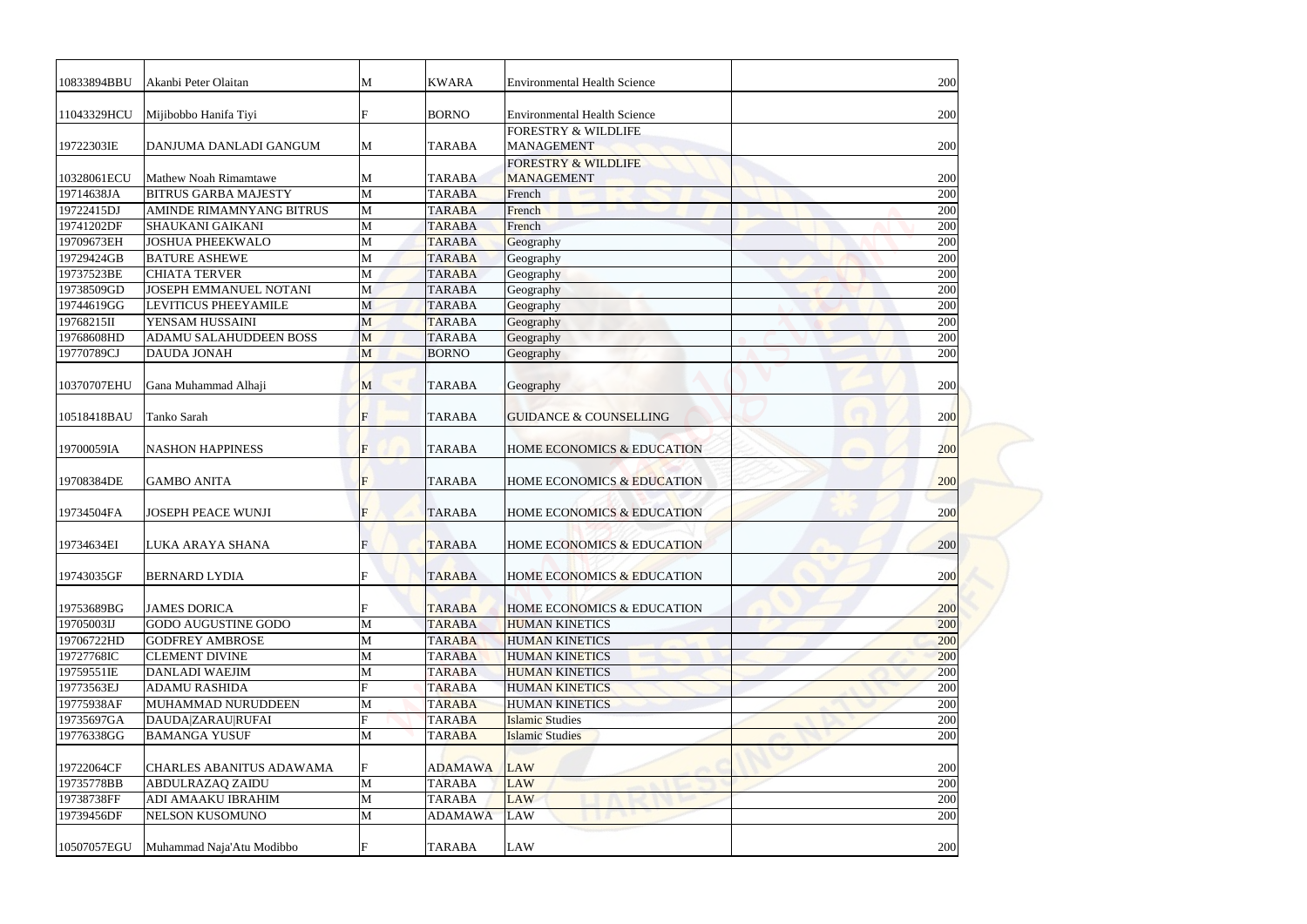| 19704793EA | <b>FESTUS ONYEKACHI</b>       | M              | <b>TARABA</b>  | <b>LIBRARY &amp; INFORMATION SCIENCE</b> | 200        |
|------------|-------------------------------|----------------|----------------|------------------------------------------|------------|
| 19720019EJ | <b>WANAN DOONEN VIVIAN</b>    |                | <b>BENUE</b>   | <b>LIBRARY &amp; INFORMATION SCIENCE</b> | 200        |
| 19720031BD | <b>JOSHUA BLESSING</b>        | F              | <b>ADAMAWA</b> | <b>LIBRARY &amp; INFORMATION SCIENCE</b> | 200        |
| 19729419HG | <b>GALADIMA TANGSON TSETI</b> | F              | <b>TARABA</b>  | <b>LIBRARY &amp; INFORMATION SCIENCE</b> | 200        |
| 19729617GE | TERAN TORNYOR MURRAY          | M              | <b>BENUE</b>   | <b>LIBRARY &amp; INFORMATION SCIENCE</b> | 200        |
| 19731808IH | KARASHIN HABIBA USMAN         | F              | <b>TARABA</b>  | <b>LIBRARY &amp; INFORMATION SCIENCE</b> | 200        |
| 19735097BH | YARUTA ZADOK MOSES            | M              | <b>TARABA</b>  | <b>LIBRARY &amp; INFORMATION SCIENCE</b> | 200        |
| 19739053IA | <b>IBRAHIM ISAAC</b>          | M              | <b>TARABA</b>  | <b>LIBRARY &amp; INFORMATION SCIENCE</b> | 200        |
| 19744477AH | YUNUSI MUNU                   | M              | <b>TARABA</b>  | <b>LIBRARY &amp; INFORMATION SCIENCE</b> | 200        |
| 19758800AJ | <b>BELLO ABUBAKAR</b>         | $\mathbf{M}$   | <b>TARABA</b>  | <b>LIBRARY &amp; INFORMATION SCIENCE</b> | 200        |
| 19762013HA | <b>UMAR KHADIJA ADAM</b>      | F              | <b>BAUCHI</b>  | <b>LIBRARY &amp; INFORMATION SCIENCE</b> | 200        |
| 19767783CG | <b>HAMIDU HELEN</b>           | F              | <b>TARABA</b>  | <b>LIBRARY &amp; INFORMATION SCIENCE</b> | <b>200</b> |
| 19772949EI | <b>SHAIBU RIMAMNUSKEP</b>     | M              | <b>TARABA</b>  | <b>LIBRARY &amp; INFORMATION SCIENCE</b> | 200        |
| 19700640ID | <b>JOHN WAFINJI HAPPINESS</b> | $\overline{F}$ | <b>TARABA</b>  | <b>Mass Communication</b>                | 200        |
| 19700800II | <b>UMAR ABDULSALAM SAMBO</b>  | M              | <b>TARABA</b>  | <b>Mass Communication</b>                | 200        |
| 19701573JH | <b>OKALORO MERCY MATHEW</b>   |                | <b>ADAMAWA</b> | <b>Mass Communication</b>                | 200        |
| 19702100GI | <b>MUSA JOY AMINA</b>         | F              | <b>GOMBE</b>   | <b>Mass Communication</b>                | 200        |
| 19708622JG | <b>MAIANGWA VIVIAN</b>        |                | <b>TARABA</b>  | <b>Mass Communication</b>                | 200        |
| 19709008AF | <b>AKO SHARON CHIVI</b>       |                | <b>ADAMAWA</b> | <b>Mass Communication</b>                | 200        |
| 19712064FC | <b>DANIEL ABIGAIL</b>         |                | <b>TARABA</b>  | <b>Mass Communication</b>                | 200        |
| 19712549FC | <b>JACOB NAOMI</b>            |                | <b>TARABA</b>  | <b>Mass Communication</b>                | 200        |
| 19712643GB | <b>VINCENT ADI NELSON</b>     | M              | <b>TARABA</b>  | <b>Mass Communication</b>                | 200        |
| 19714617FG | <b>DANTANI ALHERI</b>         |                | <b>TARABA</b>  | <b>Mass Communication</b>                | 200        |
| 19715710HF | <b>MORRIS CHARITY</b>         |                | <b>TARABA</b>  | <b>Mass Communication</b>                | 200        |
| 19716255IJ | <b>MAMMAN EZEKIEL</b>         | M              | <b>KOGI</b>    | <b>Mass Communication</b>                | 200        |
| 19719034JE | <b>AYUBA RACHEAL</b>          |                | <b>ADAMAWA</b> | <b>Mass Communication</b>                | 200        |
| 19720132AB | ABDULRAZAK NURUDEEN           | M              | <b>TARABA</b>  | <b>Mass Communication</b>                | 200        |
| 19720202IC | <b>HAMIDU CHARITY STEPHEN</b> |                | <b>TARABA</b>  | <b>Mass Communication</b>                | 200        |
| 19721008IJ | <b>RAYMOND NAOMI</b>          |                | <b>TARABA</b>  | <b>Mass Communication</b>                | 200        |
| 19721683AE | <b>BABAYO MARY JINYA</b>      |                | <b>GOMBE</b>   | <b>Mass Communication</b>                | 200        |
| 19721748AD | THEOPHILUS BARNABAS JIBSON    | M              | <b>TARABA</b>  | <b>Mass Communication</b>                | 200        |
| 19722710CH | <b>RIKAINO EVANS</b>          | M              | <b>ADAMAWA</b> | <b>Mass Communication</b>                | 200        |
| 19723152FJ | <b>WABARI RHODA TARVA</b>     |                | <b>ADAMAWA</b> | <b>Mass Communication</b>                | 200        |
| 19723724IJ | DAUDA PWAKUTEINO BABBA        |                | <b>ADAMAWA</b> | <b>Mass Communication</b>                | 200        |
| 19725657BD | <b>JONAH GANINAN BAYO</b>     | M              | <b>ADAMAWA</b> | <b>Mass Communication</b>                | 200        |
| 19727659CB | <b>SAMUEL CYRIL</b>           | M              | <b>ADAMAWA</b> | <b>Mass Communication</b>                | 200        |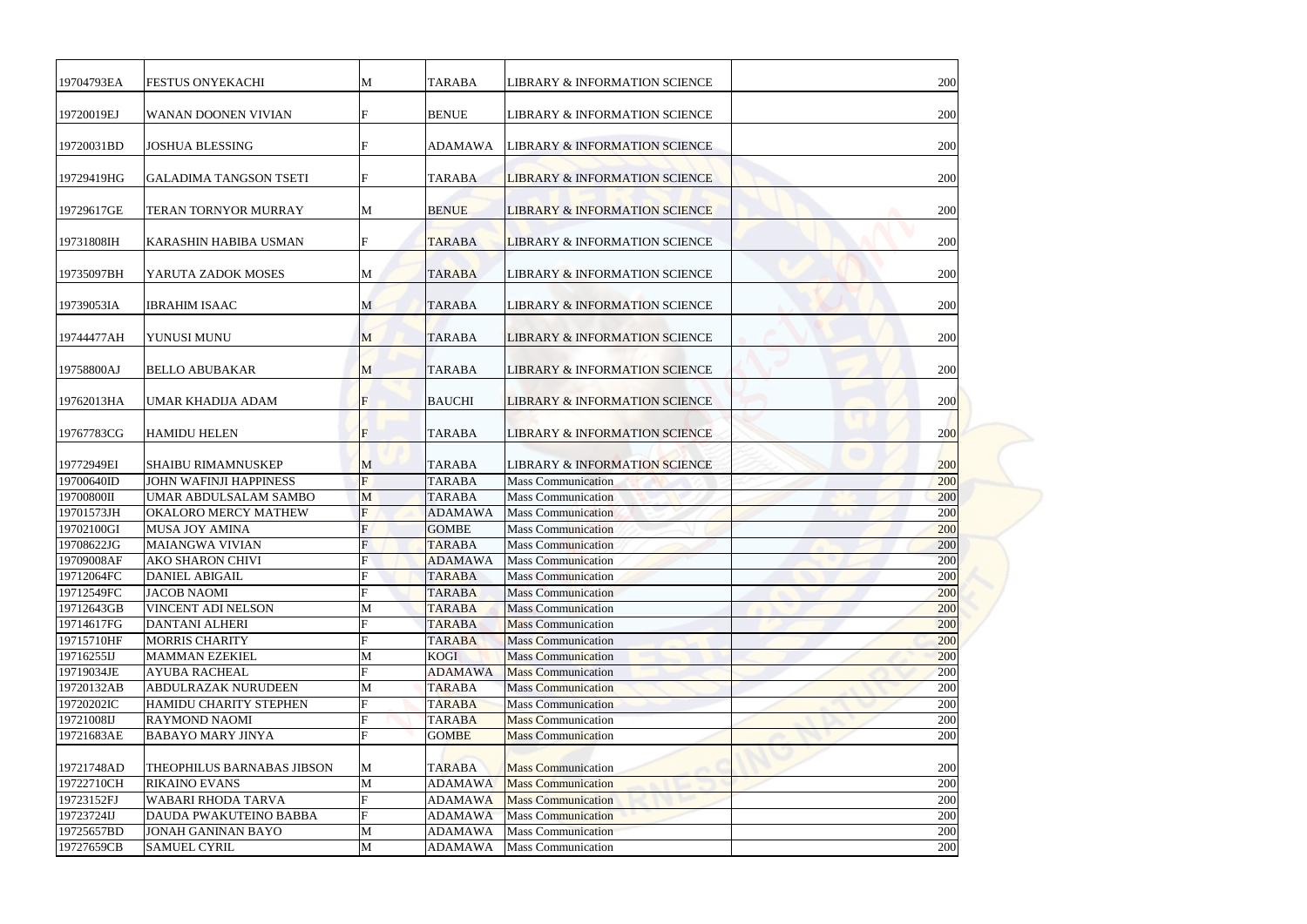| 19728421GD  | ALHASSAN ALFRED BAWA                                            | M              | <b>TARABA</b>  | <b>Mass Communication</b>     | 200        |
|-------------|-----------------------------------------------------------------|----------------|----------------|-------------------------------|------------|
| 19728468BJ  | <b>BASIL OGECHI CHRISTIANA</b>                                  | F              | <b>IMO</b>     | <b>Mass Communication</b>     | 200        |
| 19730914FD  | <b>HAPPY BRIDGET</b>                                            |                | <b>ADAMAWA</b> | <b>Mass Communication</b>     | 200        |
| 19734082FF  | PIUS EDITH HASSAN                                               |                | <b>TARABA</b>  | <b>Mass Communication</b>     | 200        |
| 19734156CH  | <b>BESTMAN SALOMI KAFIYAN</b>                                   | F              | <b>TARABA</b>  | <b>Mass Communication</b>     | 200        |
| 19734913IE  | <b>EPHESIAN COMFORT AMOS</b>                                    | F              | <b>TARABA</b>  | <b>Mass Communication</b>     | 200        |
| 19735315EC  | <b>JAMES PAPAA DZARMA</b>                                       | M              | <b>ADAMAWA</b> | <b>Mass Communication</b>     | 200        |
| 19735531HD  | <b>HARUNA JIBRILLA</b>                                          | M              | <b>TARABA</b>  | <b>Mass Communication</b>     | 200        |
| 19738310HI  | OBADIAH MILKAH YARUTA                                           |                | <b>TARABA</b>  | <b>Mass Communication</b>     | 200        |
| 19741158HA  | <b>BITRUS JEREMIAH</b>                                          | M              | <b>TARABA</b>  | <b>Mass Communication</b>     | 200        |
| 19746557HC  | <b>NOKU NPANSAIN</b>                                            | M              | <b>TARABA</b>  | <b>Mass Communication</b>     | 200        |
| 19748549BD  | <b>WILSON PRECIOUS</b>                                          | M              | <b>ADAMAWA</b> | <b>Mass Communication</b>     | 200        |
| 19748618JH  | <b>ELI EVERLYN</b>                                              |                | <b>TARABA</b>  | <b>Mass Communication</b>     | 200        |
| 19749674DD  | <b>SHADRACK BRIDGET</b>                                         | F              | <b>TARABA</b>  | <b>Mass Communication</b>     | 200        |
| 19751491BE  | <b>DANLADI GAMBO GODEBE</b>                                     | M              | <b>TARABA</b>  | <b>Mass Communication</b>     | 200        |
| 19753795IG  | <b>JAMES DORIS</b>                                              | $\overline{F}$ | <b>TARABA</b>  | <b>Mass Communication</b>     | 200        |
|             |                                                                 |                |                |                               |            |
| 19759042FJ  | <b>AUGUSTINE JENNIFER ABUBAKAR</b>                              | $\mathbf F$    | <b>ADAMAWA</b> | <b>Mass Communication</b>     | 200        |
| 19759692EJ  | <b>TUME ZACHARIA</b>                                            | M              | <b>TARABA</b>  | <b>Mass Communication</b>     | 200        |
| 19763084FI  | <b>NDAGUSHI DORATHY</b>                                         | $\overline{F}$ | <b>ADAMAWA</b> | <b>Mass Communication</b>     | 200        |
| 19764504GG  | DANJUMA EPHRAIM IFRAIMU                                         | M              | <b>TARABA</b>  | <b>Mass Communication</b>     | 200        |
| 19765056FJ  | <b>EPHRAIM ELI</b>                                              | M              | <b>ADAMAWA</b> | <b>Mass Communication</b>     | 200        |
| 19765433JC  | <b>DAVID FAITH LAMPA'A</b>                                      | $\overline{F}$ | <b>TARABA</b>  | <b>Mass Communication</b>     | 200        |
| 19765453DC  | <b>USMAN MUBARAK</b>                                            | M              | <b>BAUCHI</b>  | <b>Mass Communication</b>     | <b>200</b> |
| 19767395CG  | <b>CHRISTOPHER HARIET</b>                                       |                | <b>TARABA</b>  | <b>Mass Communication</b>     | 200        |
| 19768419FI  | <b>DAVID HELEN</b>                                              |                | <b>TARABA</b>  | <b>Mass Communication</b>     | 200        |
| 19768552EH  | YAKUBU HAUWA MUHAMMAD                                           | $\mathbf F$    | <b>TARABA</b>  | <b>Mass Communication</b>     | 200        |
| 19769381IC  | NELSON FARNOWA BLESSING                                         | F              | <b>ADAMAWA</b> | <b>Mass Communication</b>     | 200        |
|             |                                                                 |                |                |                               |            |
| 19769547GJ  | JONATHAN CELESTINE DICKSON                                      | M              | <b>TARABA</b>  | <b>Mass Communication</b>     | 200        |
| 19769977EA  | <b>ABALIS GENESIS</b>                                           | M              | <b>ADAMAWA</b> | <b>Mass Communication</b>     | 200        |
| 19771414JE  | <b>ELISHA AKAFA</b>                                             | $\overline{F}$ | <b>TARABA</b>  | <b>Mass Communication</b>     | 200        |
|             |                                                                 |                |                |                               |            |
| 19772871II  | <b>GEOFFREY DEBORAH IFUNNAYA</b><br><b>ADAM HALIMA ABUBAKAR</b> | $\mathbf{F}$   | <b>ENUGU</b>   | <b>Mass Communication</b>     | 200        |
| 19774213DJ  |                                                                 |                | <b>TARABA</b>  | <b>Mass Communication</b>     | 200        |
| 19774581AC  | FRANCIS BLESSING DAMA                                           |                | <b>ADAMAWA</b> | <b>Mass Communication</b>     | 200        |
| 19776700EH  | PANYI MARYAMU AMAYA                                             |                | <b>ADAMAWA</b> | <b>Mass Communication</b>     | 200        |
| 10588737CIU | Simon Pwapiyadi                                                 | M              | <b>ADAMAWA</b> | <b>Mass Communication</b>     | 200        |
| 10591943BDU | Boniface Victor Bajen                                           | M              | <b>ADAMAWA</b> | <b>Mass Communication</b>     | 200        |
| 11264578JGU | Garba Patience Tizwen                                           |                | <b>TARABA</b>  | <b>Mass Communication</b>     | 200        |
|             |                                                                 |                |                |                               |            |
| 10225379BGU | Oliver Kinbam                                                   |                | <b>TARABA</b>  | <b>Mass Communication</b>     | 200        |
| 19711651DA  | <b>SHUAIBU MOHAMMED</b>                                         | M              | <b>TARABA</b>  | <b>Mechanical Engineering</b> | 200        |
| 19713752DC  | <b>DAGI INNOCENT</b>                                            | M              | <b>TARABA</b>  | <b>Mechanical Engineering</b> | 200        |
| 19715538AJ  | <b>SHEDRACH TOMWURBIU</b>                                       | M              | <b>ADAMAWA</b> | <b>Mechanical Engineering</b> | 200        |
| 19717197HG  | <b>EZEKIEL ANTHONY</b>                                          | M              | <b>TARABA</b>  | <b>Mechanical Engineering</b> | 200        |
|             |                                                                 |                |                |                               |            |
| 19723775DD  | NDOLOMO AUSTINE PWADUMADI                                       | M              | <b>ADAMAWA</b> | <b>Mechanical Engineering</b> | 200        |
| 19736657JA  | <b>JONATHAN MONDAY BANA</b>                                     | M              | <b>TARABA</b>  | Mechanical Engineering        | 200        |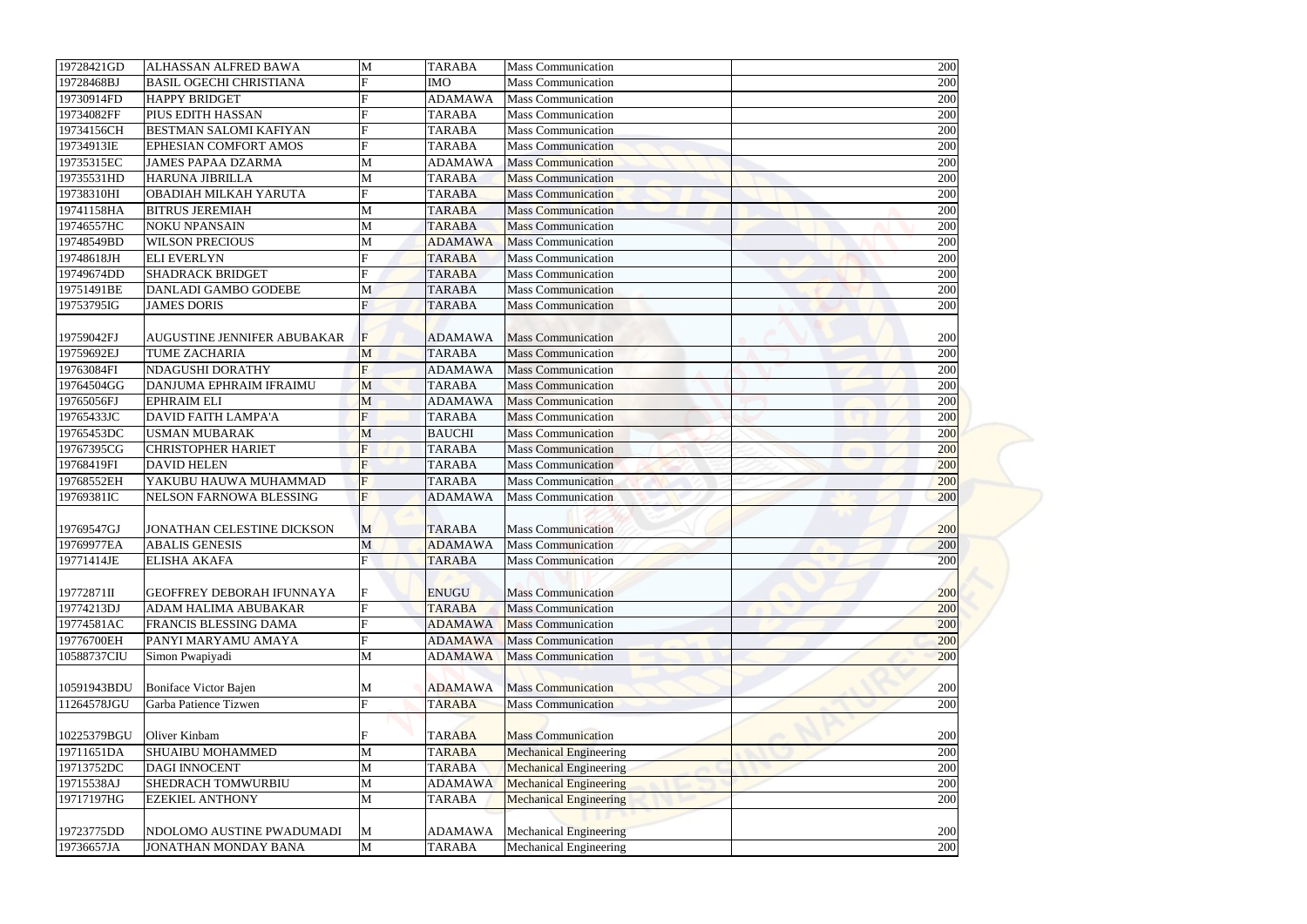| 19741228FE  | UZOR EMMANUEL NDULAKA                             | M                   | <b>IMO</b>      |                                                             |            |
|-------------|---------------------------------------------------|---------------------|-----------------|-------------------------------------------------------------|------------|
| 19749637EH  | JOHN EMMANUEL WUNUKEN                             | M                   | <b>TARABA</b>   | <b>Mechanical Engineering</b><br>Mechanical Engineering     | 200<br>200 |
| 19765079IH  | <b>BULUS DANIEL</b>                               | M                   | <b>TARABA</b>   |                                                             | 200        |
| 19768090HF  | <b>BULUS ADI</b>                                  |                     | <b>TARABA</b>   | <b>Mechanical Engineering</b>                               | 200        |
| 19772553HC  | <b>DAN-ASABE IMURANA</b>                          | M                   | <b>TARABA</b>   | <b>Mechanical Engineering</b>                               | 200        |
| 19700009DG  | <b>AGIM MOSES INYONGUN</b>                        | M<br>M              | <b>BENUE</b>    | <b>Mechanical Engineering</b><br>MEDICAL LABORATORY SCIENCE |            |
|             | <b>APOLOS ISAAC MONDAY</b>                        |                     |                 |                                                             | 200        |
| 19701416ID  |                                                   | M                   | <b>ADAMAWA</b>  | MEDICAL LABORATORY SCIENCE                                  | 200        |
| 19704785GE  | <b>DANAZUMI GARBA</b>                             | M                   | <b>BAUCHI</b>   | MEDICAL LABORATORY SCIENCE                                  | 200        |
| 19712410IB  | MUHAMMADU AMINU                                   | M                   | <b>TARABA</b>   | MEDICAL LABORATORY SCIENCE                                  | 200        |
| 19713232EA  | <b>JATO EMMANUEL CHIAHEMBA</b>                    | M                   | <b>TARABA</b>   | MEDICAL LABORATORY SCIENCE                                  | 200        |
|             |                                                   |                     |                 |                                                             |            |
| 19713372AI  | ISAH ABDULRAZAQ ABUBAKAR<br><b>AGABUS REJOICE</b> | M<br>$\overline{F}$ | <b>TARABA</b>   | MEDICAL LABORATORY SCIENCE<br>MEDICAL LABORATORY SCIENCE    | 200        |
| 19713848DF  | <b>APEV PETER</b>                                 |                     | <b>ADAMAWA</b>  | MEDICAL LABORATORY SCIENCE                                  | 200        |
| 19714943EI  |                                                   | M<br>Ħ              | <b>TARABA</b>   |                                                             | 200        |
| 19720488JH  | <b>RIMAMTSIWE PRISCILLA</b>                       |                     | <b>TARABA</b>   | MEDICAL LABORATORY SCIENCE                                  | 200        |
| 19721257CB  | <b>OTHANIEL TRUSTINE</b>                          |                     | <b>TARABA</b>   | <b>MEDICAL LABORATORY SCIENCE</b>                           | 200        |
| 19723817AE  | <b>ANTHONY PATIENCE</b>                           |                     | <b>ADAMAWA</b>  | MEDICAL LABORATORY SCIENCE                                  | 200        |
|             |                                                   |                     |                 |                                                             |            |
| 19724739FB  | AMEGWA SAMSON OJI                                 | M                   | <b>NASARAWA</b> | MEDICAL LABORATORY SCIENCE                                  | 200        |
| 19725361CI  | NGWUOKE OZIOMA QUEEN                              | F                   | <b>ENUGU</b>    | MEDICAL LABORATORY SCIENCE                                  | 200        |
| 19725425DA  | ABRAHAM EUNICE YARBABA                            | F                   | <b>TARABA</b>   | MEDICAL LABORATORY SCIENCE                                  | 200        |
| 19735754ID  | <b>IGBA FABIAN SUGHNEN</b>                        | M                   | <b>TARABA</b>   | MEDICAL LABORATORY SCIENCE                                  | 200        |
| 19736501HD  | <b>JOB JOSHUA</b>                                 | M                   | <b>TARABA</b>   | MEDICAL LABORATORY SCIENCE                                  | 200        |
| 19743866JE  | <b>HARUNA PRAISE</b>                              | M                   | <b>ADAMAWA</b>  | MEDICAL LABORATORY SCIENCE                                  | 200        |
| 19746618ID  | <b>MOSES FAVOUR AMANKYE</b>                       | $\overline{F}$      | <b>TARABA</b>   | MEDICAL LABORATORY SCIENCE                                  | 200        |
| 19748863EB  | <b>AMOS YALLAU FAITH</b>                          | F                   | <b>TARABA</b>   | MEDICAL LABORATORY SCIENCE                                  | 200        |
| 19750963EG  | DAVID SAMUEL INGYAKEN                             | M                   | <b>TARABA</b>   | MEDICAL LABORATORY SCIENCE                                  | 200        |
| 19753654CE  | DAUDA MAYINDI ISHAYA                              | M                   | <b>TARABA</b>   | <b>MEDICAL LABORATORY SCIENCE</b>                           | 200        |
| 19755465CD  | <b>ABUBAKAR BILKISU</b>                           |                     | <b>TARABA</b>   | MEDICAL LABORATORY SCIENCE                                  | 200        |
| 19757025JG  | MUHAMMAD MURSHADI ALI                             | M                   | <b>TARABA</b>   | MEDICAL LABORATORY SCIENCE                                  | 200        |
| 19757663CF  | NGORAN THELMA PATRICK                             | F                   | <b>TARABA</b>   | MEDICAL LABORATORY SCIENCE                                  | 200        |
| 19762915IA  | <b>ABDULAZIZ MARYAM IDIRS</b>                     | $\mathbf{F}$        | <b>TARABA</b>   | MEDICAL LABORATORY SCIENCE                                  | 200        |
| 19765602HA  | <b>ELISHA DESTINY</b>                             | M                   | <b>TARABA</b>   | MEDICAL LABORATORY SCIENCE                                  | 200        |
| 19766247HF  | <b>IBRAHIM KHADIJA GARBA</b>                      | Ħ                   | <b>TARABA</b>   | MEDICAL LABORATORY SCIENCE                                  | 200        |
| 19772880GB  | ABDULLAHI SAIFULLAH                               | M                   | <b>TARABA</b>   | MEDICAL LABORATORY SCIENCE                                  | 200        |
| 19773012FD  | <b>TSEGBA JOY SHIDOO</b>                          | Ħ                   | <b>TARABA</b>   | <b>MEDICAL LABORATORY SCIENCE</b>                           | 200        |
| 19774324JE  | <b>BAKARI SHUMO</b>                               | М                   | <b>GOMBE</b>    | MEDICAL LABORATORY SCIENCE                                  | 200        |
| 19774884GD  | <b>ATOGBON ASEMA PAUL</b>                         | М                   | <b>BENUE</b>    | MEDICAL LABORATORY SCIENCE                                  | 200        |
| 19775732EB  | <b>BAKO EMUSEH</b>                                | F                   | <b>TARABA</b>   | <b>MEDICAL LABORATORY SCIENCE</b>                           | 200        |
| 19775909JC  | AMEH HERBERT OCHENEHI                             | M                   | <b>BENUE</b>    | MEDICAL LABORATORY SCIENCE                                  | 200        |
| 19776222CG  | <b>BABIDI JERRY GABRIEL</b>                       | M                   | <b>TARABA</b>   | MEDICAL LABORATORY SCIENCE                                  | 200        |
| 10473639ACU | Anas Abdulrauf                                    | M                   | <b>TARABA</b>   | <b>MICROBIOLOGY</b>                                         | 200        |
| 10628182DDU | Jaafar Nihat                                      |                     | <b>TARABA</b>   | <b>MICROBIOLOGY</b>                                         | 200        |
| 11153216BHU | Mathew Rejoice                                    |                     | <b>TARABA</b>   | <b>MICROBIOLOGY</b>                                         | 200        |
|             |                                                   |                     |                 | PEACE STUDIES & CONFLICT                                    |            |
| 19700536AH  | <b>GARBA FELIX MADING</b>                         | M                   | <b>TARABA</b>   | <b>RESOLUTION</b>                                           | 200        |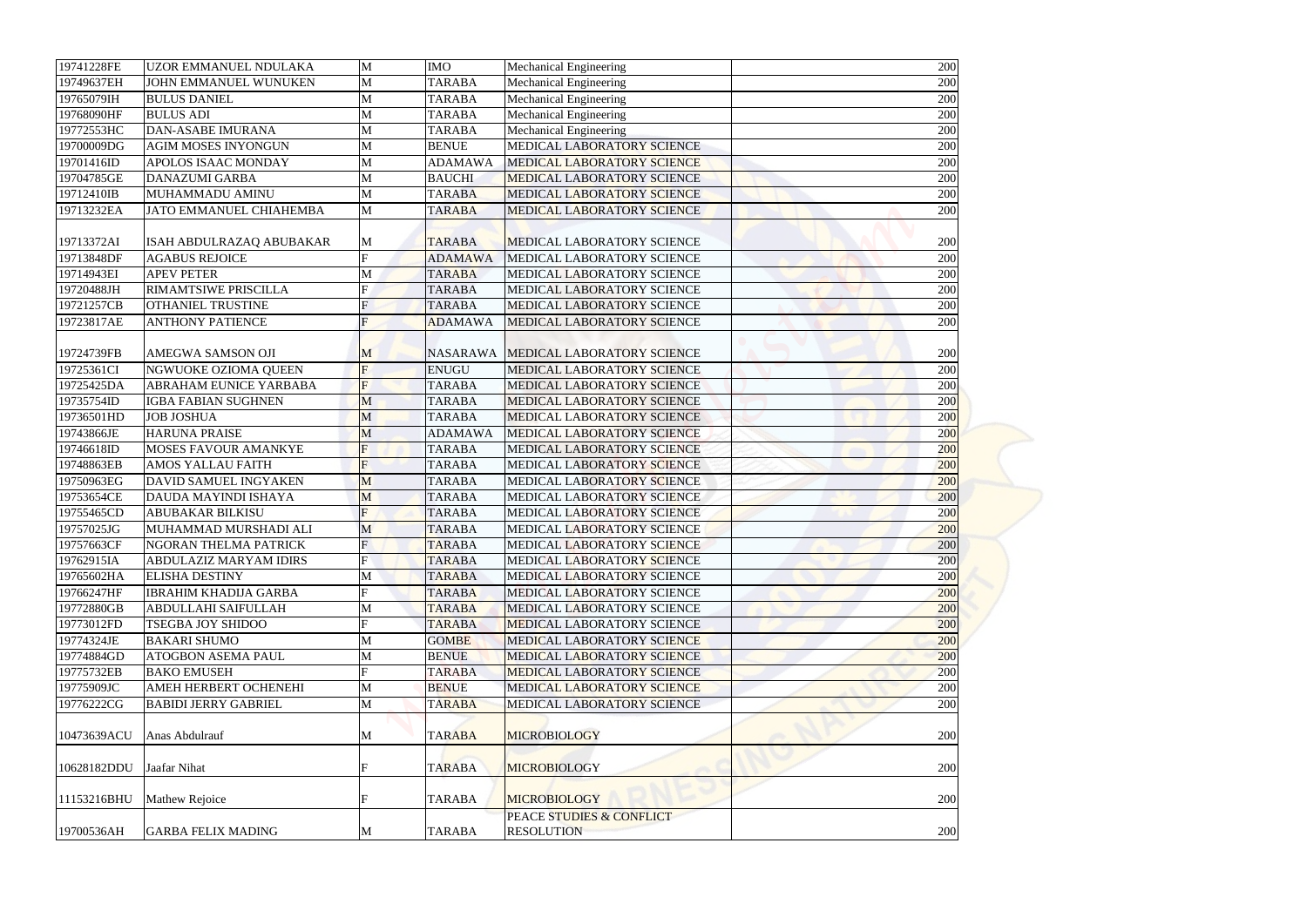|            |                                 |              |                | PEACE STUDIES & CONFLICT            |     |
|------------|---------------------------------|--------------|----------------|-------------------------------------|-----|
| 19700705IC | <b>NATHAN FANCY BUBA</b>        |              | <b>TARABA</b>  | <b>RESOLUTION</b>                   | 200 |
|            |                                 |              |                | PEACE STUDIES & CONFLICT            |     |
| 19701041EE | YAKUBU ESTHER                   |              | <b>TARABA</b>  | <b>RESOLUTION</b>                   | 200 |
|            |                                 |              |                | PEACE STUDIES & CONFLICT            |     |
| 19703645IJ | <b>RANMAN DEBORAH</b>           |              | <b>TARABA</b>  | <b>RESOLUTION</b>                   | 200 |
|            |                                 |              |                | PEACE STUDIES & CONFLICT            |     |
| 19709423CB | <b>JATAU VENANTIUS VOZENAME</b> | M            | <b>TARABA</b>  | <b>RESOLUTION</b>                   | 200 |
|            |                                 |              |                | PEACE STUDIES & CONFLICT            |     |
| 19709646DB | <b>VOCKS ISA EZEKIEL</b>        | M            | <b>TARABA</b>  | <b>RESOLUTION</b>                   | 200 |
|            |                                 |              |                | PEACE STUDIES & CONFLICT            |     |
| 19709903DG | <b>MKUMA NGUDEN JANET</b>       | F            | <b>BENUE</b>   | <b>RESOLUTION</b>                   | 200 |
|            |                                 |              |                | PEACE STUDIES & CONFLICT            |     |
| 19711303AH | TAFIYA GIDEON YOHANNA           | M            | <b>ADAMAWA</b> | <b>RESOLUTION</b>                   | 200 |
|            |                                 |              |                | PEACE STUDIES & CONFLICT            |     |
| 19725110AF | <b>ALI MUHAMMED</b>             | M            | <b>BORNO</b>   | <b>RESOLUTION</b>                   | 200 |
|            |                                 |              |                | PEACE STUDIES & CONFLICT            |     |
| 19725530AG | <b>KASIMU NASIBA</b>            |              | <b>TARABA</b>  | <b>RESOLUTION</b>                   | 200 |
|            |                                 |              |                | PEACE STUDIES & CONFLICT            |     |
| 19728415IB | <b>MAIKANO SANI</b>             | $\mathbf{M}$ | <b>TARABA</b>  | <b>RESOLUTION</b>                   | 200 |
|            |                                 |              |                | PEACE STUDIES & CONFLICT            |     |
| 19728904GJ | <b>MANASIS BEATRICE</b>         | F            | <b>TARABA</b>  | <b>RESOLUTION</b>                   | 200 |
|            |                                 |              |                | PEACE STUDIES & CONFLICT            |     |
| 19738031EC | <b>GAJI HELLEN AUTA</b>         | F            | <b>TARABA</b>  | <b>RESOLUTION</b>                   | 200 |
|            |                                 |              |                | PEACE STUDIES & CONFLICT            |     |
| 19738467JC | <b>ALIYU IBRAHIM</b>            | M            | <b>TARABA</b>  | <b>RESOLUTION</b>                   | 200 |
|            |                                 |              |                | <b>PEACE STUDIES &amp; CONFLICT</b> |     |
| 19742355GI | <b>BUCHI PATRICK</b>            | M            | <b>TARABA</b>  | <b>RESOLUTION</b>                   | 200 |
|            | YARO MAGDALENE                  |              |                | PEACE STUDIES & CONFLICT            |     |
| 19746901BA | <b>FXAFATERIMAM</b>             |              | <b>TARABA</b>  | <b>RESOLUTION</b>                   | 200 |
|            |                                 |              |                | PEACE STUDIES & CONFLICT            |     |
| 19747776AE | <b>GAMBO ANDY ALASTOR</b>       | M            | <b>TARABA</b>  | <b>RESOLUTION</b>                   | 200 |
|            |                                 |              |                | PEACE STUDIES & CONFLICT            |     |
| 19751207JA | <b>JAMES DAISY</b>              |              | <b>ADAMAWA</b> | <b>RESOLUTION</b>                   | 200 |
|            |                                 |              |                | PEACE STUDIES & CONFLICT            |     |
| 19753542GJ | <b>BASHIR MELODY</b>            |              | <b>TARABA</b>  | <b>RESOLUTION</b>                   | 200 |
|            |                                 |              |                | PEACE STUDIES & CONFLICT            |     |
| 19754486FA | <b>EDWARD ABIGAIL TATAH</b>     |              | <b>TARABA</b>  | <b>RESOLUTION</b>                   | 200 |
|            |                                 |              |                | <b>PEACE STUDIES &amp; CONFLICT</b> |     |
| 19758464EH | <b>DANIEL REBECCA</b>           |              | <b>TARABA</b>  | <b>RESOLUTION</b>                   | 200 |
|            |                                 |              |                | PEACE STUDIES & CONFLICT            |     |
| 19762921GC | <b>ALIYU FARIDA IMAM</b>        |              | <b>ADAMAWA</b> | <b>RESOLUTION</b>                   | 200 |
|            |                                 |              |                | <b>PEACE STUDIES &amp; CONFLICT</b> |     |
| 19765922IA | <b>MORRISON PROGRESS</b>        | M            | <b>ADAMAWA</b> | <b>RESOLUTION</b>                   | 200 |
|            |                                 |              |                | <b>PEACE STUDIES &amp; CONFLICT</b> |     |
| 19767481FJ | <b>SADISU SHAMSUDDEEN GABDO</b> | M            | <b>TARABA</b>  | <b>RESOLUTION</b>                   | 200 |
|            |                                 |              |                | <b>PEACE STUDIES &amp; CONFLICT</b> |     |
| 19774418AG | <b>LAIYAU JOSEPH PETER</b>      | M            | <b>TARABA</b>  | <b>RESOLUTION</b>                   | 200 |
|            |                                 |              |                | PEACE STUDIES & CONFLICT            |     |
| 19776353CB | <b>GABRIEL ELIZABETH</b>        |              | <b>TARABA</b>  | <b>RESOLUTION</b>                   | 200 |
|            |                                 |              |                |                                     |     |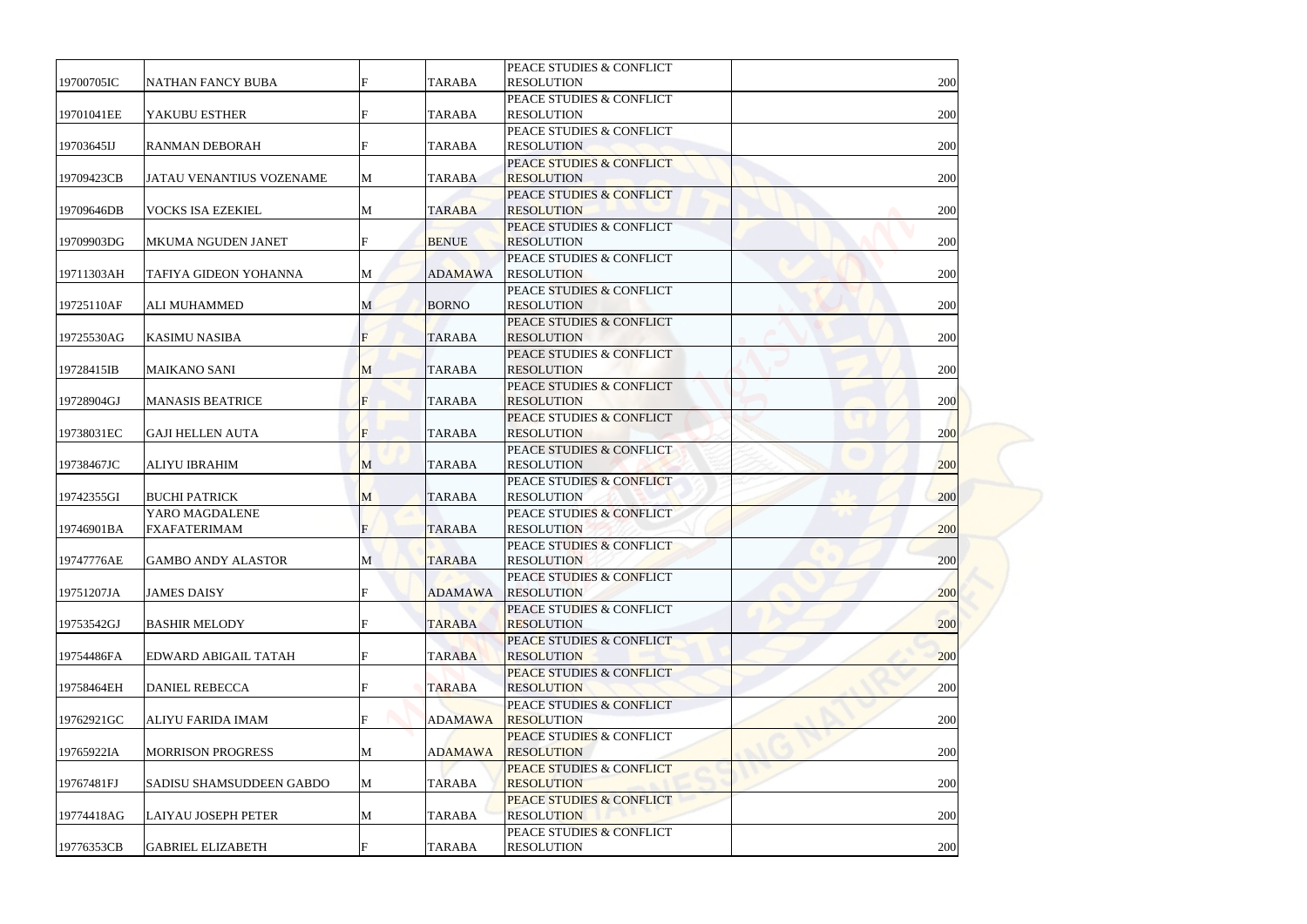| 19776595HB  | ABDULLAHI SULAIMAN              | M | <b>TARABA</b>  | PEACE STUDIES & CONFLICT<br><b>RESOLUTION</b>            | 200 |
|-------------|---------------------------------|---|----------------|----------------------------------------------------------|-----|
| 19776683AB  | <b>IBRAHIM ABDUL-SAMAD</b>      | M | <b>TARABA</b>  | PEACE STUDIES & CONFLICT<br><b>RESOLUTION</b>            | 200 |
| 10355399JAU | Dakko Florence                  | F | <b>TARABA</b>  | PEACE STUDIES & CONFLICT<br><b>RESOLUTION</b>            | 200 |
| 10670559GJU | Yassa Angela                    |   | <b>TARABA</b>  | <b>PEACE STUDIES &amp; CONFLICT</b><br><b>RESOLUTION</b> | 200 |
| 10877510BGU | Abubakar Misa Sadiq             | M | <b>TARABA</b>  | PEACE STUDIES & CONFLICT<br><b>RESOLUTION</b>            | 200 |
| 11107585EDU | Vojiki Grace Yaro               |   | <b>TARABA</b>  | PEACE STUDIES & CONFLICT<br><b>RESOLUTION</b>            | 200 |
| 19700260FJ  | <b>DANIEL TITUS</b>             | M | <b>TARABA</b>  | Political Science & International Relations              | 200 |
| 19700544IA  | <b>JOHN HAWAU WINDINA</b>       |   | <b>ADAMAWA</b> | Political Science & International Relations              | 200 |
| 19701287IC  | <b>MIKAN SABASTINE</b>          | M | <b>TARABA</b>  | Political Science & International Relations              | 200 |
| 19702017CG  | <b>MOSES ENOCH</b>              | M | <b>TARABA</b>  | Political Science & International Relations              | 200 |
| 19703329GH  | <b>KUTI MOSEH GARBA</b>         | M | <b>TARABA</b>  | Political Science & International Relations              | 200 |
| 19705216DC  | MUHAMMED SAFIYANU LAWAN         | M | <b>TARABA</b>  | Political Science & International Relations              | 200 |
| 19705828DJ  | <b>JONAH SUNDAY</b>             | M | <b>TARABA</b>  | Political Science & International Relations              | 200 |
| 19708782AE  | <b>RUFUS RABI</b>               | F | <b>ADAMAWA</b> | Political Science & International Relations              | 200 |
| 19712466BA  | <b>STEPHEN SHALOM</b>           | M | <b>ADAMAWA</b> | Political Science & International Relations              | 200 |
| 19714239CG  | <b>TALBA AMINA BALA</b>         |   | <b>YOBE</b>    | Political Science & International Relations              | 200 |
| 19714663BF  | <b>LAZARUS SOLOMON TIABWAGE</b> | M | <b>TARABA</b>  | Political Science & International Relations              | 200 |
| 19720776AJ  | <b>JERRY SUNDAY</b>             | M | <b>TARABA</b>  | <b>Political Science &amp; International Relations</b>   | 200 |
| 19722826GH  | <b>MUSA ALHAJI</b>              | M | <b>TARABA</b>  | Political Science & International Relations              | 200 |
| 19724532JA  | <b>MUSA LAMI DORCAS</b>         |   | <b>TARABA</b>  | <b>Political Science &amp; International Relations</b>   | 200 |
| 19725308JA  | TAPIYO ARAYA AYUBA              | M | <b>ADAMAWA</b> | Political Science & International Relations              | 200 |
| 19726494CE  | LUKA NGA'AN-LINDA BUBA          |   | <b>ADAMAWA</b> | Political Science & International Relations              | 200 |
| 19735013HF  | ISHAKU KISSINUMSO KALLAMU       | M | <b>ADAMAWA</b> | <b>Political Science &amp; International Relations</b>   | 200 |
| 19735904CB  | <b>EZUGWU JOHN EBENEZER</b>     | M | <b>ENUGU</b>   | Political Science & International Relations              | 200 |
| 19738180IA  | <b>ILIYA JAAFAR</b>             | M | <b>TARABA</b>  | Political Science & International Relations              | 200 |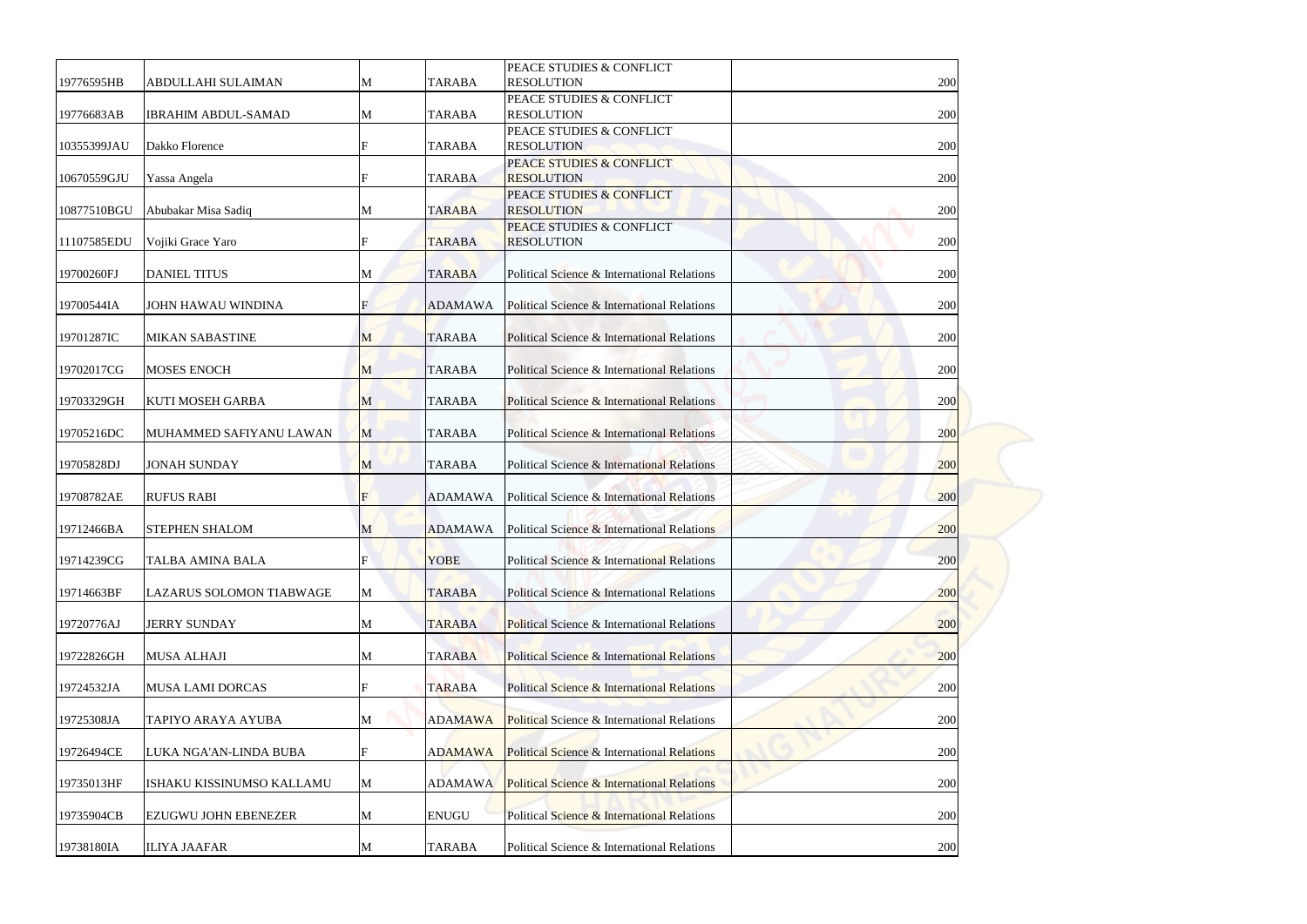| 19738763HH  | YUSUF RITA HADIZA              |                | <b>TARABA</b>  | Political Science & International Relations            | 200 |
|-------------|--------------------------------|----------------|----------------|--------------------------------------------------------|-----|
| 19741373AH  | <b>MATAI FELIX NOYIMANG</b>    | M              | <b>TARABA</b>  | Political Science & International Relations            | 200 |
| 19743142DF  | <b>BAWA AMINU ALI</b>          | M              | <b>TARABA</b>  | Political Science & International Relations            | 200 |
| 19746361HI  | <b>AGGREY OBED</b>             | M              | <b>ADAMAWA</b> | Political Science & International Relations            | 200 |
| 19746603DB  | <b>MOSES TIMI</b>              | F              | <b>ADAMAWA</b> | <b>Political Science &amp; International Relations</b> | 200 |
| 19747290AH  | <b>WUBON FENMI</b>             | M              | <b>TARABA</b>  | Political Science & International Relations            | 200 |
| 19748038JB  | RIFORE WISDOM KESSAVO          | M              | <b>TARABA</b>  | Political Science & International Relations            | 200 |
| 19748494IB  | <b>ADAMU ABUBAKAR ALFA</b>     | M              | <b>ADAMAWA</b> | Political Science & International Relations            | 200 |
| 19754578GF  | ABERSHI BLESSING SUNJI         |                | <b>TARABA</b>  | Political Science & International Relations            | 200 |
| 19755617FC  | MUKTAR HAMMANADAM HAMMAN M     |                | <b>TARABA</b>  | Political Science & International Relations            | 200 |
| 19760718HF  | <b>AHMAD AMINU</b>             | M              | <b>TARABA</b>  | Political Science & International Relations            | 200 |
| 19762334HH  | <b>JOSHUA GRACE YAHAYA</b>     | $\overline{F}$ | <b>GOMBE</b>   | Political Science & International Relations            | 200 |
| 19766663II  | <b>DANIEL ZAKARIYA</b>         | $\mathbf{M}$   | <b>ADAMAWA</b> | Political Science & International Relations            | 200 |
| 19767097EH  | YUSUF MUNTAKA JIBRIN           | M              | <b>TARABA</b>  | Political Science & International Relations            | 200 |
| 19768918BG  | YOILA ABRAHAM                  | M              | <b>ADAMAWA</b> | Political Science & International Relations            | 200 |
| 19776462IC  | <b>ADAMU NAFISA</b>            | F              | <b>TARABA</b>  | Political Science & International Relations            | 200 |
| 11184653IHU | Sabo Edward                    | M              | <b>TARABA</b>  | Political Science & International Relations            | 200 |
| 19700195GA  | <b>MUSA USMAN</b>              | M              | <b>TARABA</b>  | <b>Public Administration</b>                           | 200 |
| 19700499CB  | <b>LALAISERAH</b>              |                | <b>BORNO</b>   | <b>Public Administration</b>                           | 200 |
| 19700609HJ  | <b>AKILA TANI STEPHEN</b>      |                | <b>TARABA</b>  | <b>Public Administration</b>                           | 200 |
| 19700829AB  | YAJI IDRIS                     | M              | <b>TARABA</b>  | <b>Public Administration</b>                           | 200 |
| 19701536BE  | FUPSIN JWAMBE GALADIMA         |                | <b>TARABA</b>  | <b>Public Administration</b>                           | 200 |
| 19702515IE  | <b>AUDU UMAR</b>               | M              | <b>TARABA</b>  | <b>Public Administration</b>                           | 200 |
| 19703425HA  | <b>BABANYA MOHAMMED</b>        | M              | <b>TARABA</b>  | <b>Public Administration</b>                           | 200 |
| 19703433EG  | MOHAMMED SIRAJO LIKITA         | M              | <b>TARABA</b>  | <b>Public Administration</b>                           | 200 |
| 19704603CI  | <b>UMAR ABDULRAHMAN</b>        | M              | <b>TARABA</b>  | <b>Public Administration</b>                           | 200 |
| 19704834BE  | AHMADU SULEIMAN BELLO          | M              | <b>TARABA</b>  | <b>Public Administration</b>                           | 200 |
| 19704976HD  | UORISHO AONDOLUMUN EDWIN       | M              | <b>BENUE</b>   | <b>Public Administration</b>                           | 200 |
| 19705499FG  | <b>SANUSI AISHATU</b>          |                | <b>TARABA</b>  | <b>Public Administration</b>                           | 200 |
| 19705676BA  | <b>GABRIEL SOOTER MTAVERGA</b> | M              | <b>BENUE</b>   | <b>Public Administration</b>                           | 200 |
| 19707016GE  | <b>SALE MANCY GUMBA</b>        |                | <b>TARABA</b>  | <b>Public Administration</b>                           | 200 |
| 19710459BH  | NAORTI SUNDAY KUME             | M              | <b>TARABA</b>  | Public Administration                                  | 200 |
|             |                                |                |                |                                                        |     |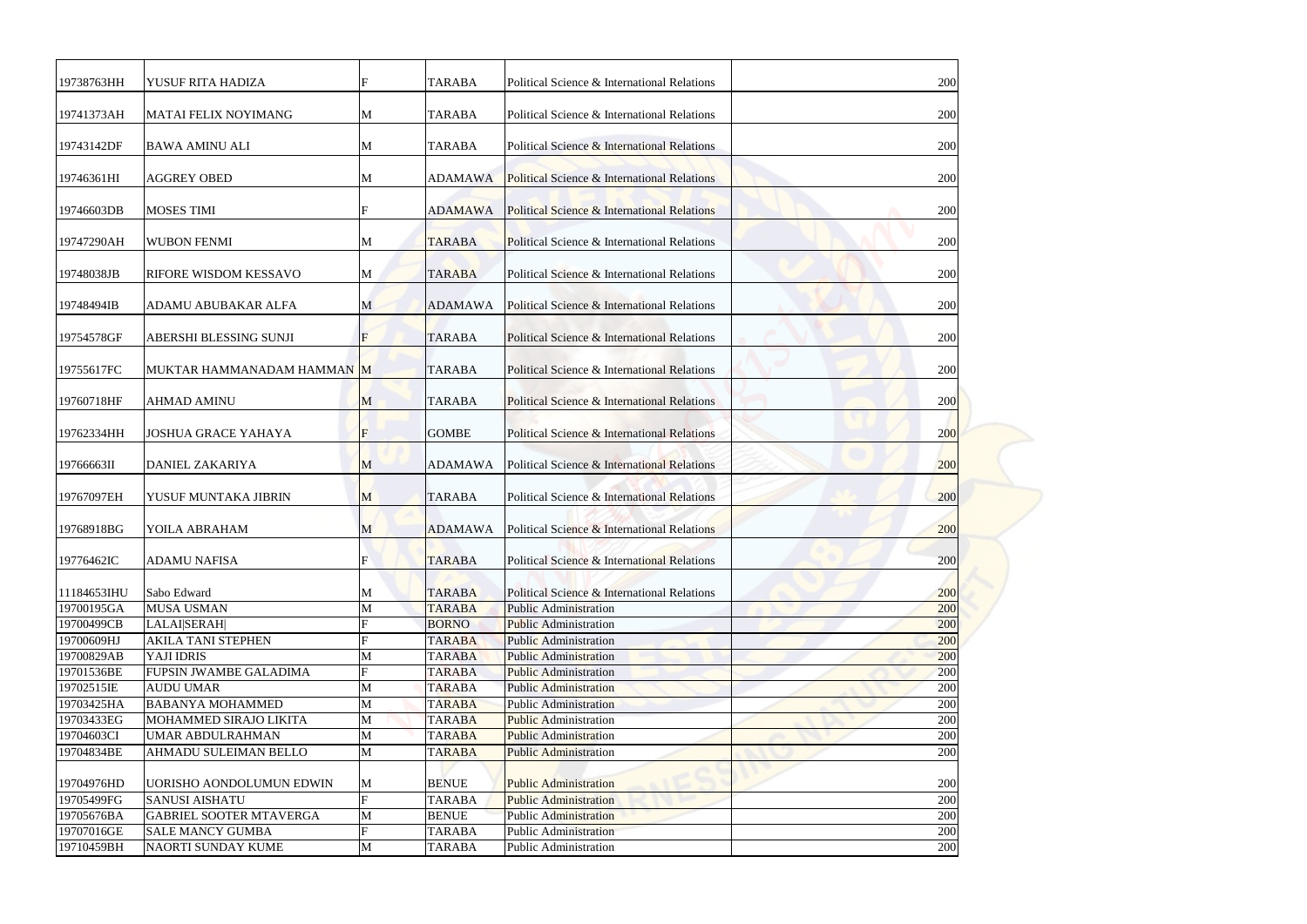| 19711003DE               | <b>ADAMU UMAR DAMINA</b>                              | M                | <b>TARABA</b>                   | Public Administration                                        | 200        |
|--------------------------|-------------------------------------------------------|------------------|---------------------------------|--------------------------------------------------------------|------------|
| 19711193EG               | ABUBAKAR ADAMU                                        | M                | <b>ADAMAWA</b>                  | <b>Public Administration</b>                                 | 200        |
| 19713243AH               | ABUBAKAR SHAMSIYYA                                    |                  | <b>TARABA</b>                   | <b>Public Administration</b>                                 | 200        |
| 19713669IH               | <b>IBRAHIM IDRIS</b>                                  | M                | <b>TARABA</b>                   | <b>Public Administration</b>                                 | 200        |
| 19714052AF<br>19715575JC | <b>IDOKO JOSEPH</b>                                   | M                | <b>BENUE</b>                    | <b>Public Administration</b>                                 | 200        |
|                          | <b>SALAMA TUKURA </b>                                 | M                | <b>TARABA</b>                   | <b>Public Administration</b>                                 | 200        |
| 19716265FJ               | <b>YUSUF DORCAS</b>                                   | F                | <b>TARABA</b>                   | <b>Public Administration</b>                                 | 200        |
| 19716665CD               | NICKSON FRANCIS PWADIMDI                              | M                | <b>ADAMAWA</b>                  | <b>Public Administration</b>                                 | 200        |
| 19717328HB               | <b>IDRIS HUSSASINA</b><br><b>SHAWULU THINK BIYAMS</b> |                  | <b>TARABA</b>                   | <b>Public Administration</b>                                 | 200        |
| 19719151DE               |                                                       |                  | <b>TARABA</b>                   | <b>Public Administration</b>                                 | 200        |
| 19719788GD               | <b>DANJUMA DAVID</b>                                  | M                | <b>TARABA</b>                   | <b>Public Administration</b>                                 | 200        |
| 19720023DH               | <b>BAWA JOSEPH MAXWELL</b>                            | M                | <b>TARABA</b>                   | <b>Public Administration</b>                                 | 200        |
| 19720216EA               | NATHAN YOHANNA<br>MUHAMMAD YUSUF GAMBO                | M                | <b>ADAMAWA</b>                  | <b>Public Administration</b>                                 | 200        |
| 19720863DJ               | <b>SALIHU ABDULAZIZ JIBO</b>                          | M                | <b>TARABA</b><br><b>TARABA</b>  | <b>Public Administration</b>                                 | 200<br>200 |
| 19721359AG               |                                                       | M                |                                 | <b>Public Administration</b>                                 |            |
| 19722202JG<br>19723507GB | OKU CHIKODI<br><b>MARKUS REMEMBER</b>                 |                  | <b>ANAMBRA</b><br><b>TARABA</b> | <b>Public Administration</b>                                 | 200        |
| 19724096EA               | <b>BOAZA NUHU SOJE</b>                                |                  | <b>ADAMAWA</b>                  | <b>Public Administration</b><br><b>Public Administration</b> | 200<br>200 |
|                          |                                                       | M                |                                 |                                                              |            |
| 19724520CJ               | THOMAS JOY HAUWA<br><b>APAVO HAPPY MARKUS</b>         | F<br>F           | <b>TARABA</b>                   | <b>Public Administration</b>                                 | 200        |
| 19725970EE               |                                                       |                  | <b>TARABA</b>                   | <b>Public Administration</b>                                 | 200        |
| 19726247IG               | <b>HASSAN IBRAHIM</b>                                 | M                | <b>TARABA</b>                   | <b>Public Administration</b>                                 | 200        |
| 19730735AI               | MURTALA BWETU SAMAILA                                 | M                | <b>TARABA</b>                   | <b>Public Administration</b>                                 | 200        |
| 19735500GJ               | <b>DAVID DINATU</b>                                   | $\overline{F}$   | <b>TARABA</b>                   | <b>Public Administration</b>                                 | 200        |
| 19735726HA               | <b>ALI MUSTAPHA SALEH</b>                             | M                | <b>TARABA</b>                   | <b>Public Administration</b>                                 | <b>200</b> |
| 19741672IA               | <b>EDWIN IRENE ULOKO</b>                              | F                | <b>BENUE</b>                    | <b>Public Administration</b>                                 | 200        |
| 19746745JA               | <b>UBANDOMA SAMSON DAVID</b>                          | M                | <b>TARABA</b>                   | <b>Public Administration</b>                                 | 200        |
| 19747369GB               | <b>INUSA CHRISTIANA MALLAM</b>                        | $\overline{F}$   | <b>TARABA</b>                   | <b>Public Administration</b>                                 | 200        |
| 19749359AI               | PETER TIMOTHY VAKKAI                                  | M                | <b>TARABA</b>                   | <b>Public Administration</b>                                 | 200        |
| 19752444GF               | ABDULKADIR SAKINATU                                   |                  | <b>TARABA</b>                   | <b>Public Administration</b>                                 | 200        |
| 19754078BD               | MUHAMMAD HAMISU TANIMU                                | M                | <b>TARABA</b>                   | <b>Public Administration</b>                                 | 200        |
| 19755880DJ               | <b>AMENE JACOB</b>                                    | M<br>$\mathbf F$ | <b>TARABA</b>                   | <b>Public Administration</b>                                 | 200        |
| 19758473CA               | YERYO TABITHA THOMAS                                  |                  | <b>TARABA</b>                   | <b>Public Administration</b>                                 | 200        |
| 19759215CF               | TYOGHVIHI TERANGA GABRIEL                             | M                | <b>TARABA</b>                   | <b>Public Administration</b>                                 | 200        |
| 19759337EH<br>19759394HA | <b>DAVID EJABEN</b><br><b>ABDULLAHI USMAN</b>         |                  | <b>TARABA</b><br><b>TARABA</b>  | <b>Public Administration</b><br><b>Public Administration</b> | 200<br>200 |
| 19759505CI               | YAKUBU MARIA ISA                                      | M                | <b>TARABA</b>                   | <b>Public Administration</b>                                 | 200        |
| 19763127CG               | <b>BELLO ZUBAIDA</b>                                  |                  |                                 | <b>Public Administration</b>                                 | 200        |
|                          |                                                       |                  | <b>TARABA</b>                   |                                                              |            |
| 19763835DG               | <b>HABIBU AISHA</b>                                   |                  | <b>TARABA</b>                   | <b>Public Administration</b>                                 | 200        |
| 19764496JA               | <b>DEGE NAFAMA</b>                                    |                  | <b>ADAMAWA</b>                  | <b>Public Administration</b>                                 | 200        |
| 19764813BC               | <b>EZEKIEL COMFORT EBWEDE</b>                         |                  | <b>TARABA</b>                   | <b>Public Administration</b>                                 | 200        |
| 19768100EF               | <b>INJIN LAMI GAJI</b>                                |                  | <b>ADAMAWA</b>                  | <b>Public Administration</b>                                 | 200        |
| 19768348HH               | <b>JONATHAN REJOICE</b>                               |                  | <b>TARABA</b>                   | <b>Public Administration</b>                                 | 200        |
| 19769357FH               | <b>HEMAN FELICITY</b>                                 |                  | <b>ADAMAWA</b>                  | <b>Public Administration</b>                                 | 200        |
| 19770916DG               | <b>SAMUEL EBERE</b>                                   |                  | <b>ABIA</b>                     | <b>Public Administration</b>                                 | 200        |
| 19771900JB               | <b>FEDELIS ROSEMARY</b>                               |                  | <b>TARABA</b>                   | <b>Public Administration</b>                                 | 200        |
| 19772310CF               | <b>DENNIS VABASI</b>                                  |                  | <b>TARABA</b>                   | <b>Public Administration</b>                                 | 200        |
| 19774139GH               | <b>EMMANUEL VICTOR MAKUNJI</b>                        | M                | <b>ADAMAWA</b>                  | <b>Public Administration</b>                                 | 200        |
| 19774408DG               | <b>SAMBO AHMAD BUBA</b>                               | M                | <b>TARABA</b>                   | <b>Public Administration</b>                                 | 200        |
| 19774594GA               | <b>JAMNDA AFINIKI JOB</b>                             |                  | <b>TARABA</b>                   | <b>Public Administration</b>                                 | 200        |
| 19775605DE               | <b>ADAMS JANET USMAN</b>                              | F                | <b>TARABA</b>                   | Public Administration                                        | 200        |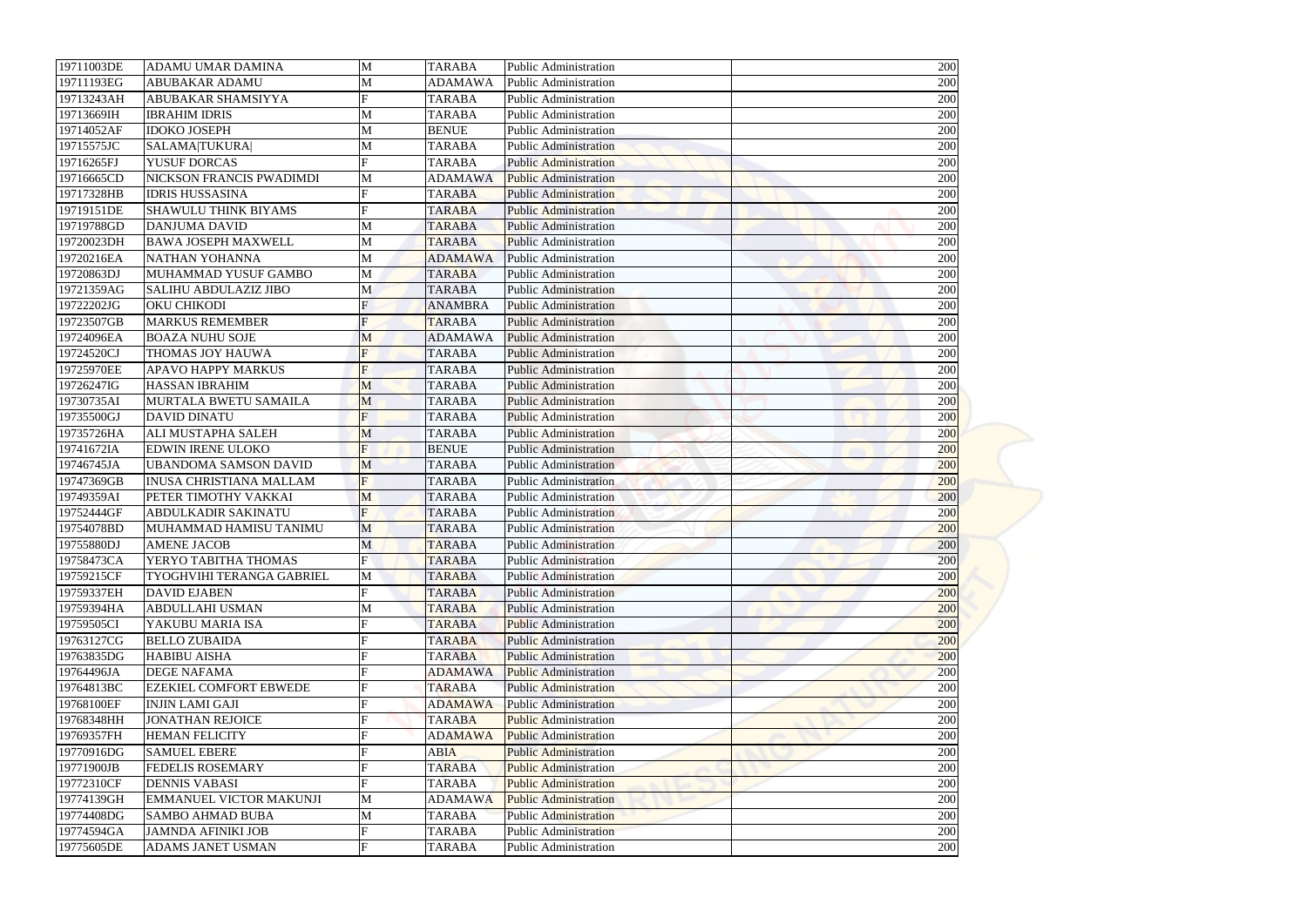| 19776527IB  | <b>AYUBA SHONLAPA</b>          | M            | <b>TARABA</b>  | Public Administration        | 200 |
|-------------|--------------------------------|--------------|----------------|------------------------------|-----|
| 10058989CEU | Njoh Nicoline George           |              | <b>TARABA</b>  | <b>Public Administration</b> | 200 |
| 10081437JFU | Moses Goodfriday Yangerbo      | M            | <b>BENUE</b>   | <b>Public Administration</b> | 200 |
| 19701007EJ  | <b>APPOLOS GODLOVE</b>         | $\mathbf{F}$ | <b>TARABA</b>  | PUBLIC HEALTH                | 200 |
| 19701546IB  | <b>ISMAILA MAIMUNA IBRAHIM</b> | $\mathbf{F}$ | <b>KADUNA</b>  | <b>PUBLIC HEALTH</b>         | 200 |
| 19703370EB  | <b>HARUNA PEACE</b>            |              | <b>TARABA</b>  | <b>PUBLIC HEALTH</b>         | 200 |
| 19703589GD  | <b>ZACHHARIAH VASTY</b>        |              | <b>TARABA</b>  | <b>PUBLIC HEALTH</b>         | 200 |
| 19709308HF  | <b>WALI EFOSEH BAKO</b>        |              | <b>TARABA</b>  | <b>PUBLIC HEALTH</b>         | 200 |
| 19710373IB  | <b>AKAAYAR MARY</b>            |              | <b>TARABA</b>  | <b>PUBLIC HEALTH</b>         | 200 |
| 19711509GI  | <b>MKAVGA CHIVIRTER</b>        | M            | <b>BENUE</b>   | <b>PUBLIC HEALTH</b>         | 200 |
| 19712889AC  | <b>ADAMU COMFORT</b>           |              | <b>TARABA</b>  | <b>PUBLIC HEALTH</b>         | 200 |
| 19713217IF  | AHUMIBE TRIUMPH CHIOMA         |              | <b>ENUGU</b>   | <b>PUBLIC HEALTH</b>         | 200 |
| 19713292FE  | <b>USMAN KARIMATU</b>          | $\mathbf{F}$ | <b>BAUCHI</b>  | PUBLIC HEALTH                | 200 |
| 19714261FH  | <b>BUBA ISHAKU</b>             | M            | <b>TARABA</b>  | <b>PUBLIC HEALTH</b>         | 200 |
| 19714782EG  | <b>AYUBA GRACE</b>             |              | <b>TARABA</b>  | <b>PUBLIC HEALTH</b>         | 200 |
| 19715749FF  | <b>ANTHONY CONSTANTY</b>       | M            | <b>TARABA</b>  | PUBLIC HEALTH                | 200 |
|             | <b>ALBERT GODIYA</b>           | $\mathbf{F}$ |                | <b>PUBLIC HEALTH</b>         |     |
| 19718584IG  |                                |              | <b>TARABA</b>  |                              | 200 |
|             | ABUBAKAR ABDULRASHEED          |              |                |                              |     |
| 19720767DG  | <b>DALLA</b>                   | M            | <b>TARABA</b>  | <b>PUBLIC HEALTH</b>         | 200 |
| 19721527IE  | <b>SALI AISHA ILIYASU</b>      | F            | <b>TARABA</b>  | <b>PUBLIC HEALTH</b>         | 200 |
| 19722119FE  | <b>KUTAIRA JOHN KUNI</b>       | M            | <b>TARABA</b>  | <b>PUBLIC HEALTH</b>         | 200 |
| 19722386CJ  | ADAVIRUKU UMMISALMA ISA        | F            | <b>FCT</b>     | <b>PUBLIC HEALTH</b>         | 200 |
| 19722591JD  | <b>IBRAHIM RILWANU MUSA</b>    | M            | <b>TARABA</b>  | <b>PUBLIC HEALTH</b>         | 200 |
| 19725621CE  | <b>RANSOME THANKS YAHNE</b>    | F            | <b>ADAMAWA</b> | <b>PUBLIC HEALTH</b>         | 200 |
| 19726420FC  | <b>MAIGIDA AGNES FILIBUS</b>   |              | <b>TARABA</b>  | <b>PUBLIC HEALTH</b>         | 200 |
| 19728373BD  | <b>SALEH RUKAYYAT USMAN</b>    | F            | <b>BORNO</b>   | PUBLIC HEALTH                | 200 |
| 19729113CE  | <b>ATOOSHI KERNEN SAMUEL</b>   | M            | <b>BENUE</b>   | <b>PUBLIC HEALTH</b>         | 200 |
| 19729174DF  | <b>INJOALU MKAV KELVIN</b>     | M            | <b>BENUE</b>   | <b>PUBLIC HEALTH</b>         | 200 |
| 19734665FC  | <b>PENUEL GRACE</b>            | F            | <b>ADAMAWA</b> | <b>PUBLIC HEALTH</b>         | 200 |
| 19741317HI  | <b>BABALE DAVID YAKI</b>       | M            | <b>GOMBE</b>   | <b>PUBLIC HEALTH</b>         | 200 |
| 19743335DI  | <b>ABUBAKAR YASMIN</b>         | F            | <b>TARABA</b>  | <b>PUBLIC HEALTH</b>         | 200 |
| 19744852EG  | <b>DANJUMA SILAS</b>           | M            | <b>TARABA</b>  | <b>PUBLIC HEALTH</b>         | 200 |
| 19746862DA  | <b>HYGINUS SOLOMON</b>         | M            | <b>TARABA</b>  | <b>PUBLIC HEALTH</b>         | 200 |
| 19747689HB  | <b>ABUBAKAR IBRAHIM</b>        | M            | <b>TARABA</b>  | <b>PUBLIC HEALTH</b>         | 200 |
| 19748417CB  | <b>JOSHUA DORIS GODIYA</b>     |              | <b>KADUNA</b>  | <b>PUBLIC HEALTH</b>         | 200 |
| 19748607DD  | ALIYU NUSAIBA MUHAMMAD         | F            | <b>TARABA</b>  | <b>PUBLIC HEALTH</b>         | 200 |
| 19748752ID  | <b>JOEL WUSA BUHANAZI</b>      | M            | <b>ADAMAWA</b> | <b>PUBLIC HEALTH</b>         | 200 |
| 19750607EH  | <b>EZRA PATIENCE KIFANG</b>    | $\mathbf F$  | <b>TARABA</b>  | <b>PUBLIC HEALTH</b>         | 200 |
|             |                                |              |                |                              |     |
| 19752277IB  | UDEH EMMANUEL ODINAKACHI       | M            | <b>ENUGU</b>   | <b>PUBLIC HEALTH</b>         | 200 |
| 19752834FJ  | <b>ISHAYA ALICE</b>            |              | <b>TARABA</b>  | <b>PUBLIC HEALTH</b>         | 200 |
| 19754463CC  | <b>MAKERI PROMISE DAJI</b>     |              | <b>TARABA</b>  | <b>PUBLIC HEALTH</b>         | 200 |
| 19754565AH  | <b>TATAH NELLY</b>             |              | <b>TARABA</b>  | <b>PUBLIC HEALTH</b>         | 200 |
| 19757244CB  | <b>DOUGLAS REJOICE</b>         |              | <b>TARABA</b>  | <b>PUBLIC HEALTH</b>         | 200 |
| 19759189AG  | <b>IBRAHIM REJOICE</b>         |              | <b>TARABA</b>  | <b>PUBLIC HEALTH</b>         | 200 |
| 19761518AD  | ALIYU ABDULLAHI MKAM           | M            | <b>TARABA</b>  | <b>PUBLIC HEALTH</b>         | 200 |
| 19761975IH  | <b>ISTIFANUS LIMZI</b>         |              | <b>ADAMAWA</b> | <b>PUBLIC HEALTH</b>         | 200 |
| 19765849AI  | <b>HOSEA EDIYI JOY</b>         |              | <b>TARABA</b>  | <b>PUBLIC HEALTH</b>         | 200 |
| 19767326DJ  | DANAZUMI JOSEPH DAVID          | M            | <b>KEBBI</b>   | <b>PUBLIC HEALTH</b>         | 200 |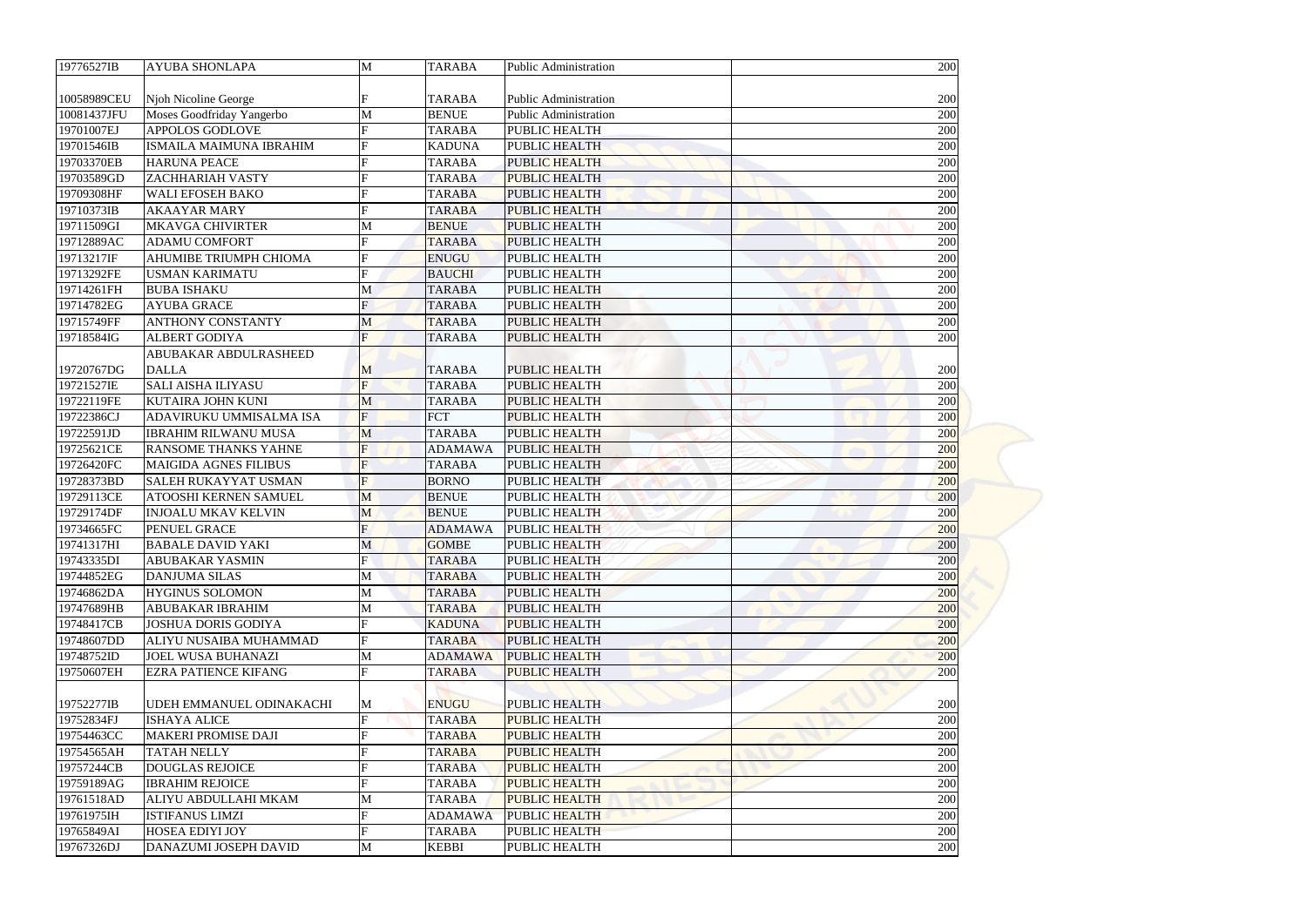| 19767503JA  | PHILEMON ISHAKU                  | M              | <b>BAUCHI</b>  | PUBLIC HEALTH           | 200 |
|-------------|----------------------------------|----------------|----------------|-------------------------|-----|
| 19768313IF  | <b>GADDAFI SULAIMAN</b>          | M              | <b>TARABA</b>  | PUBLIC HEALTH           | 200 |
| 19773550II  | <b>AMOS REJOICE</b>              |                | <b>TARABA</b>  | PUBLIC HEALTH           | 200 |
| 19774482AI  | <b>ALFRED HELEN</b>              | $\mathbf{E}$   | <b>TARABA</b>  | PUBLIC HEALTH           | 200 |
|             |                                  |                |                |                         |     |
| 10421568EFU | Joshua Genesis Alidu             | F              | <b>TARABA</b>  | <b>Public Relations</b> | 200 |
| 10446615HJU | <b>Innocent Sarah</b>            |                | <b>TARABA</b>  | <b>Public Relations</b> | 200 |
| 10600324JAU | Silas Blessing Fwaabenda         |                | <b>TARABA</b>  | <b>Public Relations</b> | 200 |
| 19700390FH  | <b>ADAMU UMAR</b>                | M              | <b>GOMBE</b>   | Sociology               | 200 |
|             |                                  |                |                |                         |     |
| 19702232GA  | UMAR ABDUL-RAHMAN IBRAHIM        | M              | <b>GOMBE</b>   | Sociology               | 200 |
| 19702488GI  | <b>ILIYASU AISHATU</b>           | $\mathbf{F}$   | <b>TARABA</b>  | Sociology               | 200 |
| 19704649IE  | <b>NACHIA ERIC TERKURA</b>       | M              | <b>TARABA</b>  | Sociology               | 200 |
| 19704922EB  | <b>GAUDE EDWESEH HABAKKUK</b>    | M              | <b>TARABA</b>  | Sociology               | 200 |
| 19705062AJ  | <b>JOSHUA JULIET </b>            | F              | <b>TARABA</b>  | Sociology               | 200 |
| 19705101IG  | <b>SAIDU ABRAHAM DUWANGS</b>     | M              | <b>GOMBE</b>   | Sociology               | 200 |
| 19705362HJ  | ABDULHAMID ZULKARNAINI           | M              | <b>TARABA</b>  | Sociology               | 200 |
| 19705458IC  | <b>ILIYASU PERINA PHEEMUNALA</b> | F              | <b>TARABA</b>  | Sociology               | 200 |
| 19705887FG  | <b>SAVALI MABURGA JOY</b>        | $\mathbf{F}$   | <b>TARABA</b>  | Sociology               | 200 |
| 19709391CA  | <b>GAMBO ABDULHAMID USMAN</b>    | M              | <b>TARABA</b>  | Sociology               | 200 |
| 19710101CE  | <b>AHIDJO ALICE</b>              | $\overline{F}$ | <b>ADAMAWA</b> | Sociology               | 200 |
| 19710619CC  | <b>JOSEPH MERCY</b>              | F              | <b>PLATEAU</b> | Sociology               | 200 |
| 19711483EJ  | <b>PIUS PEACE</b>                | F              | <b>ADAMAWA</b> | Sociology               | 200 |
| 19712117IH  | ADAMU ABDULHAKAMU                | M              | <b>TARABA</b>  | Sociology               | 200 |
| 19712652DE  | <b>SIMON ENOCK MUSA</b>          | M              | <b>TARABA</b>  | Sociology               | 200 |
| 19712836GE  | UMAR ABDULKADIR MALLAM           | M              | <b>TARABA</b>  | Sociology               | 200 |
| 19713298DG  | <b>BITRUS SHEDRACK KWATIZHE</b>  | M              | <b>ADAMAWA</b> | Sociology               | 200 |
| 19713770HF  | <b>EMMANUEL INNOCENT KINI</b>    | M              | <b>TARABA</b>  | Sociology               | 200 |
| 19715995JD  | <b>INUSA NASIRU</b>              | M              | <b>TARABA</b>  | Sociology               | 200 |
| 19718819GA  | THOMAS DORIS LATOBA              | F              | <b>TARABA</b>  | Sociology               | 200 |
| 19720504EJ  | <b>MAGAJI GAMBO AJIWEN</b>       | M              | <b>TARABA</b>  | Sociology               | 200 |
| 19722799FB  | <b>AYUBA REJOICE JORO</b>        |                | <b>TARABA</b>  | Sociology               | 200 |
| 19723411FI  | <b>ANGAWO ENOUGH</b>             | F              | <b>TARABA</b>  | Sociology               | 200 |
| 19723825HH  | <b>EDO TIABIAH</b>               | M              | <b>TARABA</b>  | Sociology               | 200 |
| 19724577FC  | <b>BILA JUDE GARJILA</b>         | M              | <b>TARABA</b>  | Sociology               | 200 |
| 19725950AH  | <b>ALEX YIMAN DOUGLAS</b>        | M              | <b>TARABA</b>  | Sociology               | 200 |
| 19726297DD  | <b>ELKANAH CALAB GARBA</b>       | M              | <b>TARABA</b>  | Sociology               | 200 |
| 19726768HF  | ADAMU URUKU KARMA                | M              | <b>TARABA</b>  | Sociology               | 200 |
| 19727701IJ  | <b>DAUDA ZACHARIAH</b>           | M              | <b>TARABA</b>  | Sociology               | 200 |
| 19730951DJ  | <b>ALI NIYAM SANI</b>            | M              | <b>TARABA</b>  | Sociology               | 200 |
| 19734073IC  | <b>DANJUMA ECHWANO</b>           | $\mathbf{F}$   | <b>TARABA</b>  | Sociology               | 200 |
| 19735560ID  | <b>KUTY BLESSING GARBA</b>       |                | <b>TARABA</b>  | Sociology               | 200 |
| 19741195FG  | <b>BABAYA SIMON</b>              | M              | <b>TARABA</b>  | Sociology               | 200 |
| 19741446HJ  | <b>EDWARD BEAUTY</b>             | $\mathbf{F}$   | <b>TARABA</b>  | Sociology               | 200 |
| 19742343AH  | <b>HADI ISMAIL</b>               | M              | <b>TARABA</b>  | Sociology               | 200 |
| 19745090BB  | <b>AUGUSTINE VICTOR VAYI</b>     | M              | <b>TARABA</b>  | Sociology               | 200 |
| 19745514JH  | <b>IDOGHO CHRISTOPHER</b>        | M              | <b>EDO</b>     | Sociology               | 200 |
| 19747039IB  | <b>JIMOH TOSIN</b>               | F              | <b>ONDO</b>    | Sociology               | 200 |
|             |                                  |                |                |                         |     |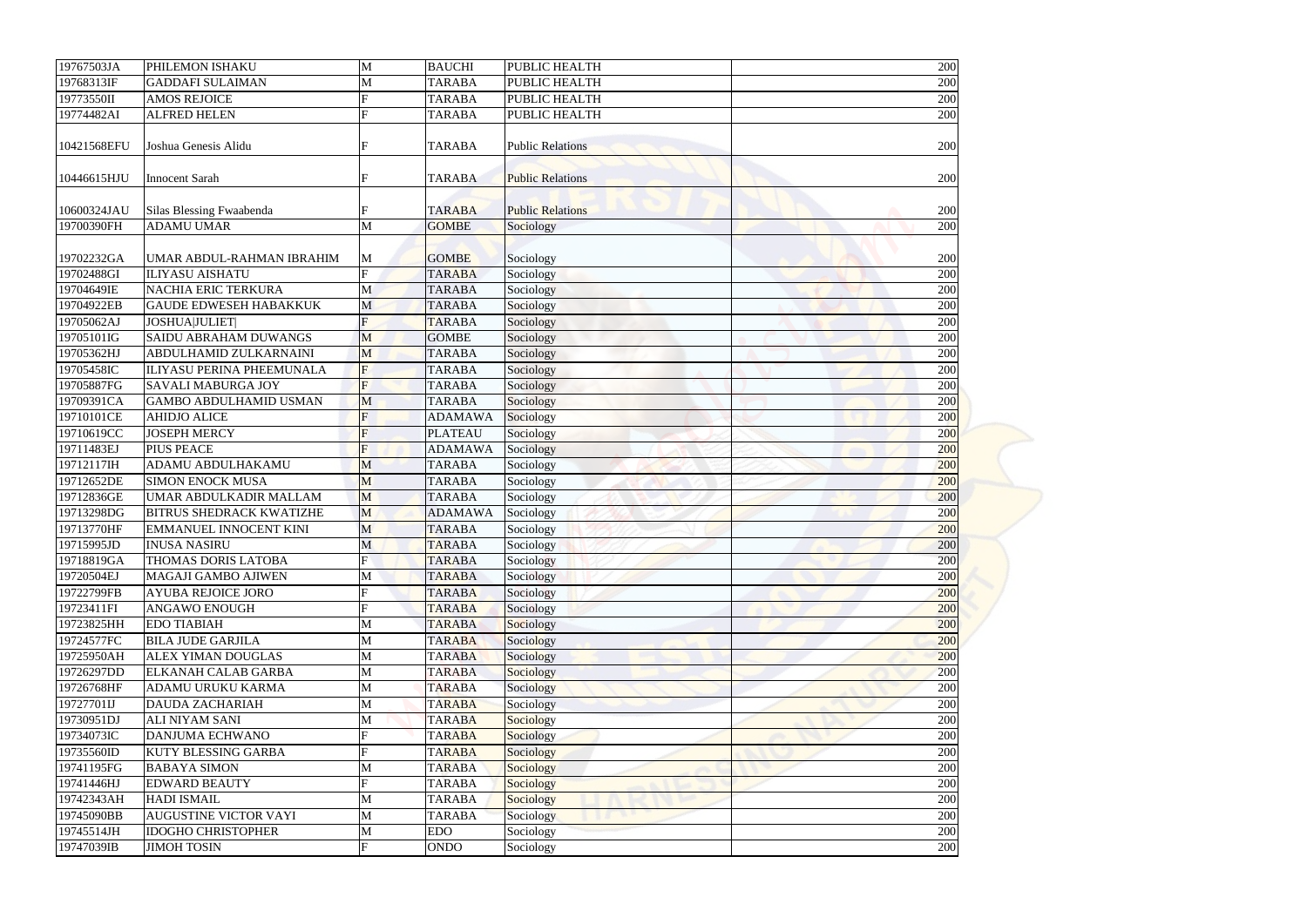| 19749027DE  | <b>GINSON RUSALEM</b>          | F              | <b>TARABA</b>  | Sociology                         | 200 |
|-------------|--------------------------------|----------------|----------------|-----------------------------------|-----|
| 19750260CB  | <b>WAZIRI RUTH MAIKIDI</b>     |                | <b>TARABA</b>  | Sociology                         | 200 |
| 19751033DA  | <b>JOB CHUSEH MUSA</b>         | M              | <b>TARABA</b>  | Sociology                         | 200 |
| 19751519CH  | <b>ASICUS AFODIA YERIMA</b>    | $\mathbf F$    | <b>TARABA</b>  | Sociology                         | 200 |
| 19753490DB  | <b>TORUTER ERIC</b>            | M              | <b>TARABA</b>  | Sociology                         | 200 |
| 19756102FC  | <b>IBRAHIM SAIDU</b>           | M              | <b>TARABA</b>  | Sociology                         | 200 |
| 19758318JH  | NASHUKA NYABEAVAH              | M              | <b>TARABA</b>  | Sociology                         | 200 |
| 19758796CB  | <b>ANDREW LADI</b>             | $\mathbf{F}$   | <b>TARABA</b>  | <b>Sociology</b>                  | 200 |
| 19759348BE  | <b>FRANCIS LAWRENCE JEDIEL</b> | M              | <b>TARABA</b>  | Sociology                         | 200 |
| 19760432GA  | <b>DANLAMI DAUDA</b>           | M              | <b>TARABA</b>  | Sociology                         | 200 |
| 19760506DC  | ABDULLAHI SANI DAGUMA          | M              | <b>TARABA</b>  | Sociology                         | 200 |
| 19760533EI  | <b>SAIDU BLESSING</b>          | F              | <b>TARABA</b>  | Sociology                         | 200 |
| 19760898CA  | <b>SABO RIKA DANIEL</b>        | M              | <b>TARABA</b>  | Sociology                         | 200 |
| 19762053EH  | <b>SIMON JOSEPH KAMI</b>       | M              | <b>TARABA</b>  | Sociology                         | 200 |
| 19762217EA  | TANKO JAMILU DAN-AZUMI         | M              | <b>TARABA</b>  | Sociology                         | 200 |
| 19762244FG  | <b>GABRIEL YAKABA</b>          | F              | <b>ADAMAWA</b> | Sociology                         | 200 |
| 19763946JB  | <b>SAIDU ALI</b>               | M              | <b>TARABA</b>  | Sociology                         | 200 |
| 19764036BF  | <b>JAPHET POLICARP</b>         | M              | <b>TARABA</b>  | Sociology                         | 200 |
| 19766438IE  | <b>DAGONG RACHAEL GARSHON</b>  | $\overline{F}$ | <b>PLATEAU</b> | Sociology                         | 200 |
| 19767020IE  | YUSUF ABDULGANIYU AGOBE        | M              | <b>KOGI</b>    | Sociology                         | 200 |
| 19767469JF  | <b>EMMANUEL JOY</b>            | F              | <b>BENUE</b>   | Sociology                         | 200 |
| 19773254AG  | <b>DIMAS ABEDNEGO</b>          | M              | <b>TARABA</b>  | Sociology                         | 200 |
| 19773300GC  | <b>BILYAMINU ABDULHADI</b>     | M              | <b>TARABA</b>  | Sociology                         | 200 |
| 19774253BG  | <b>JAMES EUNICE DONYA</b>      | F              | <b>TARABA</b>  | Sociology                         | 200 |
| 19774737BJ  | <b>AUGUSTINE CHRISTIANA</b>    | F              | <b>TARABA</b>  | Sociology                         | 200 |
| 19774880HF  | <b>TANKO MIRACLE</b>           | M              | <b>TARABA</b>  | Sociology                         | 200 |
|             |                                |                |                |                                   |     |
| 19775156CD  | ANGOPANKU VICTORIA REUBEN      | F              | <b>TARABA</b>  | Sociology                         | 200 |
| 19776161BF  | <b>MUHAMMED YUSUF</b>          | M              | <b>TARABA</b>  | Sociology                         | 200 |
| 19776225BH  | <b>HASSAN HUSSAINA</b>         | F              | <b>ADAMAWA</b> | Sociology                         | 200 |
| 19776247EI  | <b>ZINAS ENOCH</b>             | M              | <b>TARABA</b>  | Sociology                         | 200 |
| 19776728GA  | <b>EMMANUEL ABRAHAM BANKI</b>  | M              | <b>TARABA</b>  | Sociology                         | 200 |
|             |                                |                |                |                                   |     |
| 10609939FEU | Kefas Samuel                   | M              | <b>TARABA</b>  | Sociology                         | 200 |
|             |                                |                |                |                                   |     |
| 11161583DJU | Linta Musa Samson              | M              | <b>GOMBE</b>   | Sociology                         | 200 |
| 11187046IGU | Gawan Doofan                   | F              | <b>BENUE</b>   | Sociology                         | 200 |
|             |                                |                |                |                                   |     |
| 10184995BFU | Mathias Rantewaya Nyabun       |                | <b>TARABA</b>  | Sociology                         | 200 |
| 19700405BC  | YUNUSA SIBAWAIHI SULAIMAN      | M              | <b>TARABA</b>  | <b>Statistics</b>                 | 200 |
| 19705417BB  | <b>CHARLES LYNDA ONYINYE</b>   |                | <b>ANAMBRA</b> | <b>Statistics</b>                 | 200 |
| 19723034CF  | <b>JOSEPH FAKHIM</b>           |                | <b>TARABA</b>  | <b>Statistics</b>                 | 200 |
| 19734321BH  | <b>BELLO SANGIRU MOHAMMED</b>  | M              | <b>TARABA</b>  | <b>Statistics</b>                 | 200 |
| 19736096CH  | SHINYO NASHEYA LENYOA          | $\mathbf F$    | <b>TARABA</b>  | <b>Statistics</b>                 | 200 |
|             |                                |                |                |                                   |     |
| 19763959FC  | JIDDERE LAGSUMTEMI SEBASTIAN   | M              | <b>ADAMAWA</b> | <b>Statistics</b>                 | 200 |
| 19714148AI  | YOHANNA DANIEL                 | M              | <b>TARABA</b>  | <b>THEATRE &amp; FILM STUDIES</b> | 200 |
| 19714623DI  | <b>ABARSHI BEAUTY</b>          | $\mathbf F$    | <b>TARABA</b>  | THEATRE & FILM STUDIES            | 200 |
|             |                                |                |                |                                   |     |
|             | <b>ROBINSON ELIJAH ODONO</b>   |                |                |                                   |     |
| 19766112JC  |                                | M              |                | AKWA IBOM THEATRE & FILM STUDIES  | 200 |